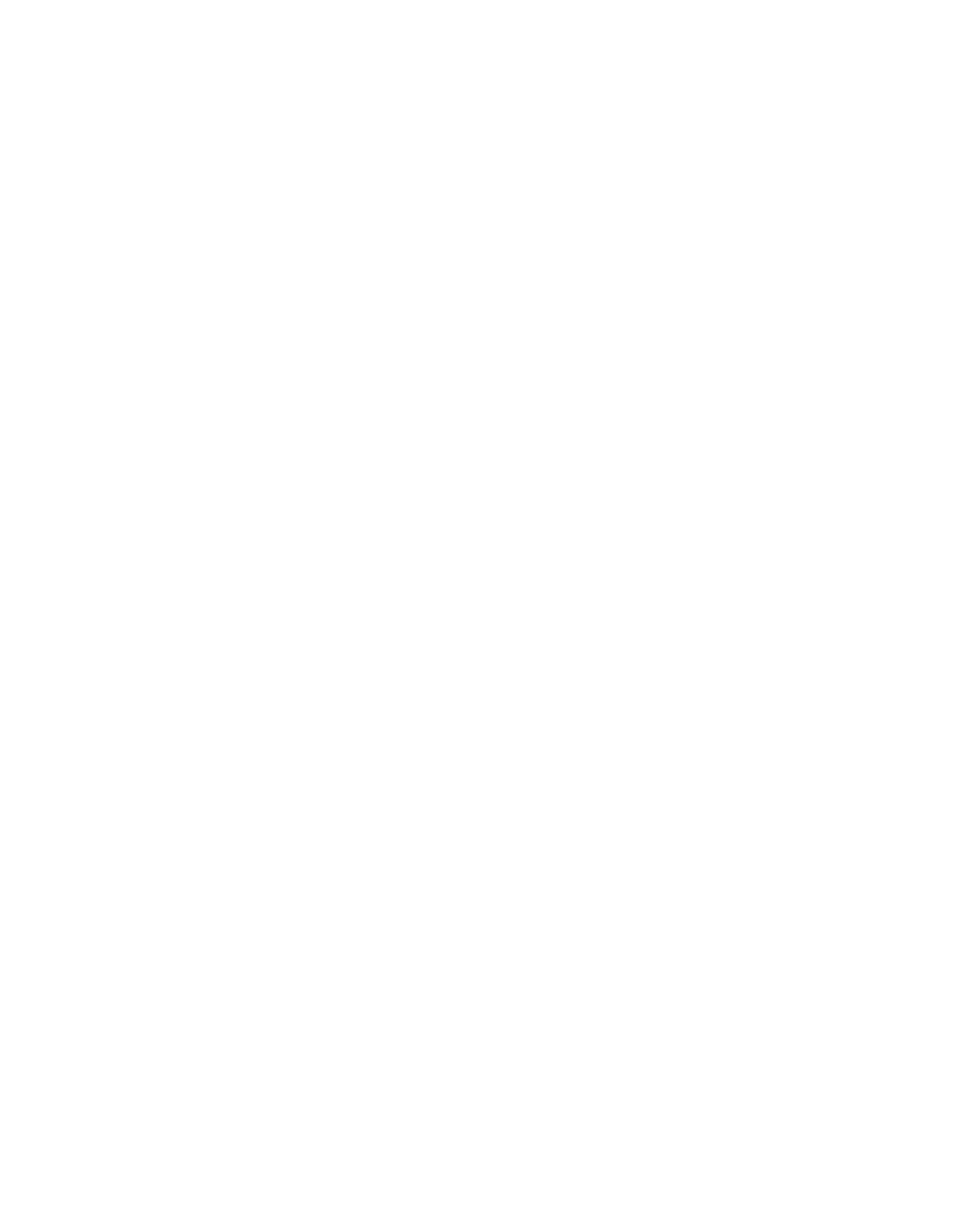# **Table of Contents**

## **Chapter**

**Title** 

#### Page

| 1            | $1 - 1$ |
|--------------|---------|
|              |         |
|              |         |
|              |         |
|              |         |
|              |         |
|              |         |
|              |         |
|              |         |
|              |         |
|              |         |
|              |         |
|              |         |
|              |         |
|              |         |
| $\mathbf{2}$ |         |
|              |         |
|              |         |
|              |         |
|              |         |
|              |         |
|              |         |
|              |         |
|              |         |
|              |         |
|              |         |
|              |         |
|              |         |
|              |         |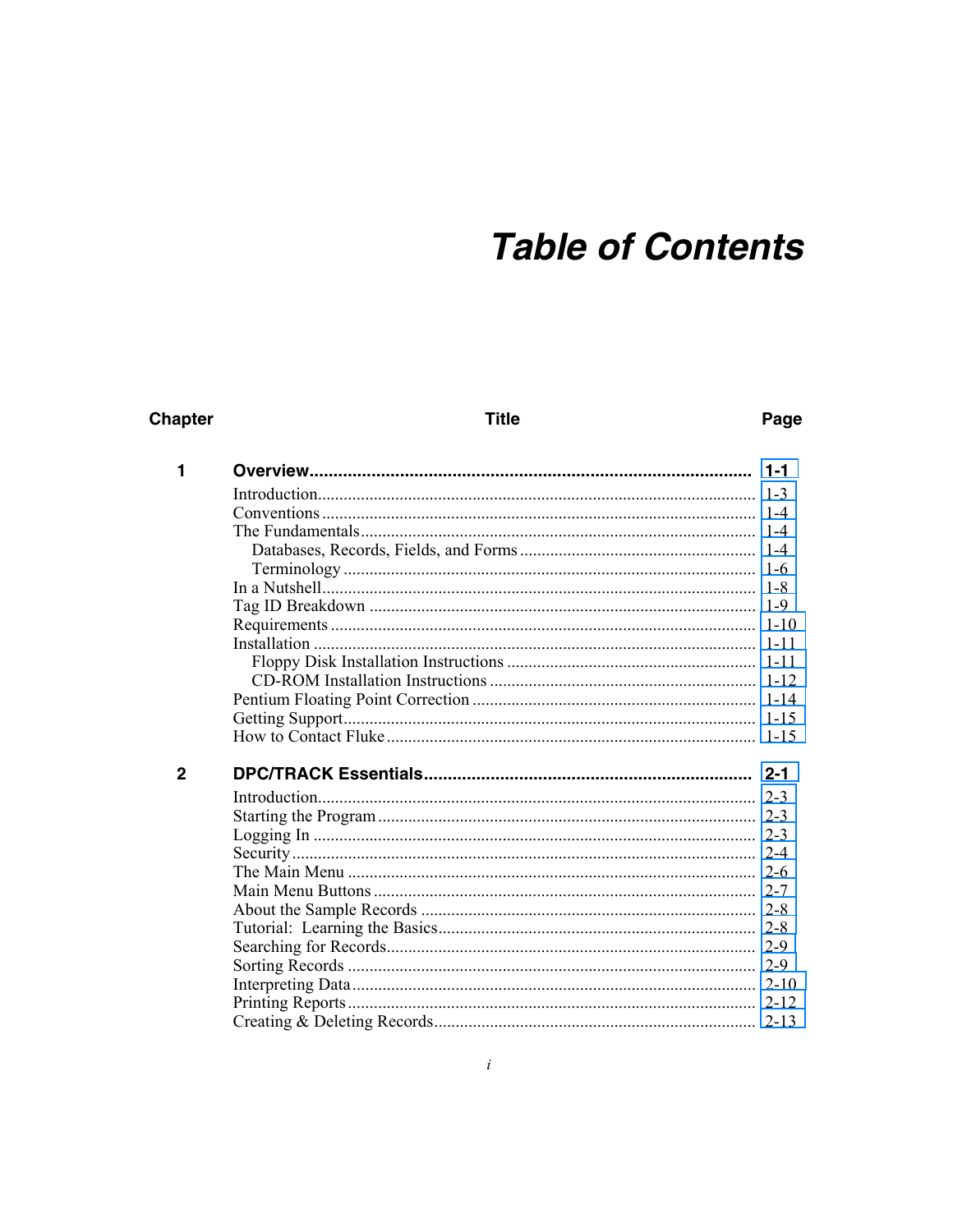|   |              | $2 - 13$ |
|---|--------------|----------|
|   |              |          |
|   |              |          |
|   |              |          |
|   |              |          |
|   |              |          |
|   |              |          |
| 3 |              |          |
|   |              |          |
|   |              |          |
|   |              |          |
|   |              |          |
|   |              |          |
|   |              |          |
|   |              |          |
|   |              |          |
|   |              |          |
|   |              |          |
| 4 |              | $4 - 1$  |
|   |              |          |
|   |              |          |
|   |              |          |
|   |              |          |
|   |              |          |
|   |              |          |
|   |              |          |
|   |              |          |
|   |              |          |
|   |              |          |
|   |              |          |
|   |              |          |
|   |              |          |
|   |              | $4 - 8$  |
| 5 |              | $5 - 1$  |
|   | Introduction | $5-3$    |
|   |              | $5-3$    |
|   |              | $5-3$    |
|   |              | $5 - 4$  |
|   |              | $5 - 5$  |
|   |              | $5 - 7$  |
|   |              | $5 - 8$  |
|   |              | $5 - 11$ |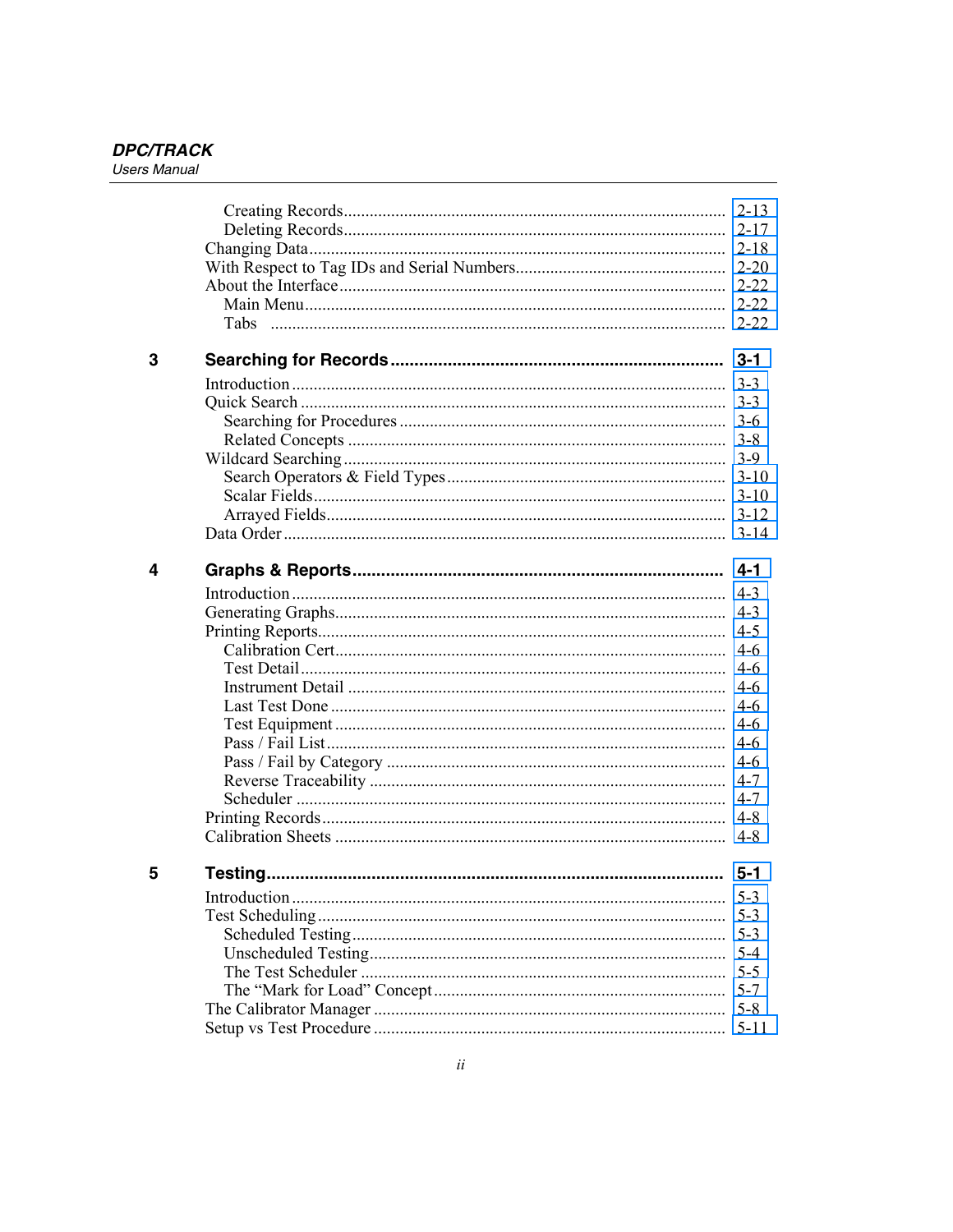| Switch Testing vs. |          |
|--------------------|----------|
|                    |          |
|                    |          |
|                    |          |
|                    |          |
|                    |          |
|                    |          |
|                    |          |
|                    |          |
|                    |          |
|                    |          |
|                    |          |
|                    |          |
|                    |          |
|                    |          |
|                    |          |
|                    |          |
|                    |          |
|                    |          |
|                    |          |
|                    |          |
|                    |          |
|                    |          |
|                    |          |
|                    |          |
|                    |          |
|                    |          |
|                    |          |
|                    |          |
|                    |          |
|                    | $7 - 4$  |
|                    | $7 - 5$  |
|                    | 7-8      |
|                    | 7-9      |
|                    | $7-9$    |
|                    | $7 - 12$ |
|                    | $7 - 12$ |
|                    |          |

 $\overline{7}$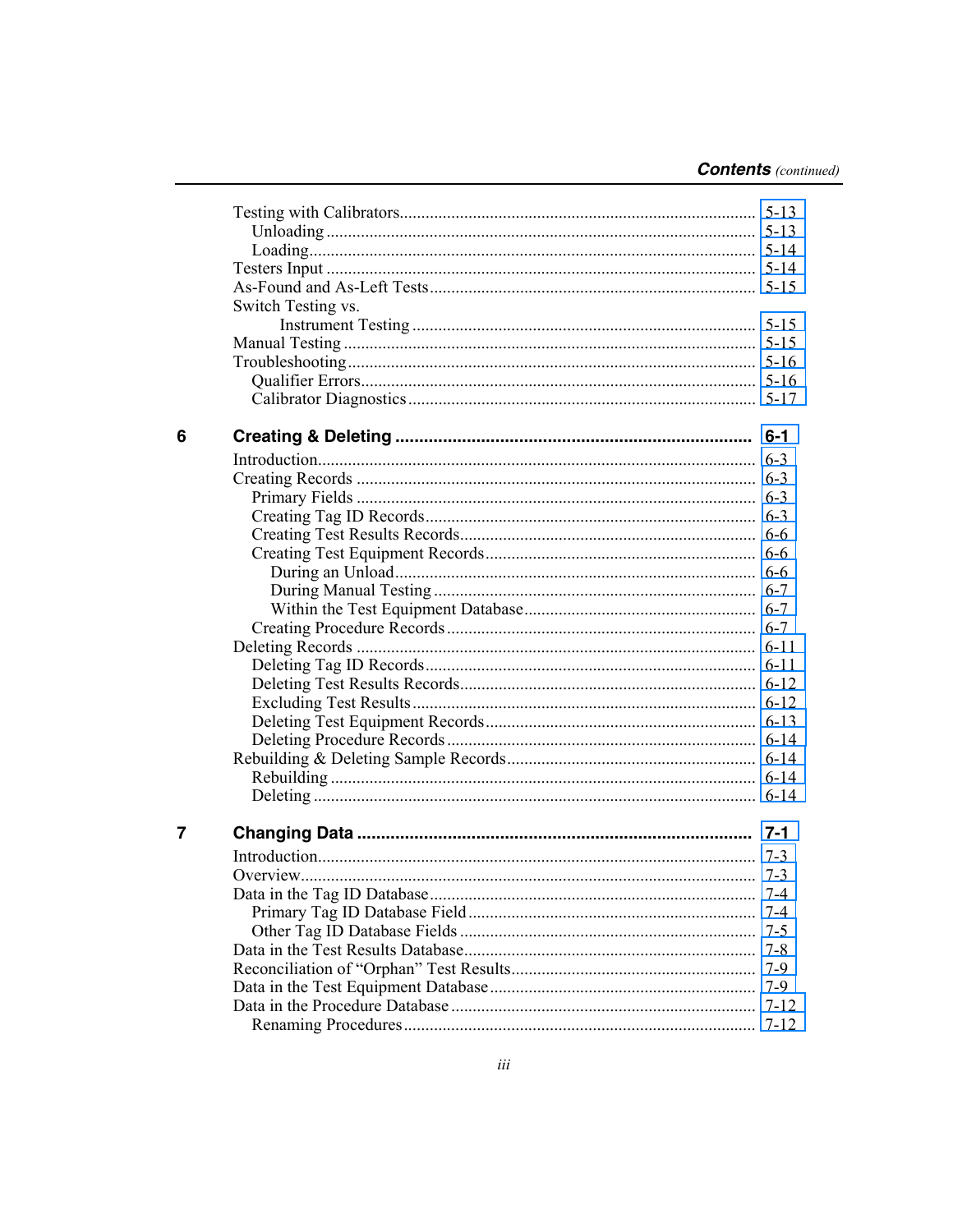|   |                       | $7 - 25$            |
|---|-----------------------|---------------------|
| 8 |                       |                     |
|   |                       | $8-3$               |
|   |                       | $8-3$               |
|   |                       |                     |
|   |                       |                     |
|   |                       |                     |
|   |                       | 8-9                 |
|   |                       | $8-10$              |
|   |                       | $8 - 12$            |
|   |                       | $8 - 17$            |
| 9 |                       |                     |
|   |                       |                     |
|   |                       |                     |
|   |                       | $9 - 4$             |
|   |                       | $9 - 5$             |
|   |                       | $9 - 7$             |
|   |                       |                     |
|   |                       |                     |
|   |                       | $9 - 8$             |
|   | <b>Appendices</b>     |                     |
|   | $DDCID + CII DII P'I$ | $\lambda$ $\lambda$ |

### **Index**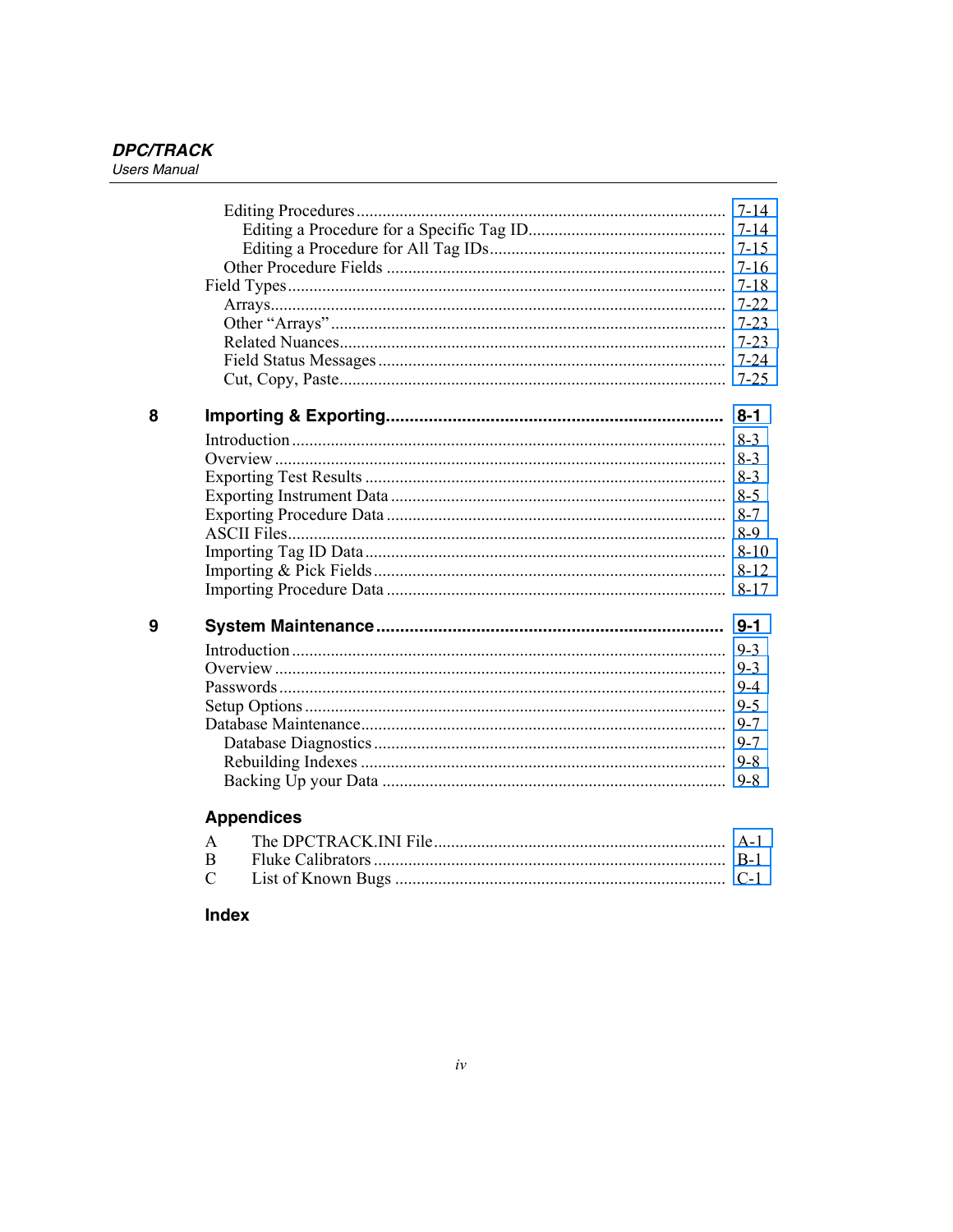# **List of Tables**

#### **Table Title** Page  $1 - 1$ .  $1 - 2$ .  $3-1$ .  $8-1$ .  $8-2$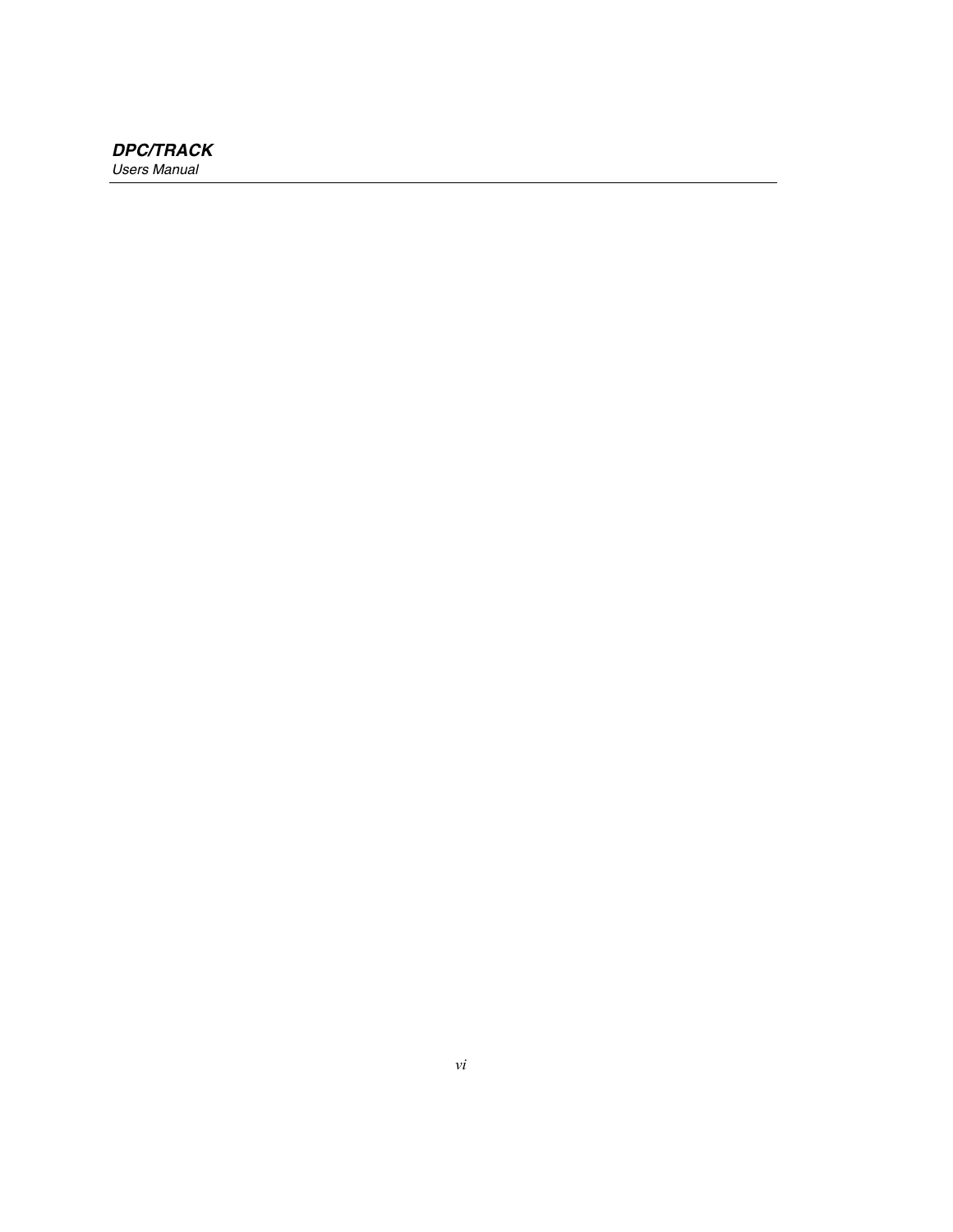# **List of Figures**

#### **Figure Title** Page  $2 - 1$  $B-1$ .  $B-2$ .  $B-3$ .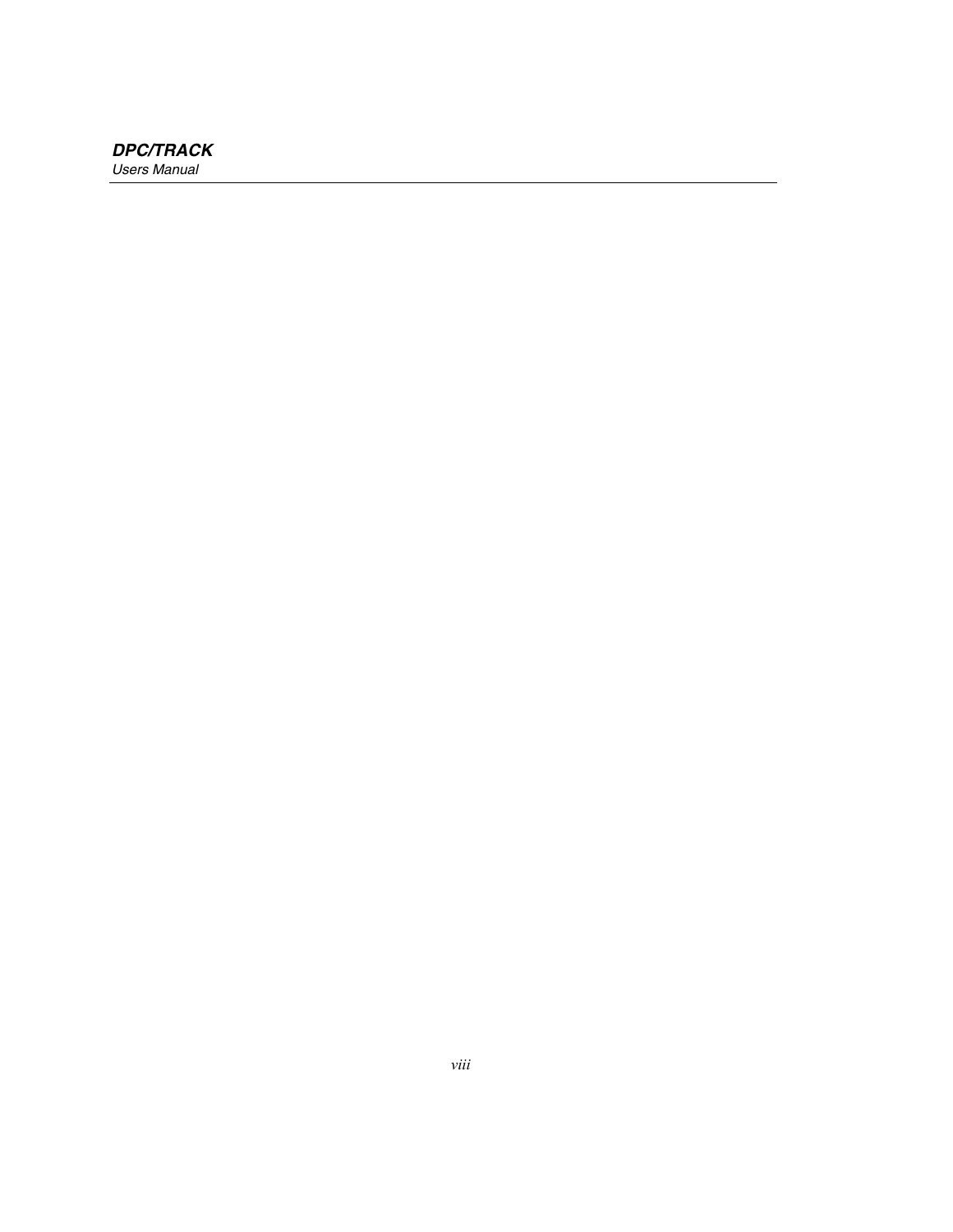# **Chapter 1**<br>**Overview**

## **Contents**

## Page

<span id="page-10-0"></span>

| $1 - 10$ |
|----------|
| $1 - 11$ |
|          |
|          |
|          |
| $1 - 15$ |
|          |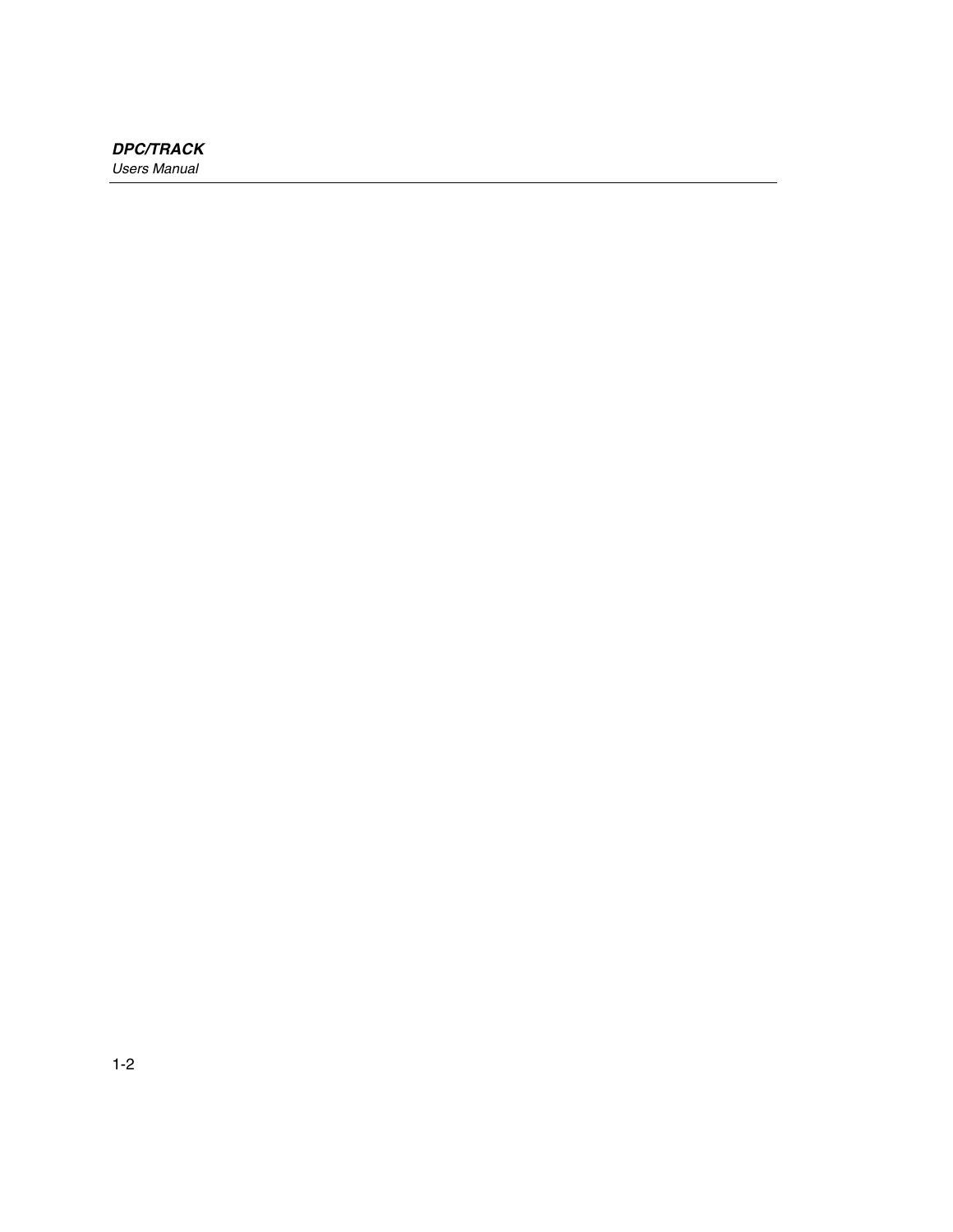## <span id="page-12-0"></span>*Introduction*

Dependable instrument maintenance ensures the quality of your product as well as the well-being of the process and those who maintain it. With the advent of database requirements by ISO, OSHA, EPA, FDA, and other regulatory agencies, the collection and validity of instrumentation data is even more critical than before. As-Found and As-Left tests, multiple instrument types, test scheduling, data analysis... You need more than just a database. You need DPC/TRACK.

DPC/TRACK provides a means of building an instrumentation maintenance database using the Fluke 702 and Fluke 743 calibrators (hereafter referred to as the calibrator). Using the system is easy:

- 1. Enter the device information in the database.
- 2. Load the calibrator with device information from the database.
- 3. Perform the tests.
- 4. Unload the test results from the calibrator to the database.

In some cases, adding to the database may consist of the last two steps only. Furthermore, device information may be imported or manually entered into the database. With DPC/TRACK's many features and easy-to-use graphical environment, you'll be surprised how easy it is to manage your instrumentation maintenance information.

DPC/TRACK is a Microsoft® Windows™ application and adheres to the established conventions for using tabs, buttons, dialog boxes, check boxes, scroll bars, icons, and a pointing device. This manual assumes that you are familiar with Windows and basic Windows techniques. If you are new to computers or the Windows environment, you should probably spend some time with the Windows documentation.

So, where should you go from here? You're probably tempted to jump ahead to the installation instructions and try learning the ins and outs of the program on your own. Resist the temptation; *at least read the following sections within this chapter before beginning:* 

- The Fundamentals
- In a Nutshell

You'll also find the detailed tutorial presented in Chapter 2, "DPC/TRACK Essentials," to be particularly helpful. The tutorial pulls together all major program elements, setting the foundation for subsequent chapters. You'll be glad you took the time to work through the tutorial.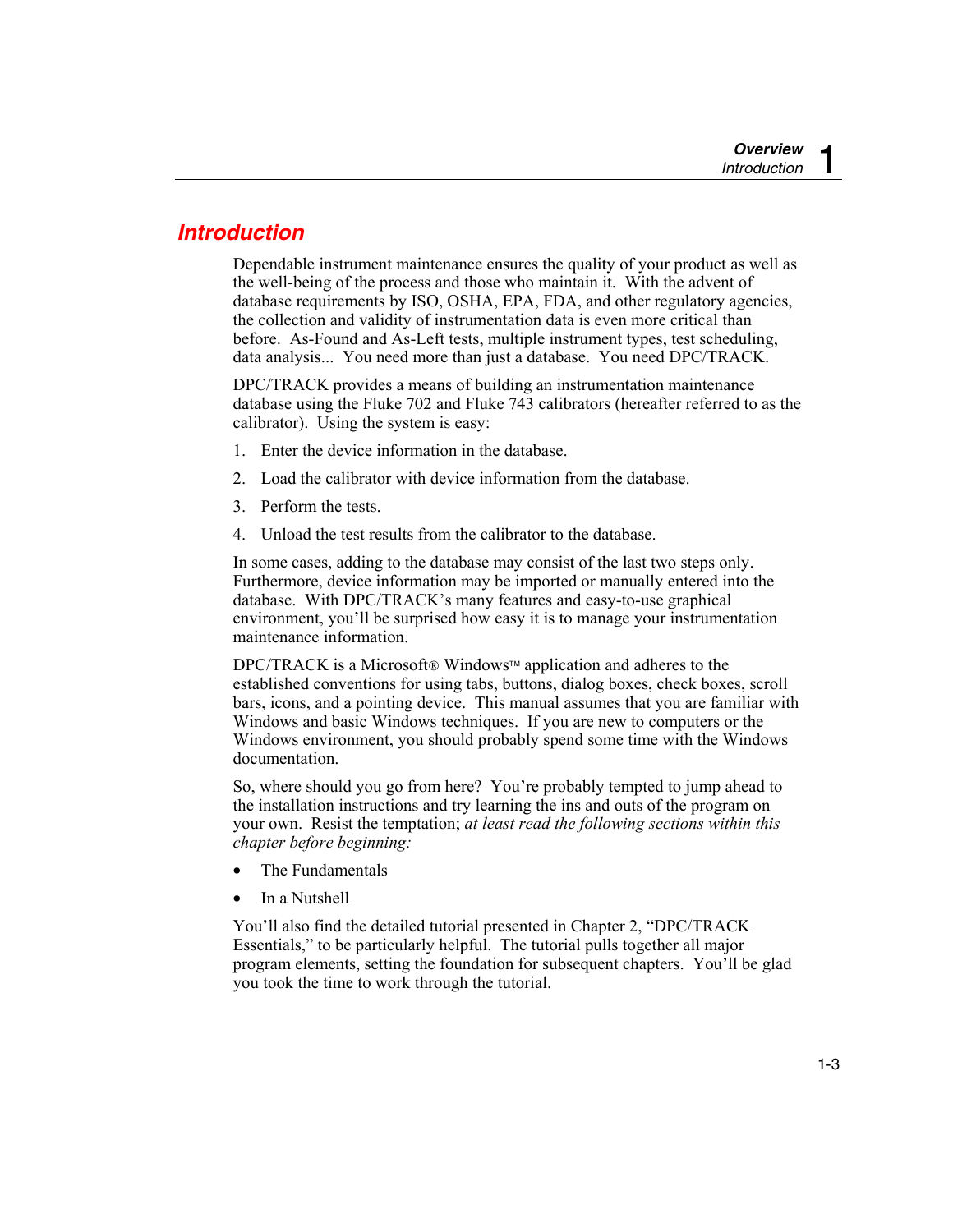## <span id="page-13-0"></span>*Conventions*

The conventions used in this manual are:

- **Bold** text indicates a button title, a screen or dialog box title, a keystroke, a field name, a form name, a page name, or a tab name.
- *Italic* text is used within notes. *Italics* are also used for emphasis to help convey a concept.
- CAPITAL letters are used for directory names and file names.
- Actions requiring a combination of multiple keys are indicated with a **+** symbol; e.g., **Ctrl+Bksp** implies that you should hold down the **Ctrl** key and **Bksp** key at the same time. (Do not press the **+** key.)
- Typically, words in quotes refer to data as read from, or typed into a field.

Figures and examples are numbered sequentially within each chapter. (Figure 2-1, for example, is the first figure in Chapter 2.)

For quick reference, each chapter begins with a bulleted list of major topics summarizing what is covered in that chapter. These topics appear within the chapter as subtitles in large bold text so you can easily find the topic you are looking for. Within these major topics are related minor topics that appear in slightly smaller bold text.

## *The Fundamentals*

DPC/TRACK provides a means of building and maintaining an instrumentation maintenance database. To this end, the system incorporates four separate yet related databases, numerous fields, screens, buttons, user levels, etc. However, because the interface is so intuitive, you don't need to know *everything* about DPC/TRACK before you can start taking advantage of it.

This section of fundamental concepts that should at least be reviewed, if not well understood before continuing. (In other words, this is an important section.)

## *Databases, Records, Fields, and Forms*

You may think of a database as a table consisting of columns and rows. The columns of the table represent the different fields that are tracked, while the rows represent individual records within the database. Table 1-1 shows such a table in the context of a very simple Test Results database with three records and five fields.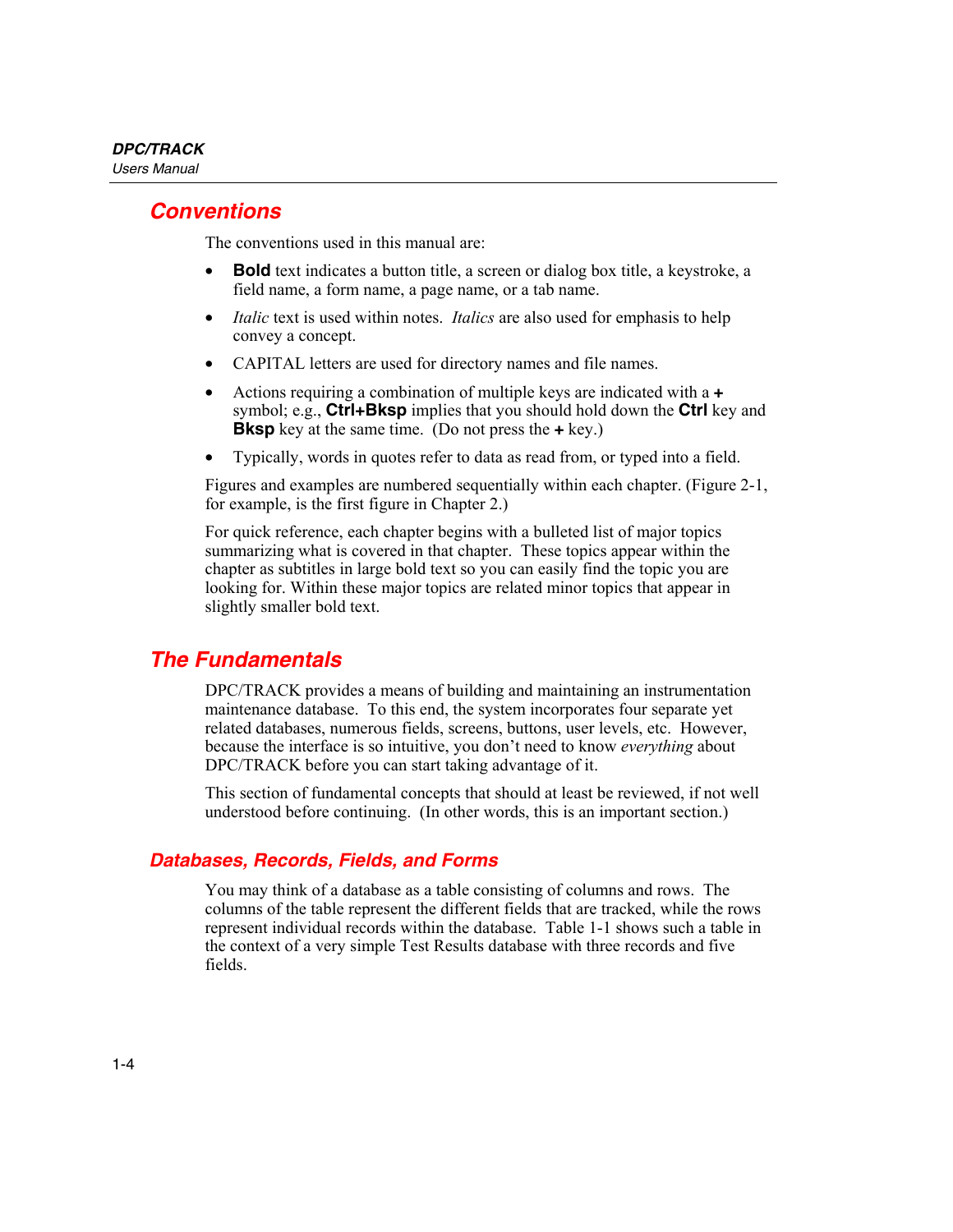<span id="page-14-0"></span>

| Tag ID | Test<br><b>Date</b> | <b>Final</b><br><b>Status</b> | <b>Tester</b> | <b>Comments</b> |
|--------|---------------------|-------------------------------|---------------|-----------------|
| TT-100 | $12 - 1 - 94$       | Passed                        | <b>Bob</b>    | The valve       |
| TT-200 | $12 - 7 - 94$       | Passed                        | Elizabeth     | I noticed       |
| PT-101 | 8-4-93              | Failed                        | Hank          |                 |

**Table 1-1. Simple Test Results Database** 

It follows then that a record is a collection of fields related through some common element, such as the **Tag ID** field. This common element is referred to as the primary field. Thus, a database is a collection of records, and a record is a collection of fields that are tied together through a primary field. Fields contain data such as dates, numbers, and text. (Information on the different field types and rules for data entry is presented in Chapter 7, "Changing Data.")

Table 1-1 shows five fields comprising a given Test Results record. But what about the tolerance, the number of testpoints, the input range, etc.? These and other fields should also be included in the Test Results database, and indeed they are. Table 1-1 represents summary information only, as you might like to include in a summary report. The point is this: when you are viewing fields for a given record, there may be other fields comprising that record that are currently not visible. So, what dictates which fields are displayed for a given record?

All database programs provide some way of viewing your data. Within DPC/TRACK, data is presented on forms containing tabs. The form name describes the type of information found on the form. When a tab is selected (such as **Setup**), data relative to that topic becomes visible on what is referred to as the "page" for that tab. We may access other pages of information by selecting the various tabs on a given form. One of the nicest features of DPC/TRACK is the "random walk" whereby you may easily jump across different levels from any starting point. For example, you may jump between test setup information and Tag ID history just by clicking on the appropriate tab.

Also worth noting is the use of the term "screen" within the Windows environment. Typically, Windows applications use screens (windows) as the primary user interface to the program itself. These screens usually have some name at the top that identifies what the screen is displaying. For example, when you start the Notepad program, the subsequent screen displays the name "Notepad". When you open a particular text file within Notepad, the screen name changes to "Notepad - FILENAME.TXT". Extending the Notepad analogy, DPC/TRACK displays the name of the form you see on the screen, such as **Instrument View**. The form name reflects the type of information that is being displayed. For simplicity, the terms "form," and "screen" are used interchangeably within this manual.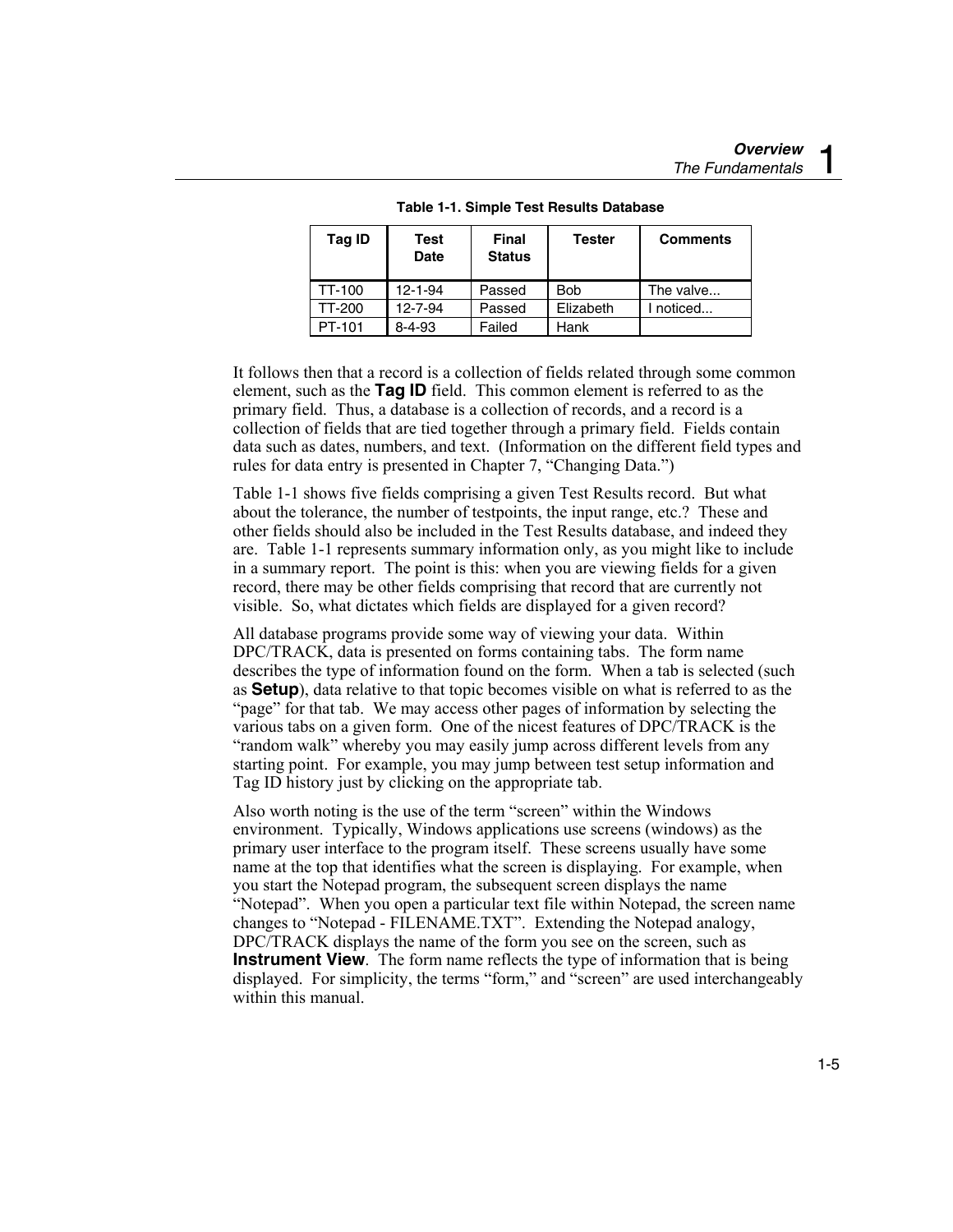## <span id="page-15-0"></span>*Terminology*

Certain terminology is used throughout DPC/TRACK to describe different elements of the program. These common terms are informally defined below:

| Term                    | <b>Description</b>                                                                                                                                                                                                                                                                                                                                                                                                                                                                                                             |
|-------------------------|--------------------------------------------------------------------------------------------------------------------------------------------------------------------------------------------------------------------------------------------------------------------------------------------------------------------------------------------------------------------------------------------------------------------------------------------------------------------------------------------------------------------------------|
| <b>Arrayed Field</b>    | An arrayed field tracks multiple entries (elements) relative to the<br>specific field type. An example of an arrayed field is the Testpoints<br>field in the Tag ID database.                                                                                                                                                                                                                                                                                                                                                  |
| Database                | A database is a collection of records pertaining to some common<br>theme, such as Test Equipment or Test Results. Databases are<br>sometimes related to one another so that they may easily share<br>information between their respective records. Good examples of this<br>are the Tag ID and Test Results databases. A particular Tag ID<br>record may be associated with any number of Test Results records.<br>Since the databases are related, you may easily review the Test<br>Results records for a particular device. |
| Display Format          | The display format for a field defines how data appears when that field<br>is not selected. For example, a Number field may display a % symbol<br>until you select that field, at which time the % symbol disappears and<br>the editing format is used.                                                                                                                                                                                                                                                                        |
| <b>Editing Format</b>   | The editing format for a field defines how data appears when that field<br>is selected. The editing format is independent of, though not<br>necessarily different from, the display format.                                                                                                                                                                                                                                                                                                                                    |
| Field                   | A field is a particular piece of information that is being tracked, such as<br>the Tag ID or Serial Number associated with an instrument. The<br>different types of fields are: Text, Number, Date, Pick, and YesNo.<br>These field types may be of a singular (scalar) or arrayed nature. The<br>specific rules governing the different field types are discussed in<br>Chapter 7, "Changing Data."                                                                                                                           |
| <b>Field Box</b>        | A field box is the rectangular box (varying in size) in which data is<br>entered.                                                                                                                                                                                                                                                                                                                                                                                                                                              |
| <b>Field Definition</b> | A field definition determines the type, format, and data limitations for a<br>field. Your field definitions have already been configured to meet the<br>needs of your industry.                                                                                                                                                                                                                                                                                                                                                |
| <b>Field Name</b>       | The field name is the name of the piece of data recorded in the<br>associated field box. The field name is typically (but not necessarily)<br>to the immediate left of the field box.                                                                                                                                                                                                                                                                                                                                          |
| Form                    | A form displays data. Forms typically contain tabbed pages that<br>categorize the data, but they may also contain buttons or graphics.                                                                                                                                                                                                                                                                                                                                                                                         |

#### **Table 1-2. Terminology**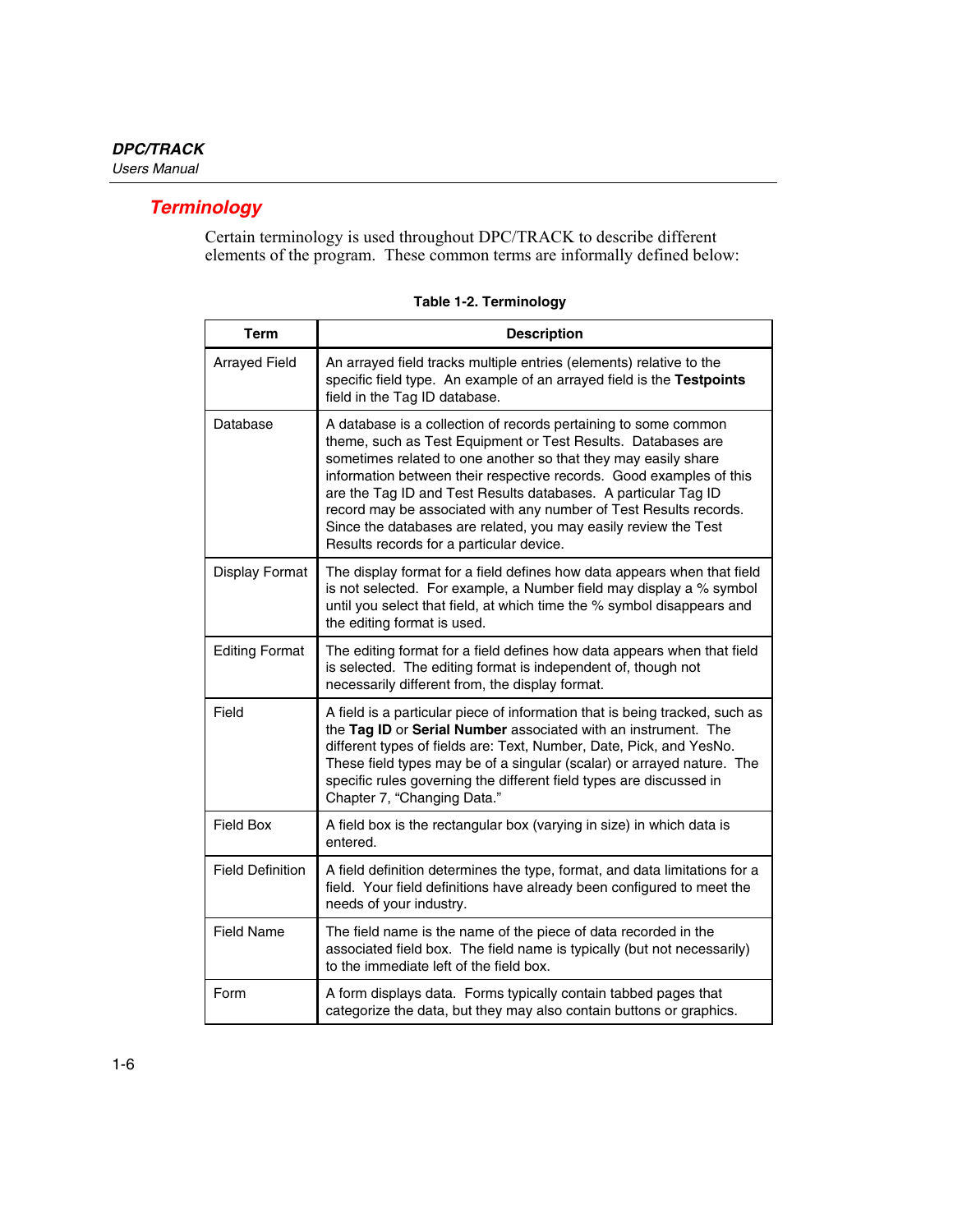| <b>Term</b>          | <b>Description</b>                                                                                                                                                                                                                                                                                                                                                                                                                 |
|----------------------|------------------------------------------------------------------------------------------------------------------------------------------------------------------------------------------------------------------------------------------------------------------------------------------------------------------------------------------------------------------------------------------------------------------------------------|
| Page                 | A page is the area that displays fields relative to a particular tab on a<br>form.                                                                                                                                                                                                                                                                                                                                                 |
| <b>Primary Field</b> | The primary field is the key field that uniquely identifies each record<br>within a given database.                                                                                                                                                                                                                                                                                                                                |
| Record               | A record is a collection of fields that are related through the primary<br>field. For example, for a particular device there are many other pieces<br>of information (other than the primary field) that are tracked, such as<br><b>Due Date, Manufacturer, etc. Together, these pieces of information</b><br>define a record. Records are displayed using forms. Multiple tabbed<br>pages may be associated with a single record. |
| <b>Record Bar</b>    | The Record Bar is located at the bottom of the screen and contains<br>buttons for scrolling through multiple records.                                                                                                                                                                                                                                                                                                              |
| Scalar Field         | A scalar field can only track a single piece of data, such as the Due<br><b>Date.</b> (Arrayed fields may track multiple pieces of data, such as<br>Testpoints.)                                                                                                                                                                                                                                                                   |
| Subform              | A subform is a region within a tabbed page whose appearance<br>changes based on data in a certain field. Typically, subforms are used<br>to display additional fields or buttons that only pertain to the data in a<br>Pick field.                                                                                                                                                                                                 |
| Tab                  | Each page of information on a form may be accessed by selecting the<br>tab for that page. A tab may be thought of as a label that identifies the<br>information within-similar to a label on a file folder.                                                                                                                                                                                                                        |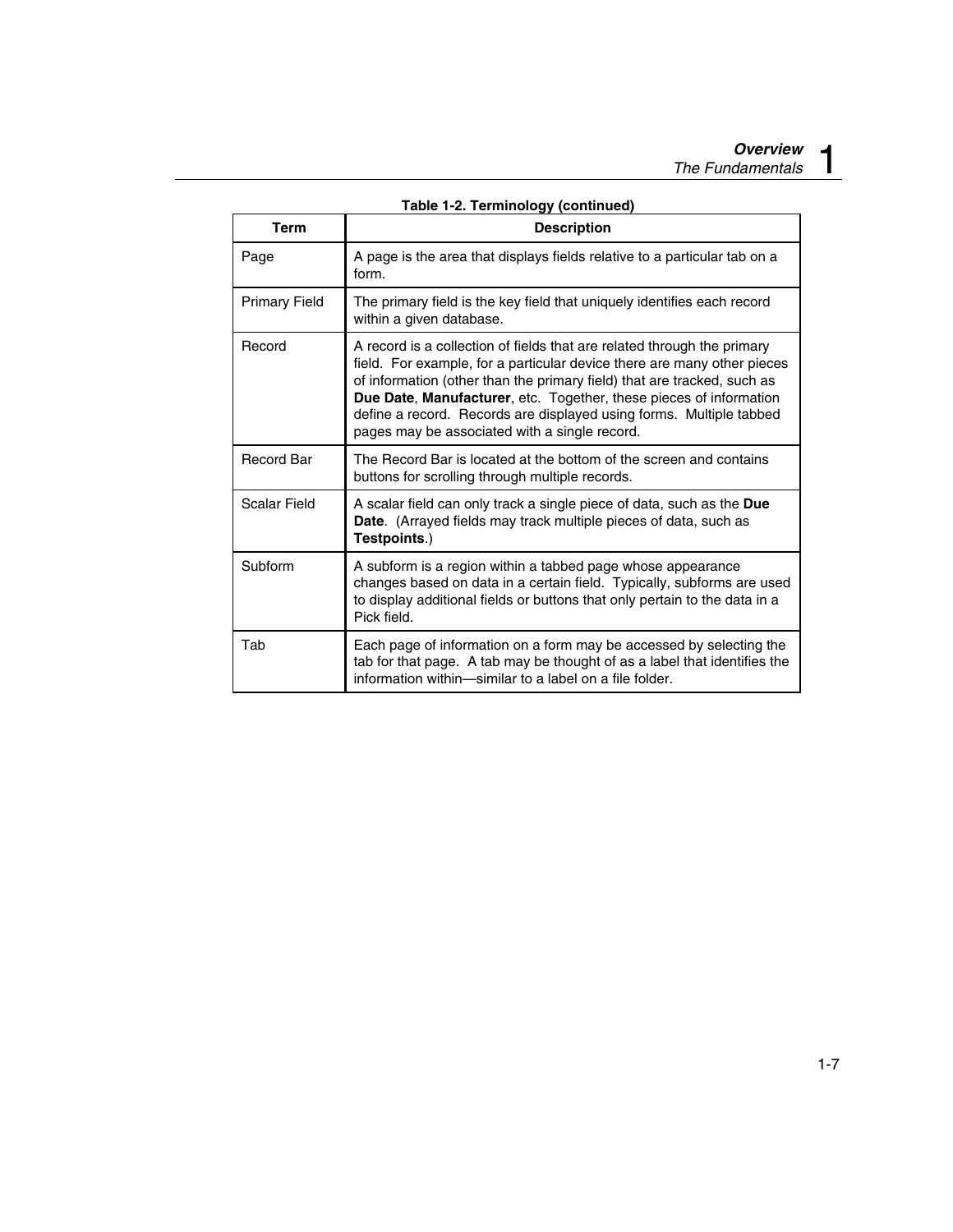## <span id="page-17-0"></span>*In a Nutshell*

DPC/TRACK is comprised of four distinct yet related databases. They are:

#### **Tag ID**

The Tag ID database contains information pertaining to a device in your plant, such as the Tag ID, Serial Number, and Manufacturer. Each Tag ID record may be associated with multiple Test Results records. This way, you may compile a testing history for each and every instrument in your plant.

#### **Test Results**

A record within the Test Results database corresponds to a test that was performed on an instrument or piece of test equipment. DPC/TRACK includes a variety of tools to help you analyze your test results, such as Drift Plots. Test Results records are automatically created and properly associated with the corresponding Tag ID record when results are unloaded from a calibrator. Results of manual tests may also be entered.

#### **Test Equipment**

As you might expect, DPC/TRACK provides the Test Equipment database for the purpose of tracking your test equipment data. Relative fields include: **Cert. Due Date**, **Cert. Interval**, **Manufacturer**, **Model Number**, and **Serial Number**, among others. Records within the Test Equipment database may be associated with a Test Results record for certification and verification purposes.

#### **Procedure**

In this context, a Procedure represents a particular testing method to be employed for a given device. For example, a "3 up" procedure implies three testpoints are to be used during the test, these being at 0%, 50%, and 100% of the input range for the device. (You may also modify or define custom procedures, if you like.)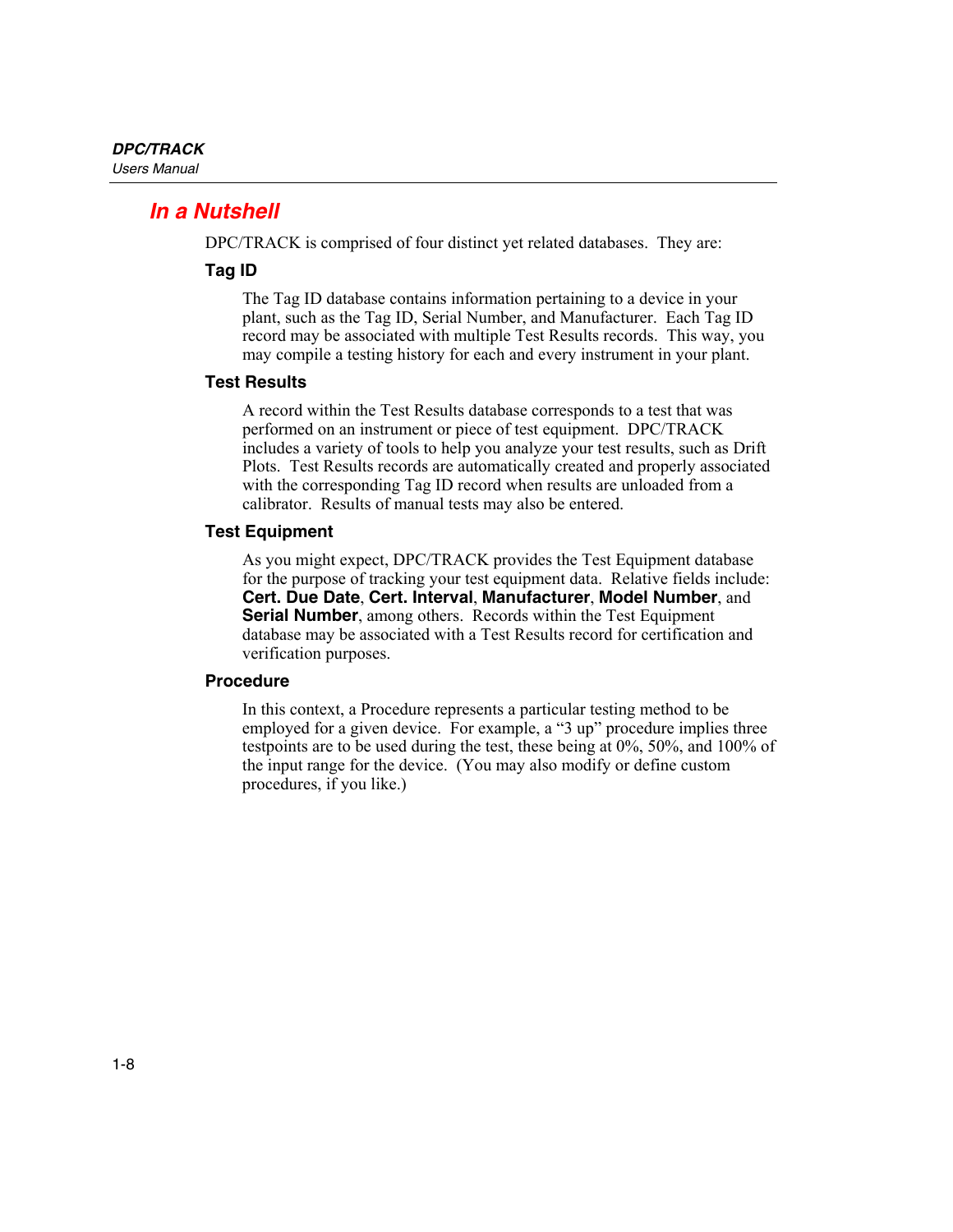## <span id="page-18-0"></span>*Tag ID Breakdown*

A Tag ID represents a functional specification and location of a device within a process. The designated Tag ID for a device often contains this information (its function and location), following standard Instrument Society of America (ISA) instrument identification designations.

Consider the Tag ID value of PT-100. Per ISA, the first letter represents the process variable of the Tag ID, which in this case is "P" for "Pressure". The "T" represents the function of the Tag ID, which in this case is "Transmitter". The "100" represents the loop this Tag ID is a part of. Thus, the Tag ID value of PT-100 represents a pressure transmitter in Loop 100.

Common ISA designations for process variables include "T" for Temperature, "P" for Pressure, and "L" for Level. Designations for Tag ID functions include "R" for a Recorder, "I" for an Indicator, and "E" for an element, among others. There are, in fact, several hundred possible combinations of designators that are used to describe Tag IDs. While this might seem sufficient, far more detail is necessary to precisely define the exact function of any given Tag ID. For example, a pressure transmitter may be used to measure flow. To this end, DPC/TRACK is designed to track information that truly specifies how a Tag ID fits into your overall process.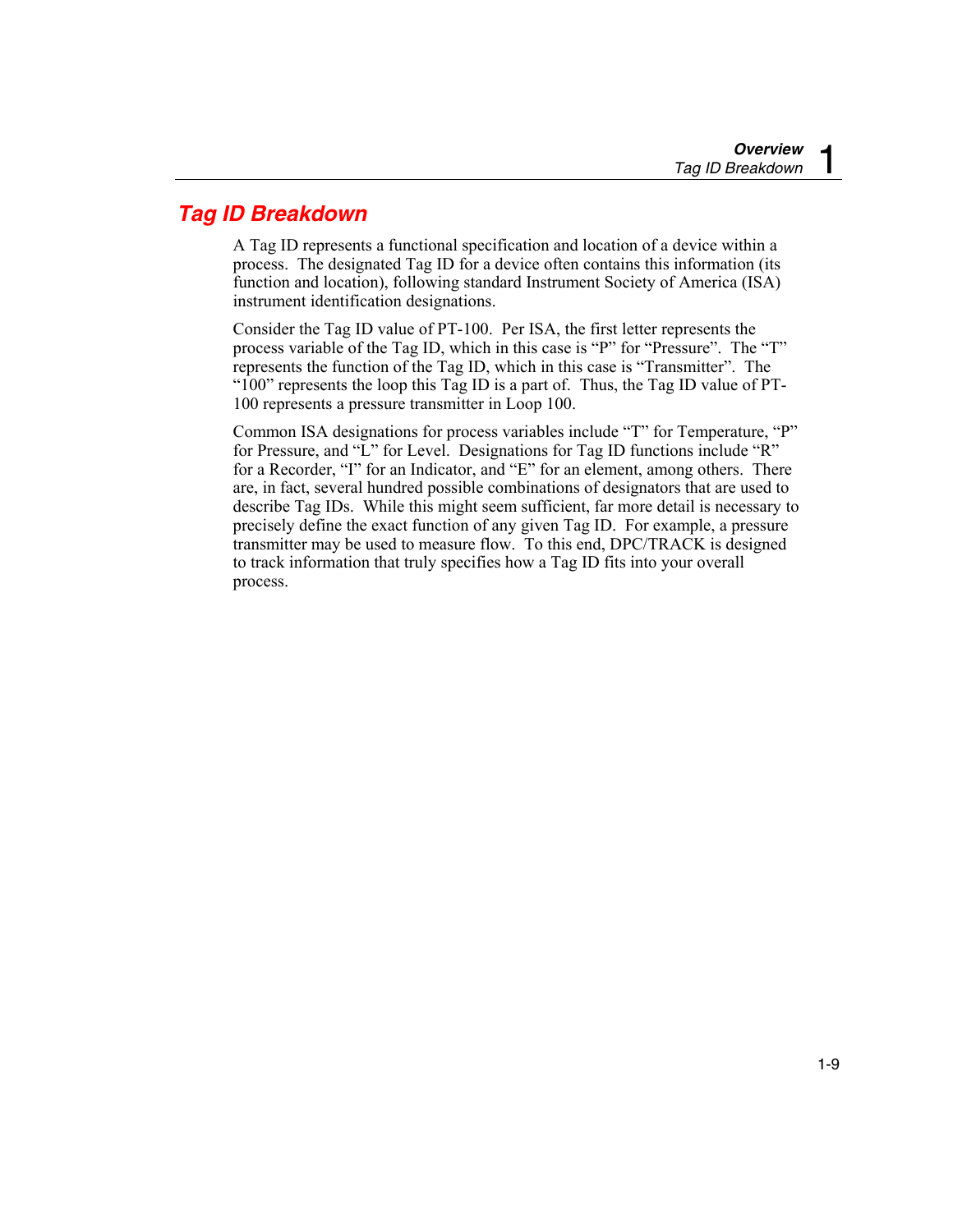## <span id="page-19-0"></span>*Requirements*

Successful installation and operation of DPC/TRACK requires the following software and hardware.

- IBM® compatible 486- based computer (586 or higher recommended)
- 8MB RAM required (16MB or more recommended)
- Microsoft<sup>®</sup> Windows<sup>™</sup> Version 3.1 or later (or Windows 95)
- MS-Windows compatible pointing device
- MS-DOS<sup>®</sup> Version 5.0 or later
- 20MB hard disk space, plus approximately 3KB per record
- 500k or larger RAM drive (recommended)
- Graphics monitor and card (VGA color or better recommended)
- For calibrator communication:
	- ∗ RS232 serial asynchronous communication port
	- ∗ compatible calibrator (see Appendix B, "Fluke Calibrators")
	- ∗ suitable communications cable (supplied)

Of course, a good understanding of the instrument calibration and maintenance procedures employed at your plant will also prove helpful.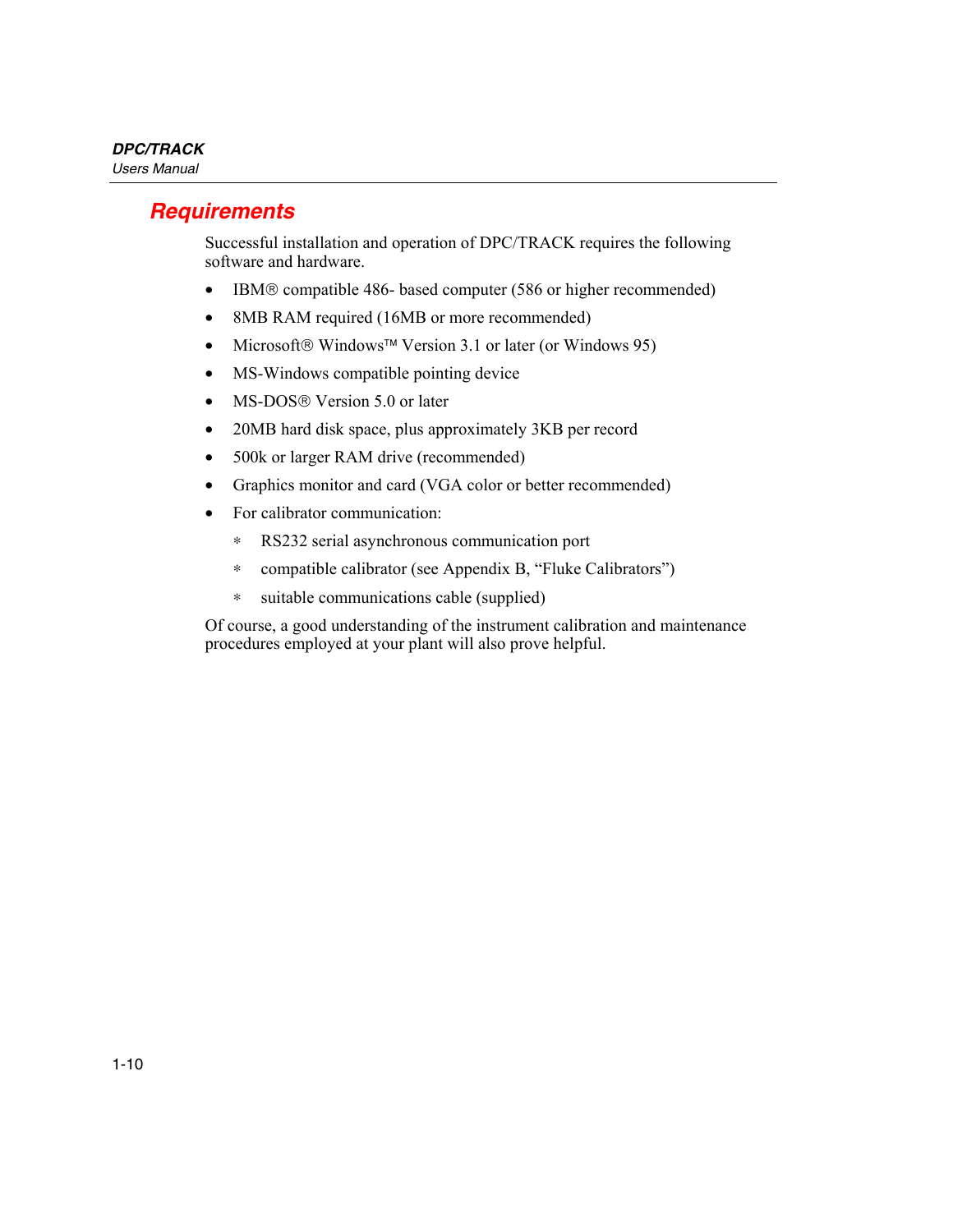## <span id="page-20-0"></span>*Installation*

- 1. If a demo version of DPC/TRACK is already installed on your system and you are reinstalling the software, you must delete the DPCTRACK.INI file in the Windows directory where DPC/TRACK is installed, and all additional files in that directory.
- 2. If a previous version of DPC/TRACK is installed on your system, and you are installing the new version, you must delete the DPCTRACK.INI file in the Windows directory.

*Note* 

*DO NOT delete the directory where the DPC/TRACK is installed, or you will lose your existing database.* 

## *Floppy Disk Installation Instructions*

Floppy disks are available only on a special order basis.

*Note* 

*The instructions below assume your floppy drive to be the A: drive. Substitute your drive letter as appropriate.* 

- 1. Insert Disk 1 of the desired language (English, French, German, Italian, or Spanish) into the floppy drive and perform either of the following, depending on the platform you are running:
	- If you are running Windows 3.1 or later:

Type A:SETUP within the Command Line prompt box accessed via the Run command on the File menu within Windows Program Manager. (Select the OK button to activate your command.)

• If you are running Windows 95:

Select the **Start** button, then choose **Run...**, then type A:SETUP. (Select the **OK** button to activate your command.)

- 2. You will be asked to specify which directory will hold the DPC/TRACK executable files. The default directory will be C:\DPCTRACK. You may accept the default or specify a different directory. A subdirectory called DATA (to contain your database files) is created under the specified executable directory. Another subdirectory called UPGRADES (to contain firmware upgrades for specific calibrators) is also created.
- 3. To aid system performance, you may be asked to specify the drive letter of your RAM drive. If you do not have a RAM drive or do not know the associated drive letter, type nothing and simply select the **Next** button.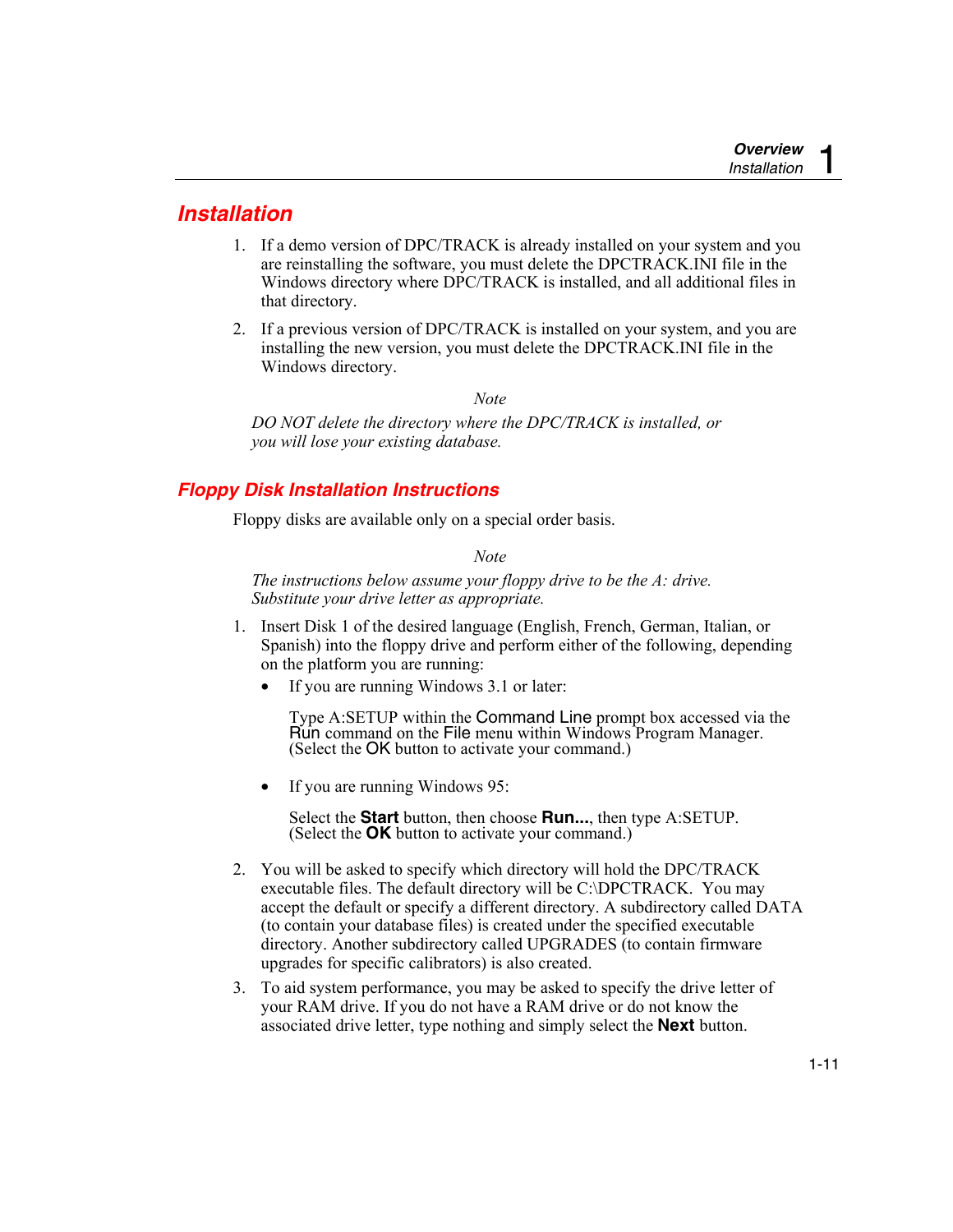*Note* 

*If a message appears stating that there is not enough disk space, select the* **Cancel** *button to abort installation, delete enough files to free up at least 20 MB of disk space, and start over.* 

<span id="page-21-0"></span>4. As the installation progresses, you will be asked to insert the remaining disks. All languages share the same remaining disks. The status bar dynamically indicates the installation progress of the entire installation procedure.

You can now start your DPC/TRACK program. Go directly to the online help by clicking on the help icon.

#### *Note*

*If for any reason your computer "freezes" during the installation of the DPC/TRACK, you will need to remove the following files:* 

- *Windows Directory: \_delis43.ini*
- *Tmp directory: ins0433.mp, inz0433.mp and subdirectory: \_istmp0.dir*
- *DPC/TRACK directory and all subdirectories*

*Repeat the installation procedure.* 

#### *CD-ROM Installation Instructions*

*Note* 

*The instructions below assume your CD drive to be the D: drive . Substitute your drive letter as appropriate.* 

- 1. Insert the Installation CD into the CD drive and perform either of the following, depending on the platform you are running:
- If you are running Windows 3.1 or Windows 3.11:

Within the Command Line prompt box accessed via the Run command on the File menu within Windows Program Manager type:

D:\English\Setup - if you want to install English version of the DPC/TRACK

D:\ Deutsch\Setup - if you want to install German version of the DPC/TRACK

D:\ Espanol\Setup - if you want to install Spanish version of the DPC/TRACK

D:\ Francais\Setup - if you want to install French version of the DPC/TRACK

D:\ Italiano\Setup - if you want to install Italian version of the DPC/TRACK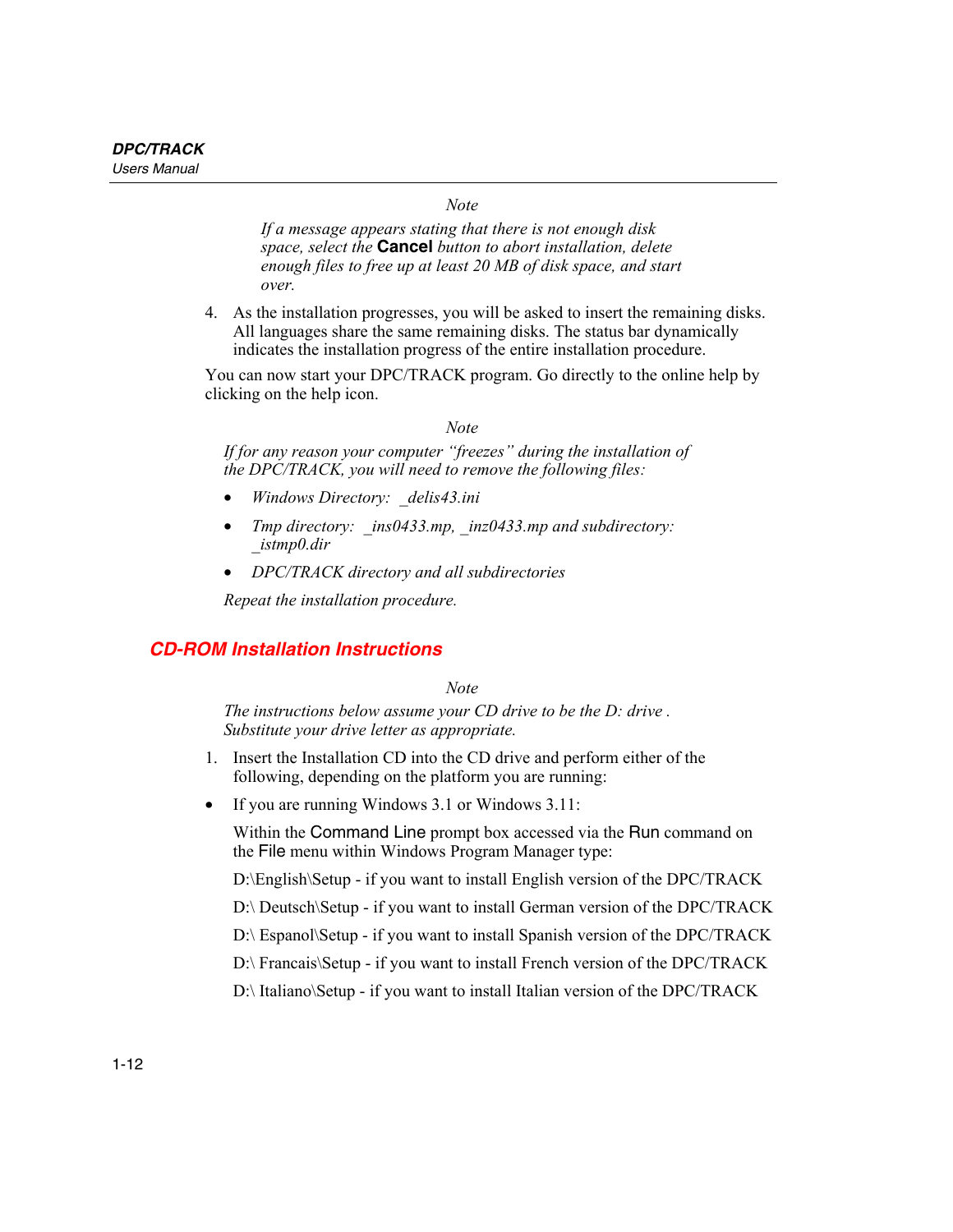(Select the **OK** button to activate your command.)

If you are running Windows 95:

Select the **Start** button, then choose **Run**…, then type

D:\English\Setup - if you want to install English version of the DPC/TRACK

D:\ Deutsch\Setup - if you want to install German version of the DPC/TRACK

D:\ Espanol\Setup - if you want to install Spanish version of the DPC/TRACK

D:\ Francais\Setup - if you want to install French version of the DPC/TRACK

D:\ Italiano\Setup - if you want to install Italian version of the DPC/TRACK

(Select the **OK** button to activate your command.)

- 2. You will be asked to specify which directory will contain the DPC/TRACK executable files. The default directory will be C:\DPCTRACK. You may accept the default or specify a different directory. A subdirectory called DATA (to contain you database files) is created under the specified executable directory. Another subdirectory called UPGRADES (to contain firmware upgrades for specific calibrators) is also created.
- 3. To aid system performance, you may be asked to specify the drive letter of your RAM drive. If you do not have a RAM drive or do not know the associated drive letter, type nothing and simply select the **Next** button.

*Note* 

*If a message appears stating that there is not enough disk space, select the Cancel button to abort installation, delete enough files to free up at least 20MB of disk space, and start over.* 

As the installation progresses, the status bar dynamically indicates the installation progress of the entire installation procedure.

4. You can now start your DPC/TRACK program. Go directly to the online help by clicking on the help icon.

#### *Note*

*If for any reason your computer "freezes" during the installation of the DPC/TRACK you will need to remove the following files:* 

- *Windows Directory: \_delis43.ini*
- *Tmp directory: \_ins0433.mp, \_inz0433.mp and subdirectory: \_istmp0.dir*
- *DPC/TRACK directory and all subdirectories.*

*Repeat the installation procedure.*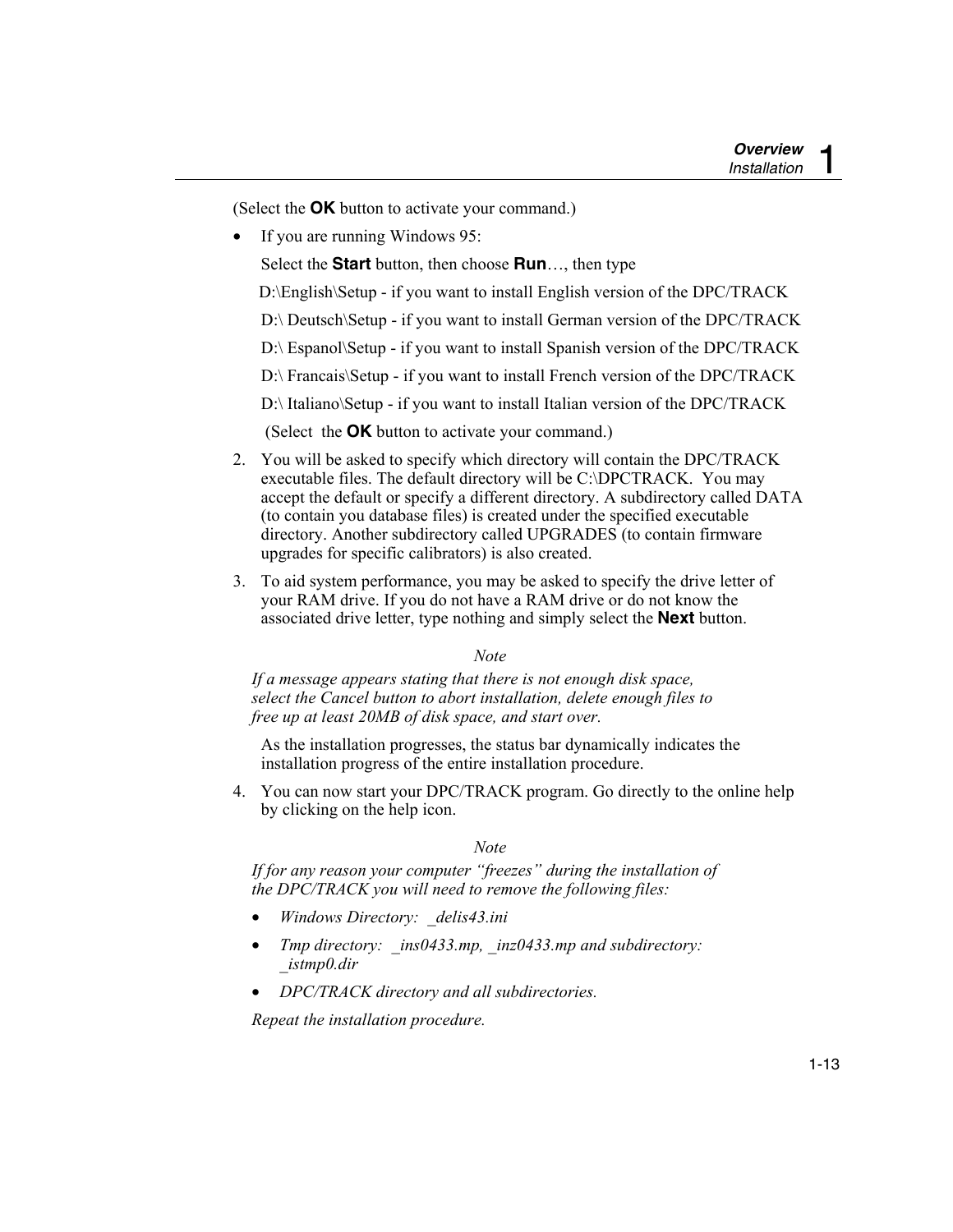## <span id="page-23-0"></span>*Pentium Floating Point Correction*

DPC/TRACK is carefully designed to provide you with complete and accurate information. Since some of this information involves numeric calculations, and since DPC/TRACK performs these calculations quickly by making use of your computer's floating point processor, it unfortunately is affected by the Pentium floating point calculation problem. In keeping with its design, DPC/TRACK informs you immediately if it detects a Pentium processor with the floating point error. If you receive such a message, we recommend that you contact the manufacturer for a replacement processor.

Until you receive a replacement processor, you can force most Windows applications (including DPC/TRACK) to use software floating point emulation, thus bypassing the Pentium problem. To do this, you will need to acquire the program HIDE87.COM, which is available as part of the WINFLOAT.EXE selfextracting file from the Microsoft Software Library (MSL). You can download WINFLOAT.EXE from the following services:

- CompuServe

GO MSL

Search for WINFLOAT EXE

Display results and download

- Microsoft Download Service (MSDL)

Dial (206) 936-6735 to connect to MSDL

Download WINFLOAT.EXE

- Internet (anonymous FTP)

ftp ftp.microsoft.com

Change to the \SOFTLIB\MSLFILES directory

Get WINFLOAT EXE

HIDE87.COM is a small TSR that you must load before running Windows. It "fools" Windows into thinking that there is no floating point processor. To load HIDE87.COM, just copy the file into the root directory of your startup drive (normally, this means C:\ ) and edit your AUTOEXEC.BAT file to run HIDE87 before running Windows.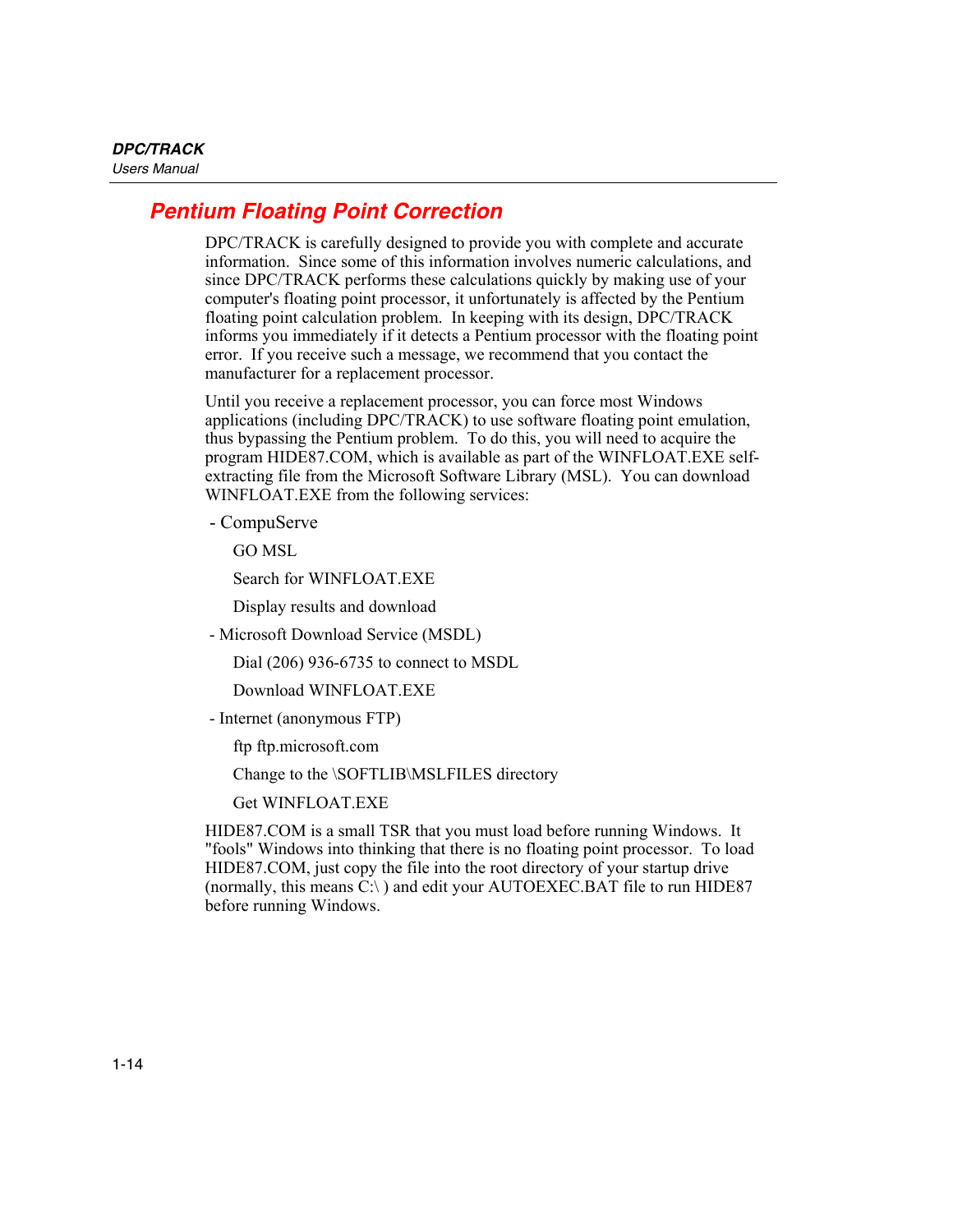## <span id="page-24-0"></span>*Getting Support*

To access technical support for DPC/TRACK, contact your local Fluke representative

## *How to Contact Fluke*

To reach Fluke by mail, use either address below:

| <b>Fluke Corporation</b> | Fluke Europe B.V. |
|--------------------------|-------------------|
| PO Box 9090              | PO Box 1186       |
| Everett, WA              | 5602 B.D.         |
| 98206-9090               | The Netherlands   |
| USA.                     |                   |

To contact Fluke, call one of the following telephone numbers:

USA and Canada: 1-888-99-FLUKE (1-888-993-5853) Europe: +31 402-678-200 Japan: +81-3-3434-0181 Singapore: +65-\*-276-6196 Anywhere in the world: +1-425-356-5500

Or, visit Fluke's Web site at www.fluke.com.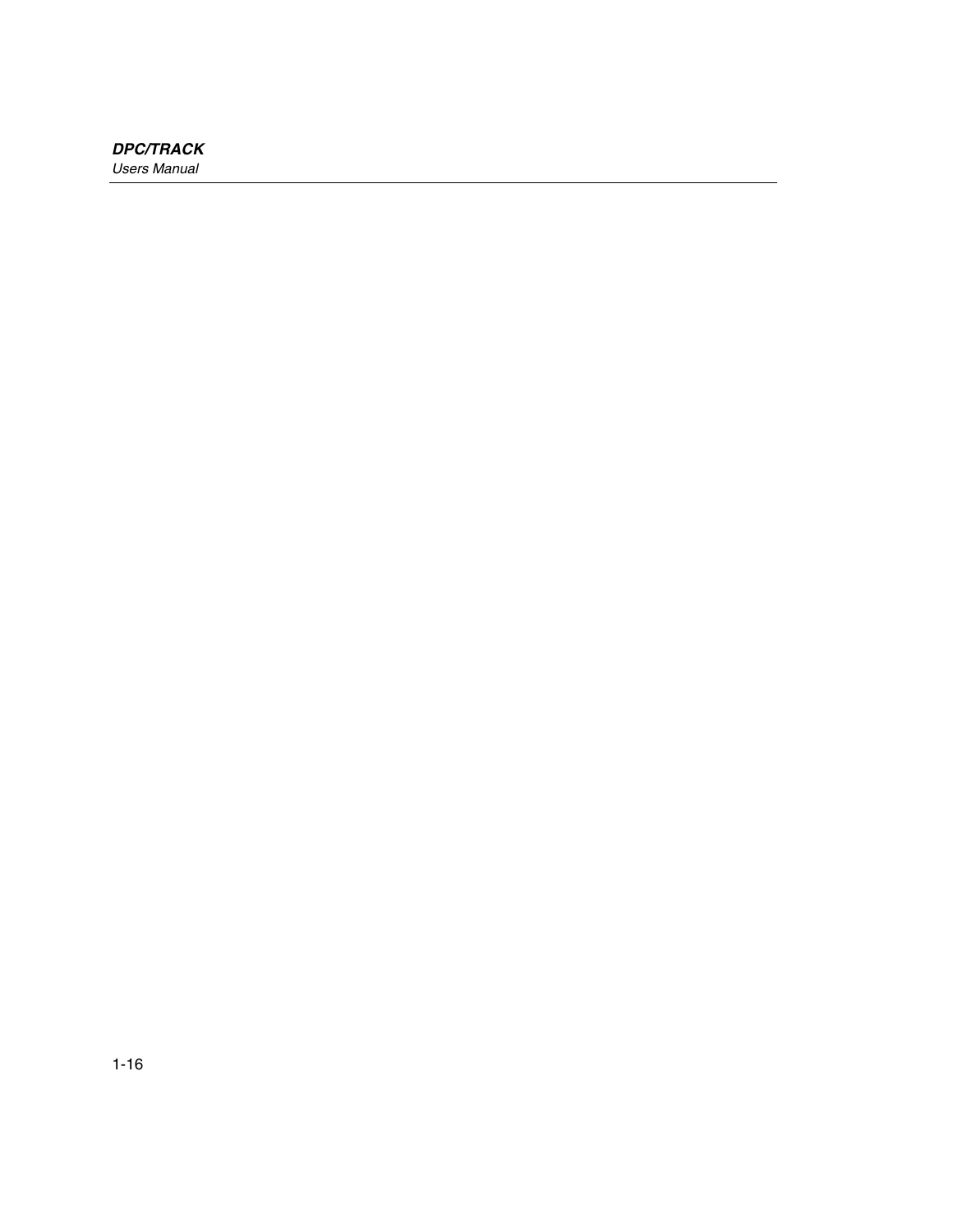## **Chapter 2 DPC/TRACK Essentials**

### **Contents**

#### Page

<span id="page-26-0"></span>

|                | $2 - 3$  |
|----------------|----------|
|                | $2 - 3$  |
|                | $2 - 3$  |
|                | $2 - 4$  |
|                | $2 - 6$  |
|                | $2 - 7$  |
|                | 2-8      |
|                | 2-8      |
|                | $2 - 9$  |
|                | $2 - 9$  |
|                | $2 - 10$ |
|                | $2 - 12$ |
|                | $2 - 13$ |
|                | $2 - 13$ |
|                | $2 - 17$ |
| Changing Data. | $2 - 18$ |
|                | $2 - 20$ |
|                | $2 - 22$ |
|                | $2 - 22$ |
|                | $2 - 22$ |
|                |          |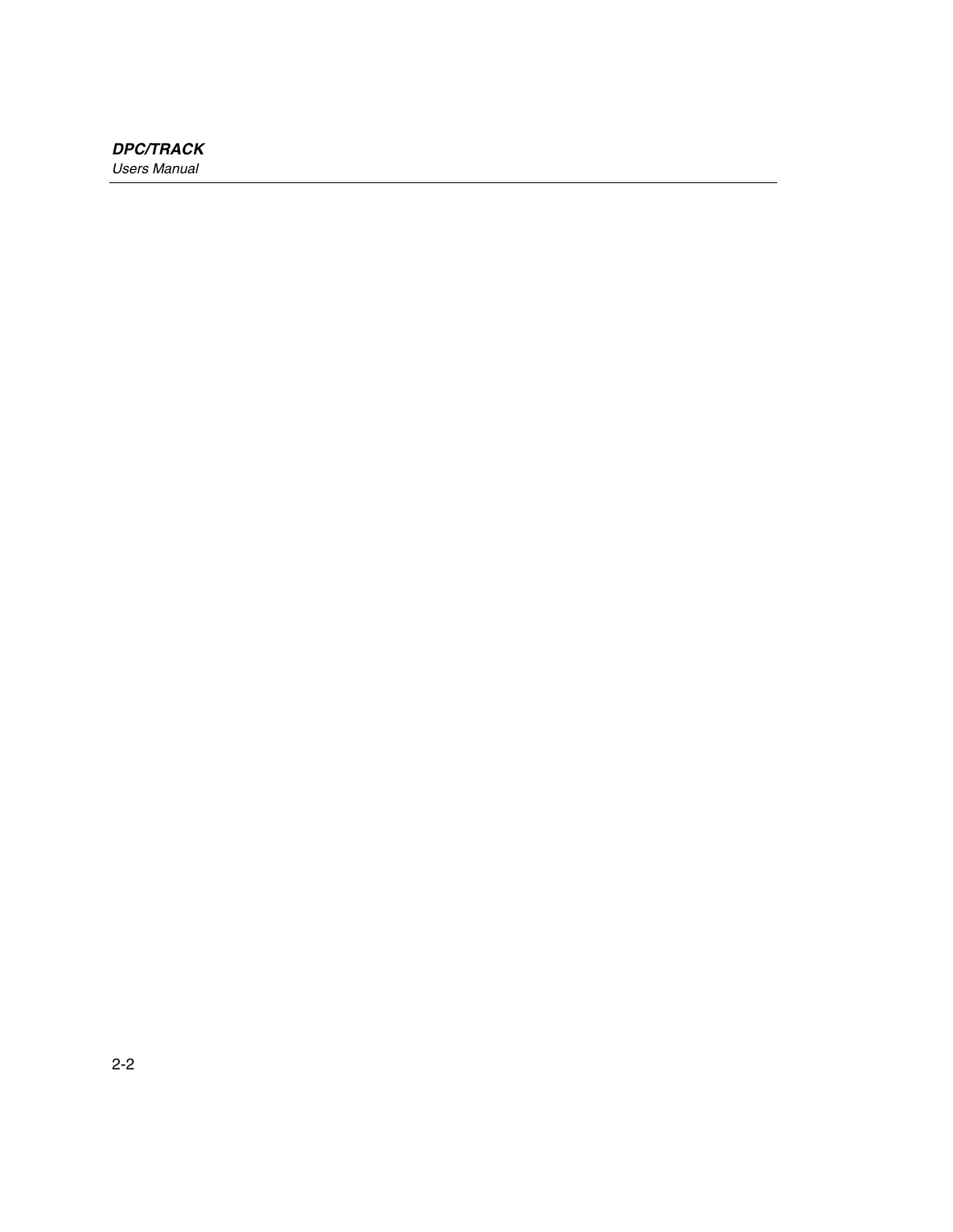## <span id="page-28-0"></span>*Introduction*

This chapter is broken down into the following sections:

- Starting the Program
- The Main Menu
- Tutorial: Learning the Basics
- About the Interface

## *Starting the Program*

To start DPC/TRACK, double-click on the **DPC/TRACK** icon located in the **DPC/TRACK** Group. (Multiple instances of DPC/TRACK may not be run concurrently on the same machine.)

## *Logging In*

Upon starting DPC/TRACK, you will receive a login screen (after viewing the **About DPC/TRACK** screen).

DPC/TRACK includes four predefined User IDs: Admin, Key User, Tester, and Visitor. Additional users cannot be added. All DPC/Track users must be assigned to one of the predefined User ID levels and use the passwords for the users.

The following is a list of the included User IDs and their descriptions:

Admin

The Admin (Administrator) has full access to all areas of DPC/TRACK. Most notably, the Admin has the ability to perform administrative responsibilities, such as backing up data, rebuilding indexes, performing diagnostics, and modifying setup options, among other tasks. Typically, only one person should serve as the Admin of the DPC/TRACK program. The User ID and default password for the Admin is *Admin*.

#### Key User

The access rights of the Key User differ from those of the Admin in that a Key User cannot perform administrative tasks. Otherwise, the Key User has full access to all areas of DPC/TRACK. The User ID and default password for the Key User is *Key User*.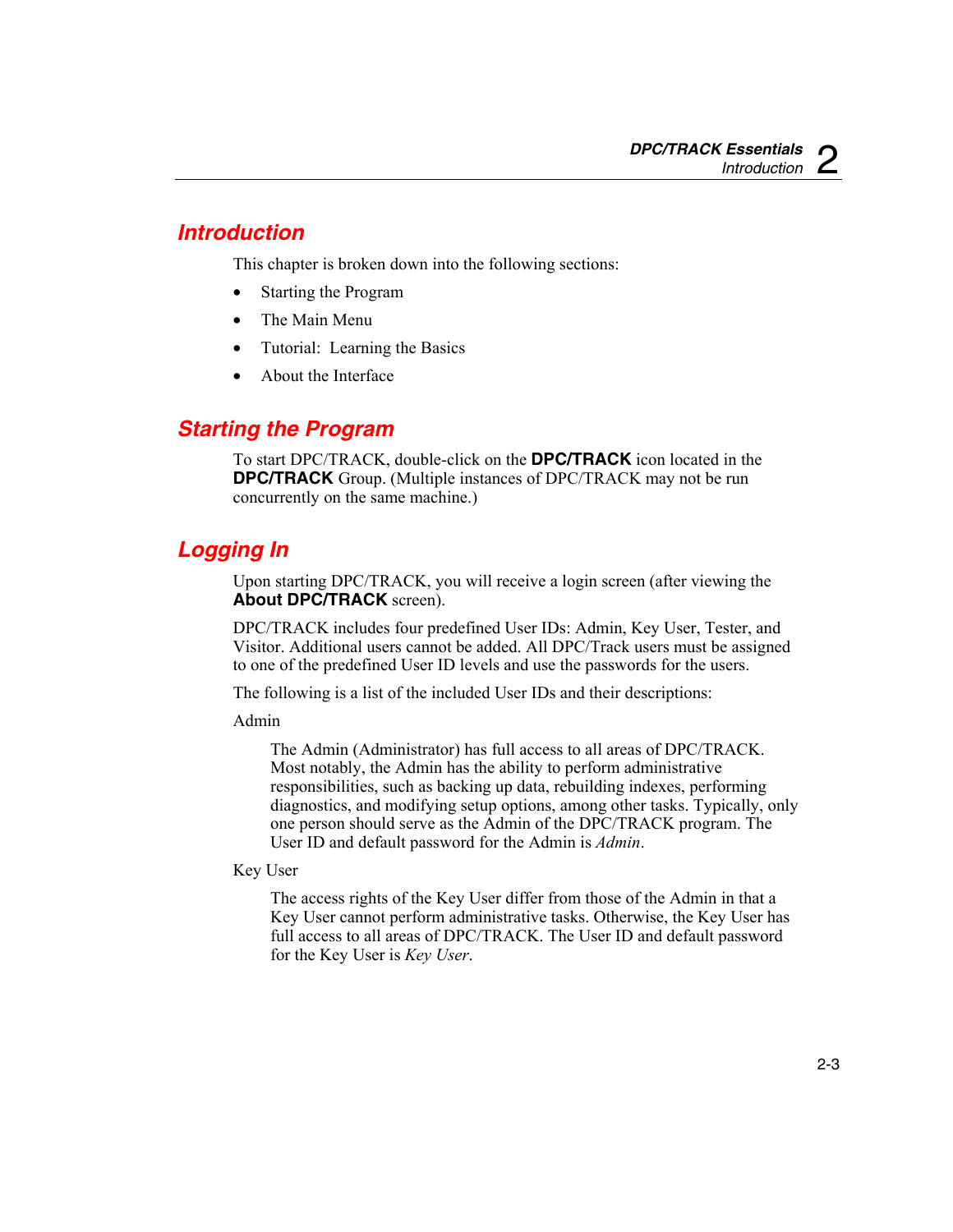#### <span id="page-29-0"></span>Tester

The access rights of the Tester are further restricted than those of the Key User in that existing data may not be deleted or edited (for the most part). However, Testers may load and unload calibrators for the purpose of generating Test Results records. The User ID and default password for the Tester is *Tester*.

Visitor

The access rights of the Visitor are further restricted than those of the Tester in that data may not be added, deleted, or edited in any way. The User ID for Visitor is Visitor; there is no associated password for the Visitor.

To log into DPC/TRACK, enter the User ID and Password values into the associated prompt boxes and select **OK**. (Select **Cancel** to return to Windows.)

## *Security*

The inherent security rights of the different User IDs are:

Visitor

- Search for records within all databases
- Interpret data

Tester

- Search for records within all databases
- Interpret data
- Perform calibrator communications and diagnostics
- Create records and change data within the test results database
- Create records within the test equipment database

Key User

- Search for records within all databases
- Interpret data
- Perform calibrator communications and diagnostics
- Create and exclude records, and change data within the test results database
- Create records, and change data within the tag id, test equipment, and procedure databases
- Import and export data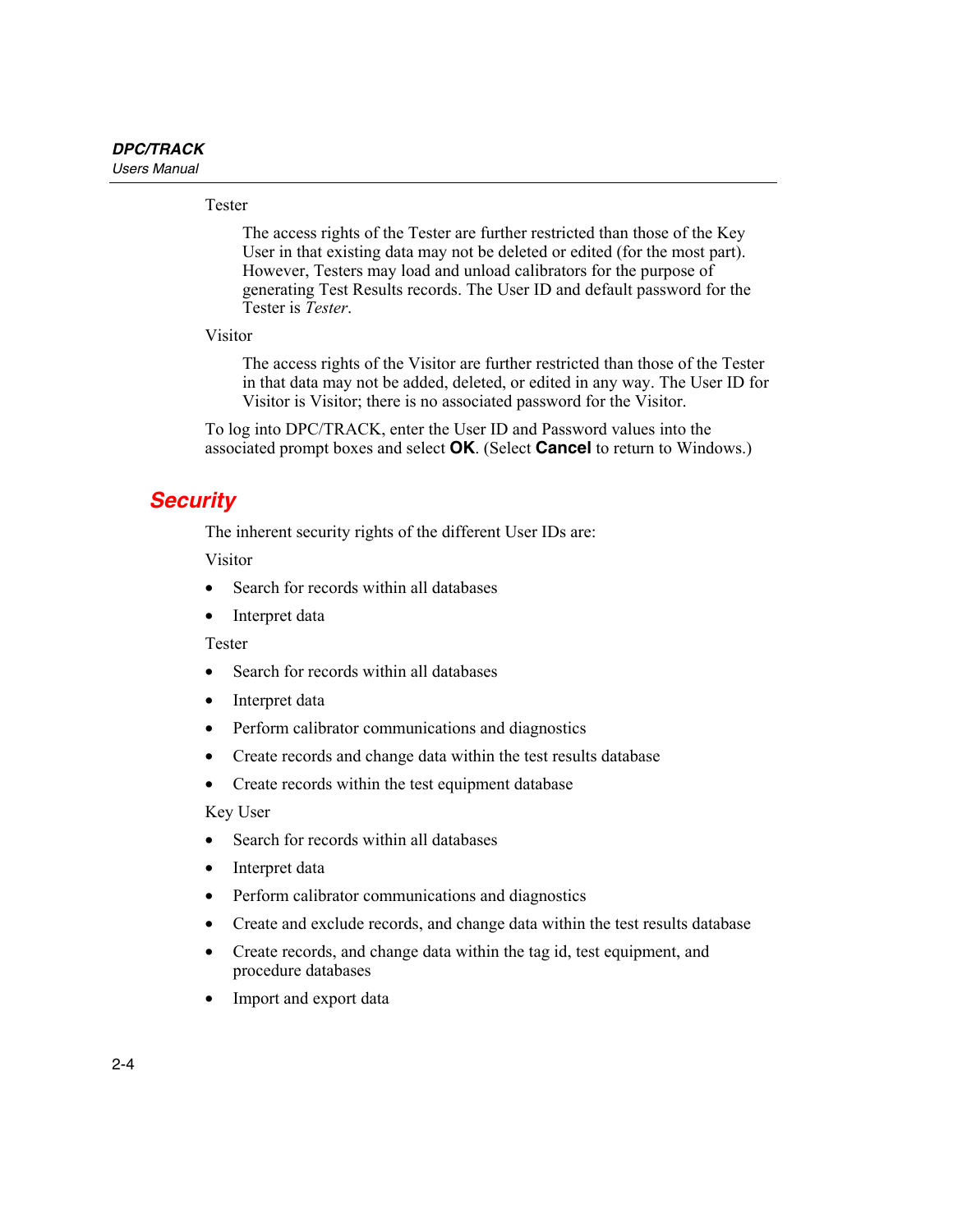#### Admin

- Search for records within all databases
- Interpret data
- Perform calibrator communications and diagnostics
- Create and exclude records, and change data within the test results database
- Create records and change comments within the tag id, test equipment, and procedure databases
- Import and export data
- Delete records within the test equipment and tag id databases
- Perform system maintenance tasks, such as backing up data, rebuilding indexes, performing diagnostics, and modifying setup options
- Perform user maintenance tasks, such as changing passwords
- Rebuild and delete sample records

If an attempt is made to edit data, or do anything else for which you do not have security, you will receive a message stating such.

There are some special concerns with respect to editing data within the Test Results database that warrant further discussion. Within the Test Results database there is a special field called **Comments Modified**, whose setting is controlled by the DPC/TRACK program. If data is edited within the **Comments** field for a given Test Results record, the **Comments Modified** checkbox will automatically become selected. You cannot change the setting of this checkbox, even if you are logged in as the Admin.

#### *Note*

*The ability to edit test results (on a limited basis) is restricted to the Comments field. Also, Test Results records cannot be deleted; they can only be excluded. To "exclude" a test result is to prohibit that record from graphs and reports by virtue of a checkbox that may only be set by the Admin or Key User.*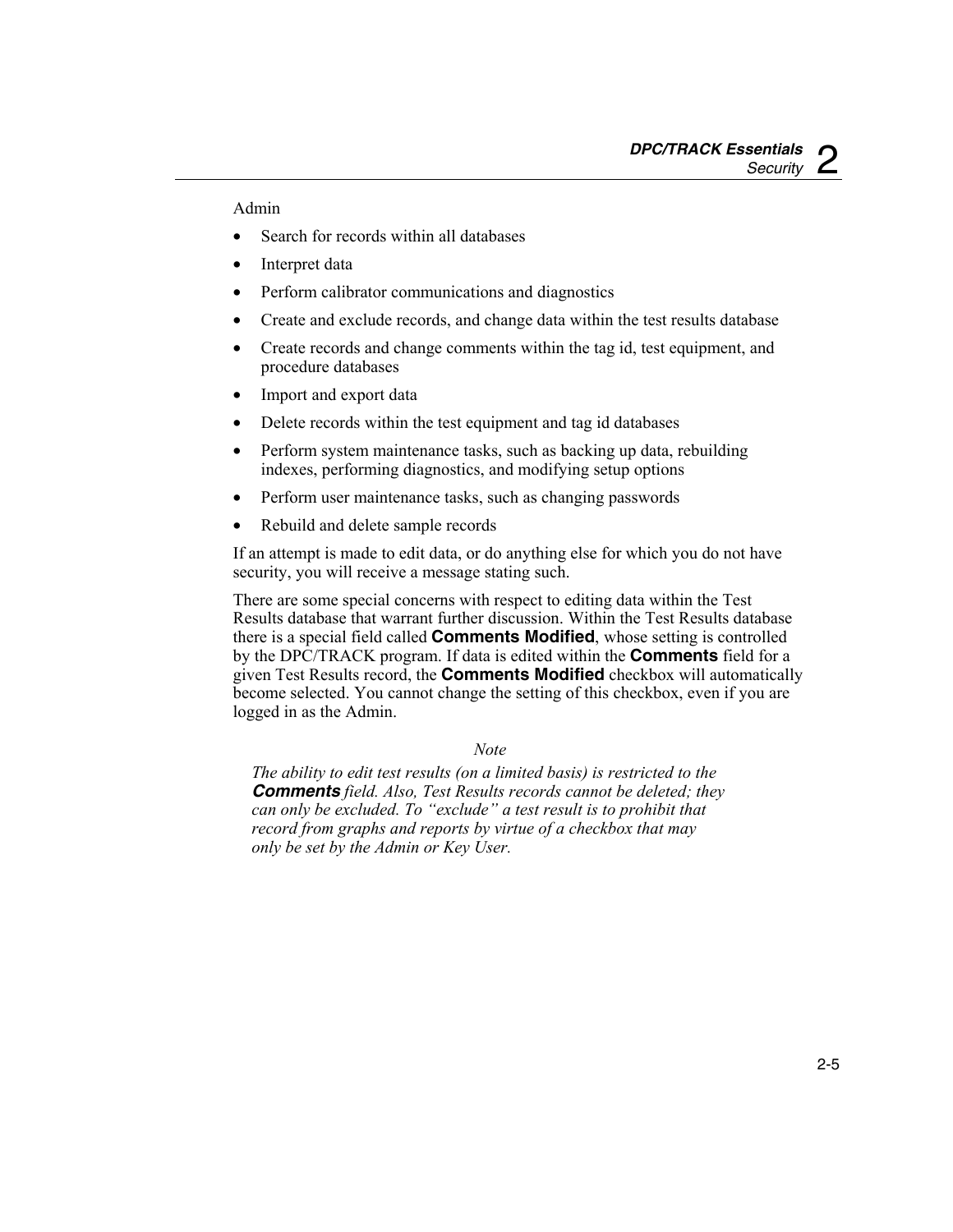## <span id="page-31-0"></span>*The Main Menu*

All of DPC/TRACK's features may be accessed via the Main Menu (Figure 2-1). (The Main Menu serves as the primary reference point for all examples within this manual.) Depending upon your security rights (based on your User ID) not all of the buttons shown in Figure 2-1 may be accessible.

The tutorial presented later in this chapter addresses all basic aspects of this screen. Additional information may be found in subsequent chapters.



**Figure 2-1. DPC/TRACK Main Menu**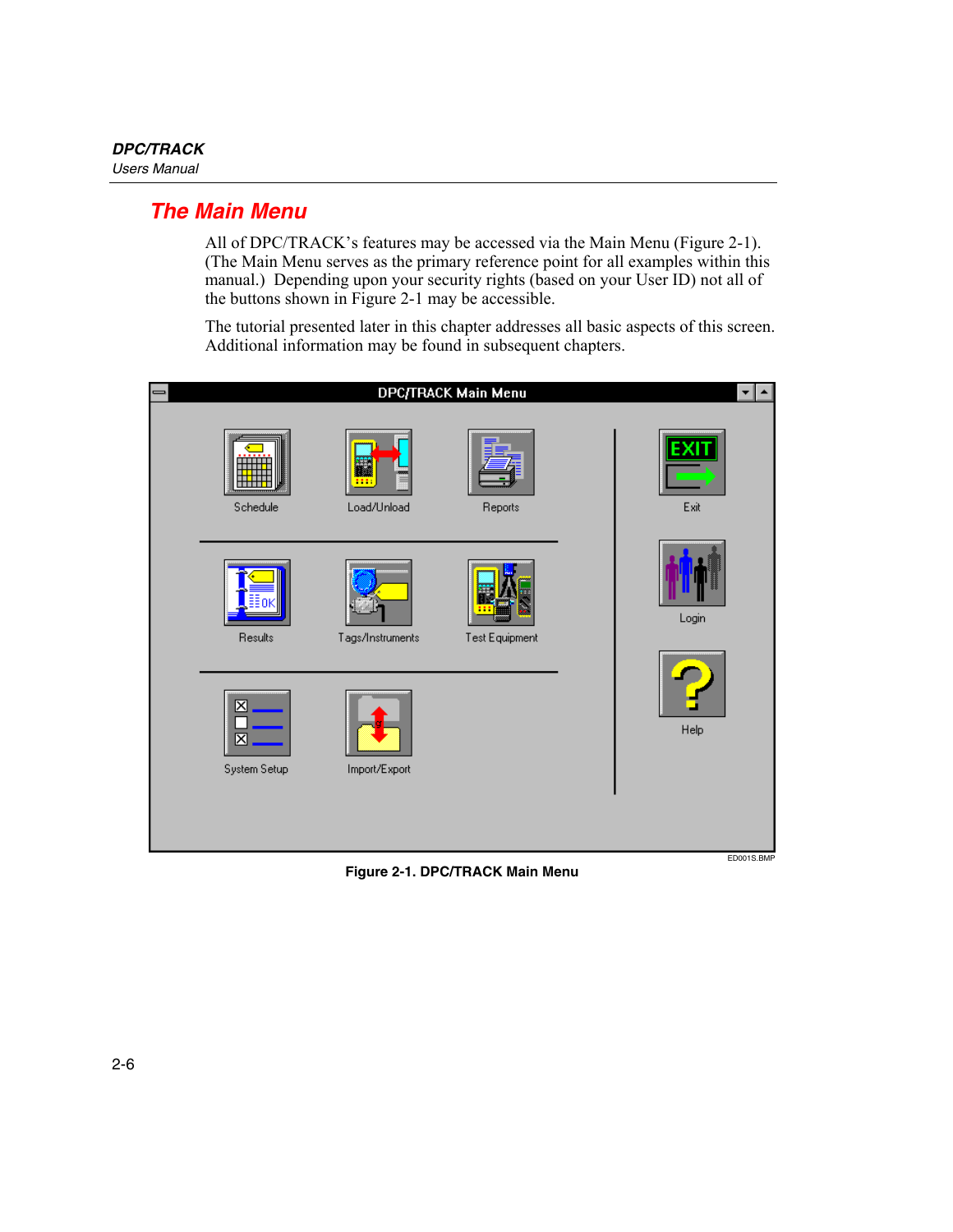## <span id="page-32-0"></span>*Main Menu Buttons*

This section provides basic information about the various buttons that appear on the Main Menu. As appropriate, reference is made to the specific chapters and examples that address the tasks with which each object is associated.

#### **Schedule**

Upon selecting this button, the **Scheduler** screen appears, from which you may search for overdue, due, and untested Tag IDs based on a date range. Chapter 5, "Testing," discusses the **Scheduler** screen in detail.

#### **Load/Unload**

The **Calibrator Manager** screen may be accessed by clicking on this button. From here, calibrator communications may be initiated. More information may be found in Chapter 5, "Testing." See also Example 2.4. Additional examples are presented in Appendix B, "Fluke Calibrators."

#### **Reports**

Clicking on the **Reports** button accesses the **Report Selection** screen. The numerous reports that are available through this object are discussed in Chapter 4, "Graphs & Reports."

#### **Results**

Clicking on the **Results** button accesses a Quick Search screen where you may specify search criteria towards finding desired Test Results records pertaining to your instruments. See Example 3.1.

#### **Tags/Instruments**

Clicking on this button accesses a Quick Search screen where you may specify search criteria towards finding desired Tag ID records. See Example 2.1.

#### **Test Equipment**

Clicking on the **Test Equipment** button accesses a Quick Search screen where you may specify search criteria towards finding desired Test Equipment records. See Example 3.3.

#### **System Setup**

Clicking on this button accesses the **System Setup** screen, through which certain administrative tools may be accessed. See Chapter 9, "System Maintenance<sup>"</sup>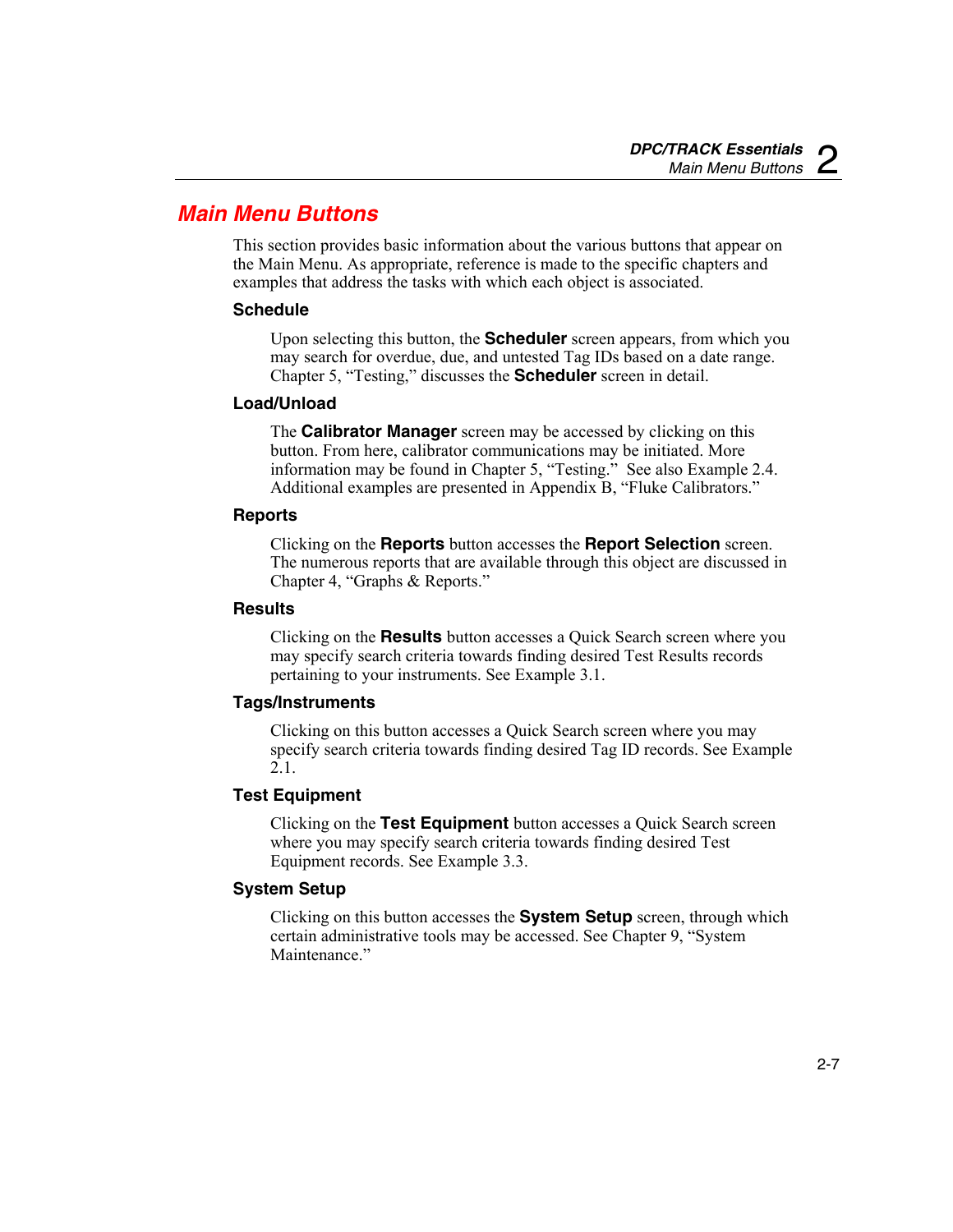#### <span id="page-33-0"></span>**Import/Export**

Clicking on this button accesses DPC/TRACK's Import/Export facilities. See Chapter 8, "Importing & Exporting."

#### **Exit**

Upon selecting the **Exit** button, the DPC/TRACK program is terminated and you will be returned to Windows' Program Manager.

#### **Login**

Clicking on the **Login** button accesses the **Login** screen.

#### **Help**

Upon selecting the **Help** button, the DPC/TRACK on-line help system presents itself. The help system is an electronic representation of this manual. On-line help is also available at any time via the **F1** key.

## *About the Sample Records*

DPC/TRACK includes a number of sample records intended to help you learn the operations and features of the program. We will make use of the sample records in the tutorial that follows. After you're familiar with DPC/TRACK, you may want to delete the sample records so as not to interfere with your "real" data. (The sample records could potentially be included within your reports and data analysis.) Instructions on deleting (and rebuilding) the sample records are provided in Chapter 6, "Creating & Deleting."

## *Tutorial: Learning the Basics*

This tutorial addresses the most commonly used features of DPC/TRACK. The examples comprising this tutorial are:

- Searching for Records and Sorting
- Interpreting Data
- Creating & Deleting Records
- Changing Data

These topics also serve as the basis for the chapters that follow. By design, any level user may work through the first two sections of this tutorial. The later two sections require Tester, Key User, or Admin security rights to complete, as noted therein. Admin-specific tasks are discussed in Chapter 9, "System Maintenance." This tutorial employs the sample records that came with DPC/TRACK. After working through this tutorial, the structure of the sample records will be modified. Your Admin may rebuild the sample records so that future users may follow along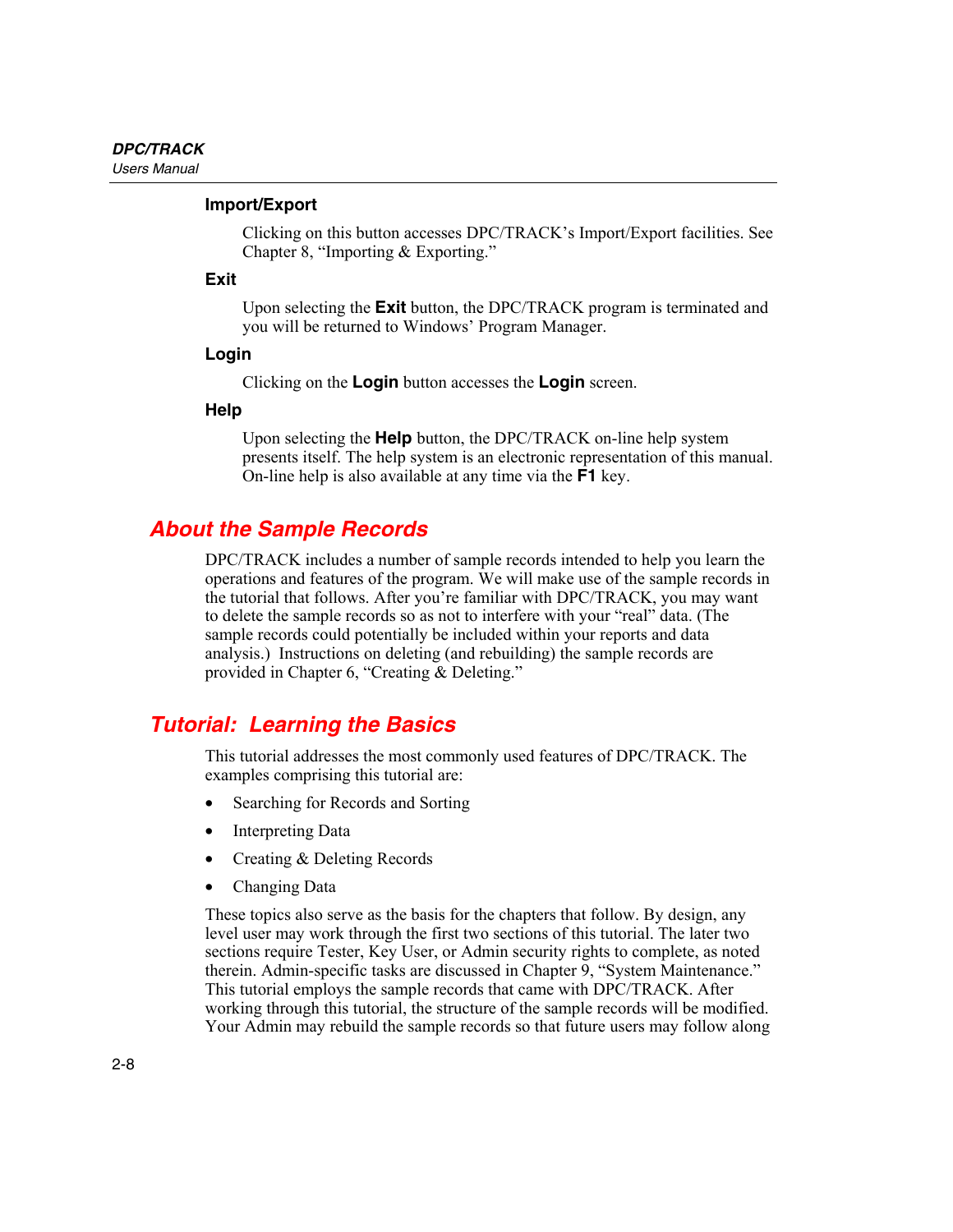with the examples presented here. (See Chapter 6, "Creating & Deleting," for instructions.)

## <span id="page-34-0"></span>*Searching for Records*

DPC/TRACK includes a Quick Search tool that enables you to locate records matching specific criteria. (For more information on searching, see Chapter 3, "Searching for Records.")

### *Example 2.1: Searching*

If you're looking for specific data, then you'll probably want to use DPC/TRACK's Quick Search tool. This tool is available for detailed Tag ID, Test Results, Test Equipment, and Procedure searches. As you'll see, the Quick Search tool is very simple to use. Chapter 3, "Searching for Records," comprehensively addresses the Quick Search tool.

For whatever reason, let's say you are interested in finding all Tag ID records whose **Tag ID** field contains the text "SAMPLE".

- 1. Select the **Tags/Instruments** button to access the **Instrument Search** screen.
- 2. On the **Instrument Search** page, click in the **Tag ID** field and type "SAMPLE" (excluding the quotes).
- 3. The radio buttons along the border of the form are known as search comparison operators. If not already selected, click on the radio button next to the **Approx** operator.
- 4. Since this is our only criteria, we are now ready to execute the search. Click the **Search** button.
- 5. When the search is done, your results will be presented on the **Instrument View** screen.
- 6. What if at this point you wanted to see test setup information for one of your Tag IDs? Easy enough. Just select the **Setup** tab. This is an example of a "random walk"—the ability to quickly access virtually any information you like, regardless of your starting point, just by clicking on a tab.

## *Sorting Records*

DPC/TRACK allows the ability to display records in any particular order. Records can be sorted according to one criteria (field) or several different criteria.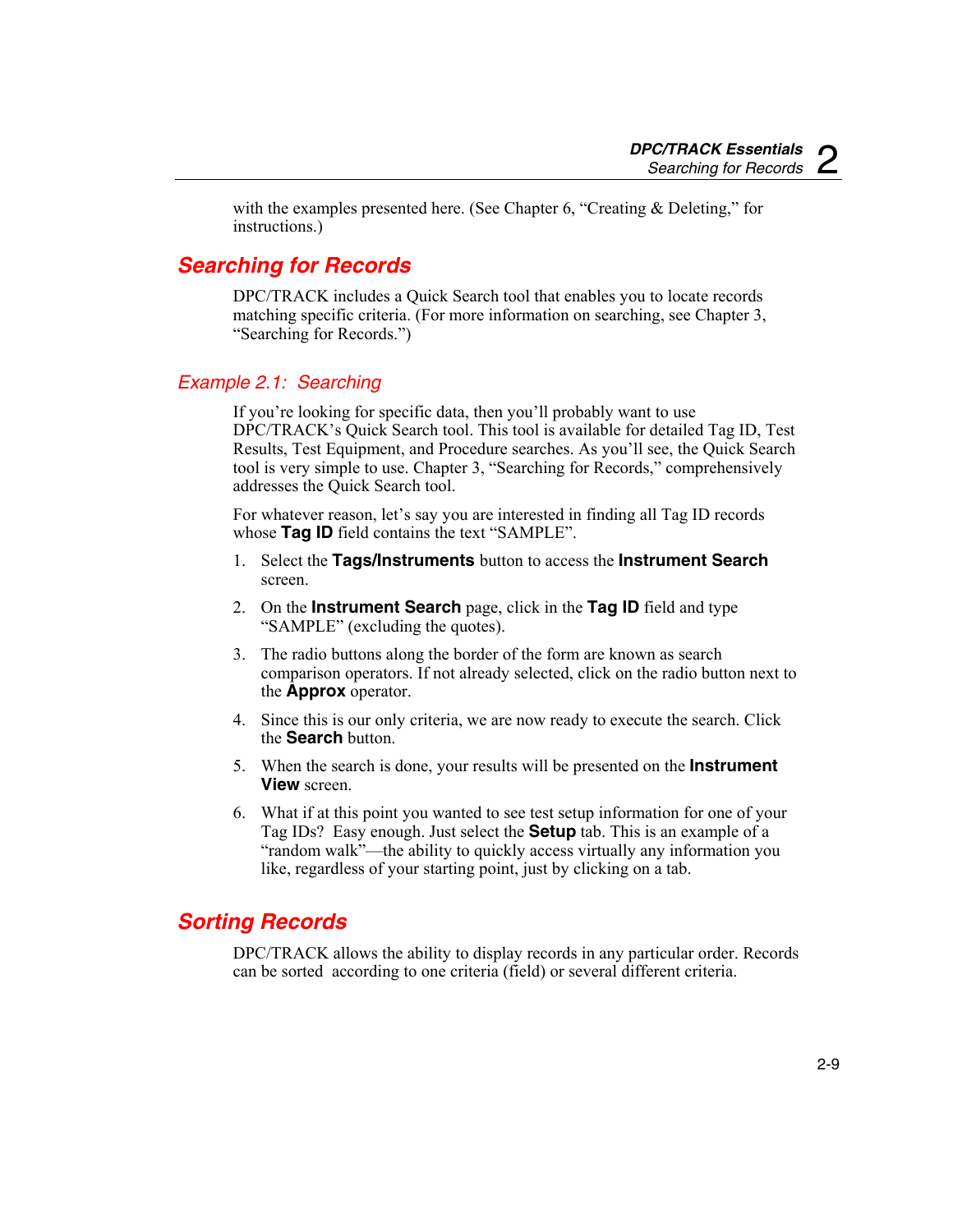## <span id="page-35-0"></span>*Example 2.2: Sorting*

Suppose you wish to change the order in which the records are displayed. The following examples will demonstrate a few different sorting steps so that you can obtain an understanding of how the data can be sorted.

- 1. To sort the records according to the **Area** field, perform the following:
	- a. In the **Instument View** screen, select the **Sort...** button.
	- b. On the **Instrument Sort** page, click in the **Area** field. You will see a "sorted by ({Area})" message appear in the message field.
	- c. Choose the **Sort** button.
- 2. To sort records according to two different criteria, **Area** and **Tag ID**, perform the following:
	- a. Repeat steps a and b described in number 1, above.
	- b. Click in the **Tag ID** field. Now the message window will display the following message "*sorted by ({Area}, {Tag ID})"*
	- c. Choose the **Sort** button.

*Note* 

*By holding the Shift button on the keyboard, and clicking on a field, Sort can be performed on this field in reverse order.* 

*If an error is made, choose the Reset button and start again.* 

*With DPC/TRACK, whenever there is a Sort... button you may use it as described above to sort records.* 

To return to the Main Menu, select the **Main Menu** button.

## *Interpreting Data*

Lots and lots of data. How do you make sense of it all? With DPC/TRACK, you've finally got the right tool for capturing your instrumentation maintenance data. It should come as no big surprise that you've also got the right tool for interpreting your data through a collection of customized reports and graphs. Chapter 4, "Graphs & Reports," presents all the ways DPC/TRACK helps you organize and present your database information.

## *Example 2.3: Generating a Drift Plot*

Presumably, you aren't testing *every* device *every* day to make sure your process is operating correctly. Such an approach costly and physically difficult. The other extreme is to wait until a faulty device brings your process to a screeching halt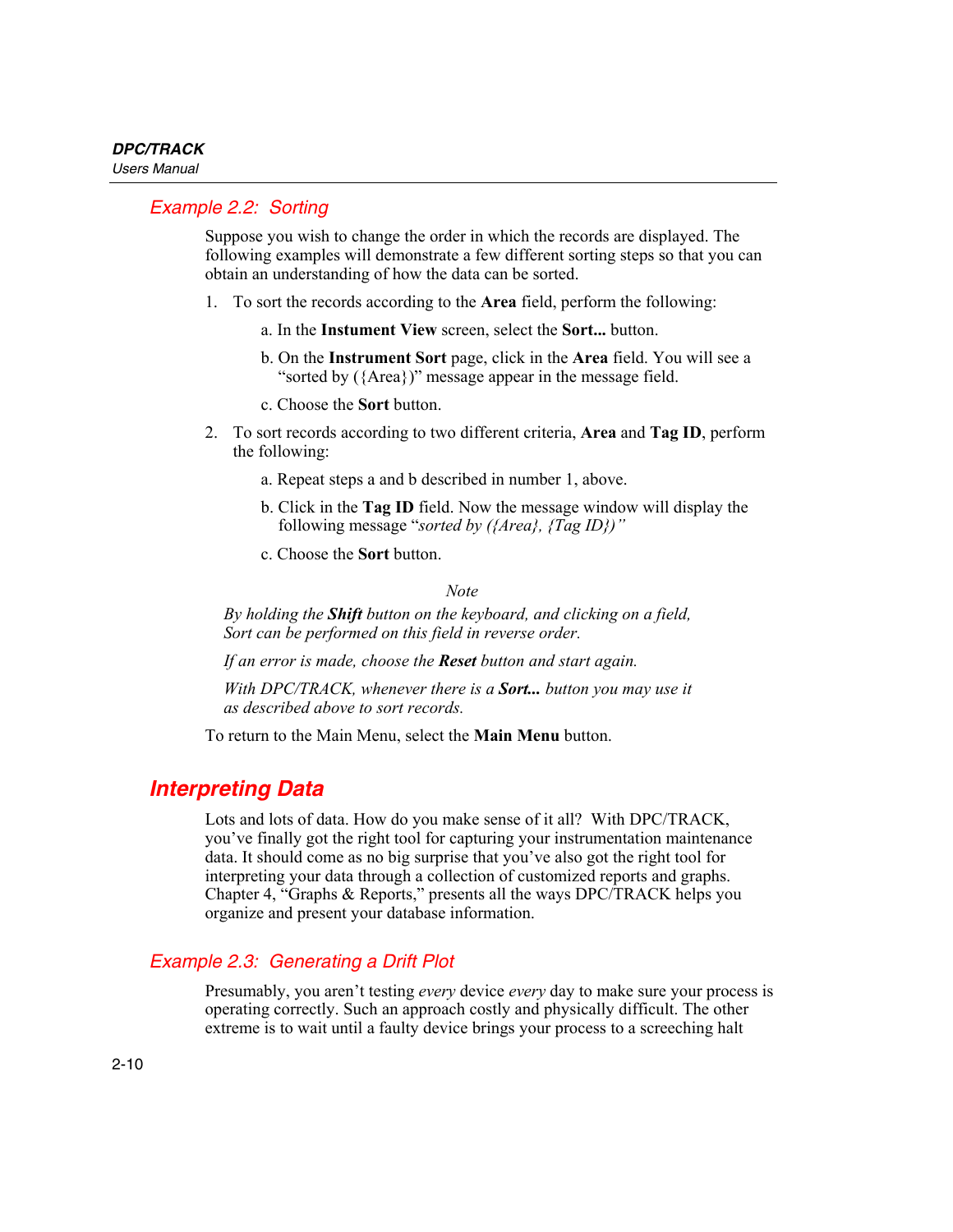before taking any action. Somewhere in the middle is a safe and efficient environment for both your personnel and your process. Drift Plots help you find this middle ground.

Per device, a Drift Plot illustrates the maximum As-Found deviation relative to the test dates for all associated Test Results records. For a given device on a regular testing schedule, if the As-Found maximum deviation is consistently too big, then the device probably needs to be looked at more often. Sure, you could manually go through all the Test Results for all your Tag IDs and compare the numbers to determine this for yourself. But why not just click a button instead?

- 1. Select the **Tags/Instruments** button on the Main Menu to access the **Instrument Search** screen.
- 2. Enter "SAMPLETAG2" (excluding the quotes) in the **Tag ID** field and press the **Search** button. The **Instrument View** screen appears.
- 3. Click on the **Tag ID History** tab. Notice that four Test Results records for this Tag ID now appear on the screen, as well as a **Drift Plot** button.
- 4. Select the **Drift Plot** button to produce a drift plot for SAMPLETAG2.
- 5. Select the **Close** button to close the graph. Then choose the **Done** button to return to the **Instrument View** screen. From here, select the **Main Menu** button to return to the Main Menu.

The handful of sample records really don't illustrate the value of a Drift Plot. In our case, there are only four Test Results records associated with SAMPLETAG2. You'll eventually have dozens or hundreds of results per Tag ID on which to base a drift plot.

#### *Note*

*If you have binary test results, they will not be shown on the Drift Plot. For those devices that have only binary test results, you will not be able to produce a Drift Plot.*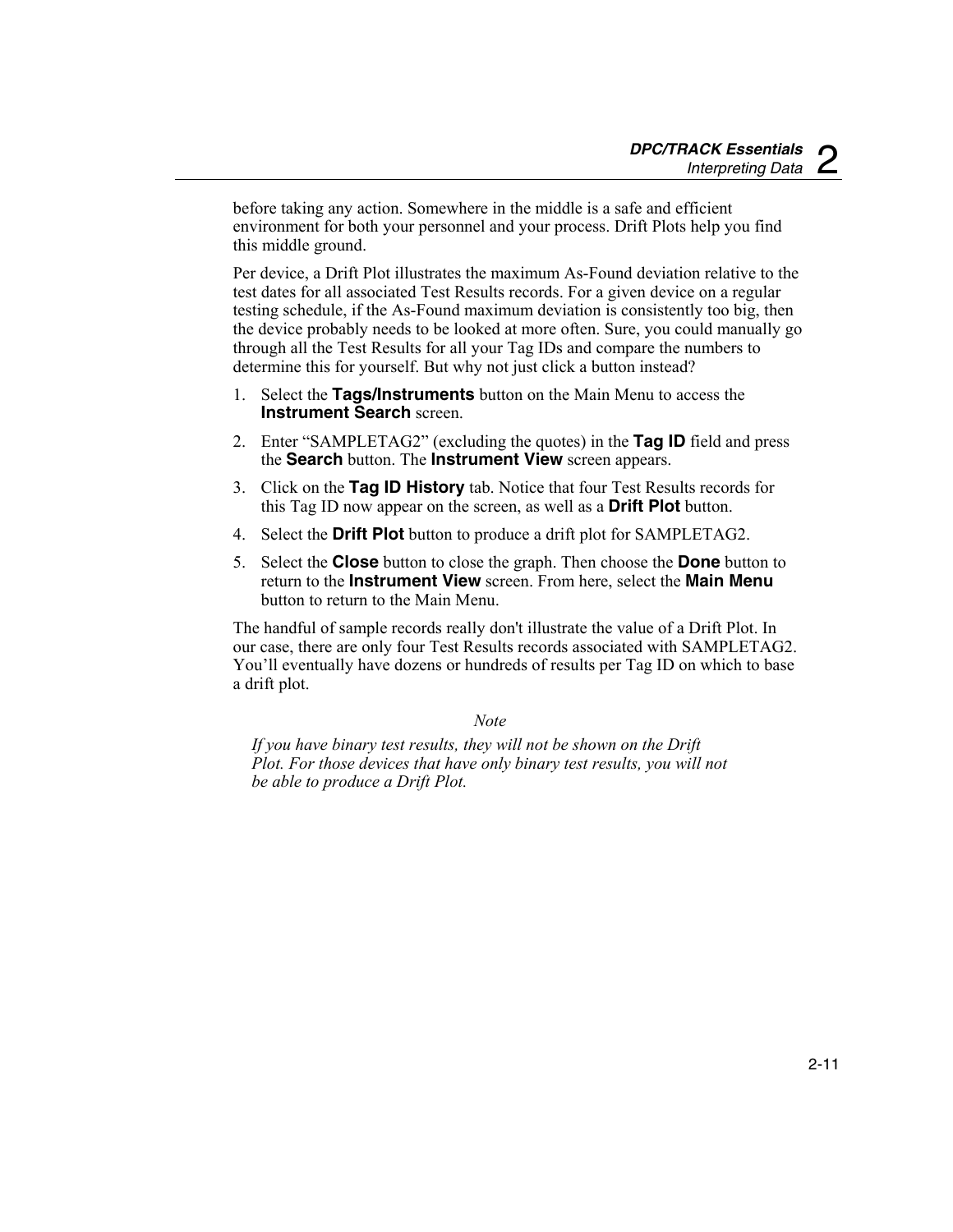# *Printing Reports*

Friday, 4:30 p.m. Your supervisor needs that weekly Test Results report by 5:00 p.m. No need to panic—here's a sampling of the reports at your fingertips:

- Calibration Cert
- Test History
- Instrument Detail
- Last Test Done
- Test Equipment
- Pass / Fail List
- Pass / Fail by Category
- Reverse Traceability

Here's what you do:

- 1. Select the **Reports** button on the Main Menu to access the **Report Selection** screen.
- 2. Choose the desired report.
- 3. Optionally, qualify the report. (Restrict the scope of the report to meet your criteria.)
- 4. Print the report and give it to your supervisor, who then gives you a big raise for your superb report.

See Chapter 4, "Graphs & Reports," for more information.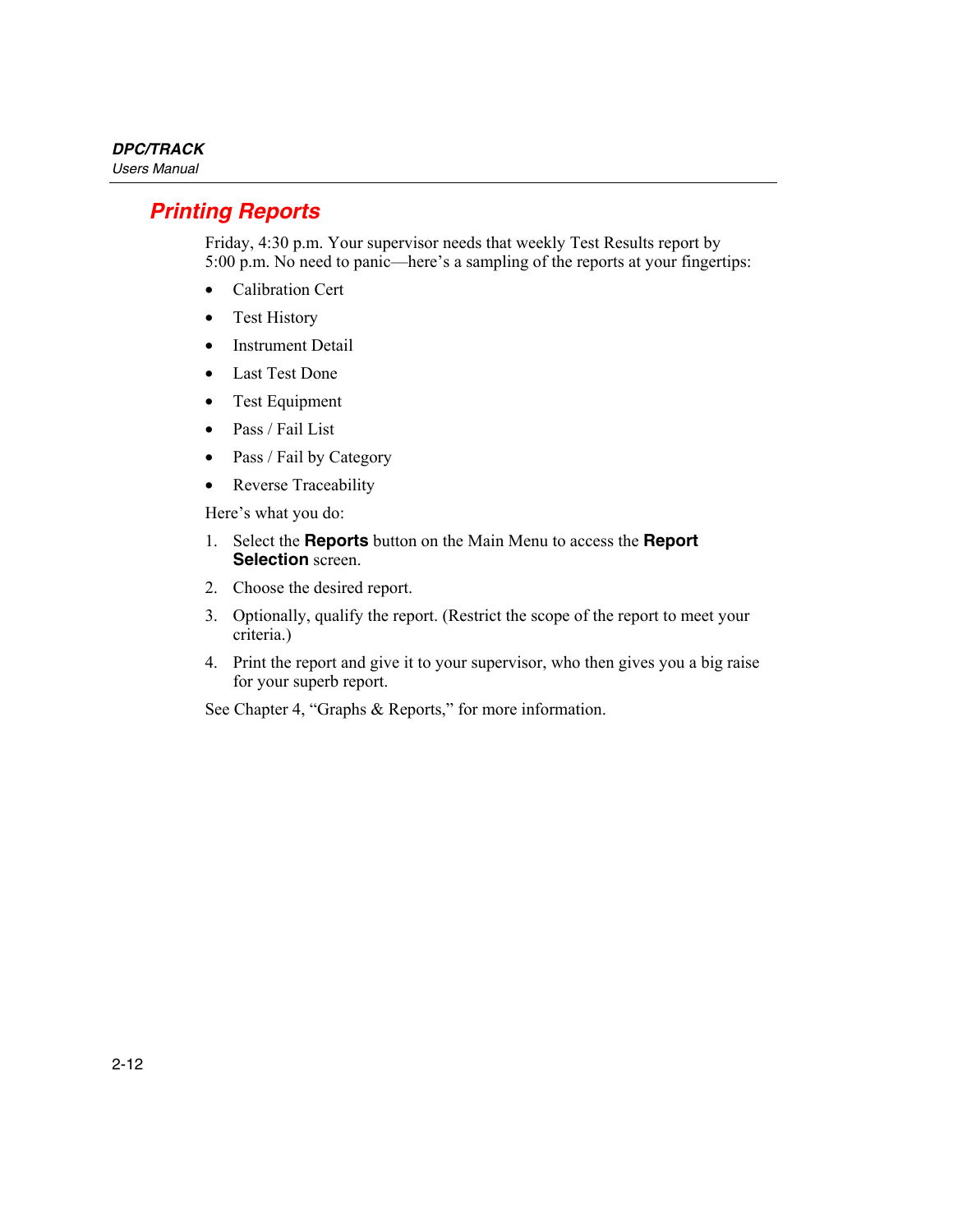# *Creating & Deleting Records*

### *Creating Records*

Adding records to your Tag ID database is simple. We'll also take a look at creating Test Results records in Examples 2.4 and 2.5. See also Chapter 6, "Creating & Deleting." The procedure for adding records via import is discussed in Chapter 8, "Importing & Exporting."

## *Example 2.4: Creating a Tag ID Record*

*Note* 

*Key User or Admin security rights are required in order to work through this example.* 

In this example, we'll walk through one way to create a new Tag ID record. For other examples, see Chapter 6, "Creating & Deleting."

- 1. Via a Quick Search (see Example 2.1) or some other means, access the **Instrument View** screen for a particular Tag ID record.
- 2. Click on the **Change...** button.
- 3. On the subsequent screen, select the **Add...** button to access the **Add Tag IDs** screen.
- 4. Click within the **Tag IDs to Add** array, then click on the **+** button to add an entry into this field.
- 5. On the subsequent screen, enter "MYTAGID1" (excluding the quotes) and select **OK**. The **Add Tag IDs** screen reappears. Note that we could also specify a **Loop** and/or **Area** field value. Values placed in these fields remain until you change them, allowing you to assign multiple Tag IDs to a single Loop or Area.

Now let's enter a corresponding Serial Number value.

- 6. Click within the **Serial Numbers to Add** array, then click on the **+** button to add an entry into this field.
- 7. On the subsequent screen, enter "54321" (excluding the quotes) and select **OK**. The **Add Tag IDs** screen reappears.
- 8. Select the **Create** button, then select the **OK** button on the subsequent screen. Select **Done** twice. The **Instrument View** screen is presented.
	- *9. Select the Main Menu button to return to the Main Menu.*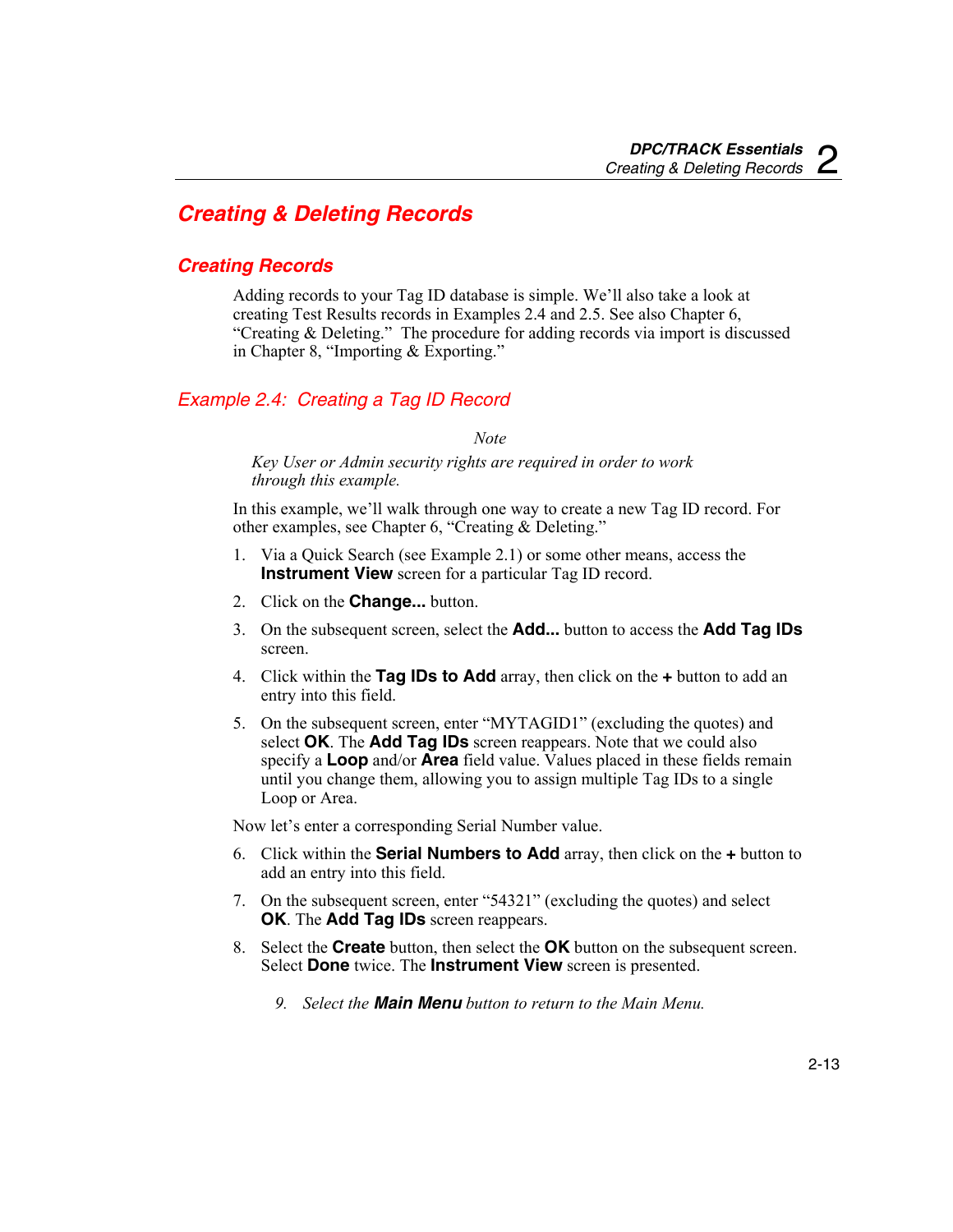*Note* 

*Two records cannot be created with the same serial number. However, two or more Tag Ids can be imported with identical serial numbers (see Chapter 8 for importing information.).* 

#### *Example 2.5: Creating a Test Results Record (Using a Calibrator)*

*Note* 

*Tester, Key User, or Admin security rights are required in order to work through this example.* 

Test Results records are automatically created when information is unloaded from a calibrator. DPC/TRACK associates a given Test Results record with the appropriate Tag ID record for you. All you have to do is load the calibrator, do the test, and unload the results.

For simplicity, we will be working with sample record SAMPLETAG6, whose test parameters are already defined for a simple analog test using a 702 calibrator. If you wish to load a 743 calibrator, you must change the value within the **Test Type** field to "743 Analog" in the **Setup Cal** tab.

To begin, let's take a look at the test parameters for SAMPLETAG6.

- 1. Via a Quick Search or some other means, access the **Instrument View** screen for SAMPLETAG6 (refer to Example 2.1 if you need help performing a Quick Search).
- 2. Select the **Test Procedure** tab to specify the procedure information.
- 3. Select the **Procedure...** button. Use the subsequent Quick Search form to find the SAMPLEPROC1 record. Choose the **Select** button while viewing the SAMPLEPROC1 procedure. This associates SAMPLEPROC1 with SAMPLETAG6.
- 4. There are a couple of ways we can load the test parameters to the calibrator. Rather than simply selecting the **Test...** button, let's take the opportunity to introduce the **Calibrator Manager** screen. Select the **Main Menu** button to return to the Main Menu.
- 5. Select the **Load/Unload** button on the Main Menu to access the **Calibrator Manager** screen. There are currently no Tag ID records specified within the **Load List** field.
- 6. There are several ways to go about adding SAMPLETAG6 to the **Load List** field. We'll simply click in the field, select the small **+** button, and type "SAMPLETAG6" (excluding the quotes) and choose **OK**. (Other methods of specifying Tag IDs to load are presented in Chapter 5, "Testing.")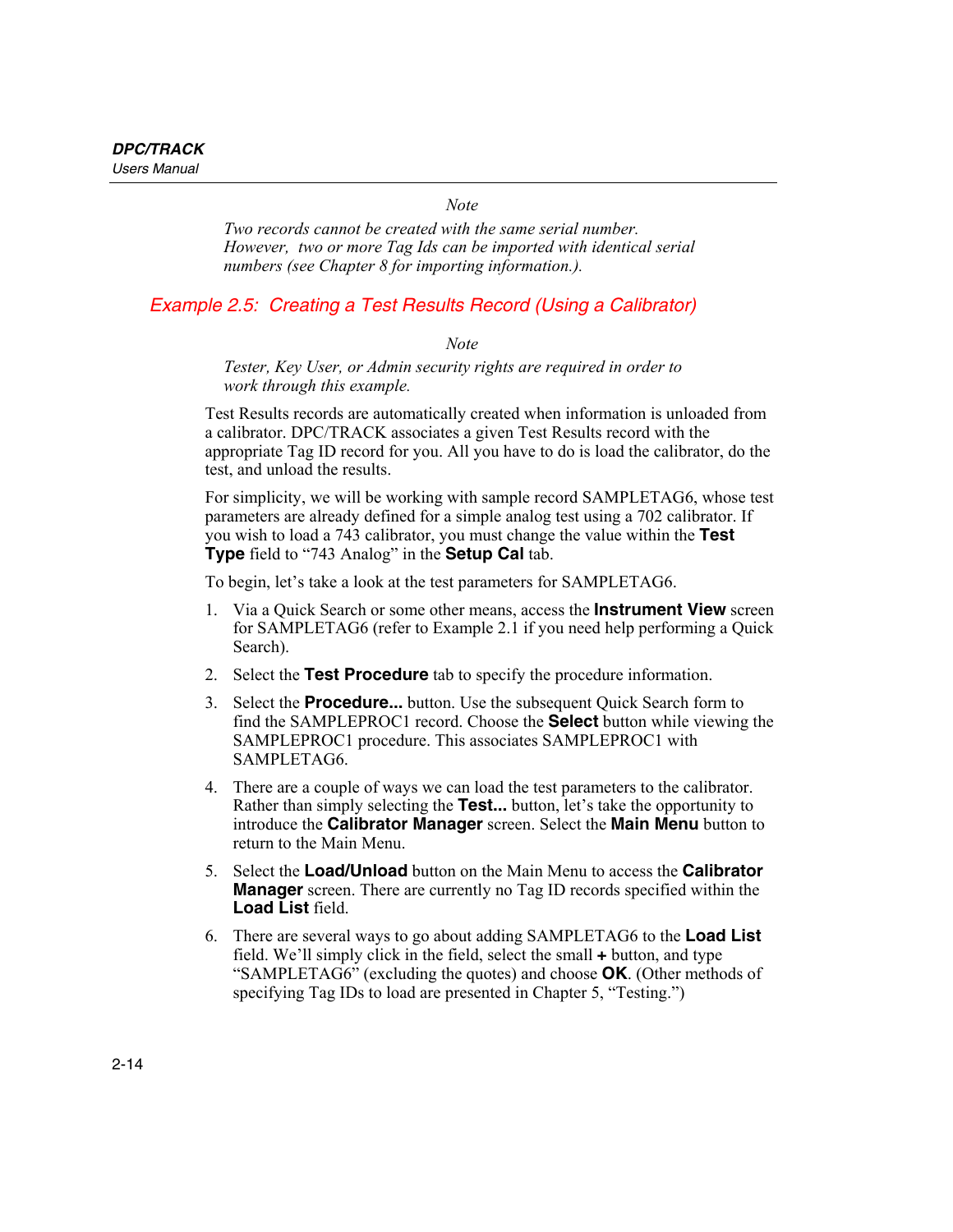- 7. Assuming the calibrator is attached to the appropriate serial port and ready to communicate, select the **Load** button on the **Calibrator Manager** screen. Depending upon DPC/TRACK's setup options, you may be given the chance of printing a report during the loading process. If results were found on the calibrator, they will be unloaded before your load occurs. In this event, you may be asked whether or not to return the test parameters corresponding to the unloaded results back to the calibrator. From there, you may then be asked to enter test equipment information. If so, select **Done** to continue. You may then be given the opportunity to enter certain post-test information. If so, select **Done** to continue. Following this, you may be given the chance to print a load report. Respond as you like to continue.
- 8. After the loading process is complete, perform the test as described in the "Performing a Test on the Calibrator" section within Appendix B, "Fluke Calibrators."

#### *Note*

*Proceeding from this point will add a permanent Test Results record to your database. You will not be able to delete this record since it won't be considered a "sample" record by DPC/TRACK, even though SAMPLETAG6 is a sample record. (You may just want to read along from this point.)* 

- 9. Having performed the test, we are now ready to transfer the results back to DPC/TRACK. To do this, make sure the calibrator is attached and ready to communicate, then select the **Unload** button on the **Calibrator Manager** screen.
- 10. Depending upon DPC/TRACK's setup options, you may be asked whether or not to return to the calibrator the parameters corresponding to the unloaded results. Respond as you like to continue. From here, you may then be asked to enter test equipment information. Select **Done** to continue.
- 11. DPC/TRACK allows certain post-test information to be included within your Test Results (per your setup options). When you are done entering such information, select the **Done** button to return to the **Calibrator Manager** screen. Following this, you may be given the chance to print an unload report. Respond as you like to continue.
- 12. Select the **Main Menu** button to return to the Main Menu.

Note that our Test Results record includes reference to the particular piece of equipment that was employed for this test. Since our Test Equipment database did not already have a record for the particular piece of equipment used, a record was automatically added by DPC/TRACK during the unload. Further note that the value within the **Testers** field reflects the calibrator ID. Other testing-related issues are discussed in Chapter 5, "Testing."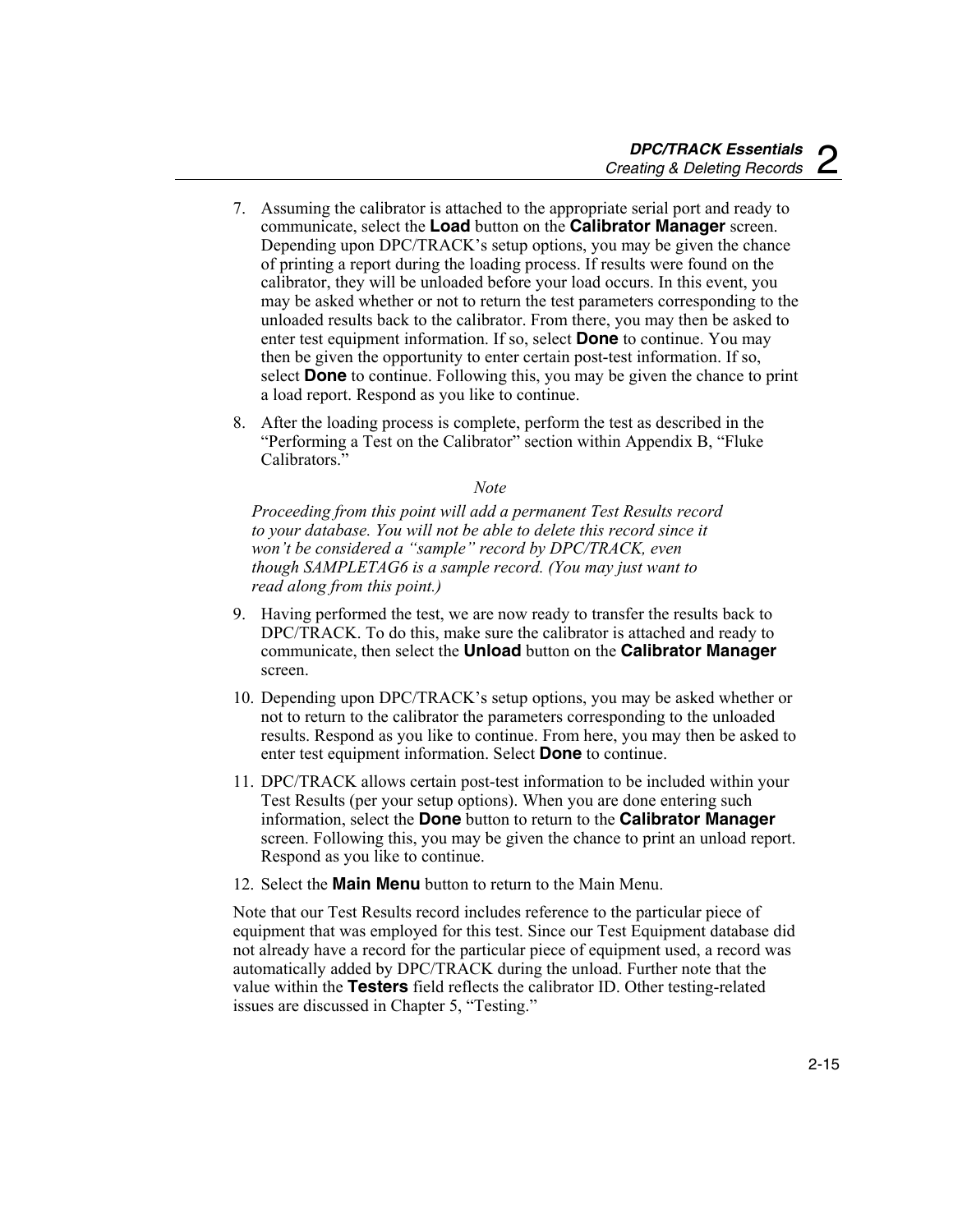## *Example 2.6: Creating a Test Results Record (Manually)*

*Note* 

*Tester, Key User, or Admin security rights are required in order to work through this example.* 

Manual tests are sometimes necessary for devices that cannot be tested using a calibrator. DPC/TRACK recognizes this need and allows test data to be directly entered for such devices.

In this example, we walk through the steps necessary to enter the results of a manual analog test for SAMPLETAG5. We'll also touch upon the Test Equipment database.

- 1. Select the **Tags/Instruments** button on the Main Menu to access the **Instrument Search** screen. Type "SAMPLETAG5" (excluding the quotes) within the **Tag ID** field, then select the **Search** button. The record is presented on the **Instrument View** screen. Note that the testing interval for this Tag ID is every three weeks.
- 2. Select the **Test...** button, then choose "Manual Analog" from the Pick list. Select the **Continue** button.
- 3. Select the **Results** tab.
- 4. Since our data is based on actual source and measure data (in terms of units), select "Actual" in the **Input Mode** and **Output Mode** fields. (To do this, click on the **Down Arrow** next to these fields, then select "Actual" from the Pick list.)
- 5. Now enter the following As-Found **Input** values: 3, 9, and 15. Let's say that the corresponding **Output** values were: 4.1, 12.25, and 19.9. (To enter data into an array, click on the field, then hit the **Insert** key on the keyboard, or click on the **+** button at the bottom of the field. Enter the data, then select the **OK** button.)
- 6. Select the **Calculate** button to calculate the values within the **%Error**, **Result**, **Max. Dev.**, and **Linearity** fields.
- 7. If you'd like, go ahead and enter data in a similar manner for an As-Left test.
- 8. Now select the **Equipment** tab to enter information about the equipment we used for our test.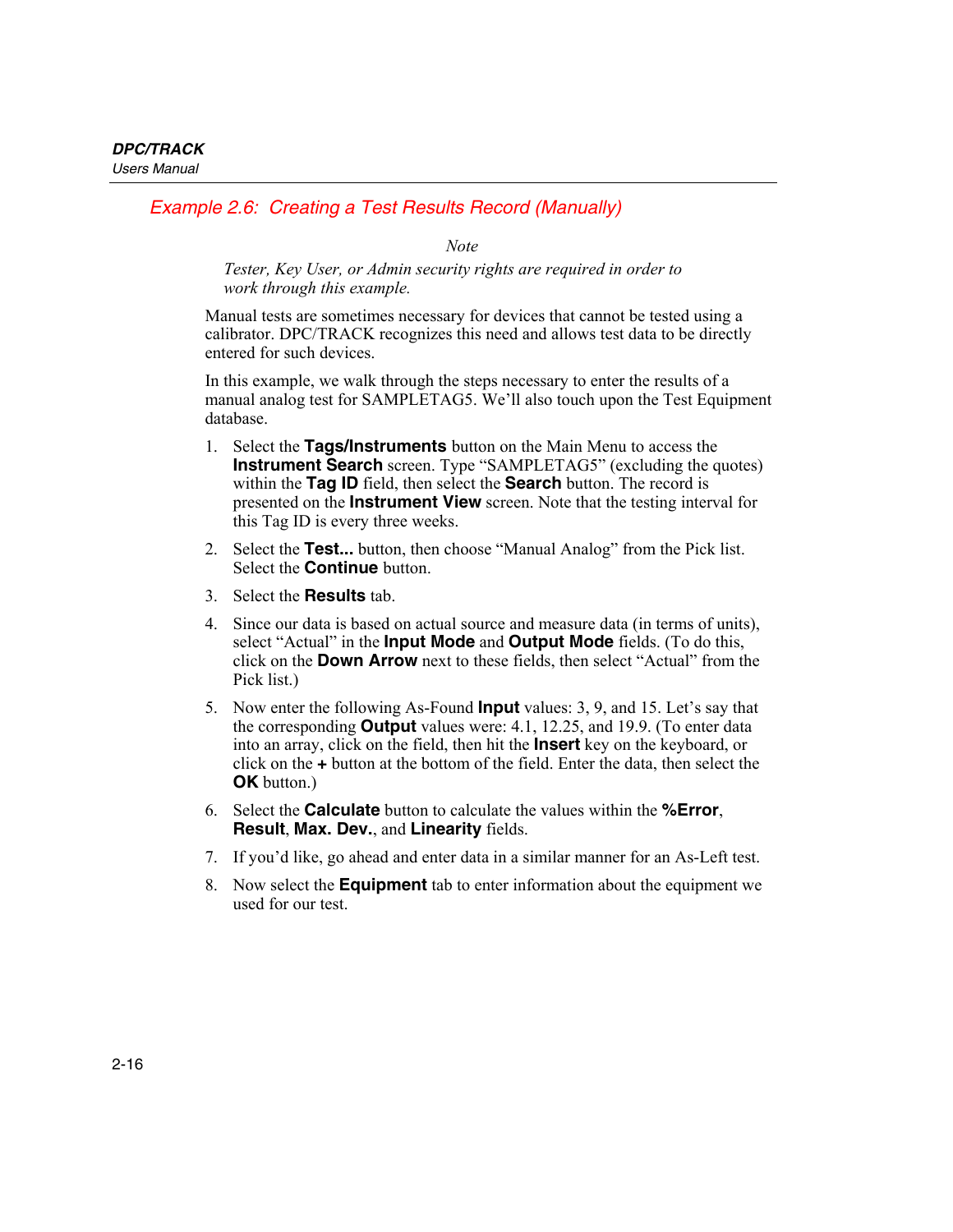- 9. Choose the **Select...** button to access the **Test Equipment Manufacturer** and **Test Equipment Serial Number** suggestion lists. We will use these lists to choose from our existing Test Equipment records. (We could also select the **New...** button to add a new Test Equipment record.) Select "Fluke" from the **Test Equipment Manufacturer** field. In so doing, our list of **Test Equipment Serial Number** values will now pertain to Fluke Test Equipment records only. Select "SAMPLE" from this list. (This represents one of the sample Test Equipment records that came within DPC/TRACK.)
- 10. Choose the **Add** button to add this Test Equipment information into the arrays on the **Equipment** page.

#### *Note*

*Proceeding from this point will add a permanent Test Results record to your database. You will not be able to delete this record since it won't be considered a "sample" record by DPC/TRACK, even though SAMPLETAG5 is a sample record. (You may just want to select Cancel to abort the manual test entry, and just read along from here.)* 

- 11. Select the **Save** button to create and save the Test Results record. You will be returned to the **Instrument View** screen. Note that the **Due Date** field has been updated to reflect the fact that we just did a test. (The **Due Date** field now shows the date as of three weeks from today.)
- 12. Select the **Main Menu** button to return to the Main Menu.

#### *Deleting Records*

To help keep your database current, you may have occasion to delete unneeded Tag ID and Test Equipment records. However, you should exercise great caution when deleting records since they are not recoverable. Also remember that records containing seemingly out-of-date information may still be required for audit purposes at a later date. For this reason, DPC/TRACK does not permit the deletion of a Test Results record—even if the associated Tag ID record is deleted. You may, however, "exclude" a Test Results record, as described in Chapter 6, "Creating & Deleting." (To exclude a Test Results record is to banish that record from showing up within or otherwise influencing your graphs and reports.)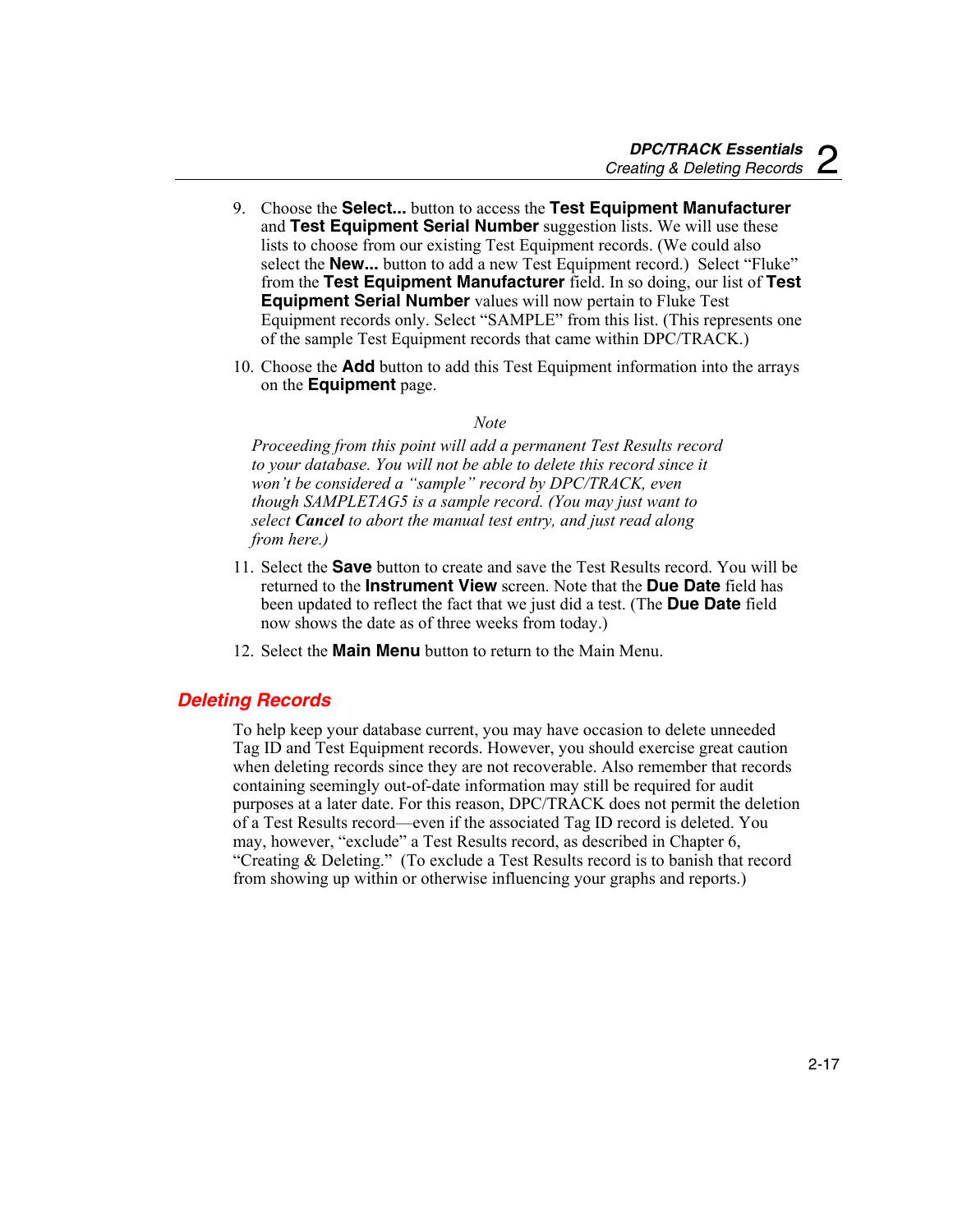## *Example 2.7: Deleting a Tag ID Record*

In this example, we'll learn how to delete a record by using the Tag ID record we created in Example 2.3 (MYTAGID1).

- 1. Select the **Tags/Instruments** button on the Main Menu to access the **Instrument Search** screen.
- 2. Enter "MYTAGID1" in the **Tag ID** field.
- 3. Select the **Search** button. The **Instrument View** screen for MYTAGID1 appears.
- 4. Select the **Change...** button.
- 5. Ensure that "MYTAGID1" is entered in the **Tag ID** field and click on the **Delete...** button.
- 6. Respond **Yes** to the record deletion confirmation prompt. You'll be returned to the Main Menu when the deletion is complete.

Note that when a Tag ID record is deleted, the associated Procedure, Test Equipment, and Test Results records still exist. Also, any Test Results associated with the deleted Tag ID record are automatically designated as "excluded."

# *Changing Data*

DPC/TRACK provides several different field types to help manage the different types of data associated with instrumentation. A field's type defines the kind of information that is stored within the field, and how the data is displayed and edited.

Every field in each database has a role to play within your overall structure. The majority of these fields simply store data; there is minimal effect on your overall structure when changing data within these fields. Some fields may control the appearance of, or values within other fields, but the majority of the fields simply store data. You may edit these fields by following the rules for editing various field types in Chapter 7, "Changing Data." There are certain other fields, however, that play key roles within your system. Changing data within these fields has greater effect and meaning within your system.

Consider the **Tag ID** and **SN** fields within the Tag ID database. DPC/TRACK disallows the direct editing of these fields because of their interdependent relationship; a separate area is provided (via the **Change...** button) to enact such changes.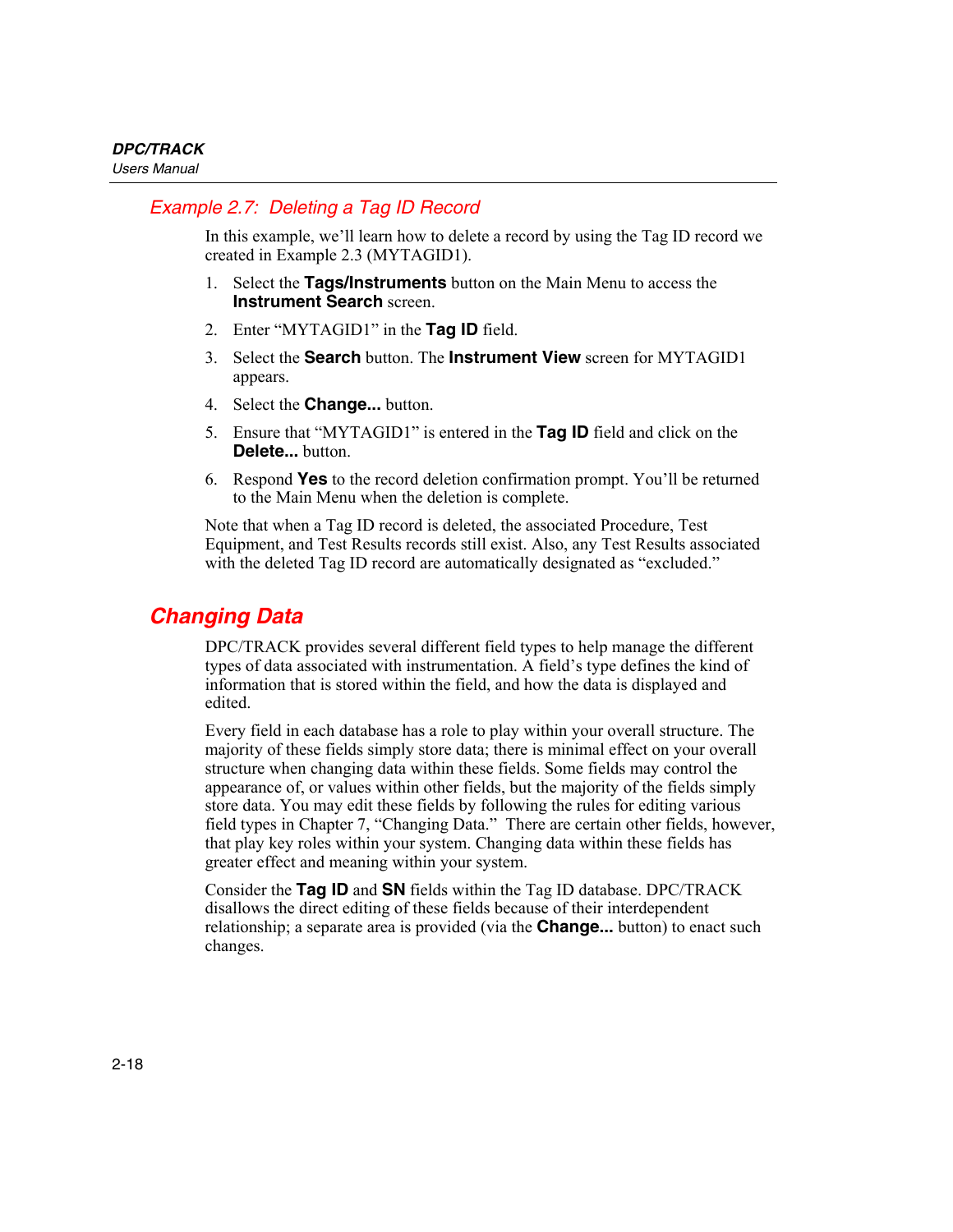#### *Example 2.8: Editing Data in Fields*

#### *Note*

*Key User or Admin security rights are required in order to work through this example.* 

In this example, we're going to change data within a few fields for the SAMPLETAG8 sample Tag ID record. The purpose of this example is to introduce you to a few of the nuances related to Pick fields. DPC/TRACK also includes Number, Date, and Text fields. Further information may be found in Chapter 7, "Changing Data." After working through this example, you may want to have the Admin rebuild the sample records to ensure that other personnel have access to the correct sample records.

- 1. Select the **Tags/Instruments** button on the Main Menu to access the **Instrument Search** screen.
- 2. Type "SAMPLETAG8" (excluding the quotes) within the **Tag ID** field, then choose the **Search** button.
- 3. The **Instrument View** screen appears, containing the SAMPLETAG8 record.
- 4. Let's begin by editing data within the **Function** field. Click on the associated **Down Arrow** button, and choose "Converter" from the list.
- 5. Now open the **Instrument Type** Pick list. Note that all the choices within this list pertain to our "Converter" selection in the previous step. Close the list without choosing anything. (Click on a blank area on the form.)
- 6. Now change the value within the **Function** field to "Transmitter".
- 7. Reopen the **Instrument Type** Pick field. The choices within the list now pertain to transmitters instead of converters. As is the case here, certain Pick fields are configured to control the available choices within other Pick fields. Type the letters "rt" to automatically select "RTD Transmitter" from the list. Close the list by clicking on empty space.
- 8. Now that we've defined what the device is and what it is being used to measure, select the **Setup** tab to define its testing parameters.
- 9. Notice that among the fields presented here are **RTD Type** and **RTD Wires**. The availability of these fields is based on our choice within the **Instrument Type** Pick field, thus illustrating another capability of Pick fields.
- 10. Change the value within the **Instrument Type** field to "TC Transmitter". The RTD-related fields are replaced with the **TC Type**, **TC Source Mode**, and **RJ Compensation** fields.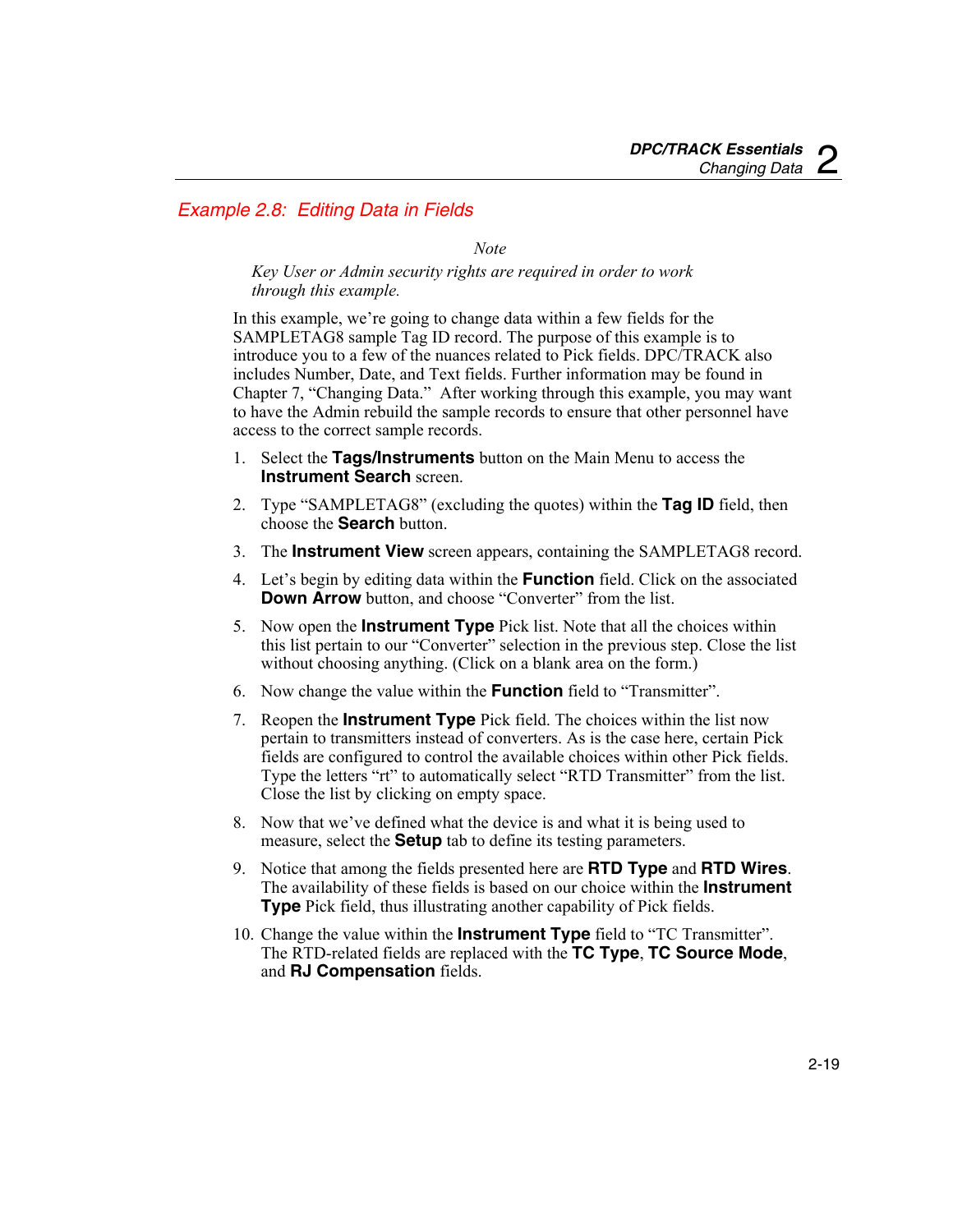11. We won't edit any more data for right now. We just wanted to illustrate some of the nuances you may experience when editing data. Select the **Main Menu** button to return to the Main Menu.

To edit data within most of the fields within your databases, simply click within the field box, and type in the value of your choice. There are, of course, a few special exceptions to this, which we leave to Chapter 7, "Changing Data."

# *With Respect to Tag IDs and Serial Numbers*

As mentioned earlier, DPC/TRACK uses the Tag ID field as the primary field to track information within the Tag ID database. With this in mind, all Tag ID records must have a value in the Tag ID field, even if the record represents a device that is currently not installed at any given location. In such a case, you may want to employ some special naming convention for the **Tag ID** field (such as including the letters "SN") to indicate that the record really represents a device not currently installed at any given location.

#### *Example 2.9: Renaming a Tag ID*

*Note* 

*Key User or Admin security rights are required in order to work through this example.* 

In this example, we'll change the Tag ID field value within the SAMPLETAG2 sample record. After working through this example, you may want to have the Admin rebuild the sample records to ensure that other personnel have access to the correct sample records.

- 1. Select the **Tags/Instruments** button on the Main Menu to access the **Instrument Search** screen.
- 2. Type "SAMPLETAG2" in the **Tag ID** field, then select the **Search** button. The resultant record is displayed using the **Instrument View** form.
- 3. Select the **Change...** button, then click on the **Rename...** button within the Tag ID area of the subsequent screen. The **Rename Tag ID** screen appears.
- 4. Enter the new **Tag ID** field value in the field provided (we'll use the name NewTag1) and select **OK**.
- 5. Select the **Done** button. The **Instrument View** screen reappears, now containing the revised **Tag ID** field value.
- 6. Select the **Main Menu** button to return to the Main Menu.

You no longer have a Tag ID record for SAMPLETAG2. This information (including any associated Test Results) is now a part of the NewTag1 record.

Note that this same interface is also used when renaming a Serial Number. For more information, see Chapter 7, "Changing Data".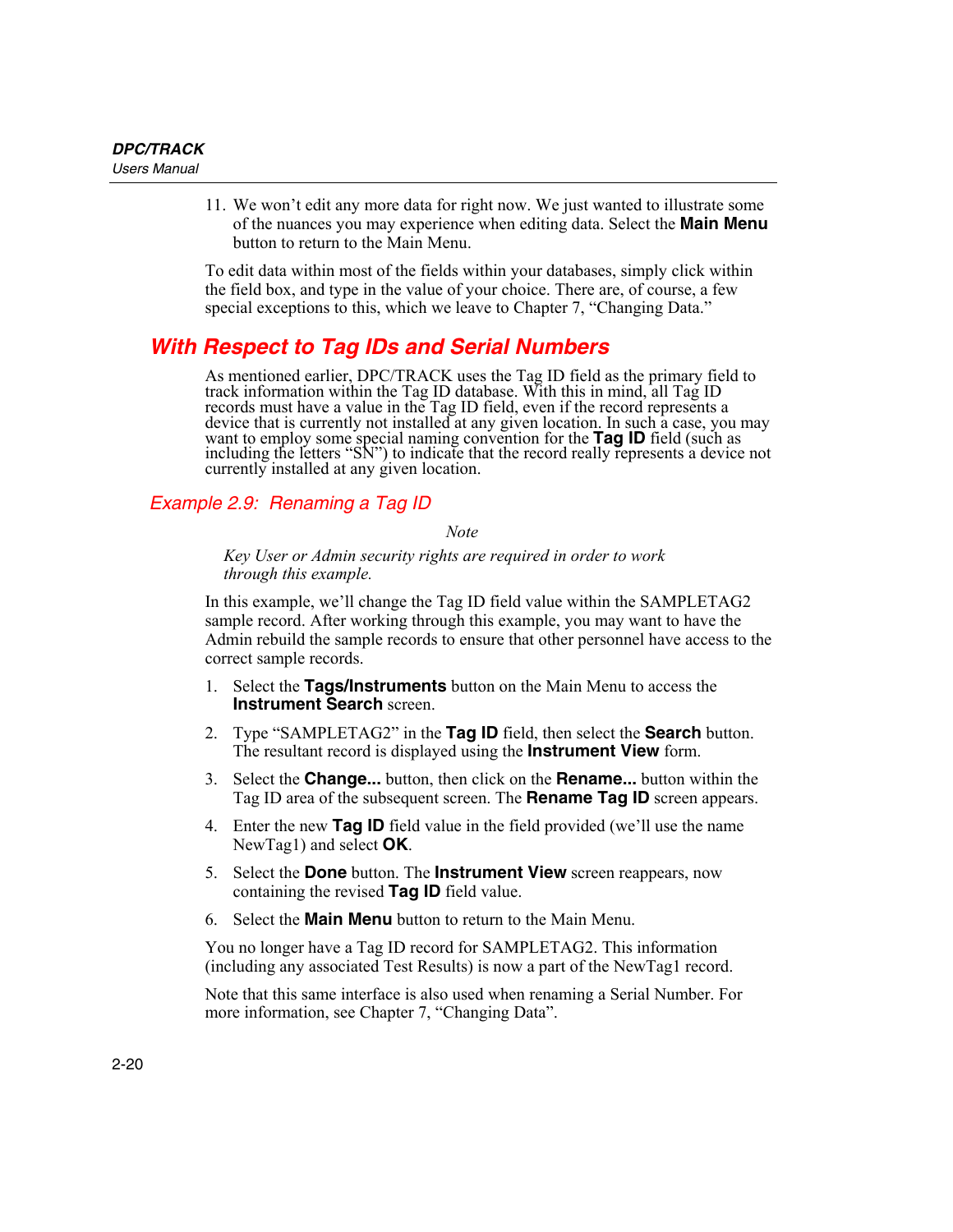#### *Example 2.10: Renaming a Serial Number*

*Note* 

*Key User or Admin security rights are required in order to work through this example.* 

Let's say that for one reason or another we must replace a device in our plant. In this example, we will be installing a new device (Serial Number) into the same location (Tag ID) from which we removed the old device.

After working through this example, you may want to have the Admin rebuild the sample records to ensure that other personnel have access to the correct sample records.

- 1. Select the **Tags/Instruments** button on the Main Menu to access the **Instrument Search** screen.
- 2. Enter "SAMPLETAG1" (excluding the quotes) into the **Tag ID** field, select the **=** comparison operator radio button, and select the **Search** button to access the **Instrument View** screen for SAMPLETAG1.
- 3. Select the **Change...** button.
- 4. On the subsequent screen, select the **Rename...** button within the Serial Number area. The **Rename Serial Number** screen appears.
- 5. Type "SN100" (excluding the quotes) in the field provided, then press **OK**.
- 6. Select the **Done** button on the subsequent screen. The **Instrument View** screen appears, displaying the revised **Serial Number** field value.
- 7. Select the **Main Menu** button to return to the Main Menu.

Using this renaming tool, all necessary links remain intact and any required new links will be created automatically. You may want to read Chapter 7, "Changing Data," for more information.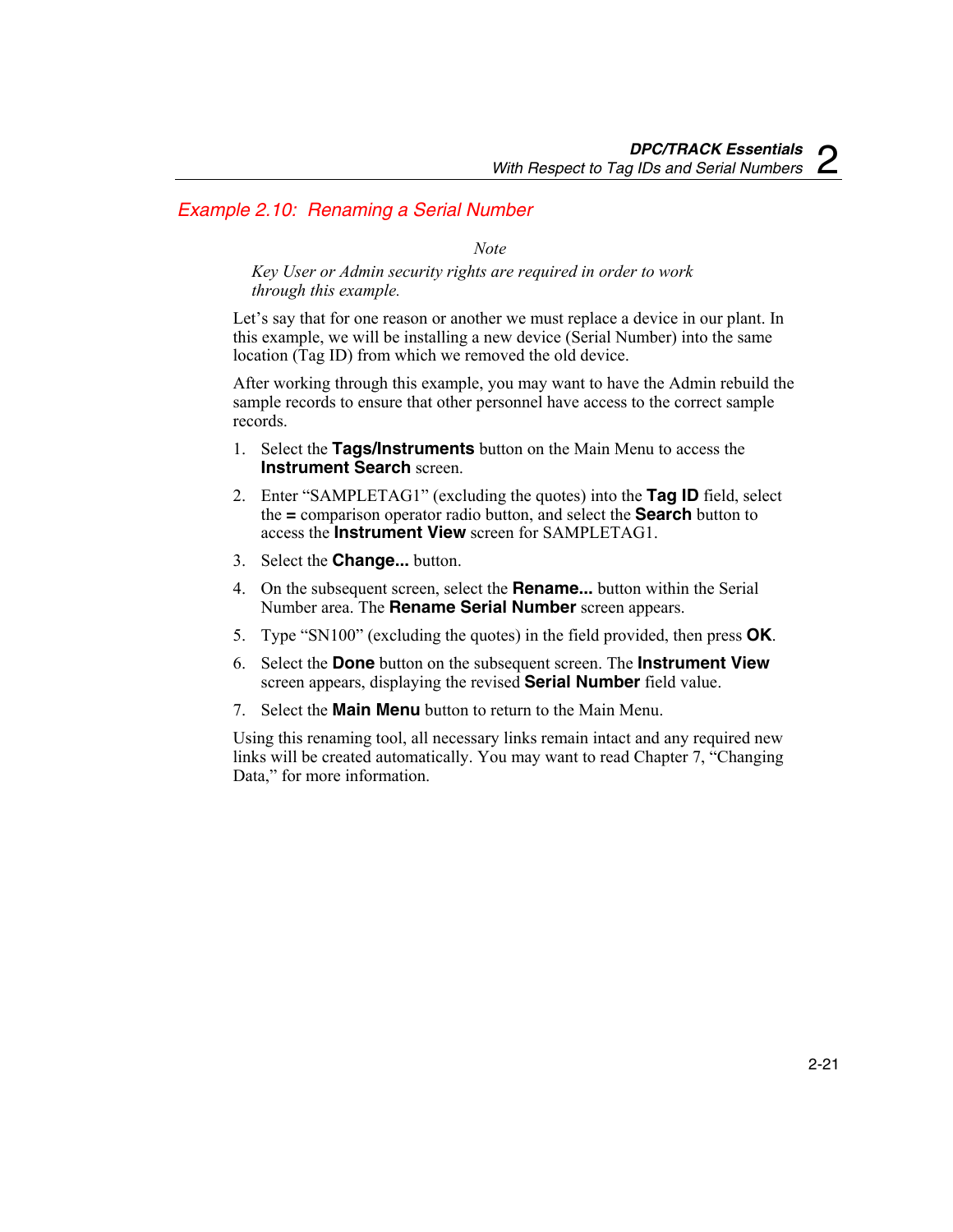# *About the Interface*

## *Main Menu*

*Note* 

*As do all Windows-based applications, DPC/TRACK competes against other concurrently running programs for system resources. When system resources are low, you may notice a decrease in program speed. Also, you may notice some cosmetic difficulties in displaying buttons on the Main Menu. For best results, we recommend limiting the number of concurrent applications when running DPC/TRACK.* 

#### *Tabs*

DPC/TRACK's tab interface provides quick and easy access to all information in your plant. No matter where you happen to be at the moment, you can usually get where you want in just a few mouse clicks. Note, however, that you may experience a brief delay when navigating from tab to tab because of the time it takes for DPC/TRACK to search through the database information. Such delays aren't as evident within other tab interface-based programs because the tabs typically access global program settings and options—not relational database information.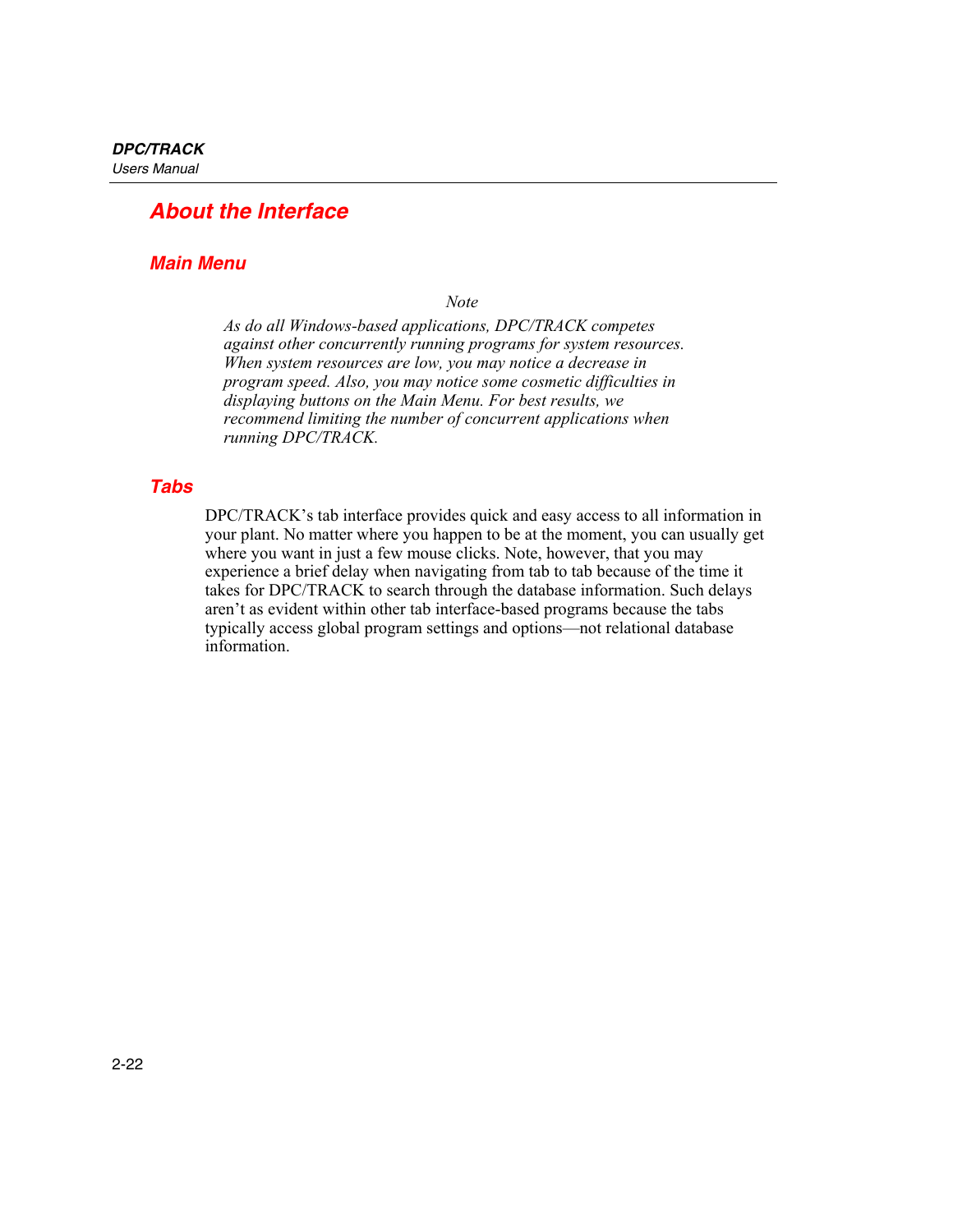# **Chapter 3 Searching for Records**

#### **Contents**

#### Page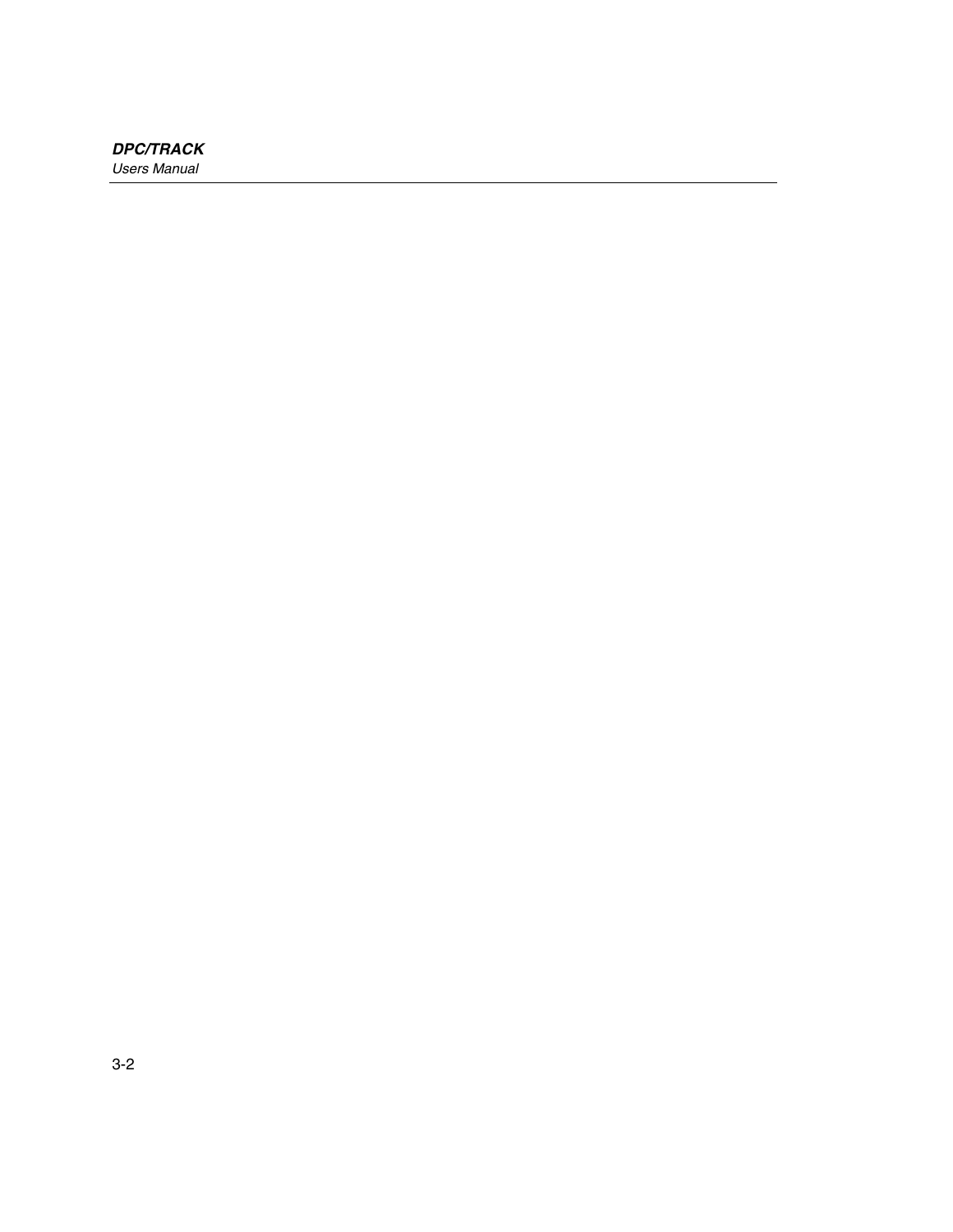# <span id="page-50-0"></span>*Introduction*

This chapter contains the following sections:

- Quick Search
- Wildcard Searching
- Search Operators & Field Types
- Data Order

The examples in this chapter incorporate the sample records included with DPC/TRACK. For information on creating sample records see Chapter 6, "Creating & Deleting."

# *Quick Search*

DPC/TRACK's Quick Search tool enables you to quickly find records based on combinations of even the most detailed search criteria. The Quick Search tool is easy to use and available in several areas throughout the program. The interface of the Quick Search tool is the same as for the rest of the program—tabbed pages containing fields. Just type in what you're looking for, then select the **Search** button. Search operators (**<**, **<=**, **>**, **>=**, **=**, **Approx**, etc.) interact with your criteria based on the corresponding field type. You may employ a different operator for each search criteria, if you like. (Detailed information on search operators and field types is provided later in this chapter.) Let's try a simple search.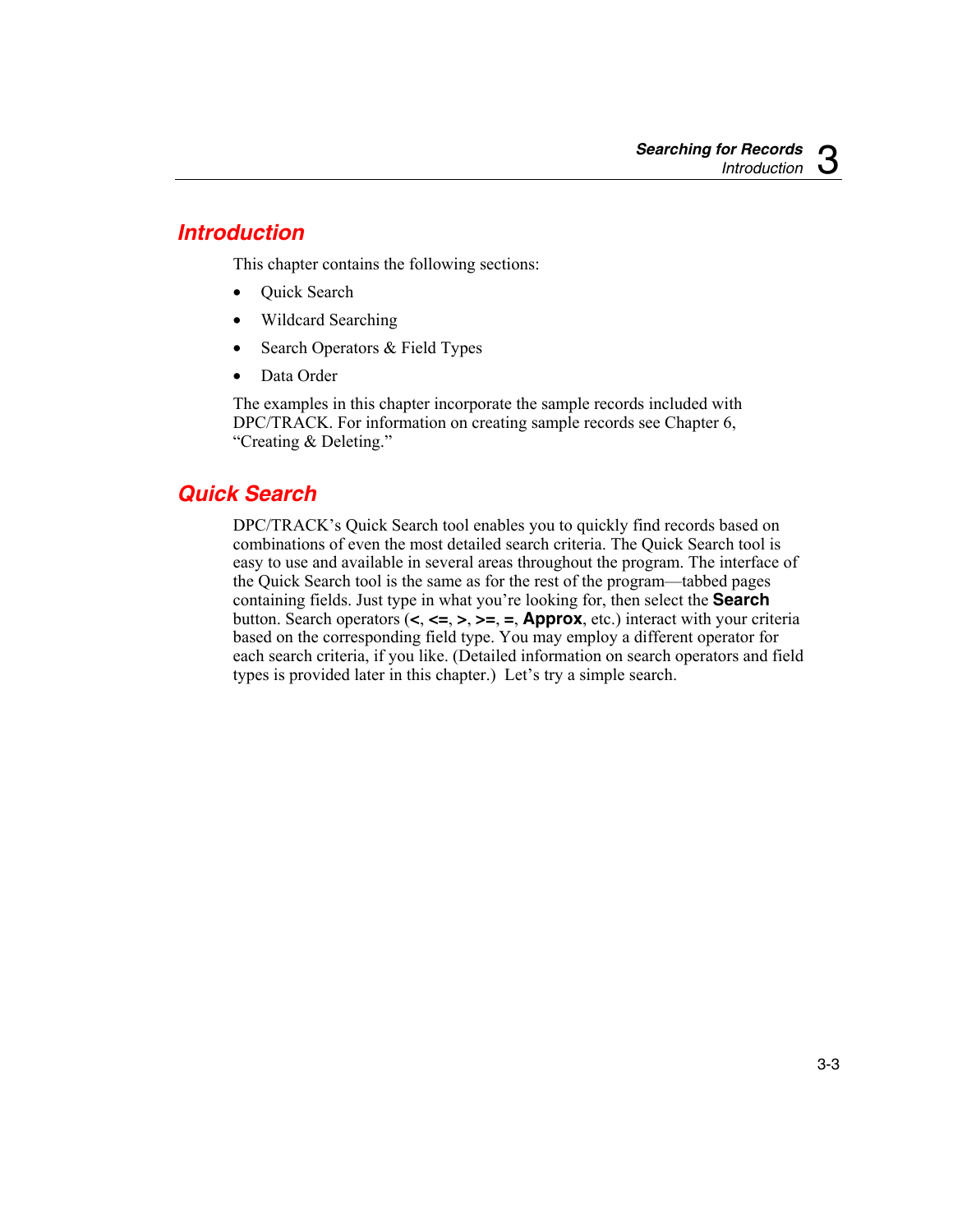## *Example 3.1: Searching for Test Results*

In this example, we will search the Test Results database for all 702 Analog tests that failed between 6/15/95 and 11/19/95.

- 1. Click on the **Results** button on the Main Menu. The **History Record Search** form appears.
- 2. On the **History** page, select "702 Analog" from the **Record Type** Pick list.
- 3. Enter "6/15/95" in the **Test Date Start** field. To specify the "on or after" portion of our date criteria, select the **>=** radio button.
- 4. Now enter "12/30/95" in the **Test Date End** field, then choose the **<=** radio button. This entry represents the "on or before" portion of our criteria to complete the specification of our date range.
- 5. Select "Failed" from the **Final Status** Pick list.

Now that all of our search criteria has been specified, it's time to execute the search.

- 6. Select the **Search** button on the **History Record Search** screen. The record matching our search criteria appears.
- 7. Select the **Main Menu** button to return to the Main Menu.

In a similar manner, you may select the **Tags/Instruments** button on the Main Menu to search for specific Tag ID information (Example 3.2), or the **Test Equipment** button to search for information specific to Test Equipment (Example 3.3).

Another context wherein the Quick Search tool is available is within the **Calibrator Manager** screen, accessed via the **Load/Unload** button on the Main Menu. An example using the Calibrator Manager's Quick Search tool is found in Chapter 5, "Testing."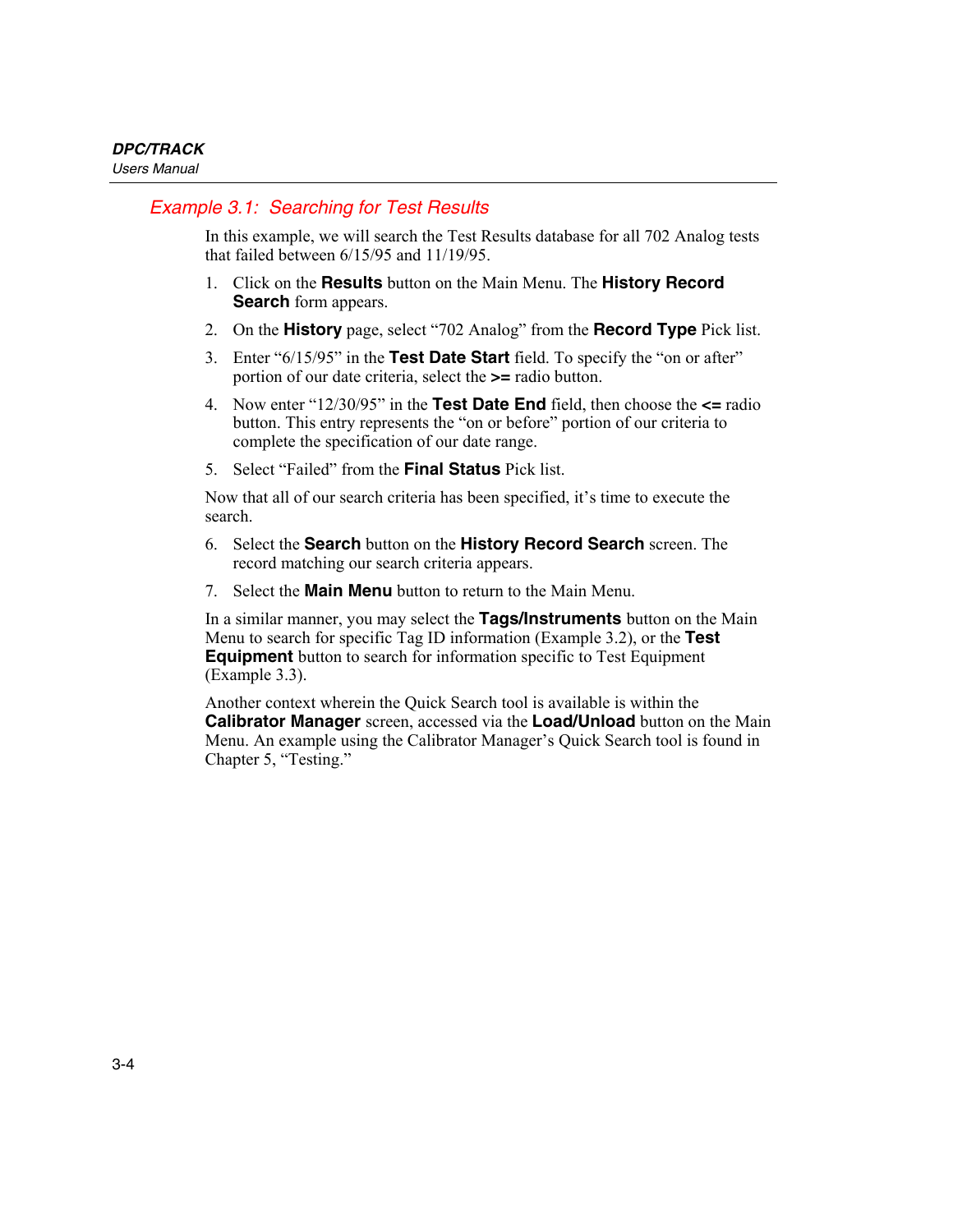## *Example 3.2: Searching for an Instrument*

Let's say we need to find all instruments whose **Function** value is "Transmitter" and whose **Due Date** is later than 3/15/96. (This example employs the sample records that came with DPC/TRACK. It is assumed that the sample records are in their original state. You may ensure that your sample records are in their original state by rebuilding them, as described in Chapter  $6$ , "Creating & Deleting.")

- 1. Select the **Tags/Instruments** button on the Main Menu. The **Instrument Search** screen appears.
- 2. Select "Transmitter" from the **Function** Pick field list.
- 3. For the date portion of our criteria, enter "3/15/96" (excluding the quotes) in the **Due Date** field and select the **>** (greater than) comparison operator. (This will ensure that we find only those records with a **Due Date** later than 3/15/96.)
- 4. Select the **Search** button to execute the search. Our search has discovered two records matching our specification (SAMPLETAG2 and SAMPLETAG9). (Note that if a Quick Search finds no record(s) containing the specified search criteria, you will be given the opportunity to create a new record at that time.)
- 5. Select the **Main Menu** button to return to the Main Menu.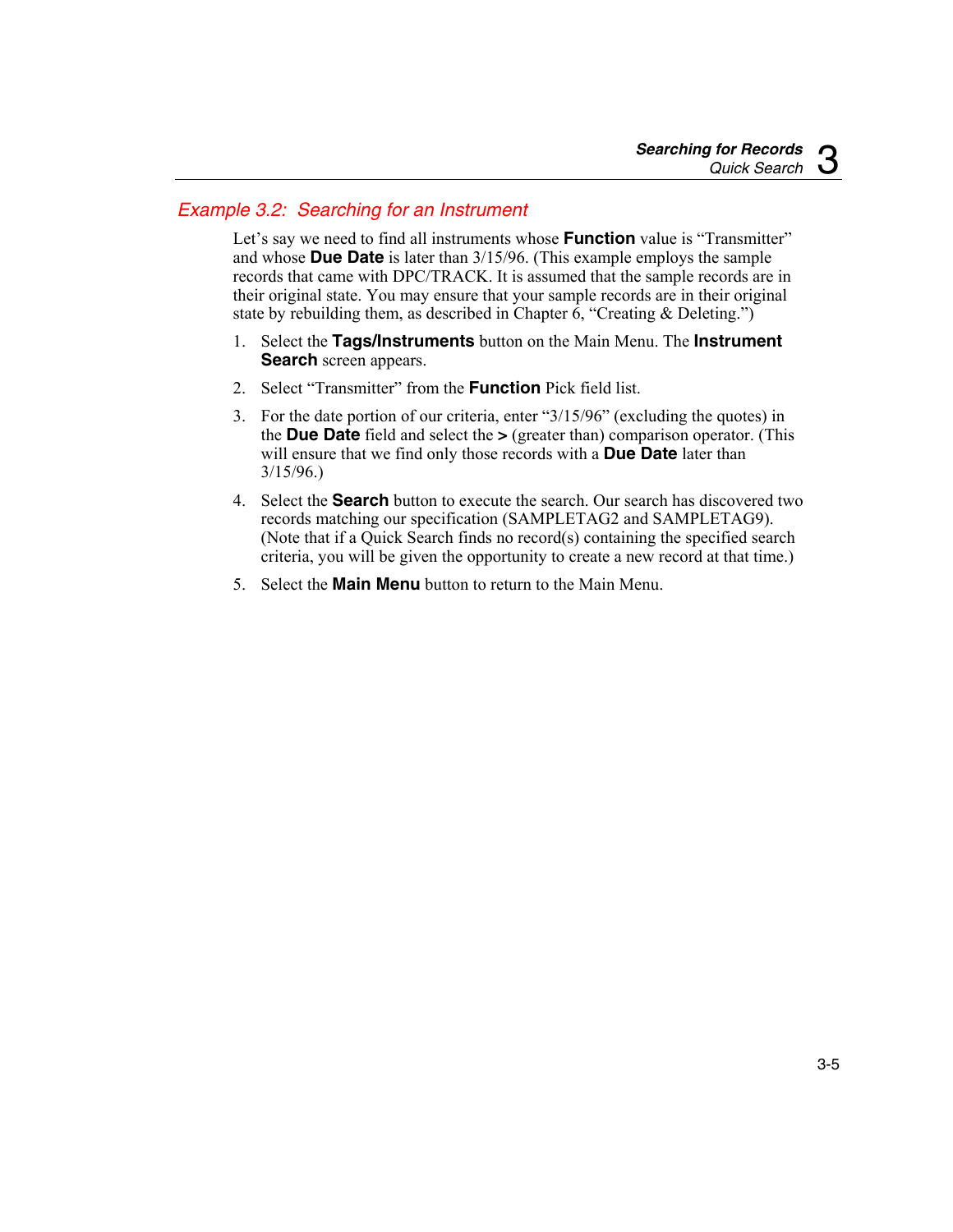## <span id="page-53-0"></span>*Example 3.3: Searching for Test Equipment*

Let's search through our Test Equipment database for those records pertaining to Fluke calibrators.

- 1. Select the **Test Equipment** button on the Main Menu to access the **Test Equipment** screen.
- 2. Type "Flu" (excluding the quotes) within the **Manufacturer** field. Note that the **Approx** operator is selected by default. On a Text type field (like **Manufacturer**), the rule for the **Approx** operator is to return all records whose Text field in question *contain* your criteria. Thus, all Test Equipment records whose **Manufacturer** field contains "Flu" will be returned; obviously covering the case of "Fluke". Had we selected the **=** operator, then the **Manufacturer** field would have had to exactly equal our criteria.
- 3. Select the **Search** button. The result of our search is shown on the **Test Equipment** form.
- 4. Select the **Main Menu** button to return to the Main Menu.

Note the presence of the **History...** button on the **Test Equipment** form. All certification and check records pertaining to this piece of Test Equipment may be reviewed via this button. (See Chapter 7, "Changing Data," for more information on the **Recertify...** and **Recheck...** buttons.)

#### *Searching for Procedures*

Generally speaking, you would be most likely to view Procedure records while entering test setup and procedure information for a given Tag ID record(s). Procedure information is accessed via the **Test Procedure** page on the **Instrument View screen.** 

To view a Procedure record:

- Via a Quick Search or some other means, access the **Instrument View** screen for any Tag ID record (this would, in most cases, be the record to which you want to apply an existing Procedure).
- On the **Test Procedure** page, select the **Procedure...** button. A Quick Search screen appears.
- Enter the desired search criteria and select the **Search** button. The **Procedure Selection** screen appears, displaying the Procedure(s) matching your search criteria.
- Scroll through the Procedure records using the horizontal scroll bar at the bottom of the screen until you find the Procedure record you are wanting to use.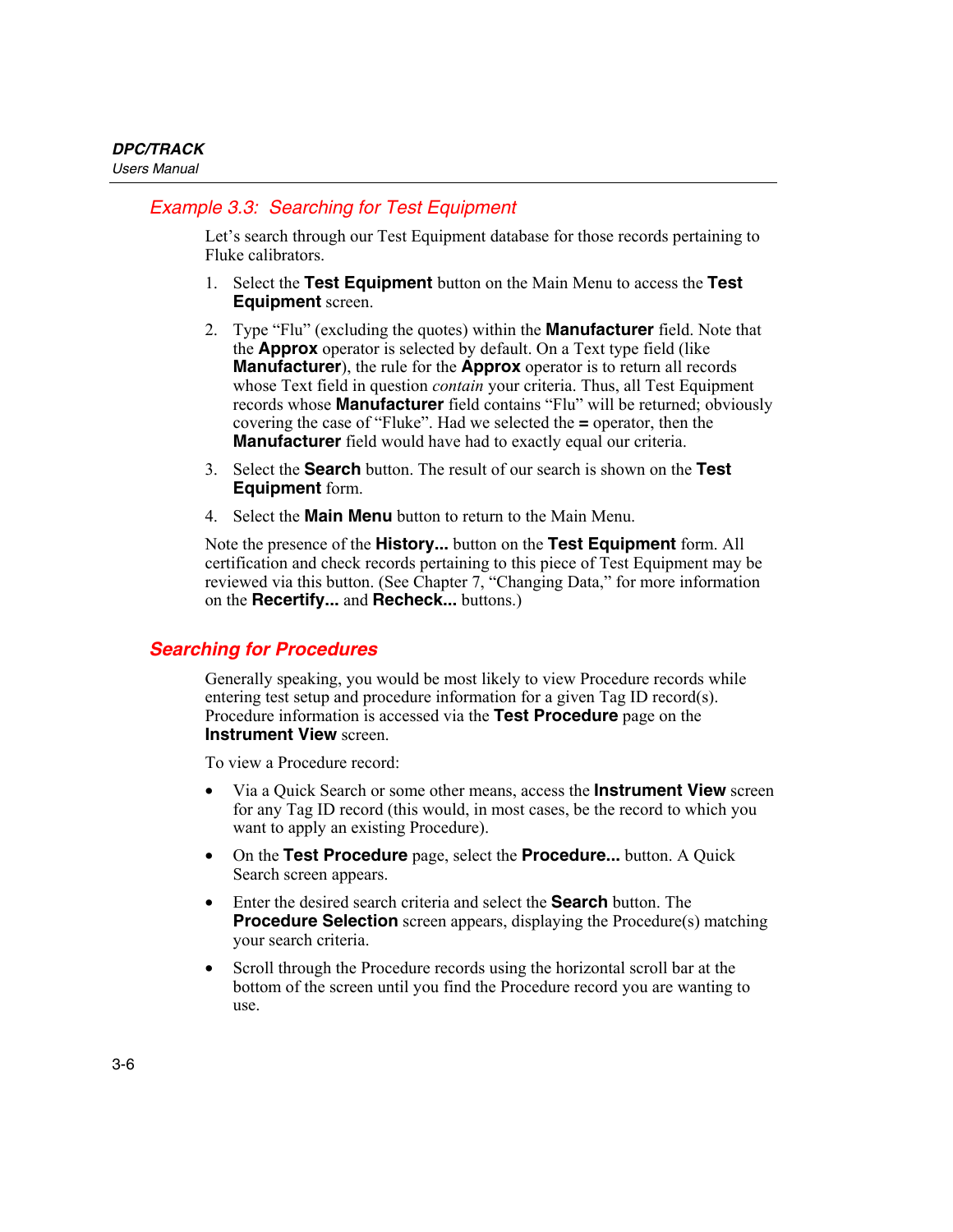From this point, you may

- Click on the **Select** button to incorporate the currently viewed Procedure into the **Test Procedure** page of the Tag ID record(s) that resulted from your Quick Search.
- Rename or edit a Procedure. (For information on renaming and editing Procedure records, see Chapter 7, "Changing Data".)
- Use the **New...** button to create a new Procedure record. (For information on creating new Procedure records, see Chapter 6, "Creating & Deleting".)
- Use the **Copy...** button to create a new Procedure record based on the current record.
- Select the **Print...** button to print out either the current record or all records in the Procedure database.
- Select the **Sort...** button to sort the data.

Select the **Done** button to return to the **Instrument View** screen. From there, you may select the **Main Menu** button to return to the Main Menu.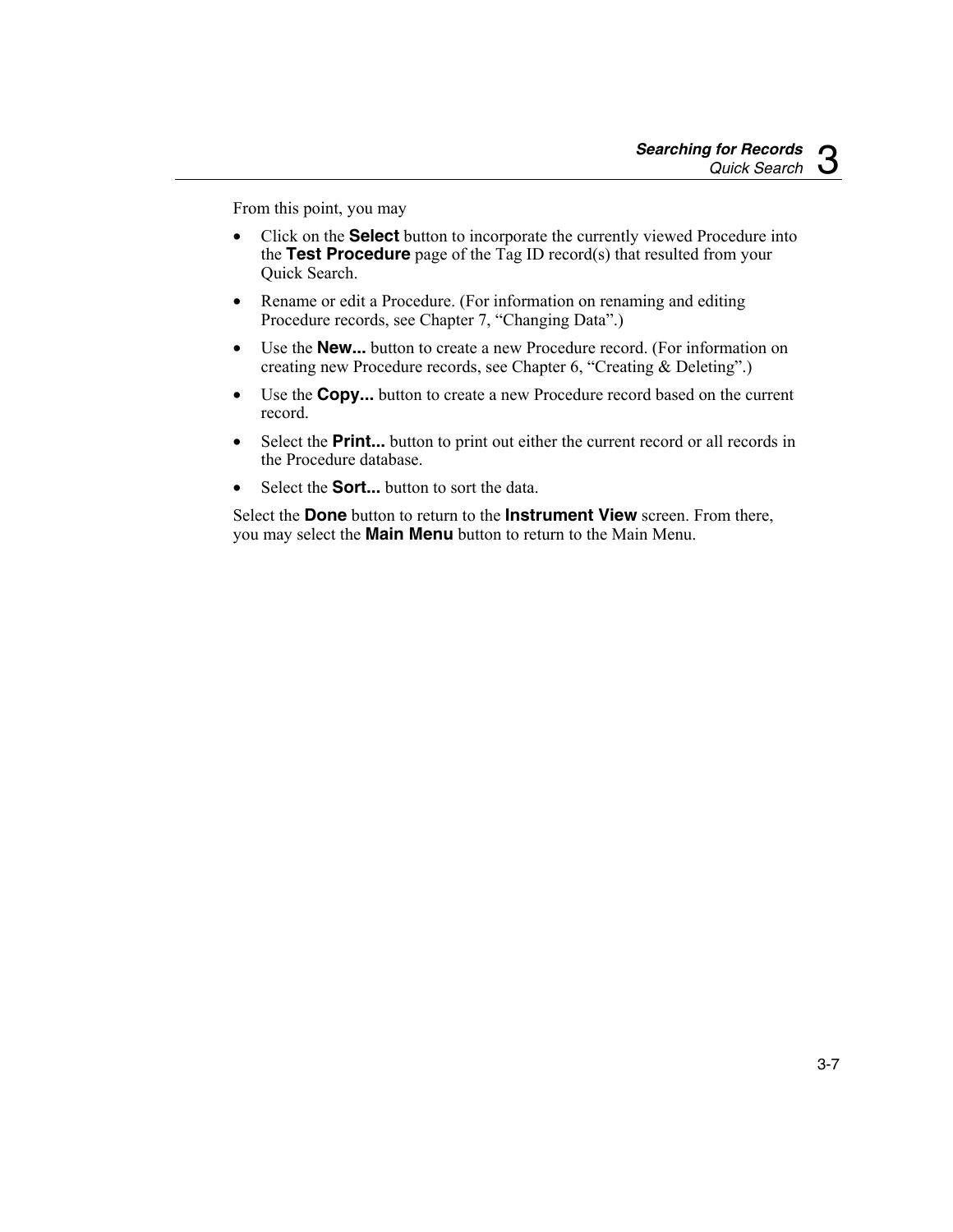## <span id="page-55-0"></span>*Related Concepts*

- If you specify criteria within a field on a Quick Search screen, then wish to "undo" that criteria, simply click in the field and perform a **Ctrl+Bksp** key combination twice in a row. This process returns the first field to its original (gray) state.
- By performing a **Ctrl+Bksp** key combination once after clicking within a field, the "C:Clear" field status message will appear. You may search for fields containing C:Clear (having no data at all) by then using the **=** operator.
- Quick Search screens occasionally display a **Recall** button. Selecting this button will automatically fill in the search criteria from the most recent use of that Quick Search screen.
- Certain fields on Quick Search screens have default operators, which will automatically become selected upon clicking in a field. You may then change the search operator as needed.
- Wildcard searches (employing  $\ast$ , ?, and | symbols) may be performed on Text fields. (See the following section, *Wildcard Searching*.)
- Certain fields are only accessible via particular choices within a Pick field. You may have to first specify criteria within such a Pick field (such as **Instrument Type** or **Test Type**) in order to access other fields on the Quick Search screen.
- You may search for Test Results entered between two dates by using the **Test Date Start** and **Test Date End** fields in conjunction with the **>=** and **<=** operators, respectively. See Example 3.1.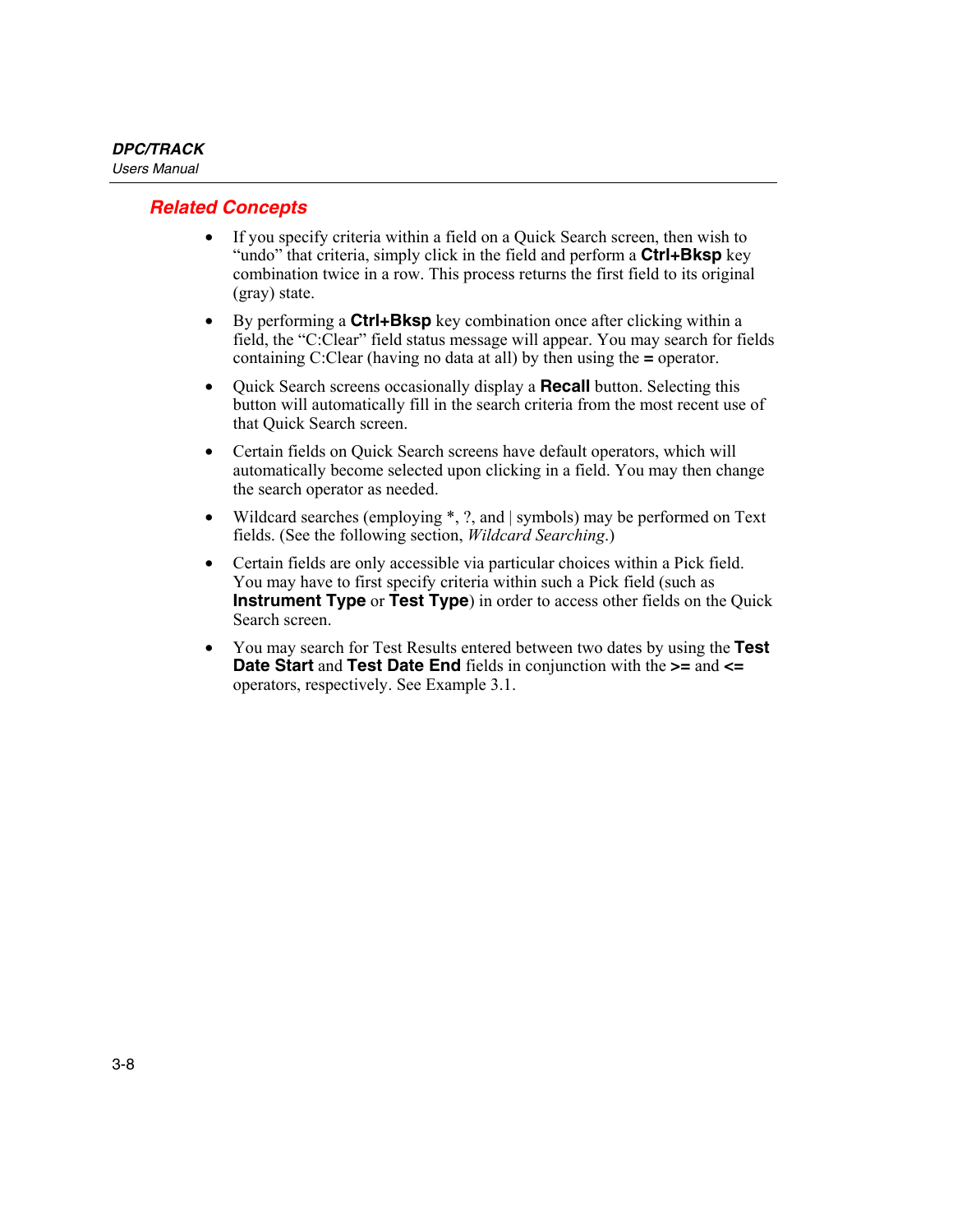# <span id="page-56-0"></span>*Wildcard Searching*

A wildcard search employs symbols that essentially act as placeholders for criteria when you either don't know or don't care about some element of your search criteria. Wildcard searches may be applied within any Quick Search screen for any Text field, so long as the **Approx** operator is used. For example, let's say you are interested in finding all Tag ID records whose **Serial Number** field contains one of the following sequences of characters "54-A2", "54-B2", "54-C2", "54-D2" or "54-E2". To find these records without a wildcard search mechanism would be rather tedious. However, by employing the ? symbol, you could easily find all matching records by specifying the search criteria of "54-?2" (excluding the quotes and where the ? represents any single character value), selecting the **Approx** operator, then selecting the **Search** button. Note that such a search would also find records whose **Serial Number** field contained "54-F2", "54-G2" etc., as well as "54-32", "54-92", "54-#2" and so on.

An \* symbol may be used to designate any number of any characters. In our case, the criteria of "54-\*2" would return all records whose **Serial Number** field contained data such as "54-A2", "54-AAAA2", "54-2", "54-Z23G2", etc. If needed, we could combine an \* and a ? symbol to further enhance our search criteria. For example, search criteria of "\*54-?2\*" (again, our use of quotes here is for readability only) would return all records containing the characters "54-" and "2" with only one intervening character. The beginning and ending \* symbols allow for any number of any characters to precede or follow the inner sequence. Another example combining the \* and ? symbols is "\*a??", which would return all records whose designated Text field contains data that has the letter "a" as the third from the last character, regardless of the characters preceding the letter "a".

Another special symbol that you may use is the | (pipe or vertical bar) symbol. This symbol is interpreted as an "either or" statement. Thus, we could specify "54|?2", which would be return all records starting with "54" and also all records ending with "2" with any one preceding character.

#### *Note*

*For the Approx operator, you may use the \*, ?, and | symbols as traditional (literal) criteria by preceding them with a \ character. See the "Search Operators & Field Types*" *section for more information.*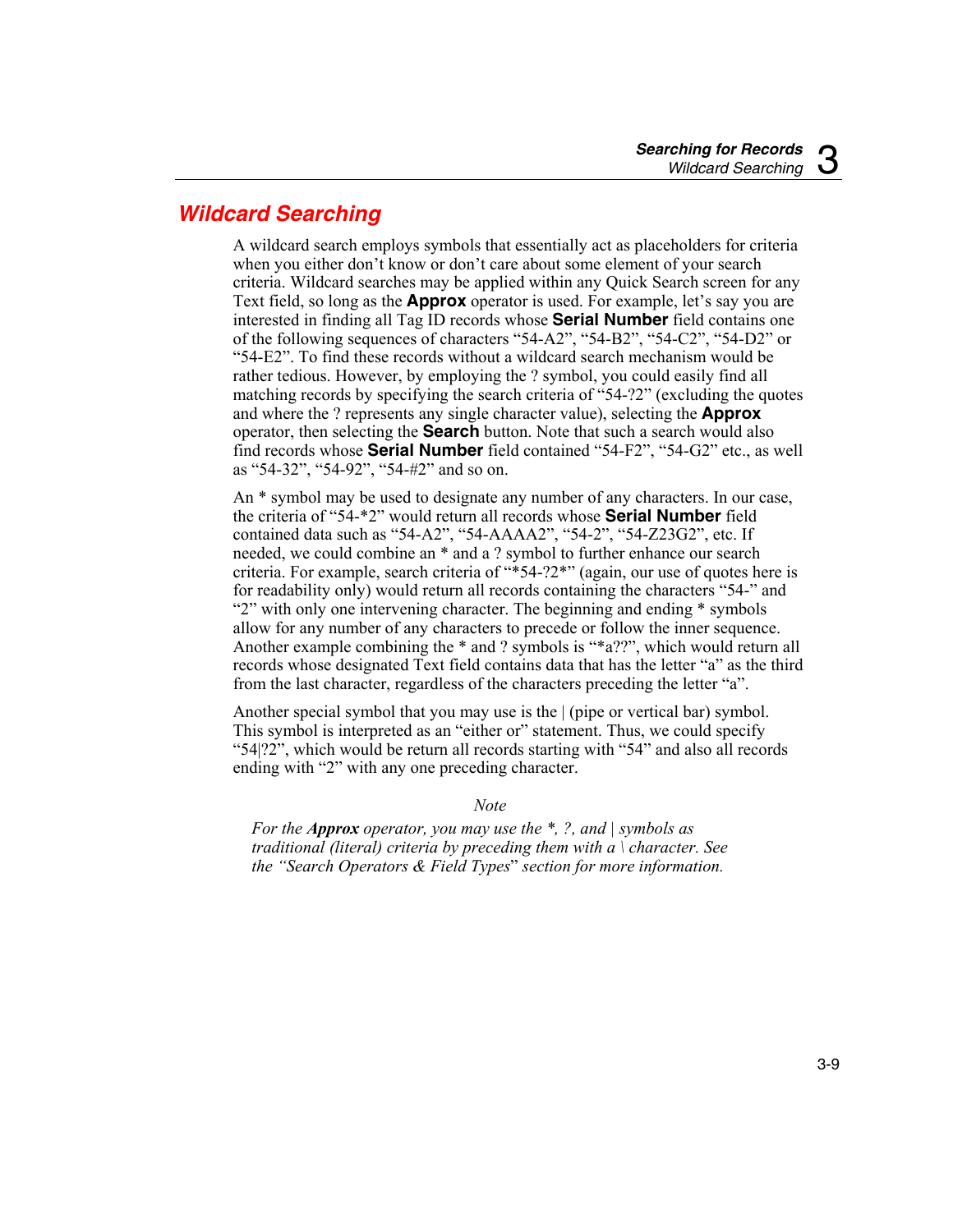## <span id="page-57-0"></span>*Search Operators & Field Types*

This section provides information on data comparison operators (used in Quick Searches) and how they relate to field types. The first subsection relates to nonarrayed fields; the second subsection relates to arrayed fields. Finally, a list of characters and their corresponding relative "orders" is presented. (Further information on the field types may be found in Chapter 7, "Changing Data.")

## *Scalar Fields*

Nonarrayed (scalar) fields contain a single value (in contrast to arrayed fields, which contain multiple values). The different nonarrayed field types and the rules that govern operators within those fields are presented below.

Text

For all operators except **Approx**, search criteria and field data are compared from left to right, one character at a time, with numbers being smaller than alphabetical characters (see Table 3-1). An uppercase letter is equal in value to the same letter in lowercase. Blank data is less than an ! symbol, which is less than a "symbol, which is less than any other Text value, per Table 3-1. The longer of the search criteria and field data strings is considered to be "bigger" if all compared characters are otherwise equal.

For **Approx**, search criteria and field data are compared by the rule "does the field data contain the specified search criteria?" (i.e., if the search criteria is "emergency", it will find all records where the text contains the word "emergency"). This rule is ignored if an \*, ? or | symbol is present, in which case the rules for wildcard searching apply, unless these symbols are preceded with a \.

Number

For all operators except **Approx**, search criteria and field data are compared as numerical data. Display format characters are ignored (such as \$, %, etc.). Blank data is less than 0, which is less than 30, which is less than 250, etc.

For **Approx**, search criteria and field data are compared by the rule "is the field data within  $\pm 10\%$  of the search criteria?"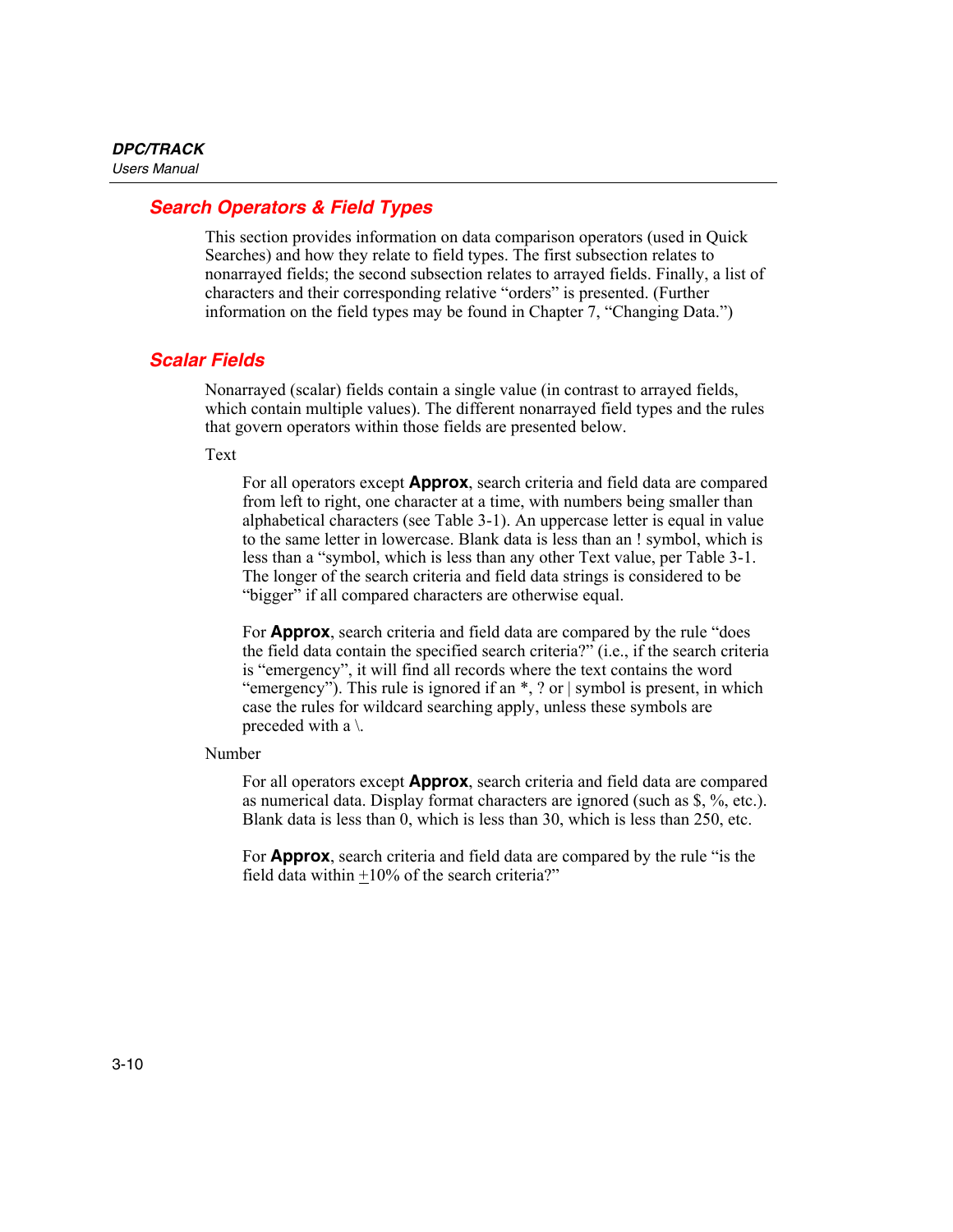#### Date

For all operators except **Approx**, search criteria and field data are compared as dates on a time line. The display format is ignored. Blank data is less than any Date value.

For **Approx**, search criteria and field data are compared by the rule "is the field data within  $+2$  weeks of the search criteria?"

Pick

For all operators, search criteria and field data are compared in the order they appear within the list. The item at the top of the list is "less than" the item immediately following it, etc.

For example, given the choices within the **Function** field, if you were to include in your Quick Search the value "Indicator", and select the **<** operator, your search would find all records containing the **Function** field value "Controller" or "Converter".

There is no **Approx** feature for Pick fields. The **Approx** is treated as an equals operator (**=**). (Note that some Pick fields may be displayed as a collection of radio buttons.)

YesNo

For all operators, the search criteria and field data must exactly meet the comparison criteria with the "on" value being greater than the "off" value. Blank data is less than any YesNo value. (Note that some YesNo fields may appear as checkboxes.)

There is no **Approx** feature for YesNo fields. The **Approx** is treated as an equals operator (**=**).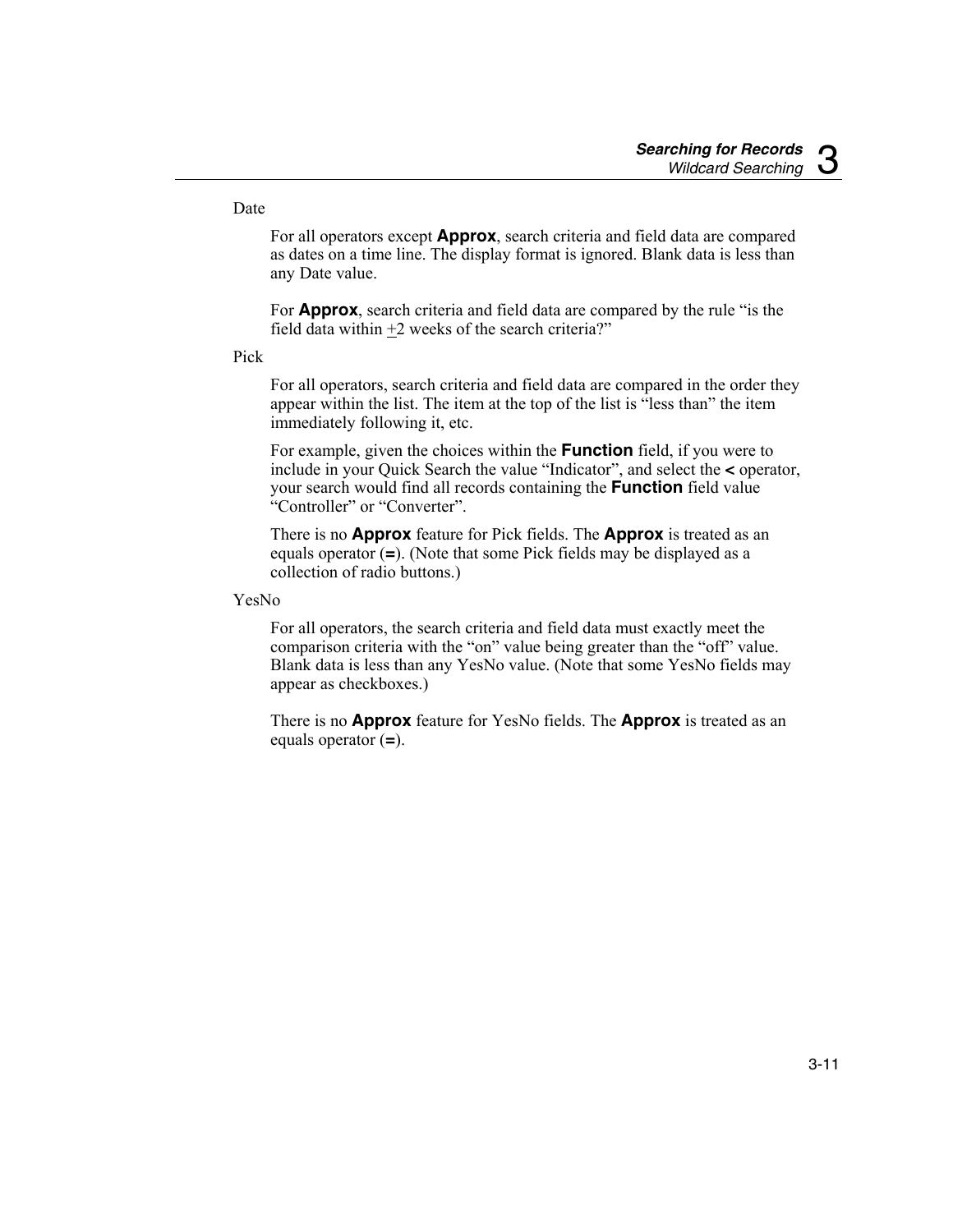## <span id="page-59-0"></span>*Arrayed Fields*

As discussed earlier, arrayed fields contain multiple values. Listed below are the different arrayed field types and the rules that govern operators within those arrayed field types.

Text

For all operators except **Approx**, *each* of the specified field data elements must meet the search criteria when compared against *each* of the search criteria elements. The *first* field data element must meet the search criteria when compared against the *first* element of the search criteria, the *second* field data element must meet the search criteria when compared against the *second* element of the search criteria, etc. Individual elements are compared from left to right, with numbers being less than alphabetical characters. An upper-case letter is equal in value to the same letter in lower case. Blank data is less than an ! symbol, which is less than a " symbol, which is less than any other Text value, per Table 3-1. If any single field data element does not meet the criteria of any search criteria element, or the field data array differs in size from the search criteria array, the field data array will not meet the search criteria.

For **Approx**, if any of the field data elements *contain* any of the search criteria elements, the entire array is considered to meet the search criteria. This rule is ignored if an \*, ? or | symbol is present, in which case the rules for wildcard searching apply, unless these symbols are preceded with a  $\lambda$ .

For example, perform a search on an arrayed Text field, using the **Approx** operator, given the following search criteria and field data:



The search would find the record containing the field data because the second field data element contained one of the search criteria elements (broke).

An example of an arrayed Text field is the **Setup Messages** field. DPC/TRACK also includes arrayed Number fields, such as the **Testpoints** field.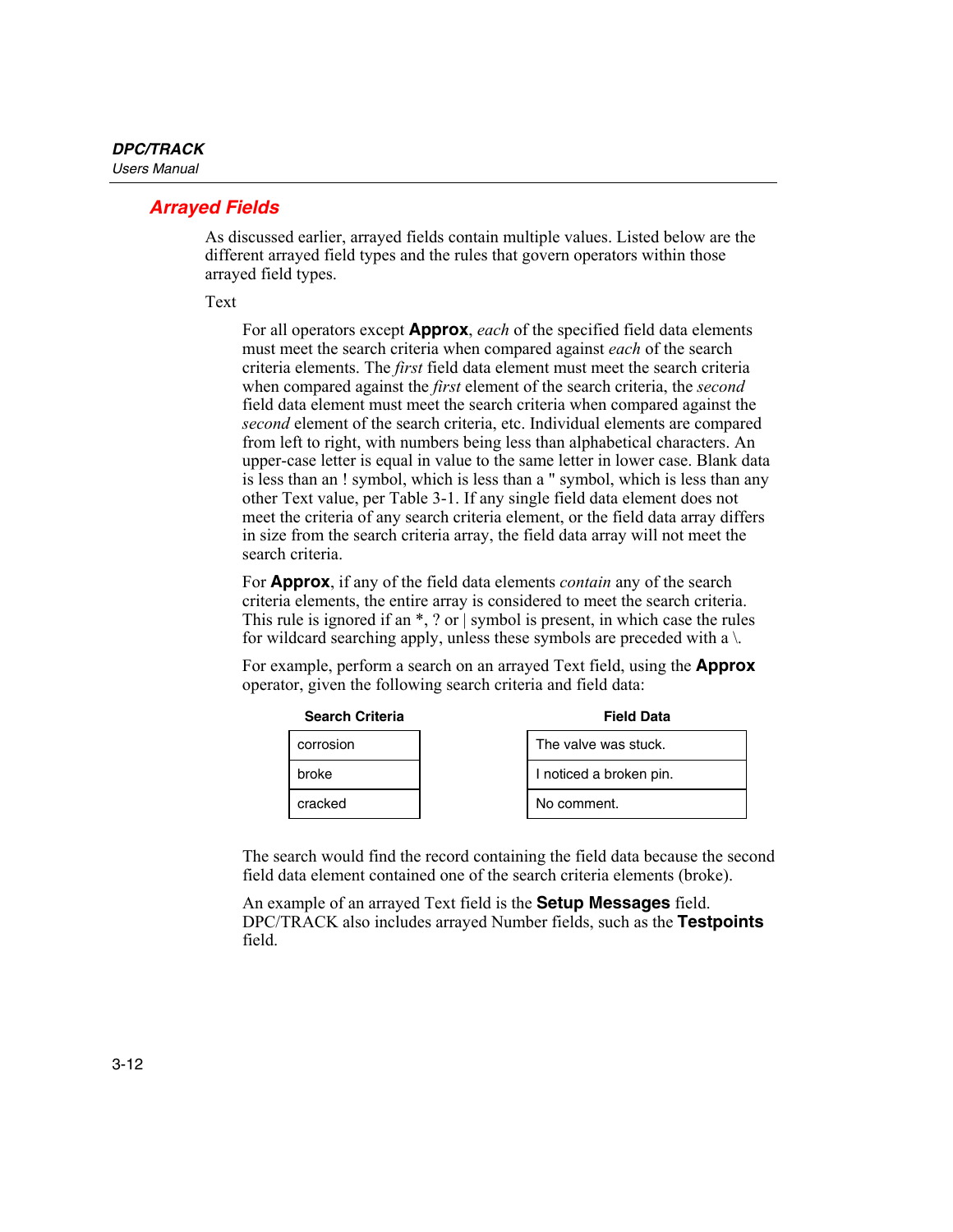Number

For all operators except **Approx**, *each* of the specified field data elements must meet the search criteria when compared against *each* of the search criteria elements (by numerical value). The *first* field data element must meet the search criteria when compared against the *first* element of the search criteria, the *second* field data element must meet the search criteria when compared against the *second* element of the search criteria, etc. Display format characters are ignored (such as \$, %, etc.) Blank data is less than 0, which is less than 30, which is less than 250, etc. If any single field data element does not meet the criteria of any search criteria element, or the field data array differs in size from the search criteria array, the field data array will not meet the search criteria.

For **Approx**, if any of the field data elements are within +10% of any of the search criteria elements, the entire array is considered to meet the search criteria.

Example: Perform a search on an arrayed Number field, using the **Approx** operator, given the following search criteria and field data:

| <b>Search Criteria</b> | <b>Field Data</b> |
|------------------------|-------------------|
| 20                     | 58                |
| 100                    | 37                |
| 1119                   | 102               |

The search would find the record containing the field data because one of the elements in the field data is within  $+10\%$  of one of the search criteria elements.

#### Pick

For all operators, *each* of the specified field data elements must meet the search criteria when compared against *each* of the search criteria elements (by the item's location within the list). The *first* field data element must meet the search criteria when compared against the *first* element of the search criteria, the *second* field data element must meet the search criteria when compared against the *second* element of the search criteria, etc. The item at the top of the list of available choices is "less than" the item immediately following it, etc.

If any single field data element does not meet the criteria of any search criteria element, or the field data array differs in size from the search criteria array, the field data array will not meet the search criteria.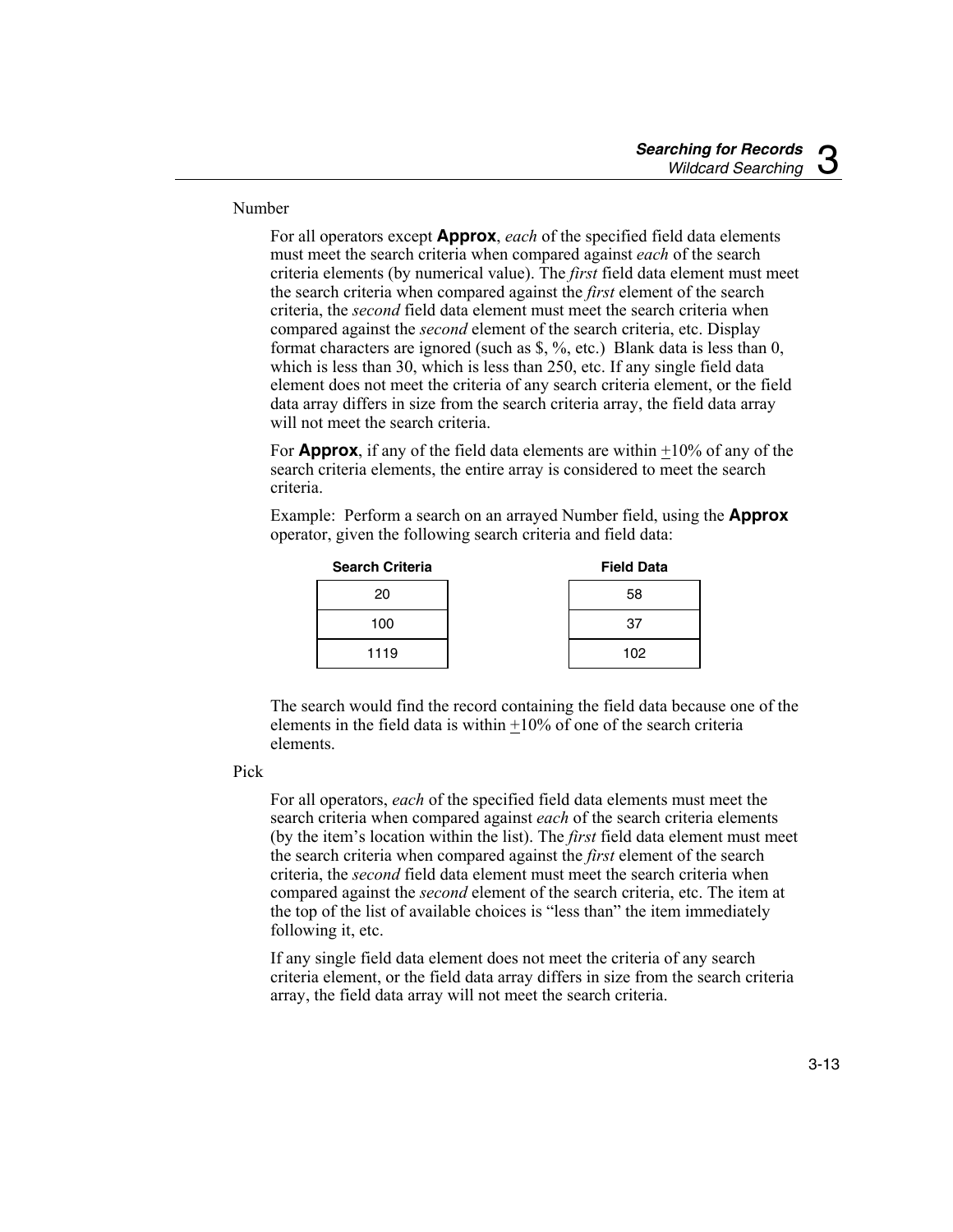There is no **Approx** feature for Pick fields. The **Approx** is treated as an equals operator (**=**). (Within DPC/TRACK, arrayed Pick fields typically appear as a collection of checkboxes.)

# <span id="page-61-0"></span>*Data Order*

Table 3-1 lists different characters and their corresponding order within DPC/TRACK with regard to searching and sorting. (The blank entry following C:Clear represents blank data, such as multiple **Spacebar** entries.)

For example, a ";" symbol (excluding the quotes) is considered to be "less than" any letter of the alphabet. However, the ";" is "greater than" any numeric value.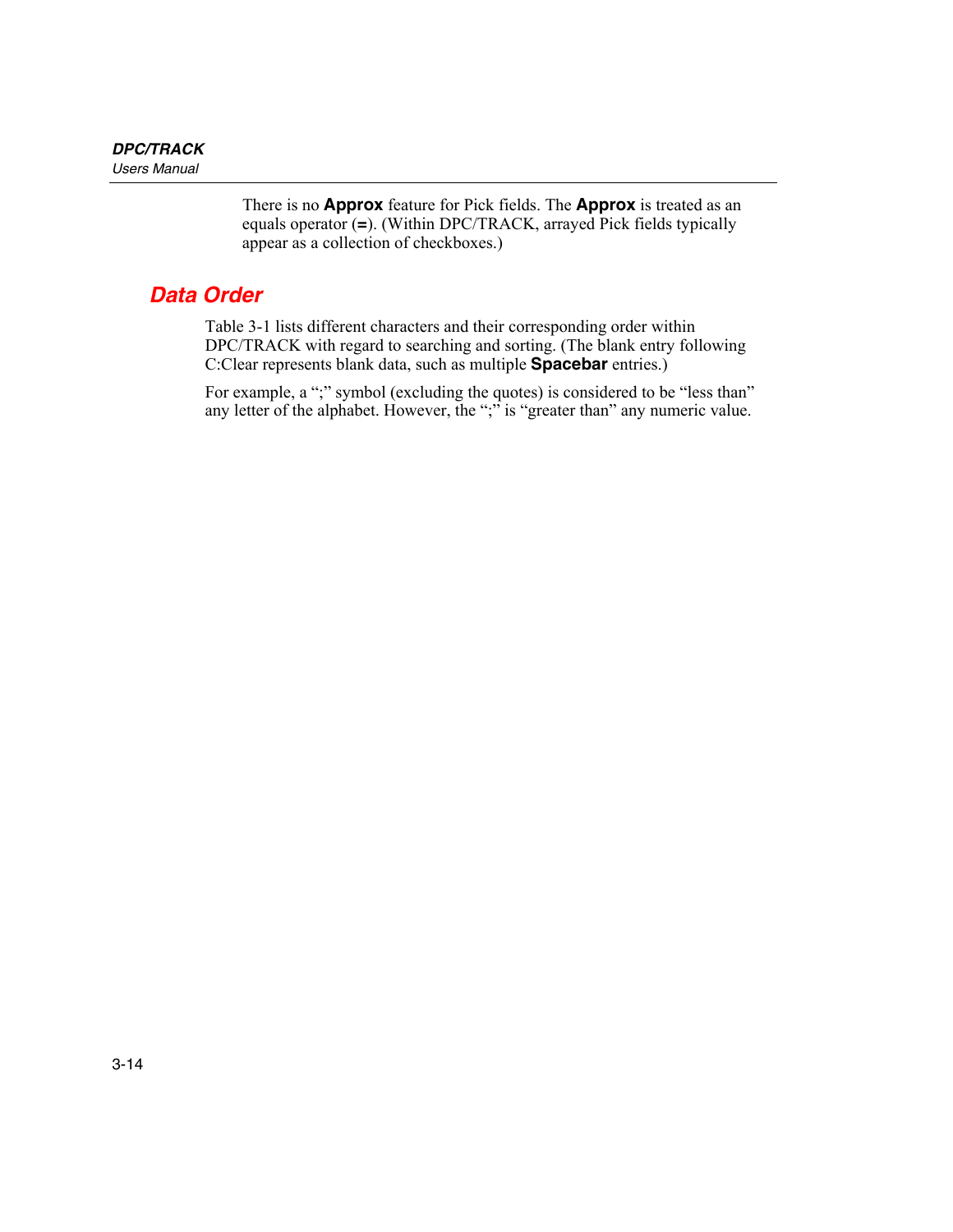| Order          | Data                     | Order | Data         | Order | Data                    |
|----------------|--------------------------|-------|--------------|-------|-------------------------|
| undef.         | V: Bad Value             | 27    | 8            | 53    | $\mathbf R$             |
| undef.         | C:Clear                  | 28    | 9            | 54    | S                       |
| 3              |                          | 29    | t,           | 55    | T                       |
| $\overline{4}$ | Ţ                        | 30    | $\mathbf{.}$ | 56    | U                       |
| 5              | $\mathbf{a}$             | 31    | <            | 57    | $\mathbf V$             |
| 6              | #                        | 32    | $=$          | 58    | W                       |
| $\overline{7}$ | \$                       | 33    | $\,$         | 59    | X                       |
| 8              | $\%$                     | 34    | ?            | 60    | Υ                       |
| 9              | &                        | 35    | @            | 61    | Z                       |
| 10             | $\pmb{\epsilon}$         | 36    | A            | 62    | ſ                       |
| 11             | $\overline{\mathcal{L}}$ | 37    | в            | 63    | $\overline{\mathbf{A}}$ |
| 12             | $\lambda$                | 38    | C            | 64    | l                       |
| 13             | $\star$                  | 39    | D            | 65    | ٨                       |
| 14             | ÷                        | 40    | Е            | 66    |                         |
| 15             | ,                        | 41    | F            | 67    | $\ddot{\phantom{0}}$    |
| 16             | ÷,                       | 42    | G            | 68    | {                       |
| 17             |                          | 43    | н            | 69    | I                       |
| 18             | $\overline{I}$           | 44    | $\mathbf{I}$ | 70    | ł                       |
| 19             | 0                        | 45    | J            | 71    | $\ddot{\phantom{0}}$    |
| 20             | $\blacksquare$           | 46    | K            |       |                         |
| 21             | $\mathbf 2$              | 47    | Г            |       |                         |
| 22             | 3                        | 48    | M            |       |                         |
| 23             | 4                        | 49    | N            |       |                         |
| 24             | 5                        | 50    | $\mathbf{o}$ |       |                         |
| 25             | 6                        | 51    | P            |       |                         |
| 26             | $\overline{\mathbf{r}}$  | 52    | Q            |       |                         |

**Table 3-1. Data Order**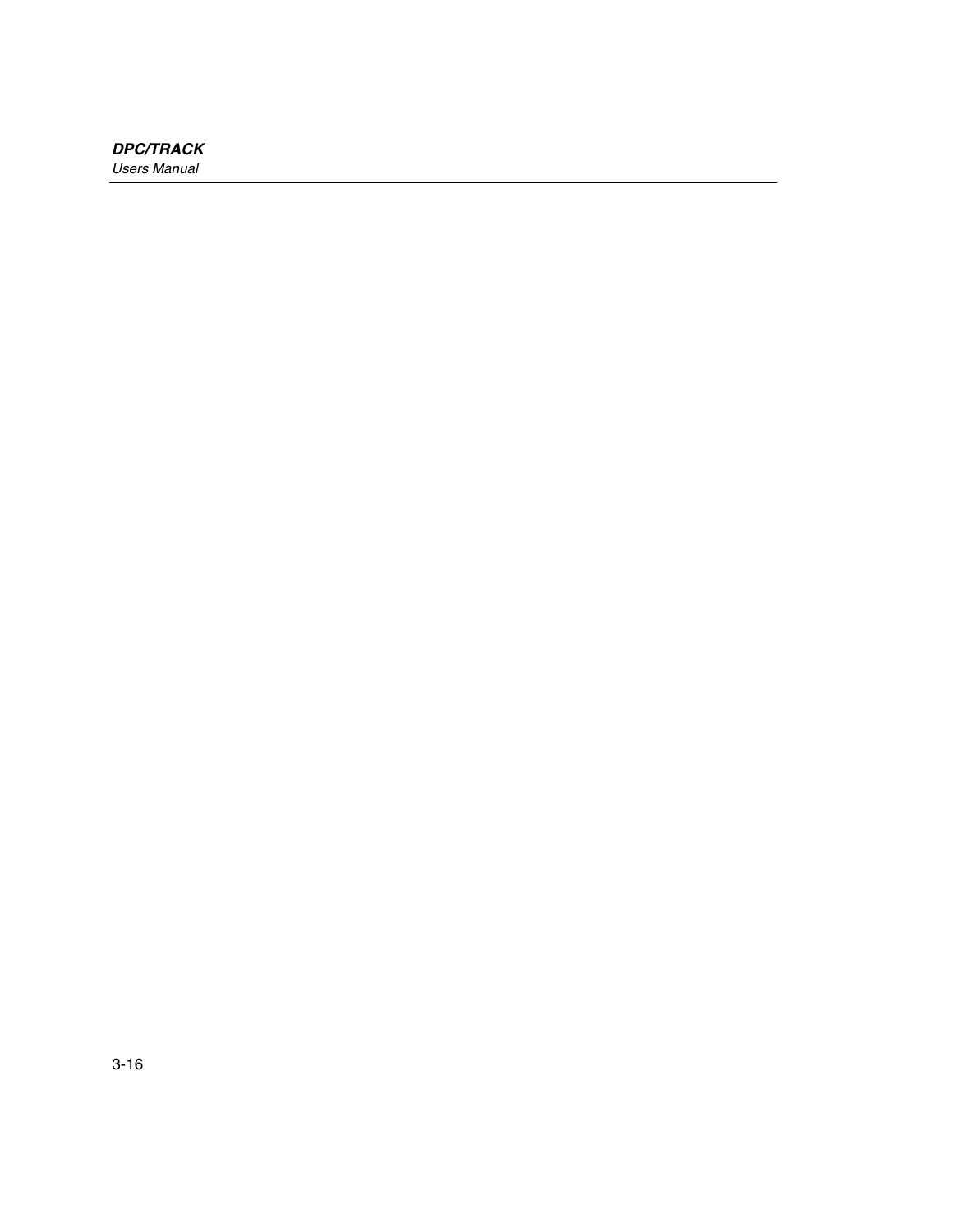# **Chapter 4 Graphs & Reports**

#### **Contents**

#### Page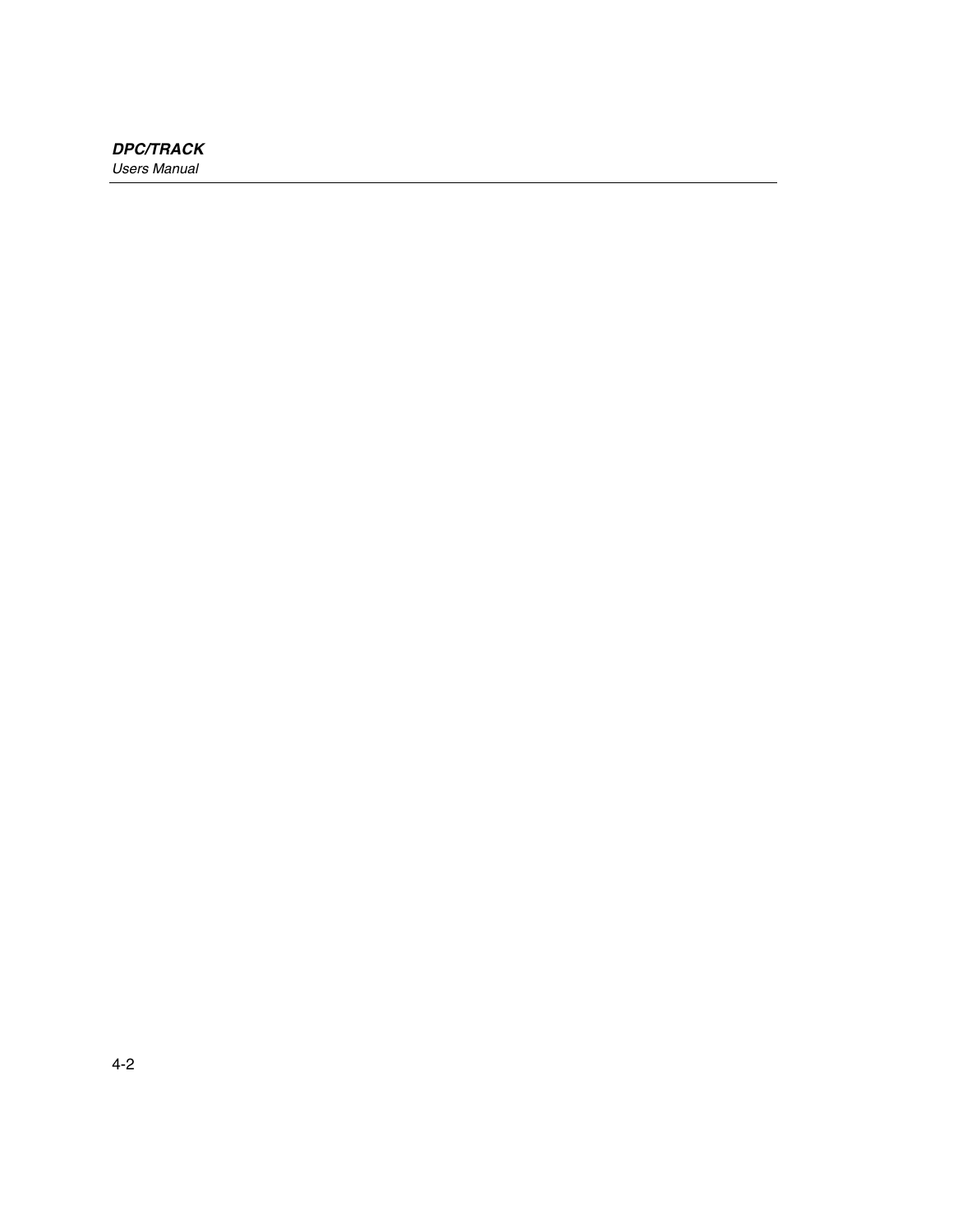# <span id="page-66-0"></span>*Introduction*

This chapter includes the following sections:

- Generating Graphs
- Printing Reports
- Printing Records
- Calibration Sheets

Obviously, having the information is important. But it is your ability to efficiently organize and effectively present your information that really counts—regulatory and plant strategy directives depend on it. To this end, DPC/TRACK provides a number of customized graphs and reports.

# *Generating Graphs*

Certain types of Test Results include a **Graph** button (available on the **Results** page), which, when selected, presents the test information in a graphical form.

As we saw in Example 2.2, you may also generate a Drift Plot graph, which illustrates the maximum As-Found deviation relative to the test dates for all associated Test Results records. For a given device on a regular testing schedule, if the As-Found maximum deviation is always too big, then the device probably needs to be looked at more often.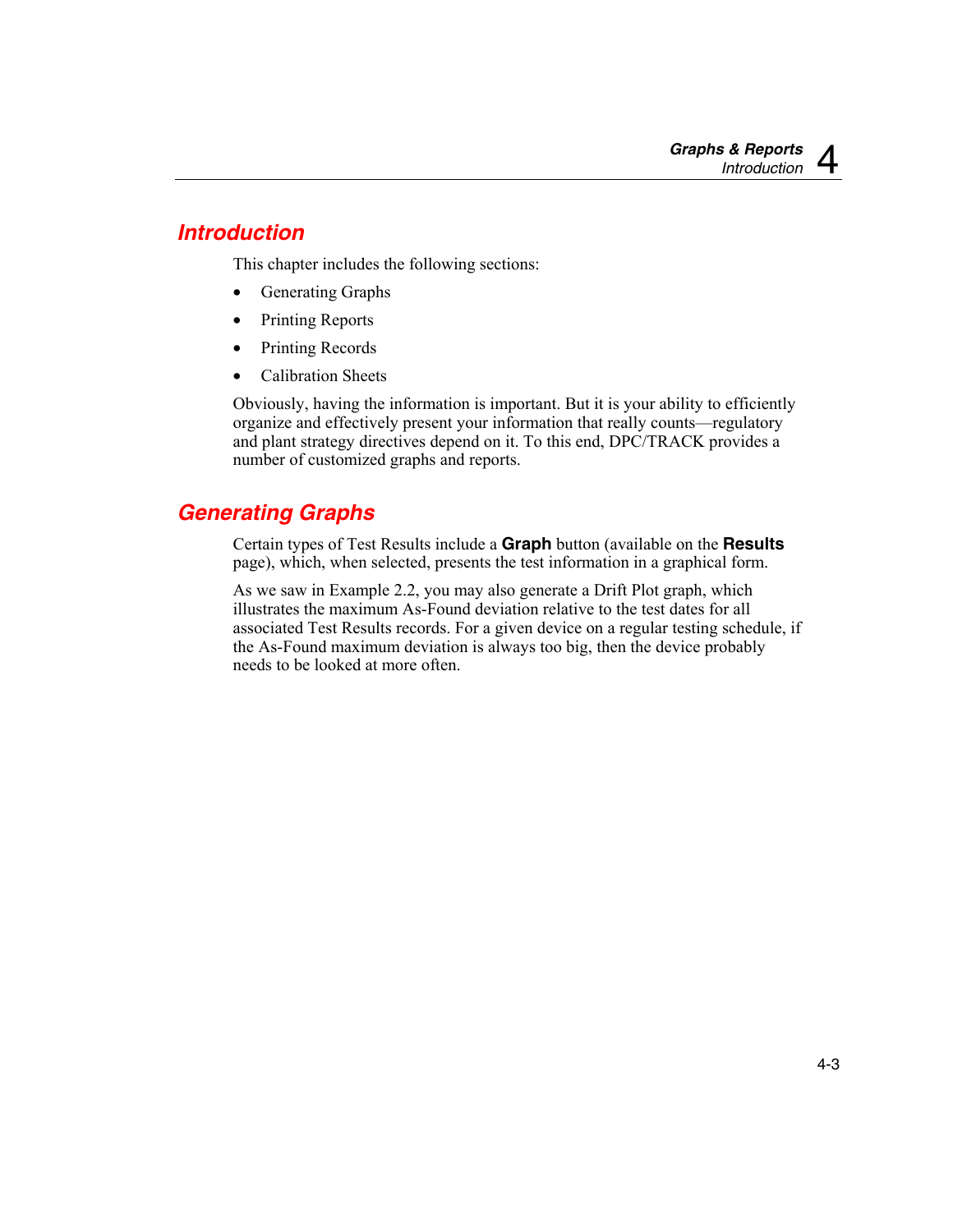### *Example 4.1: Generating a Graph*

Let's say we need a quick graph of the test that was performed on SAMPLETAG2 on 11/18/95.

- 1. Select the **Results** button on the Main Menu to display the **History Record Search** screen.
- 2. On the **History** page, type "11/18/95" (excluding the quotes) in the **Test Date Start** field.
- 3. Select the **=** operator, then select the **Search** button. The **Instrument History** screen is displayed.
- 4. Click on the **Results** tab.
- 5. Select the **Graph** button to display the graph of the given test.
- 6. Select the **Close** button to return to the **Instrument History** screen (optionally, you may select the **Print** button to print out the graph).
- 7. Select the **Main Menu** button to return to the Main Menu.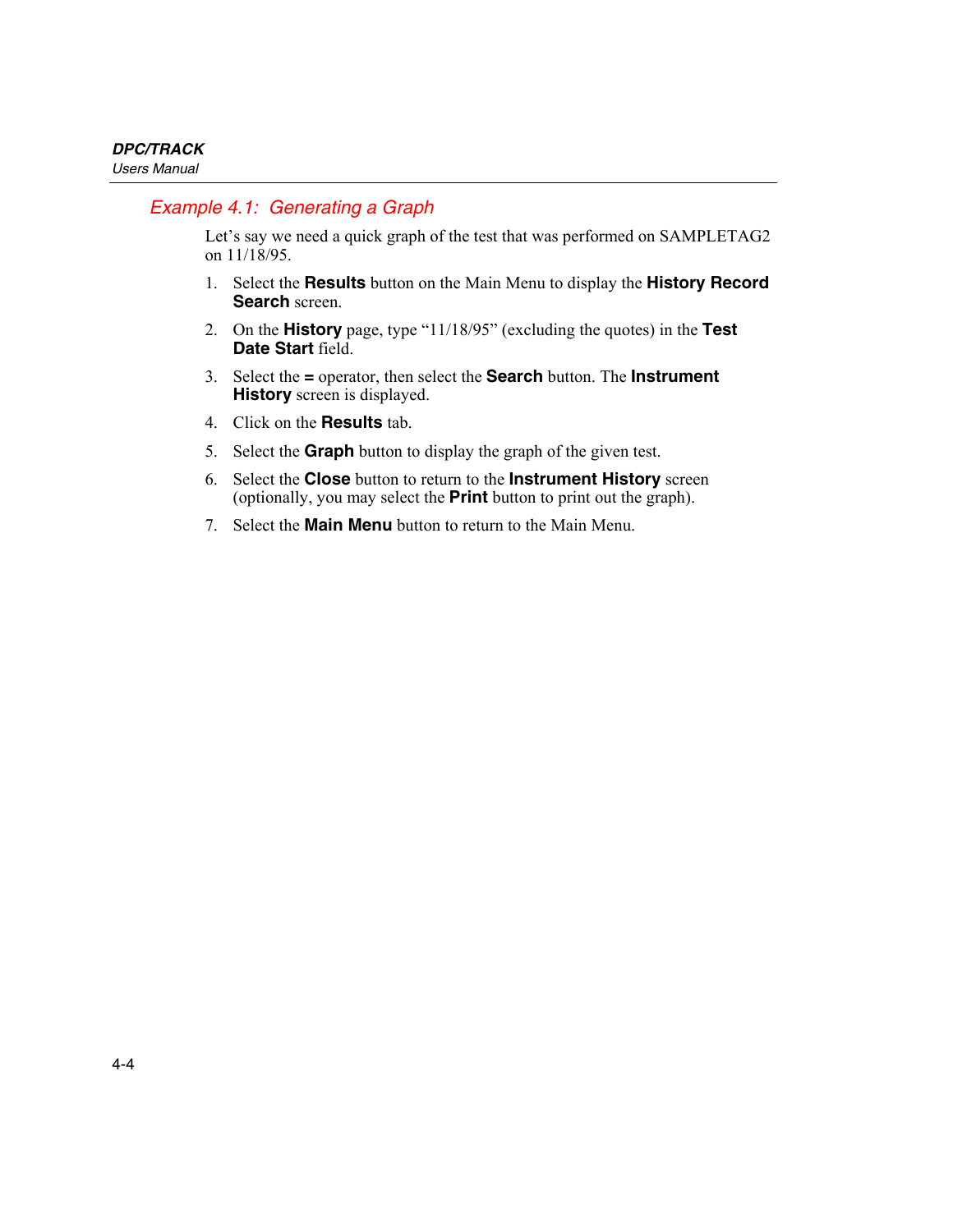# <span id="page-68-0"></span>*Printing Reports*

The otherwise complex and time-consuming task of report generation is made easy with DPC/TRACK. The following reports are available to you:

- Calibration Cert
- **Test Detail**
- Instrument Detail
- Last Test Done
- Test Equipment
- Pass / Fail List
- Pass / Fail by Category
- Reverse Traceability
- Scheduler

The procedure for generating a report is simple. Here's what you do (except for the Scheduler report):

- 1. Select the **Reports** button on the Main Menu to access the **Report Selection** screen.
- 2. Choose the desired report.
- 3. Optionally, qualify the report. (Restrict the scope of the report to meet your criteria. For some reports, this is done via a Quick Search; for others, you may exclude individual records while previewing the information to be printed.)
- 4. Print the report. (Select the **Proceed** button.)

You may change the text that appears at the bottom of the printed reports from "Valued Fluke Customer" to anything you like via your setup options. See Chapter 9, "System Maintenance." Therein, you'll also find information on printing reports during the load and unload processes.

#### *Note*

*Excluded Test Results records will not be included within any of the reports. (See Chapter 7, "Changing Data," for more information on excluding Test Results.)*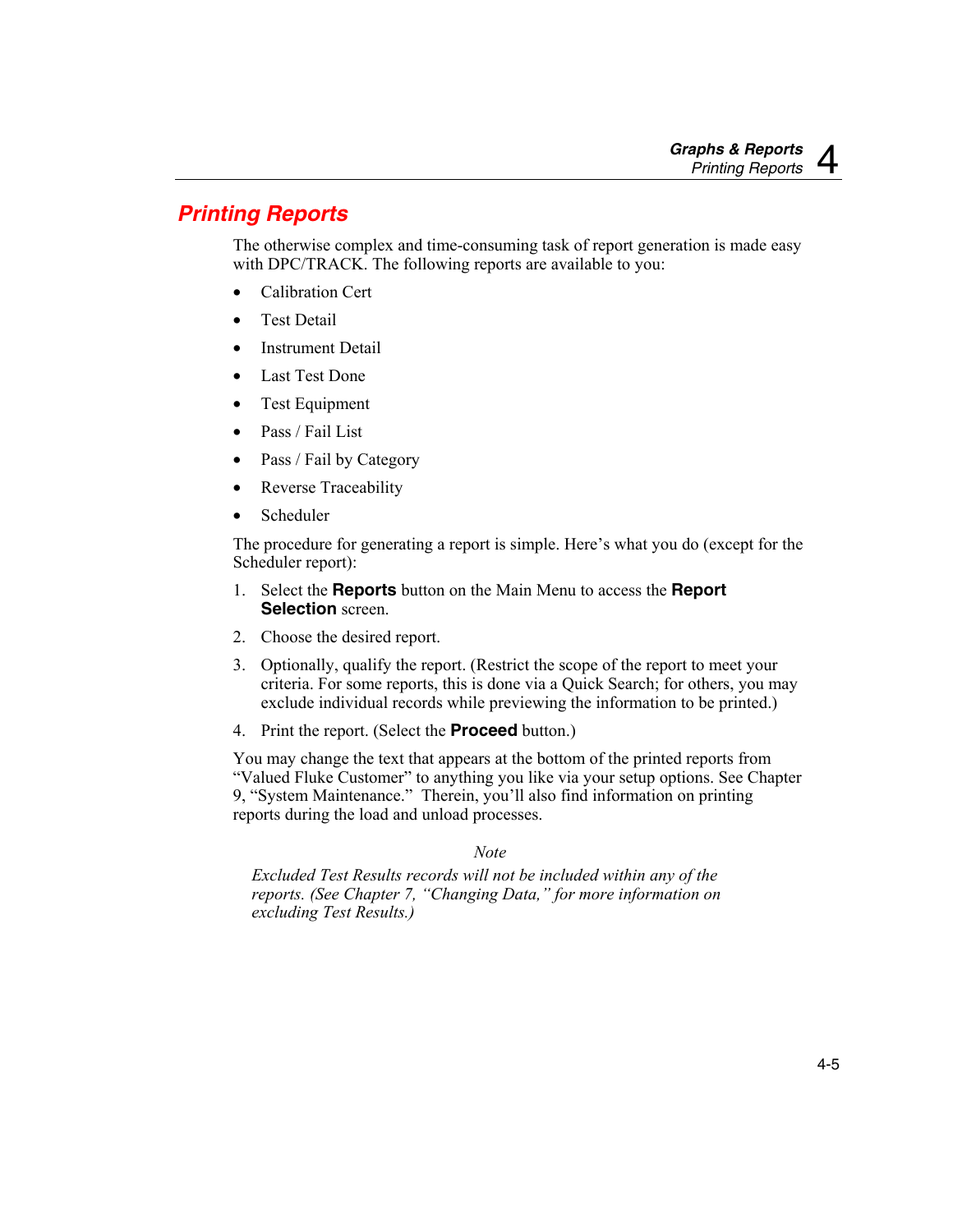## <span id="page-69-0"></span>*Calibration Cert*

This report provides documented proof that your instrumentation is calibrated. For Tag ID records meeting your criteria, test information for the last (most recent in time) Test Results record (whose **Final Status** is "Passed") is printed. Note that the last Test Results record must reference the corresponding Tag ID and Serial Number values. Each printed report is assigned a unique certification reference number. (You may control the format of this certification number via your setup options. See Chapter 9, "System Maintenance.")

#### *Test Detail*

This report provides detailed information for the Test Results records of your choice.

#### *Instrument Detail*

This report provides detailed information for the Tag ID records of your choice.

#### *Last Test Done*

For Tag ID records meeting your criteria, setup and summary information for the last (most recent in time) Test Results record is printed.

#### *Test Equipment*

This report provides summary information for Test Equipment records of your choice.

#### *Pass / Fail List*

This report presents Test Results summary information for the Test Results records of your choice. (There is no opportunity to preview this information; the report is printed automatically.)

#### *Pass / Fail by Category*

This report categorizes the number of passed and failed Test Results (according to the As-Found status) relative to the field of your choice (via a Quick Select screen). The report reflects the Test Results records of your choice. (There is no opportunity to preview this information; the report is printed automatically.) See Example 4.3.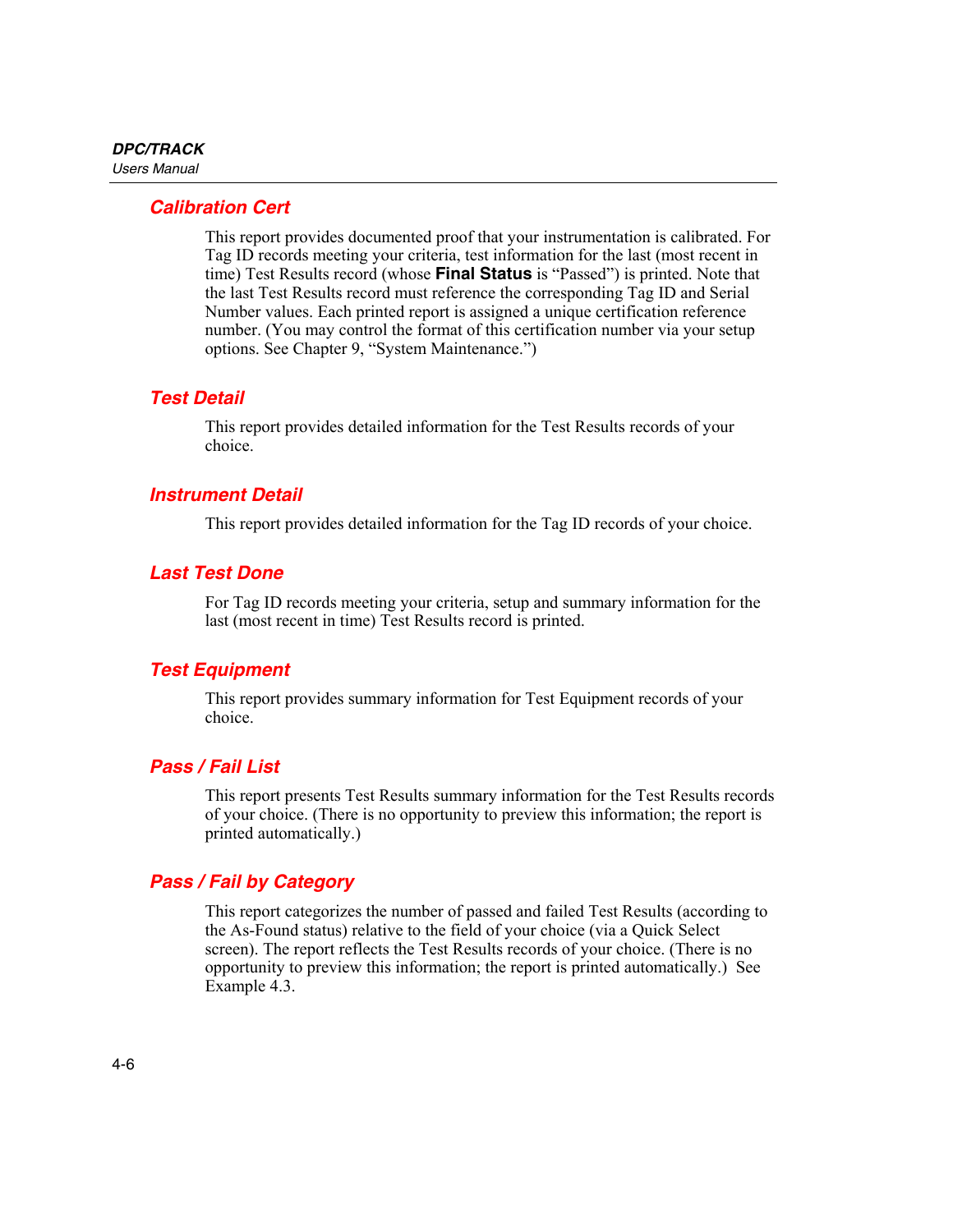#### <span id="page-70-0"></span>*Reverse Traceability*

This report enables you to quickly locate and print out all Test Results records that employed certain pieces of Test Equipment. You may specify whatever criteria you like with respect to Test Equipment. Also, you may limit the report to only include Test Results records that were entered during a certain date range. See Example 4.2.

#### *Scheduler*

You may generate a Scheduler report via the Test Scheduler. The Scheduler report organizes instruments into five possible categories, qualified by a date window of your choice:

- Overdue (due before above start date)
- Due between above dates (inclusive)
- Not due until after above dates
- Untested (no due date)
- Undetermined (tested, no due date)

You may include any combination of the above categories within your report. See Example 5.1.

## *Example 4.2: Reverse Traceability*

Follow these steps to generate a Reverse Traceability report:

- 1. Select the **Reports** button on the Main Menu to access the **Report Selection** screen.
- 2. Select the **Reverse Traceability...** button to access a Quick Search screen.
- 3. Specify the search criteria of your choice and select the **Search** button.
- 4. While viewing the Test Equipment record of your choice, select the **Proceed** button.
- 5. Specify the date window of your choice by entering dates within the **Start Date** and **End Date** fields. Select the **Proceed** button to generate the report. (Selecting the **Cancel** button returns you to the previous screen.)
- 6. Select the **Main Menu** button to return to the Main Menu.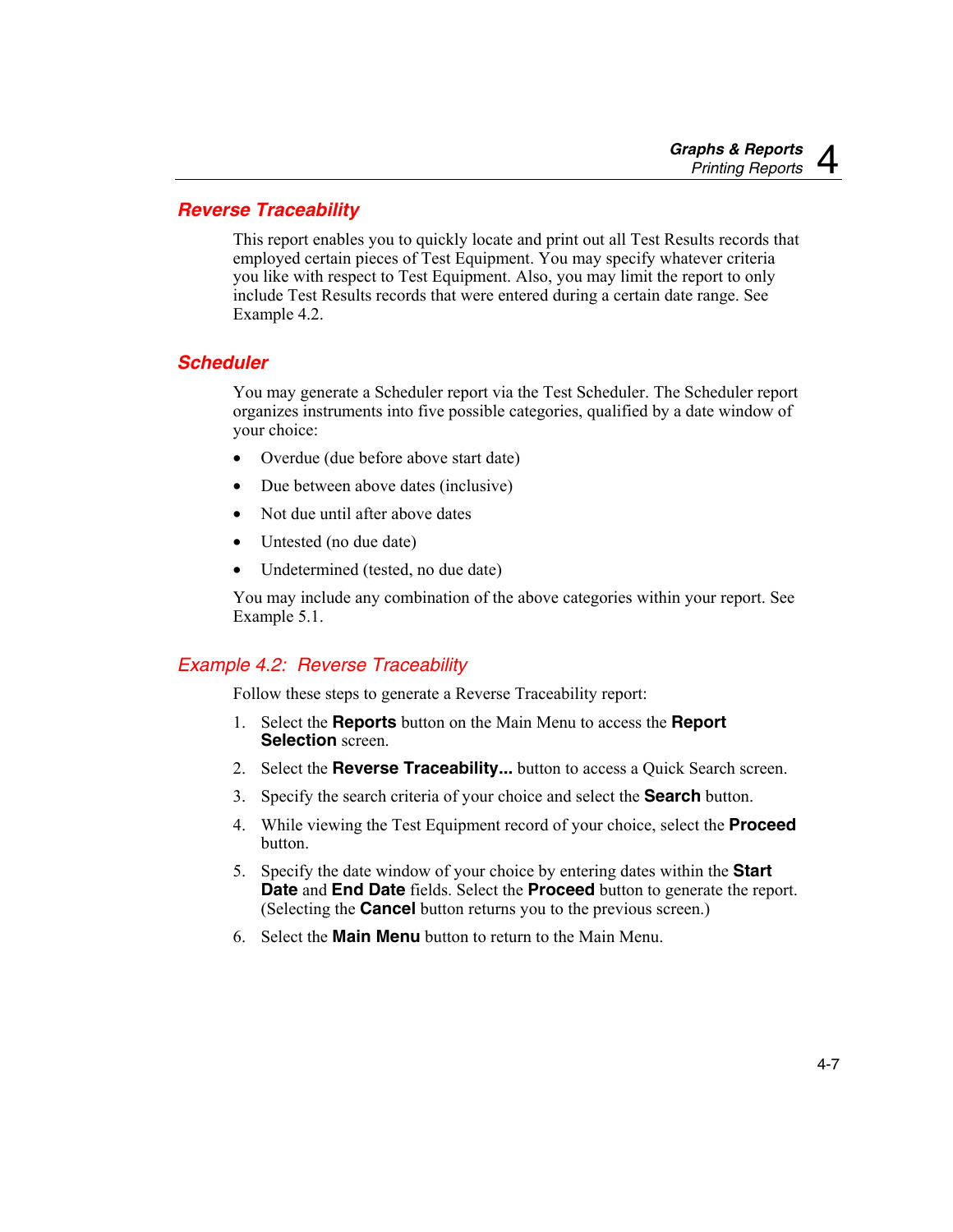## <span id="page-71-0"></span>*Example 4.3: Pass / Fail by Category*

Follow these steps to generate a Pass / Fail by Category report:

- 1. Select the **Reports** button on the Main Menu to access the **Report Selection** screen.
- 2. Select the **Pass / Fail by Category...** button to access a Quick Search screen.
- 3. Specify the search criteria of your choice and select the **Search** button.
- 4. Select the **OK** button in response to the system message in order to continue.
- 5. Click on the field by which you wish to categorize your data. (If you need to start over during the selection process, select the **Reset** button.) Select the **Done** button after choosing the desired categorization field. (Do not worry if the name that appears at the top of the screen differs slightly from that which you selected.)
- 6. Select the **Main Menu** button to return to the Main Menu.

# *Printing Records*

If you select the **Print...** button while viewing the **Instrument History** screen, you are given the choice of printing the current record only, or all Test Results records pertaining to that Tag ID.

There is also a **Print...** button available on the **Instrument View** screen. Selecting this button accesses the **Report Setup** screen, where you may designate the type of information you wish to print out. You may also choose to print out this information for the current Tag ID record only, or for all Tag ID records currently accessible via the Record Bar.

Procedures may be printed via the **Print...** button on the **Procedure Selection** screen.

# *Calibration Sheets*

Another feature worth mentioning is the ability to print calibration sheets while within the **Calibrator Manager** screen. You'll find this particularly helpful when setting out to perform manual tests. Simply enter the Tag IDs you are about to test within the **Load List**, then select the **Print Cal. Sheets** button. You now have a printout of the setup criteria (including setup and wrap-up messages), along with a worksheet to fill in during the test for each of your instruments. (For more information on the Calibrator Manager, see Chapter 5, "Testing.")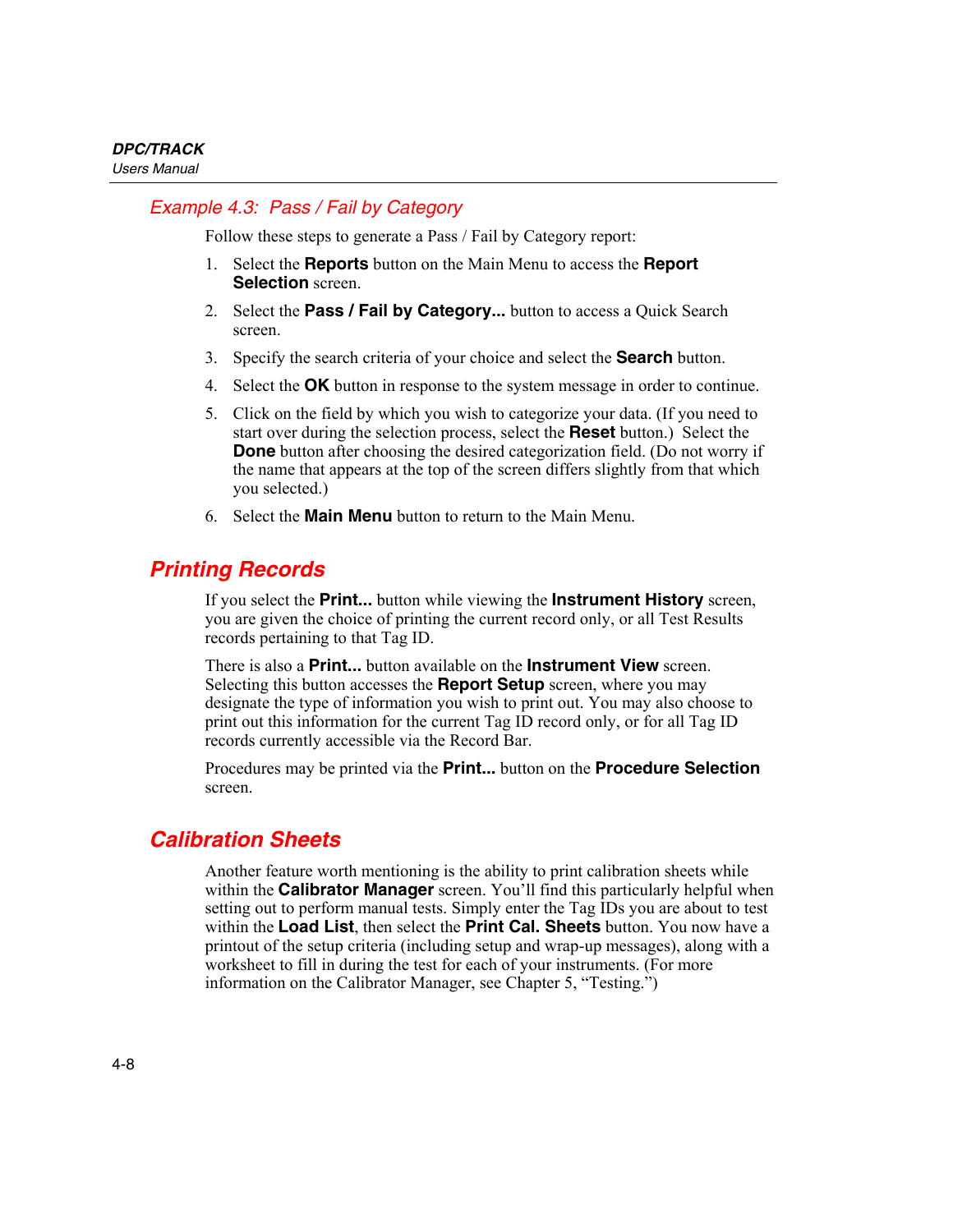# **Chapter 5 Testing**

## **Contents**

## Page

|                 | $5-3$    |
|-----------------|----------|
|                 | $5-3$    |
|                 | $5-3$    |
|                 | $5-4$    |
|                 | $5 - 5$  |
|                 | $5 - 7$  |
|                 | $5-8$    |
|                 | $5 - 11$ |
|                 | $5-13$   |
|                 | $5 - 13$ |
|                 | $5 - 14$ |
|                 | $5 - 14$ |
|                 | $5 - 15$ |
|                 | $5 - 15$ |
| Manual Testing. | $5 - 15$ |
|                 | $5-16$   |
|                 | $5 - 16$ |
|                 | 5-17     |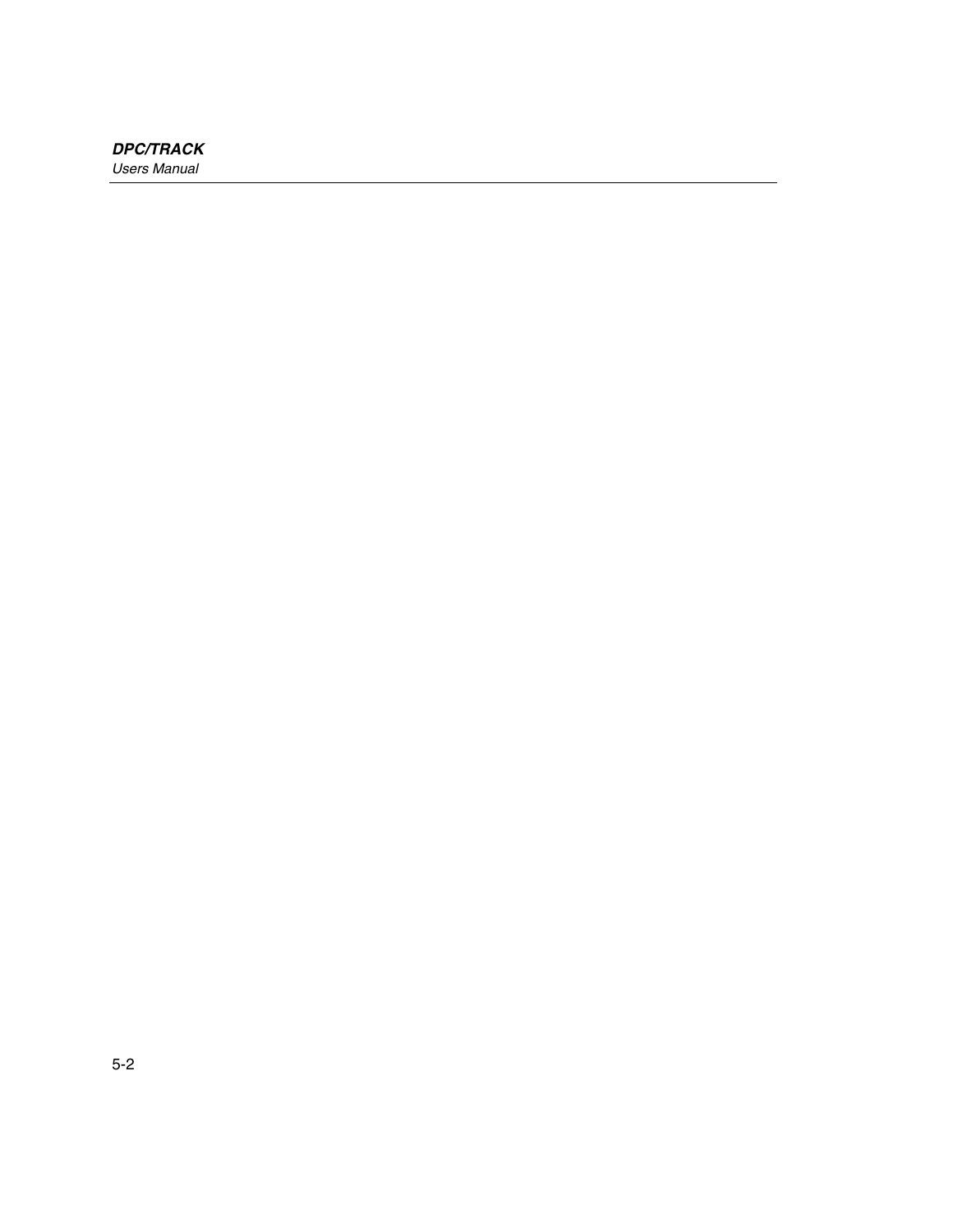# <span id="page-74-0"></span>*Introduction*

This chapter discusses the following topics:

- Test Scheduling
- The Calibrator Manager
- Setup vs. Test Procedure
- Testing with Calibrators
- As-Found and As-Left Tests
- Switch testing vs. Instrument Testing
- Manual Testing
- Tag ID vs. SN History
- Troubleshooting

# *Test Scheduling*

## *Scheduled Testing*

With respect to device testing, scheduled maintenance falls into two general categories: preventative and predictive. Preventative maintenance may be thought of as regularly scheduled testing, perhaps on a weekly or monthly basis, whether the device really needs to be tested or not. Predictive maintenance takes into consideration the device's performance history; a device with a high degree of drift between tests should be tested more frequently than a device with a very low drift between tests.

Test scheduling plays an important role in maintaining a safe and efficient operating environment. DPC/TRACK helps you manage your test scheduling needs through three related fields: **Due Date**, **Interval Value**, and **Interval Units**. When the results of a test are saved, the date that the test was performed is saved in the **Test Date** field within the Test Results database. If specified, the testing interval is added to the most recent **Test Date** to determine the value within the **Due Date** field. (See Example 2.5.)

Consider the sample record SAMPLETAG2 (viewed via the **Instrument View** screen). As you can see, the testing interval for this device is one month. The **Due Date** value of  $3/18/96$  is based on the most recent test date for the device, which was 2/18/96. To see the associated Test Results record, select the **Tag ID History** tab. (Select the **Done** button to return to the **Instrument View** screen.)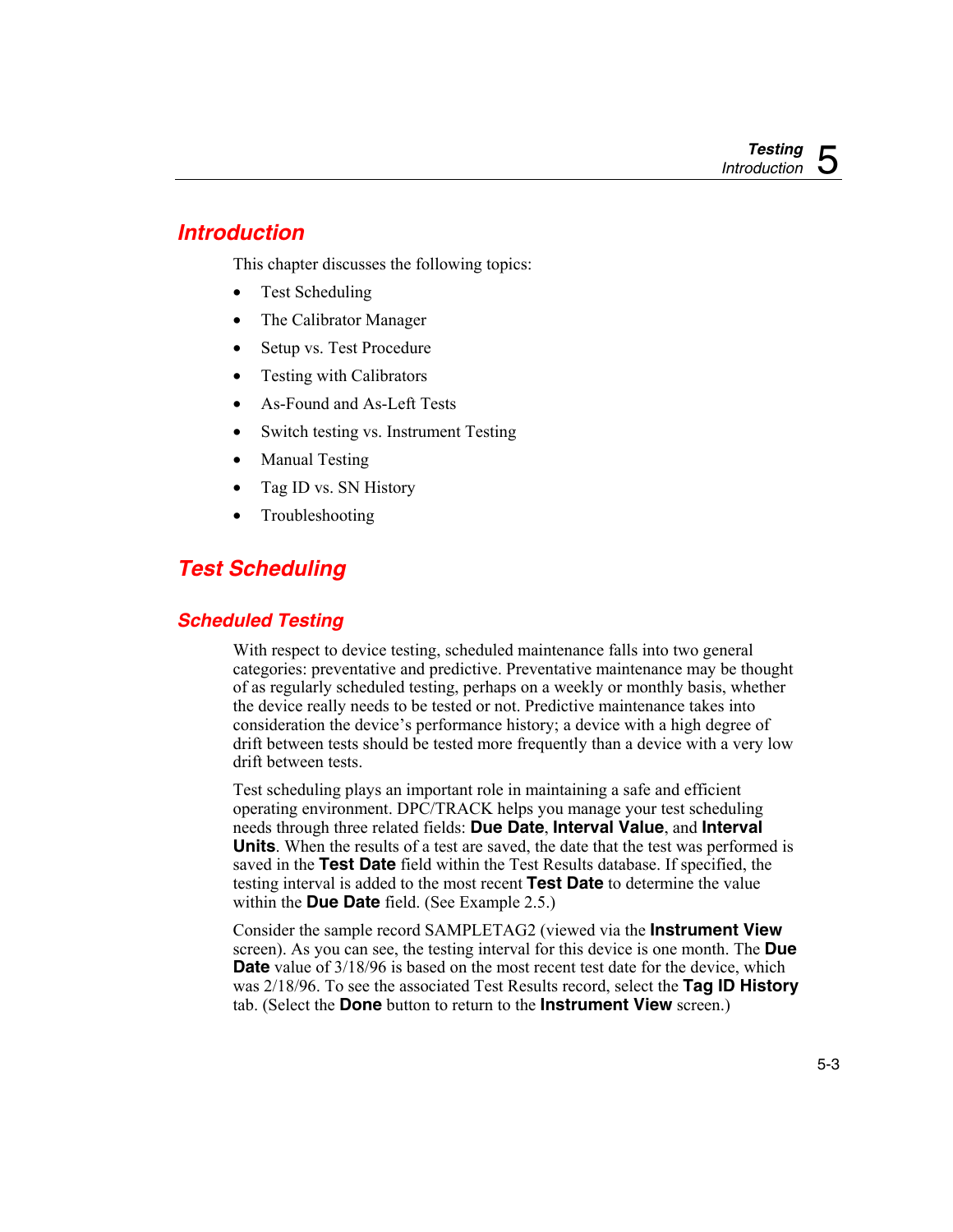<span id="page-75-0"></span>As other tests are done for this device, the results will be saved and sorted according to their test dates, with the most recent test appearing first, followed by the next most recent test as you scroll through the Test Results records. The **Due Date** field will be updated automatically (if the test passed) by adding the testing interval to the **Test Date** of the most recent test. So, if another test was performed on this device on 3/18/96, the **Due Date** would be updated to 4/18/96, since the interval value is one month.

*Note* 

*If either the Interval Value or Interval Units fields are not specified, then the Due Date will not be updated when an associated Test Results record is created. Passed "Manual Event" Test Results will update the Due Date only if the associated checkbox within your setup options is selected. See Chapter 9, "System Maintenance."* 

#### *Unscheduled Testing*

With respect to device testing, unscheduled maintenance falls into two general categories: "fix it when it's broke" and impromptu. Of course, when something breaks you must fix it. But proper instrumentation maintenance should minimize this dangerous and expensive occurrence. An impromptu test is a valid maintenance approach, though somewhat haphazard when relied upon too heavily. Nonetheless, unscheduled testing can play an important role in the maintenance of your instrumentation. It is possible to simply walk up to a device, test it, then later unload the results into DPC/TRACK without even having to first load that Tag ID's parameters to the calibrator.

To help manage your test scheduling, DPC/TRACK provides the Test Scheduler tool and the **Mark for Load** field.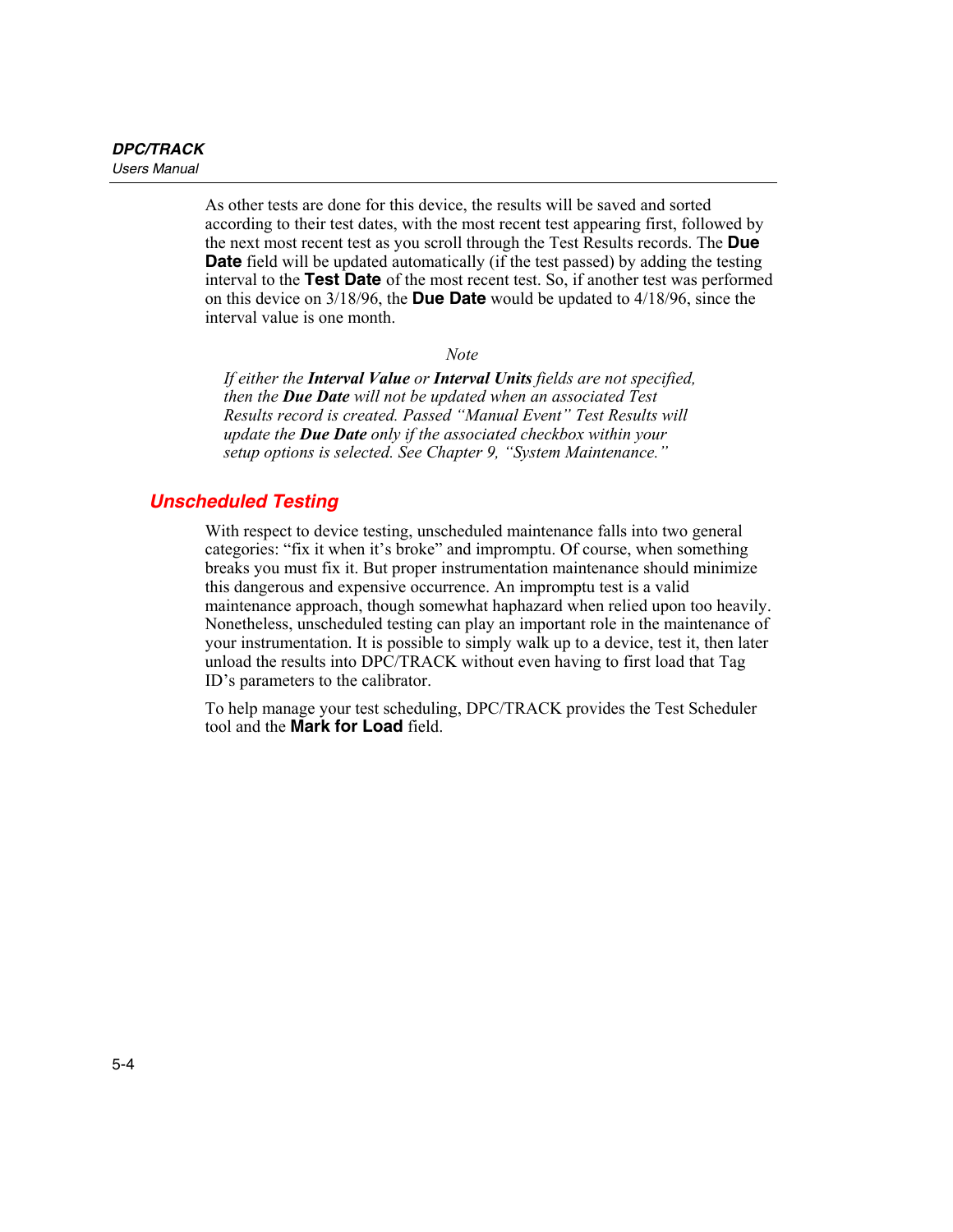#### <span id="page-76-0"></span>*The Test Scheduler*

The Test Scheduler provides a means for you to quickly categorize your devices according to their respective **Due Date** values. The Test Scheduler may be accessed two different ways: via the **Schedule** button on the Main Menu, and via the **Test Scheduler...** button in the **Calibrator Manager** screen. Let's take a look.

#### *Example 5.1: The Test Scheduler*

In this example, we will determine the scheduling status of the sample records that came with DPC/TRACK. (The example assumes that the sample records have not been altered in any way. You may ensure this by rebuilding the sample records as described in Chapter 6, "Creating & Deleting.")

1. Select the **Schedule** button on the Main Menu to access the **Scheduler** screen.

By default, the **Start Date** and **End Date** fields contain today's date and the date one month from today, respectively. The various checkboxes allow you to specify the Tag ID records you wish to search for with respect to the specified date range. We'll be working within the date range of 3/1/96 to 4/1/96. If you choose to work with a different date range, your results will differ from ours later on.

- 2. Select each of the five checkboxes on the **Scheduler** screen. This will give us a complete breakdown of our devices.
- 3. Select the **Go** button. The results of our search are displayed.
- 4. Let's take a look at the three records due for testing. Select the **View...** button (corresponding to the **Due** category) to access the records for SAMPLETAG2, SAMPLETAG3, and SAMPLETAG5. When you're done looking at the records, select the **Done** button to return to the **Scheduler** screen.
- 5. Optionally, select the **Report** button to generate a summary report of our scheduling information.
- 6. Select the **Done** button to return to the Main Menu.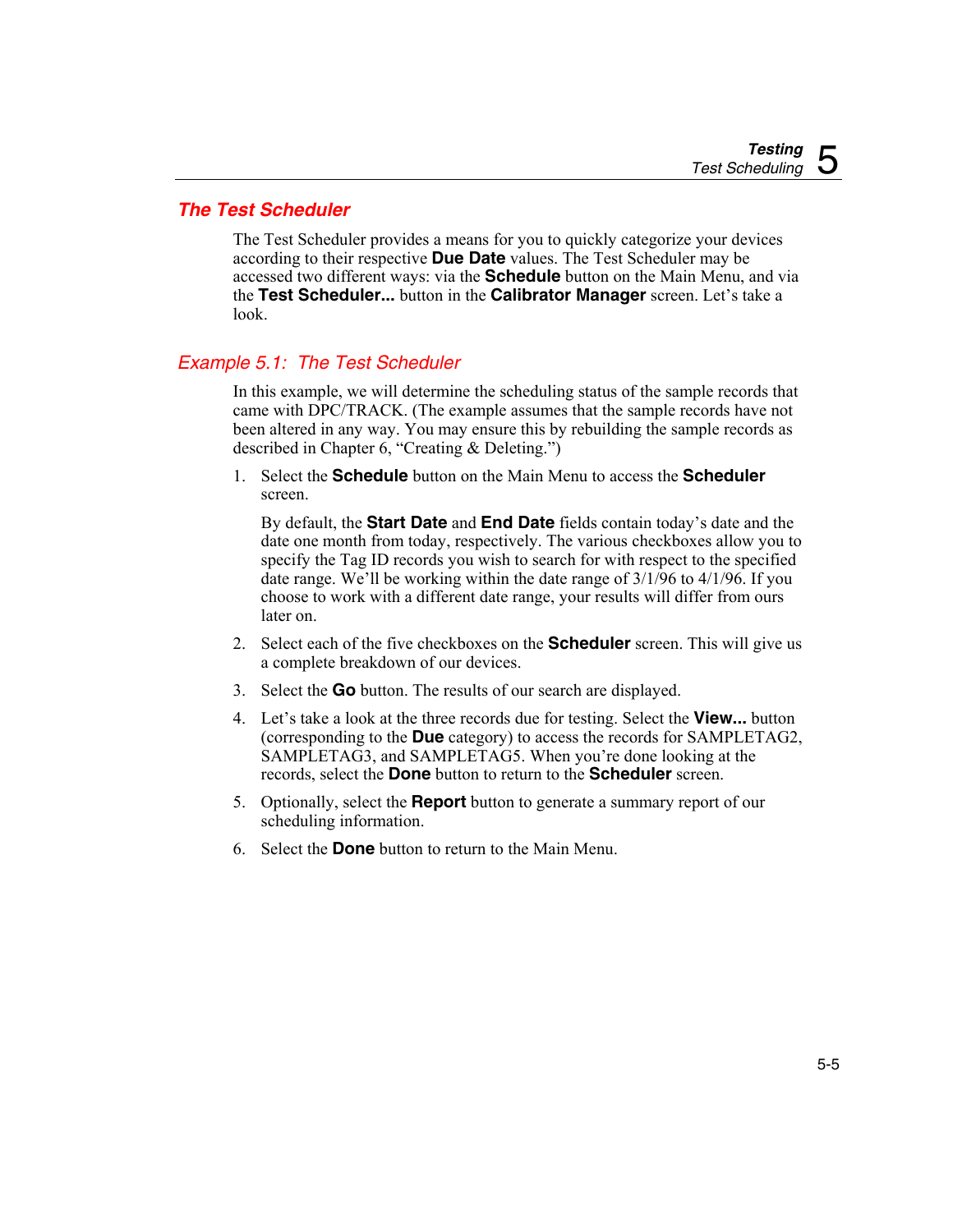The other buttons on the **Scheduler** screen are:

#### **Mark**

Selecting the **Mark** button selects (marks) the **Mark for Load** field for the corresponding records. (See Example 5.3.)

#### **Add to List**

Selecting the **Add to List** button adds the corresponding records to the **Load List** on the **Calibrator Manager** screen. (See Example 5.2.)

#### **Clear all marks in database**

The **Clear all marks in database** button unmarks *all* records in the database, not just those referenced on the **Scheduler** screen.

So, what is the **Mark for Load** field about?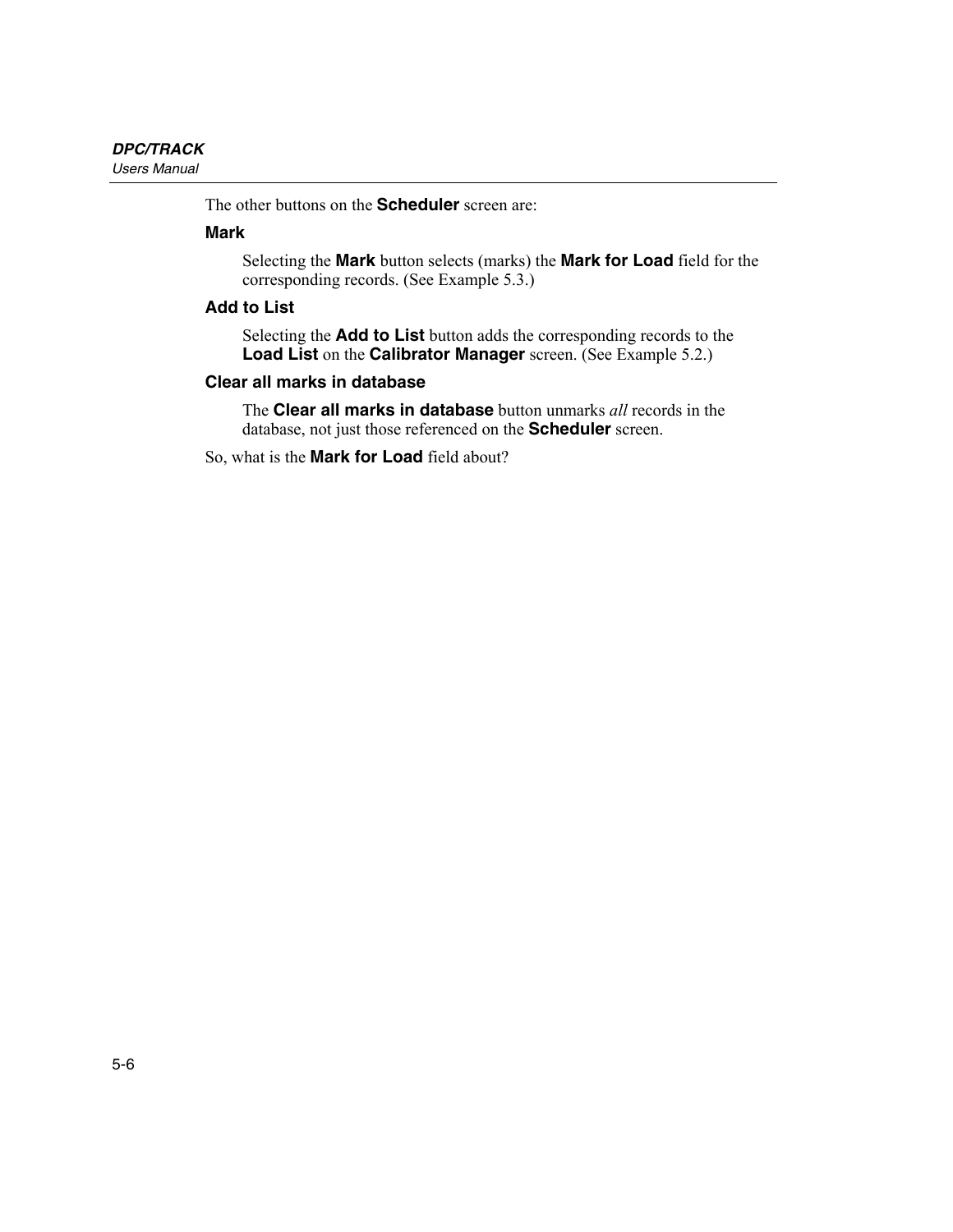## <span id="page-78-0"></span>*The "Mark for Load" Concept*

On the **Instrument View** page of the **Instrument View** screen there is a **Mark for Load** checkbox within the Scheduling information. Selecting this checkbox designates the given Tag ID record as one to be loaded to the calibrator. You may then easily review your marked Tag ID records via the **Calibrator Manager** screen before actually doing a load. You don't have to use the **Mark for Load** checkbox; it is provided as a tool to help you manage your test scheduling. The **Mark for Load** checkbox may be used in conjunction with the Test Scheduler tool as illustrated in Example 5.2.

You may configure DPC/TRACK to automatically manage the **Mark for Load** settings at load/unload time through three settings within the **Setup Options** screen (accessed by selecting the **System Setup** button on the Main Menu, then selecting the **Setup Options...** button). These settings are:

#### **Clear marks for loaded Tag Ids** (under Load tab)

When this checkbox is selected (default setting), DPC/TRACK will automatically clear the **Mark for Load** checkbox for Tag IDs just loaded whose **Mark for Load** checkbox was selected. Otherwise, the management of the **Mark for Load** checkbox is left entirely up to you. (This checkbox only applies to Tag IDs loaded to the calibrator.)

#### **Set marks for failed Tag Ids** (under Unload tab)

This checkbox is provided as a further means of managing the **Mark for Load** checkbox. Selecting the **Set marks for failed Tag IDs** checkbox automatically selects the **Mark for Load** checkbox for any unloaded "failed" Tag IDs. This way, the next time a load is to be performed, all you have to do is select the **Add Marked** button on the **Calibrator Manager** screen to insert the Tag ID values for previously "failed" tests into the **Load List**. (This checkbox only applies to Tag IDs unloaded from the calibrator.)

#### **Set marks for untested Tag Ids (under Unload tab)**

This checkbox is provided as a further means of managing the **Mark for Load** checkbox. Selecting the **Set marks for untested Tag IDs** checkbox automatically selects the **Mark for Load** checkbox for any unloaded "untested" Tag IDs. The next time a load is to be performed, you may select the **Add Marked** button on the **Calibrator Manager** screen to insert the previously "untested" Tag IDs into the **Load List**. (This checkbox only applies to Tag IDs unloaded from the calibrator.)

See Chapter 9, "System Maintenance," for other calibrator-related setup options.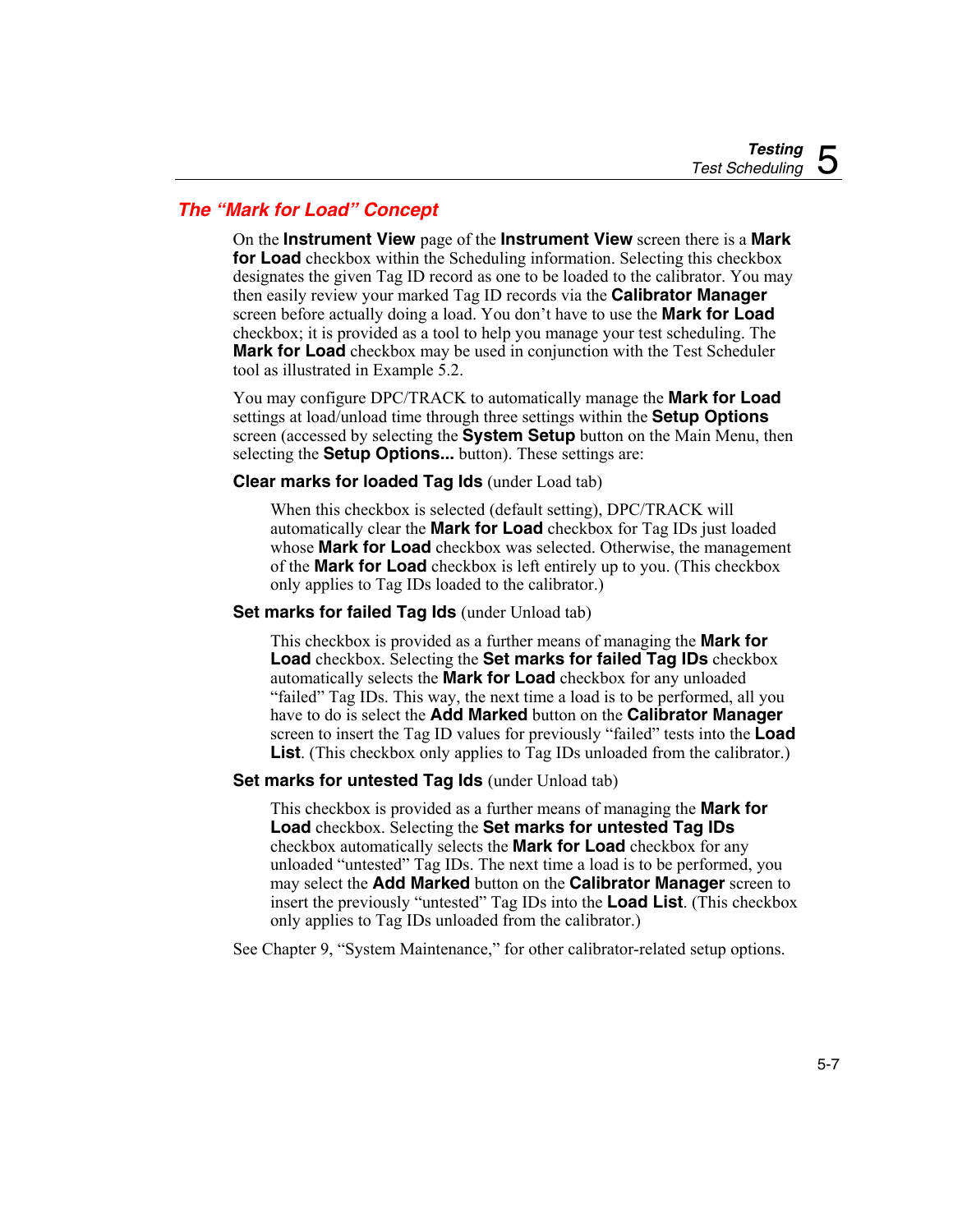# <span id="page-79-0"></span>*The Calibrator Manager*

The **Calibrator Manager** screen may be accessed via the **Load/Unload** button on the Main Menu.

Before you load a calibrator, you must specify what it is you wish to load. This information (the Tag ID) needs to be entered into the **Load List** field. There are a few ways to go about doing this. One way is to simply enter the Tag ID into the array as you would enter data into any other array. (Click on the field, select the **+** button (or hit the **Insert** key on the keyboard), enter the name, then choose the **OK** button.) This manner of entry is easy when you know the specific names of a small number of Tag IDs you wish to load.

Another way to specify Tag IDs is to select the **Add Marked** button. This approach will enter into the **Load List** the Tag ID values for all records whose **Mark for Load** checkbox is selected. (You must be using the **Mark for Load** field to take advantage of this approach.)

A third method of entering Tag IDs into the **Load List** is via the **Include...** button. Selecting this button accesses a Quick Search screen, within which you may specify the criteria of your choice. Records matching your criteria are presented on the **Instrument View** screen, along with an **Include** button, which enters the corresponding Tag ID into the **Load List**. You may also select the **Include All** button (to enter the Tag IDs for all records matching your criteria), or an **Exclude** button to remove a record from your review. When you're done including records in this fashion, select **Done** to return to the **Calibrator Manager** screen. The **Load List** will include the Tag ID values for all records you opted to include as described above.

So far, all we've talked about is the **Load List** field and how to go about specifying the Tag ID values you wish to test. We may also review the **Setup**, **Setup Cal.**, and **Test Procedure** pages of information for the Tag IDs currently entered in the **Load List** by selecting the **Test Setup...** button. Within this area, you may choose to exclude a Tag ID from the **Load List**, if you like. Note that the Test Scheduler tool is also accessible via the **Test Scheduler...** button. (See Example 5.1.) The **Clear** button removes all entries from the **Load List**. There is also an **Unload** button (which we'll talk more about a little later), and the **Main Menu** button, which returns you to the Main Menu. Choose the **Print Cal. Sheets** button to print test setup information for the Tag ID records listed in the **Load List** array.

Two other related concepts to keep in mind, are:

• If the **Load List** contains Tag IDs whose **Test Type** fields all contain the same value, then DPC/TRACK will assume that the attached calibrator is the same as that specified within the **Test Type** fields.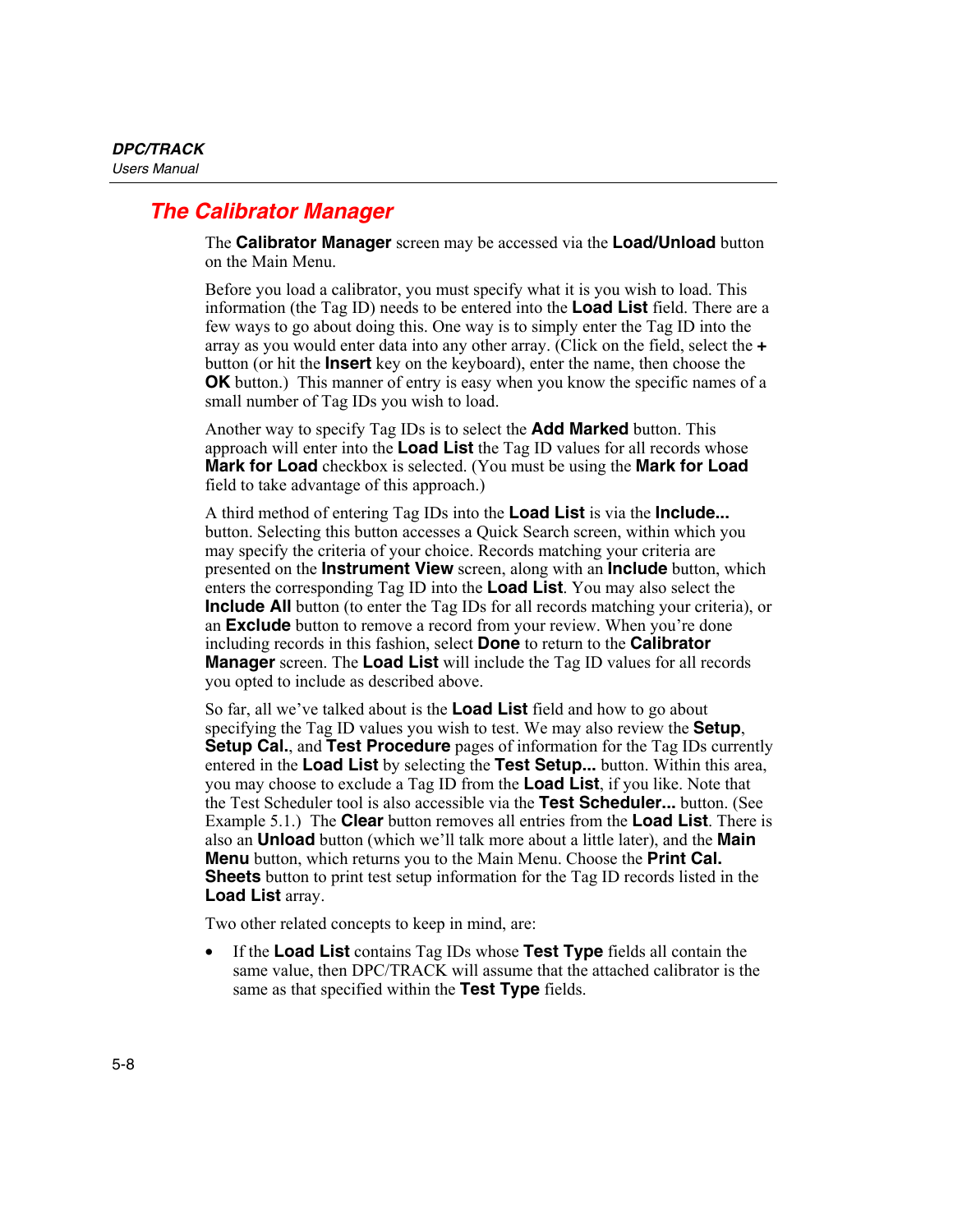• If the **Load List** contains Tag IDs for different calibrators (based on the **Test Type** field), then when a load is attempted, DPC/TRACK will load the appropriate **Tag IDs** on the attached calibrator. Only those Tag IDs within the **Load List** that match your selection will then be loaded. (This interaction helps alleviate potential communication errors.)

There's a lot of information to digest here. Let's walk through a couple of simple examples to better illustrate the facilities of the **Calibrator Manager** screen.

### *Example 5.2: Calibrator Manager, Test Scheduler, Add to List*

This example employs the Test Scheduler tool and the **Add to List** button in conjunction with the **Calibrator Manager** screen. It is assumed that the sample records have not been altered. (You may ensure this by rebuilding the sample records as described in Chapter 6, "Creating & Deleting.")

- 1. Select the **Load/Unload** button on the Main Menu to access the **Calibrator Manager** screen.
- 2. Let's say that we are interested in testing those devices due within the month of March. The quickest way to do this is to use the Test Scheduler tool. Select the **Test Scheduler...** button to access the **Scheduler** screen.
- 3. Click within the **Start Date** field and enter the date "3/1/96" (excluding the quotes). (You will first need to delete today's date from the field. To do this, either drag across the entry and hit the **Delete** key on the keyboard, or perform a **Ctrl+Bksp** key combination. You may also select the current entry, then type over it.)
- 4. Now enter "4/1/96" within the **Stop Date** field. (Again, you will first need to delete the default value within this field.)
- 5. Since we are only interested in those Tag IDs that are due for testing during our date range, make sure that only the **Due** checkbox is selected.
- 6. Select the **Go** button to access the **Scheduler**. Note that there are three records due for testing within our date range.
- 7. At this point, our **Load List** is still empty. To add the Tag ID values of these three records to our **Load List**, select the corresponding **Add to List** button.
- 8. Select the **Done** button to return to the **Calibrator Manager** screen. Notice that the **Load List** now contains SAMPLETAG2, SAMPLETAG3, and SAMPLETAG5.
- 9. The next step would be to load these records onto your calibrator. Before doing so, you may want to check to make sure that the specified **Test Type** for each of these records matches the calibrator you are going to load them onto. Select the **Main Menu** button to return to the Main Menu.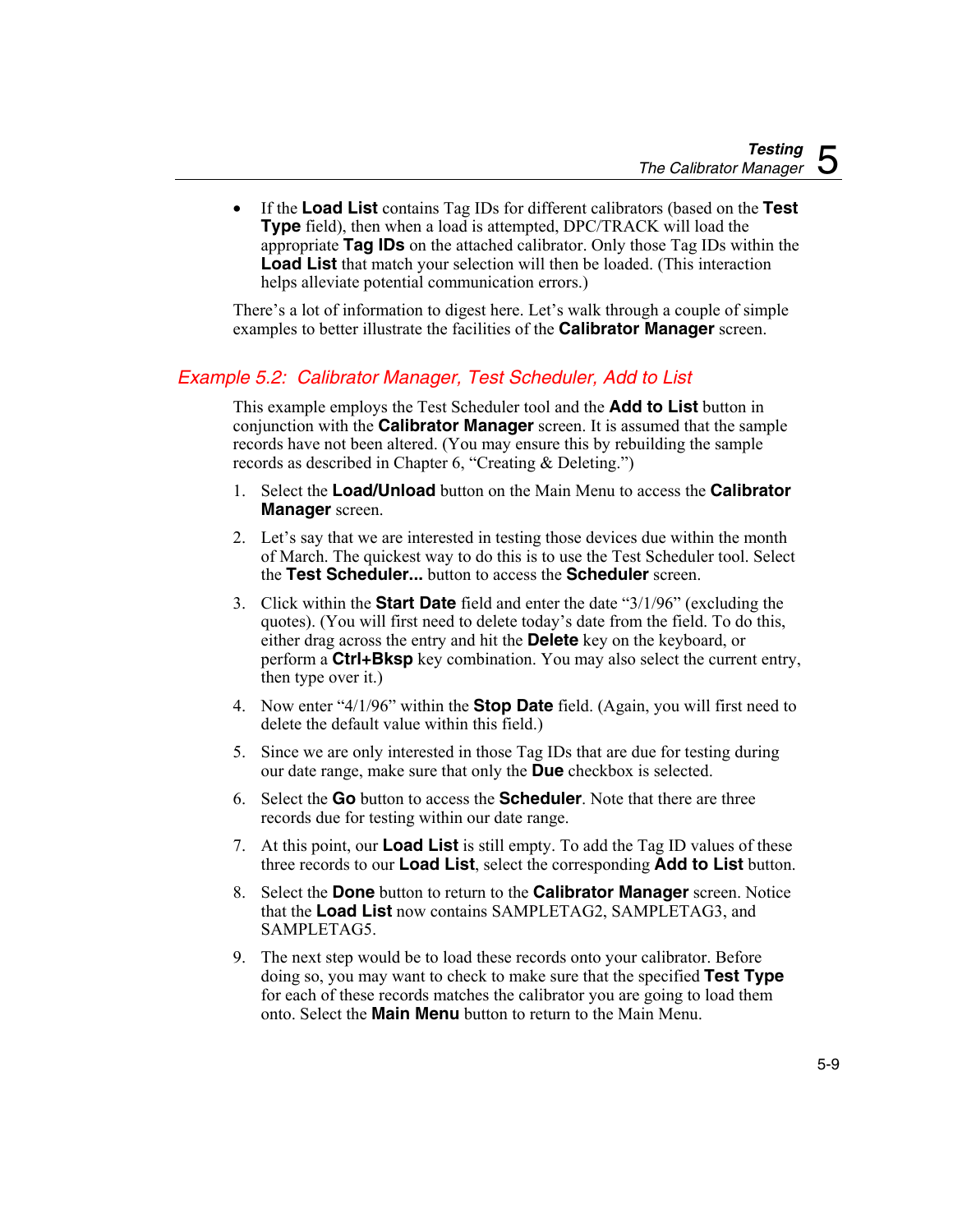#### *Example 5.3: Calibrator Manager, Test Scheduler, Mark for Load*

This example employs the Test Scheduler tool and the **Mark for Load** field together with the **Calibrator Manager** screen. It is assumed that the sample records have not been altered. (You may ensure this by rebuilding the sample records as described in Chapter 6, "Creating & Deleting.")

- 1. Select the **Load/Unload** button on the Main Menu to access the **Calibrator Manager** screen.
- 2. To see the records whose **Mark for Load** checkbox is currently selected, choose the **Add Marked** button. Within the sample records, only SAMPLETAG6 should appear in the list.
- 3. Go ahead and remove this record from the list by selecting the **Clear** button.
- 4. Now select the **Test Scheduler...** button to access the **Scheduler** screen.
- 5. Let's say we are interested in all records that are either due or overdue based on the date range of 3/15/96 through 4/15/96. Enter these dates in the respective **Start Date** and **Stop Date** fields. (You'll first have to either drag across and delete the current settings, or perform a **Ctrl+Bksp** key combination in the fields before entering these dates.)
- 6. Select the **Due** and **Overdue** checkboxes.
- 7. Select the **Go** button to enact our search and access the **Scheduler** screen.
- 8. In this case, we already know that the **Mark for Load** field is only selected for SAMPLETAG6. For the purposes of this example, select the **Clear all marks in database** checkbox.
- 9. Now select the **Mark** buttons corresponding to the **Due** records, and also for the **Overdue** records. Since we just selected the **Clear all marks in database** checkbox, we now know that the only records whose **Mark for Load** checkbox is selected are those that are either due or overdue.
- 10. Select the **Done** button to return to the **Calibrator Manager** screen.
- 11. Select the **Add Marked** button. The following sample records will appear within the Load List: SAMPLETAG1, SAMPLETAG2, SAMPLETAG3, SAMPLETAG5, SAMPLETAG8, and SAMPLETAG9.
- 12. The next step would be to load the records to their respective calibrators (as specified within their **Test Type** fields). Select the **Main Menu** button to return to the Main Menu.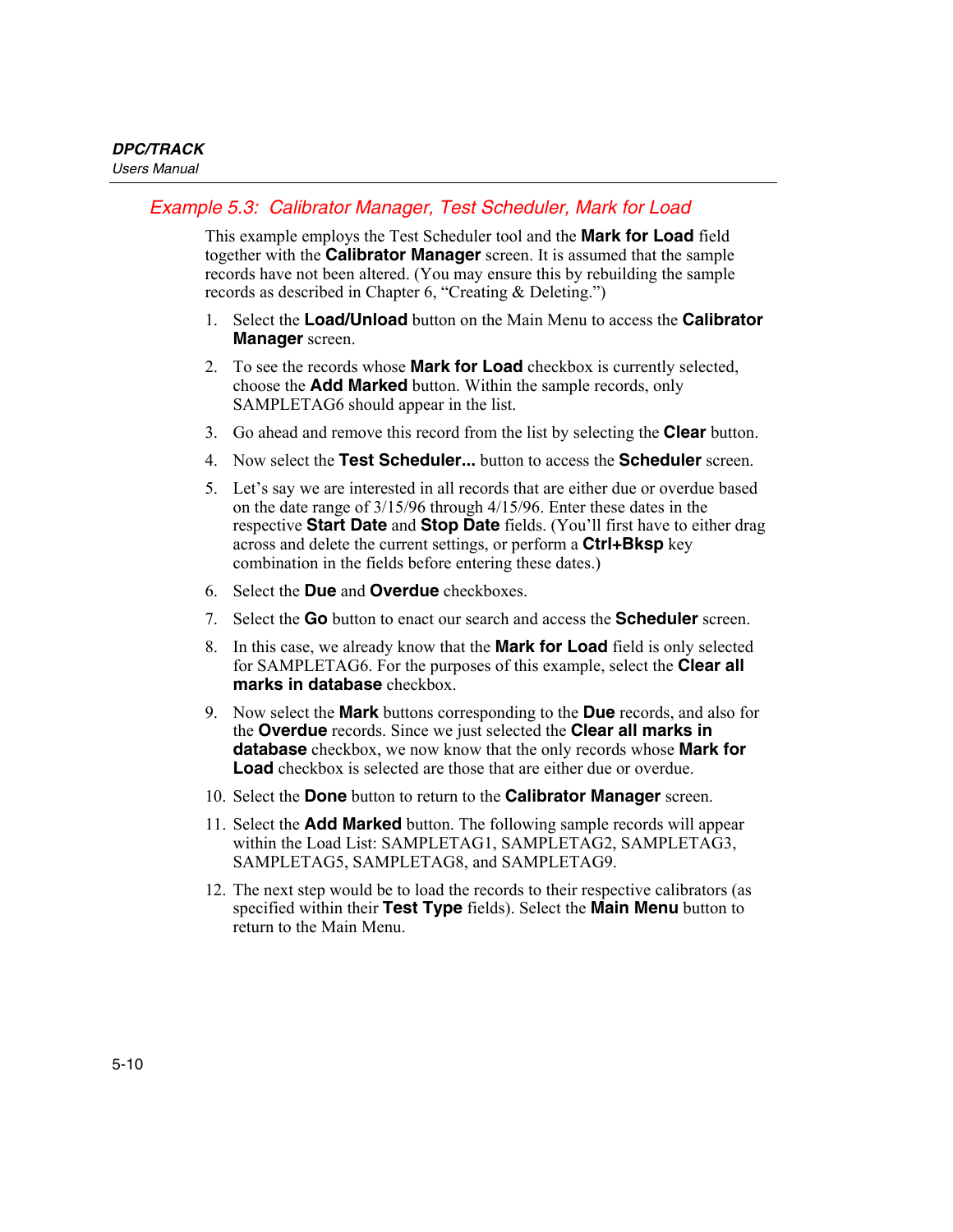# <span id="page-82-0"></span>*Setup vs Test Procedure*

So far, we've discussed the Test Scheduler tool, the "Mark for Load" concept, and the **Calibrator Manager** screen. We've shown how these elements work together to address your scheduling and calibrator management needs. Before moving on with the fundamentals of loading and unloading, it is appropriate to discuss the nuances of setting up your testing information. (Obviously, you must properly define your test before you can do it.)

Take a moment to review the **Setup**, **Setup Cal.**, and **Test Procedure** pages.

The information on the **Setup** page reflects the device itself. This information remains the same regardless of the calibrator that is used or how the test itself is carried out. Test procedure-specific information is recorded on the **Test Procedure** page. The information on this page is independent of the information on the **Setup** page. The **Setup Cal.** page contains information relative to the specific **Test Type** (the calibrator that is to be used).

Assuming that you have a Procedure defined for a given Tag ID, the **Test Procedure** page contains information like **Setup Messages, Wrapup Messages**, and **Adequacy Delta**. This information is certainly related to the test itself, not the device. The **Setup Cal.** page includes the types of input, output, and related settings possible with the currently defined **Test Type**. To some degree, these are the settings that differentiate one calibrator from another. Since these settings are made on a per **Test Type** and Tag ID record basis, it is possible to define different **Setup Cal.** information for each of your **Test Type** choices for each Tag ID record! In other words, by maintaining separate **Test Procedure** and **Setup Cal.** information for each of your **Test Type** values on a per Tag ID record basis, you may choose the desired **Test Type** value and proceed with your loading, testing, and unloading without ever having to touch the **Setup** information. Think about it. Does the device care what calibrator you are using so long as it's capable of doing the test? Probably not. And shouldn't you be free to use whatever calibrator is available and appropriate without having to change anything with respect to the device itself? Of course. This is why DPC/TRACK separates the **Setup** and **Test Procedure** information. Together, this information is passed to the calibrator to help you perform the test (as described on the **Test Procedure** and **Setup Cal.** pages) on the device (as defined on the **Setup** page).

The **Adequacy Delta** and **Adequacy Level** fields may be used to help determine if a given combination of test equipment (calibrator) and Tag ID is adequate. (If the sum of the **Adequacy Delta** of the Procedure and the **Adequacy Level** of the Tag ID exceed the **Adequacy** of the calibrator, then a warning will be issued when the testing parameters are loaded to the calibrator.) Adequacy checking may be bypassed with an **Adequacy Delta** value of "0".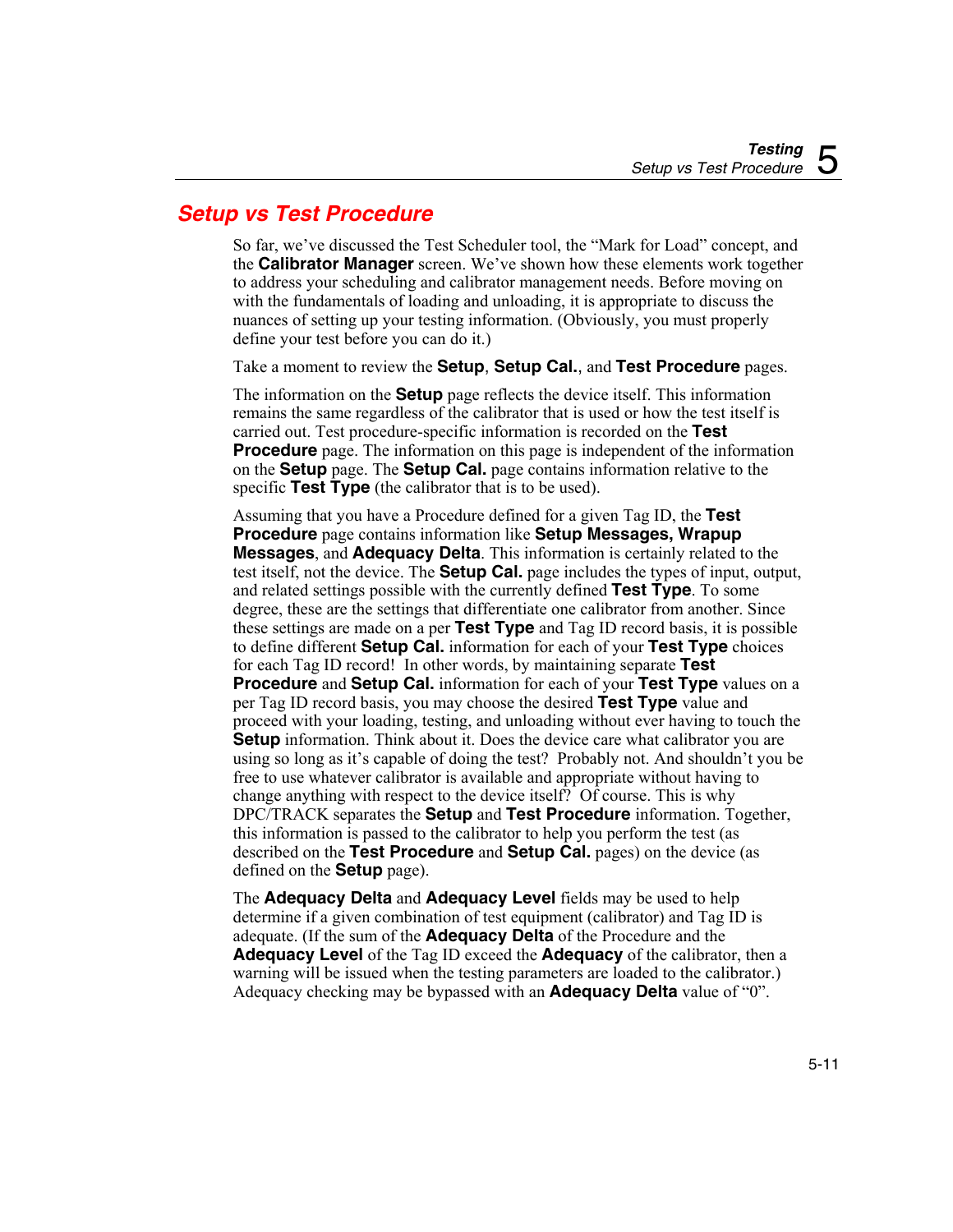Also notice on the **Test Procedure** page that there is a **Procedure...** button. When you select this button, a Quick Search screen is presented whereby you may specify search criteria. After specifying your search criteria, select the **Search** button to display all Procedure records matching your search criteria. Records are displayed via the **Procedure Selection** screen. From this point, you may:

- Click on the **Select** button to incorporate the currently viewed Procedure into the **Test Procedure** page of the currently viewed Tag ID record(s).
- Rename or edit a Procedure. (For information on renaming and editing Procedure records, see Chapter 7, "Changing Data".)
- Use the **New...** button to create a new Procedure record. (For information on creating new Procedure records, see Chapter 6, "Creating & Deleting".)
- Use the **Copy...** button to create a new Procedure record based on the current record.
- Select the **Print...** button to print out either the current record or all records in the Procedure database.
- Select the **Sort...** button to sort the Procedure records

Select the **Done** button to return to the **Instrument View** screen. From there, you may select the **Main Menu** button to return to the Main Menu.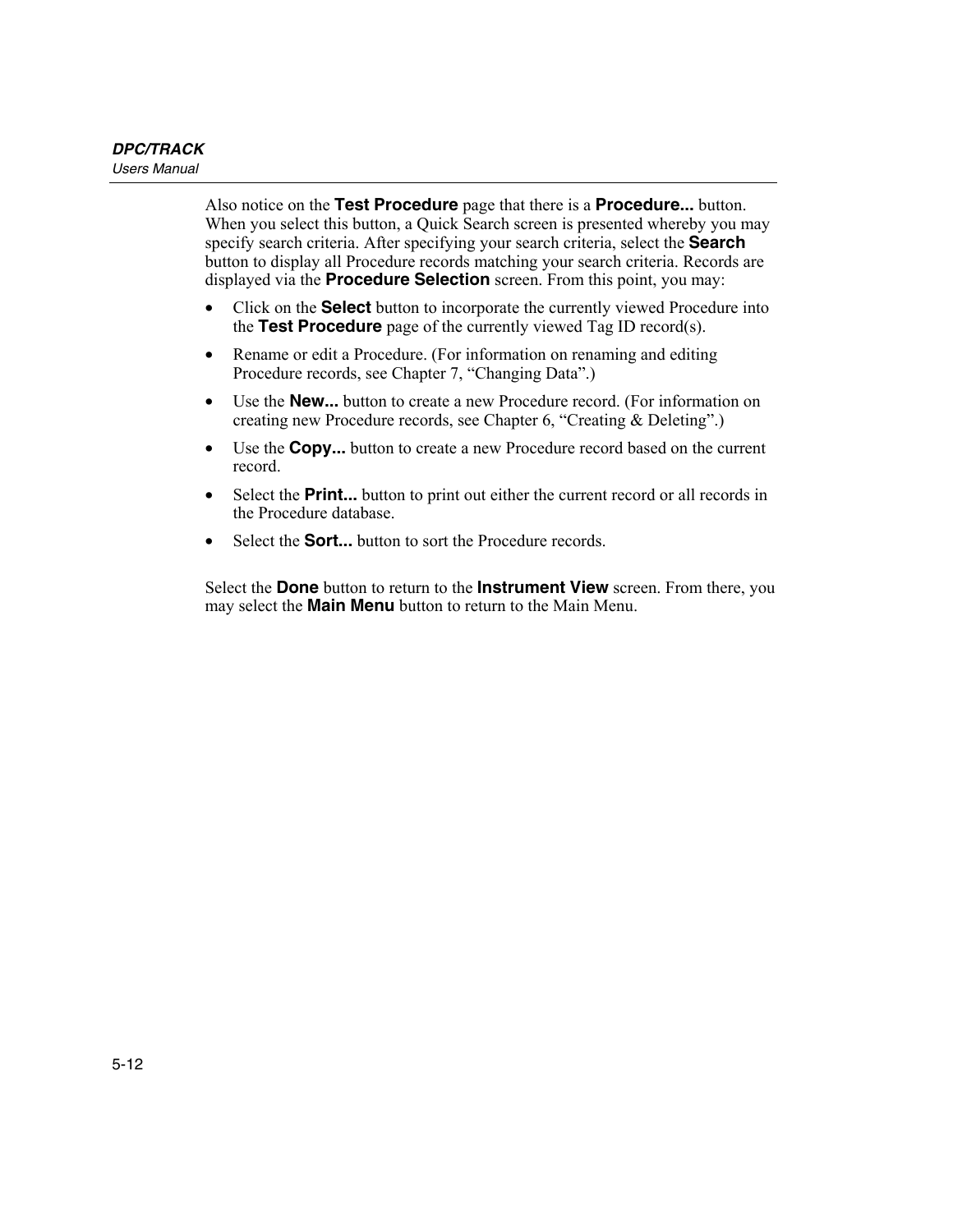# <span id="page-84-0"></span>*Testing with Calibrators*

"Loading" is the process of transferring test information for one or more devices from DPC/TRACK to the calibrator. The loading of test information for a device is sometimes referred to as loading records, loading test parameters, or loading Tag IDs, etc. "Unloading" is the process of transferring test results from the calibrator back to DPC/TRACK. When results are unloaded, Test Results records are created and linked to their respective Tag ID records.

Before a load is actually performed, DPC/TRACK checks the status of the attached calibrator's memory. If no test information is found, then DPC/TRACK will proceed with the loading of your information. (See the later section, "Loading.") We need to talk about unloading first, however, since an unload is always the very first thing that happens when communications are established, even when you initiate a load.

#### *Unloading*

When a load or unload is attempted, all information on the calibrator is unloaded as a safety measure. DPC/TRACK notifies you of the information just unloaded with the **Calibrator Reload Options** screen.

This screen provides the opportunity for you to send back down to the calibrator the test parameters corresponding to any untested, passed, or failed tests. As shown above, test parameters were found for one untested, one passed, and one failed result. The results themselves have just been unloaded. If you wanted to reload the calibrator with, say, the test parameters corresponding to the failed and untested devices, then you would select the corresponding checkboxes and choose the **Continue** button.

*Note* 

*DPC/TRACK can unload 8,000 logged data points to your PC. However, due to an internal storage limitation, only the first 5,500 logged data points will be saved within DPC/TRACK. The last 2,500 logged data points will be lost.* 

Following this, you may be given the opportunity to enter information pertaining to the test equipment (calibrator) that was just unloaded. If you are given such an opportunity, it is because the Test Equipment database does not yet have a record for the attached calibrator. A record will be added to the Test Equipment database upon your selecting the **Done** button. The next time this calibrator is unloaded, you will not have to enter this information since a record will already exist.

Depending upon your setup options, you may be given the opportunity to enter certain post-test information. This information will be saved within the Test Results record.

*Note* 

*The Testers field reflects the ID of the user, as it appears on the calibrator.*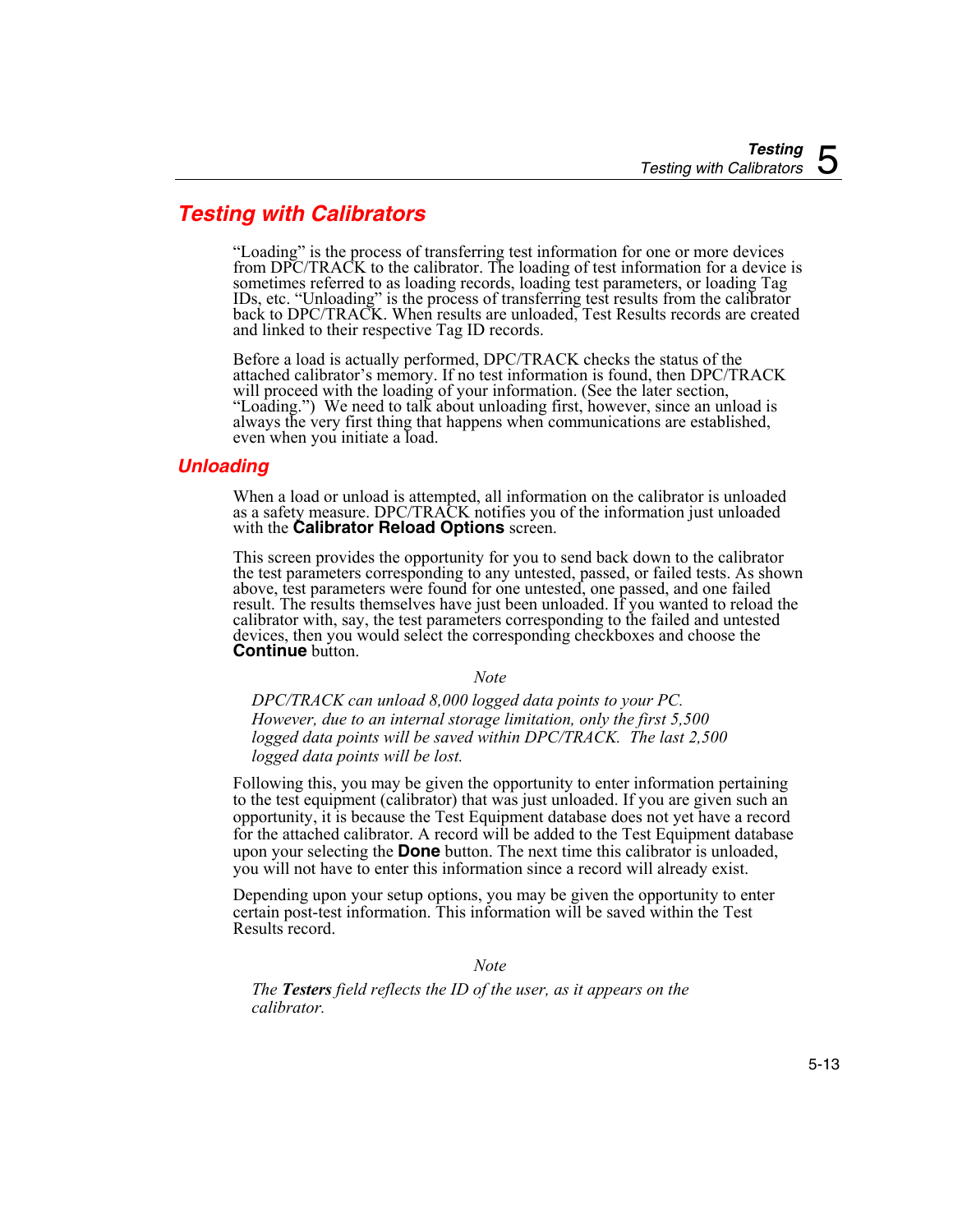<span id="page-85-0"></span>If you like, you may select the **View...** button to take a look at your new Test Results record. After selecting the **Done** button, you may be given the choice of printing an unload report, depending upon your setup options. Respond as you like to continue.

The three ways of initiating an unload are:

- Select the **Unload** button on the **Calibrator Manager** screen.
- Select the **Load** button on the **Calibrator Manager** screen.
- Select the **Test...** button on the **Instrument View** screen, then choose "Load Calibrator".

#### *Loading*

As mentioned in the previous section, the very first thing that happens when a load is initiated is, in fact, an unload of everything from the calibrator's memory. If nothing is found within the calibrator's memory, then DPC/TRACK proceeds with the loading process.

The two ways of loading are:

- Select the **Load** button on the **Calibrator Manager** screen (after having entered the desired Tag IDs into the **Load List**).
- Select the **Test...** button on the **Instrument View** screen, then choose "Load Calibrator".

Depending upon your setup options, you may next be given the opportunity to print a report summarizing the information that you are loading to the calibrator. Respond as you like to continue.

Appendix B at the end of this manual provides information on loading, performing tests with, and unloading results from the calibrator. You'll also find Example 2.4 to be particularly helpful.

# *Testers Input*

DPC/TRACK enables the tester to provide additional information about the tests they perform in the field through the employment of three checkboxes on the **Setup Cal.** page. If a checkbox is selected, then the tester will be prompted for that information after a test has been completed. The tester's response to the prompt(s) is saved as part of the testing information on a per Tag ID basis. The **Problem(s)** and **Action(s) Taken** prompts allow multiple choices while the **Reason for work** prompt allows a single choice from a Pick list. The prompt(s) are presented before any wrapup messages. The choices within these fields may be defined via the associated icon in the DPC/TRACK program group.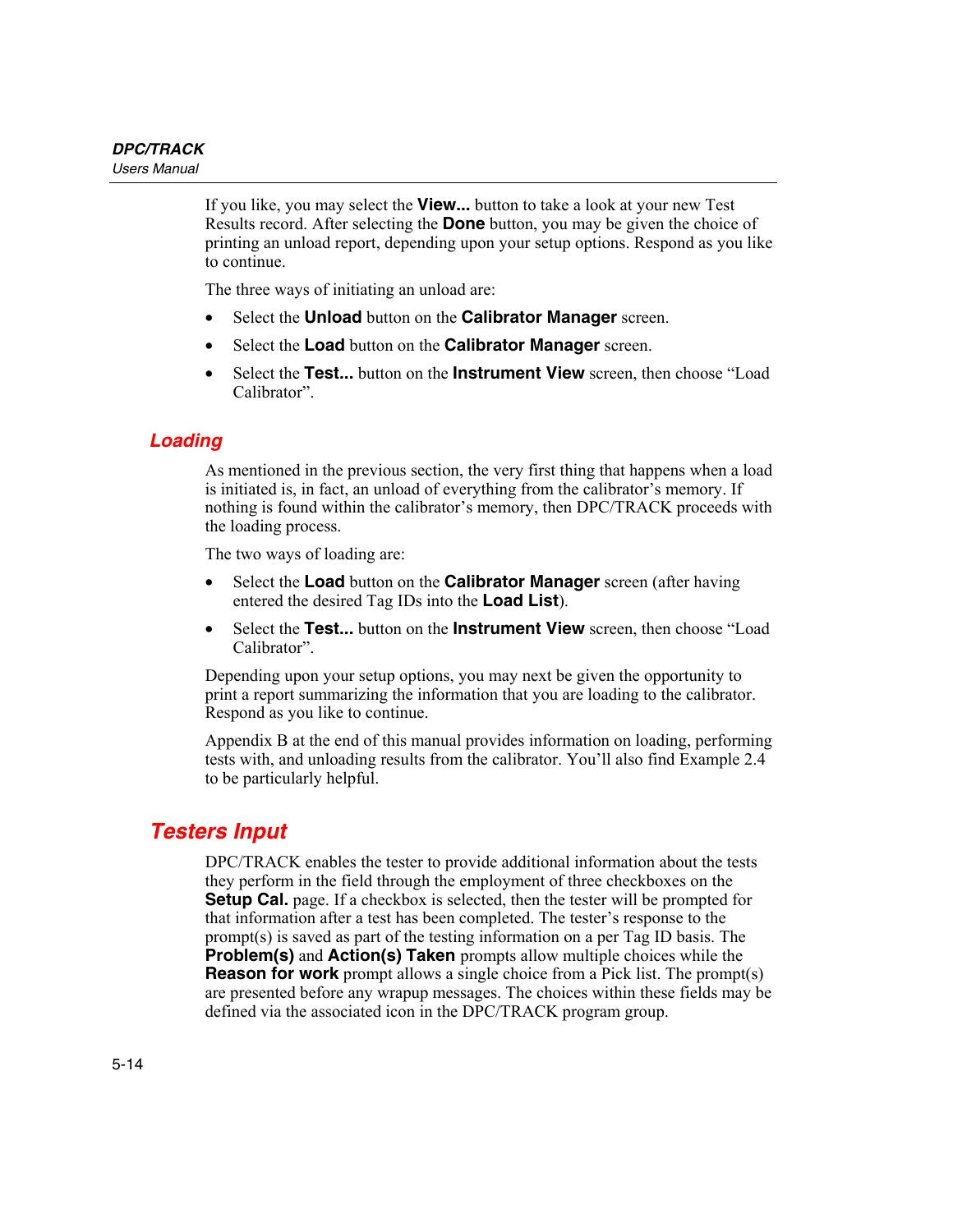# <span id="page-86-0"></span>*As-Found and As-Left Tests*

An As-Found test result indicates the operating status of a device the first time you test it. Immediately subsequent tests of the device are then recorded as As-Left tests (unless the definition of the test is altered between tests, in which case a different As-Found result will be saved). Thus, it is possible to have multiple As-Found and As-Left Test Results for a single device. Typically, an As-Left test reflects the operating status of a device after you've made any necessary adjustments so that it will pass the test. (If multiple As-Left tests are performed, only the last As-Left test will be saved and unloaded.)

# *Switch Testing vs. Instrument Testing*

Switch (binary) testing may be performed with the 743 calibrator. Within DPC/Track such tests are designated by "743 Binary" within the **Test Type** field. When performing the test on the calibrator, select **1Pt. Switch** or **2Pt. Switch** as appropriate. Conversely, instrument tests are designated within DPC/TRACK as "702 Analog" ot "743 Analog."

# *Manual Testing*

Not every device in your plant is suited for testing with a calibrator. DPC/TRACK recognizes this and allows the manual entry of test result information. The following steps outline the basic procedure for creating a manual test. (See also Example 2.5.)

- 1. Access the Tag ID record (**Instrument View** screen) corresponding to the device you wish to test. (See Chapter 3, "Searching for Records," for instructions on searching.)
- 2. Select the **Test...** button. The **Test Selection** screen appears.
- 3. Select the type of test you wish to perform, then choose the **Continue** button.
- 4. Enter the test information on the various pages. Note that each test type requires certain data. (DPC/TRACK will prompt you for such information as needed when you go to calculate or save results.)
- 5. After entering your test information, select the **Calculate**button (on the **Results** page) to determine the **Result**, **Max. Dev.**, **Linearity**, and **%Error** values. (If necessary, you will be asked to enter any required information that is missing.) Select the **Save** button to create and link the Test Results record to this Tag ID record.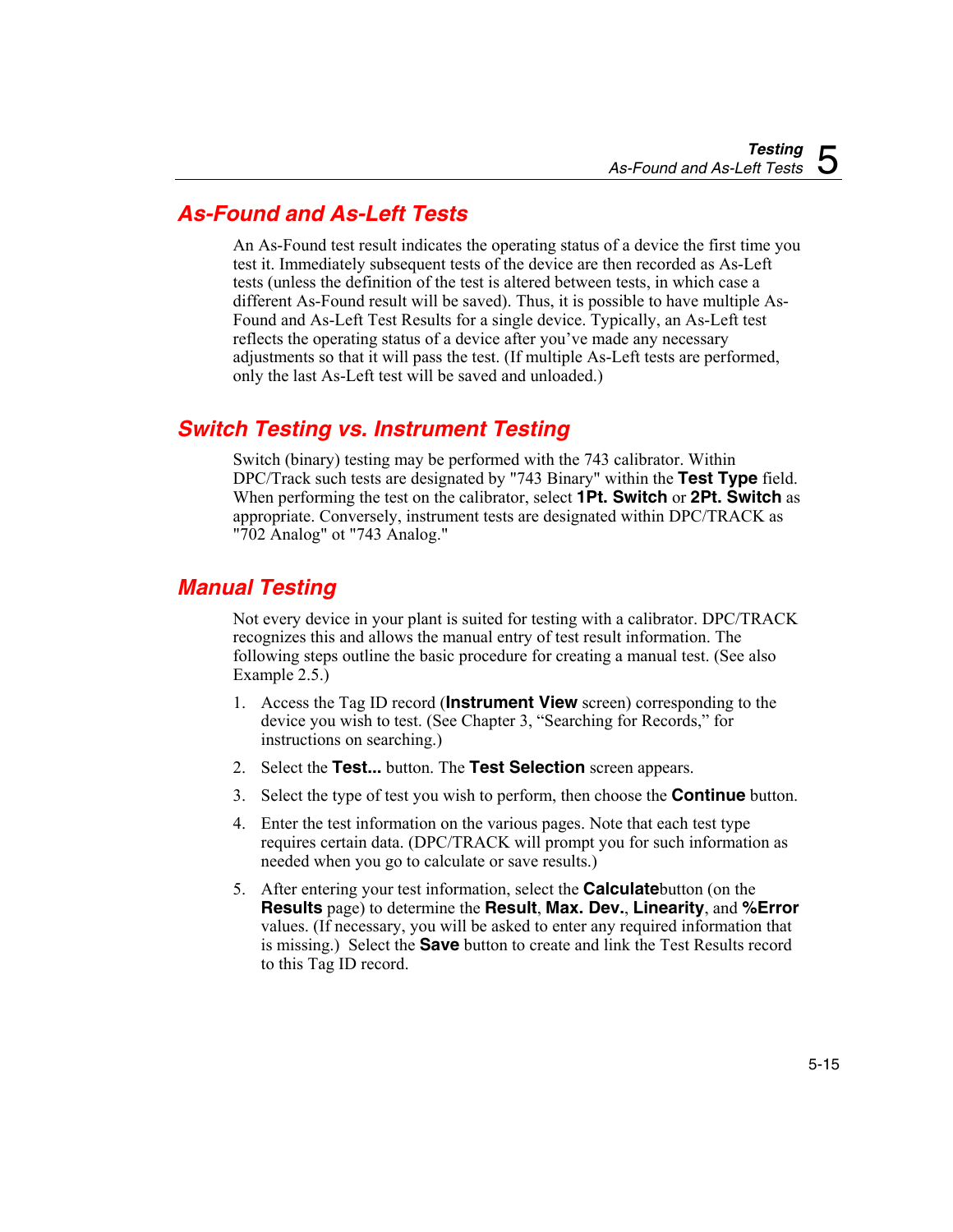*Note* 

*A "Manual Event" record may be appropriate for very simple tests, such as for inspection requirements.* 

# <span id="page-87-0"></span>*Troubleshooting*

This section discusses the most prevalent causes of problems you might encounter when attempting to use the calibrator in conjunction with DPC/TRACK.

If you are experiencing problems related to calibrator communications, please read this section in its entirety before calling Fluke for assistance.

- Is the calibrator turned on?
- Is the communications cable properly attached to the calibrator?
- Are you not using an adapter when you should be?
- Are you using an adapter when you shouldn't be?
- Are you trying to load or unload while performing a test? (If you are, you could lose or corrupt your test data.)
- Is the communications cable properly attached to the communications port specified by the **ComPort** variable in the DPCTRACK.INI file?
- Are the test parameters for the Tag IDs you are attempting to load properly defined?
- Does the calibrator battery need to be recharged?
- Have you performed calibrator diagnostics?

If you continue to have problems, try eliminating as many variables as you can to help narrow in on the root of the problem. For example, try closing all other Windows applications, try loading one record at a time, try exiting DPC/TRACK *and* Windows before trying again, etc. If problems persist, you may call Fluke for assistance with the software.

#### *Qualifier Errors*

Before test information may be loaded, DPC/TRACK confirms that all necessary information for each test type has been properly defined. If vital testing information is missing or improperly defined for a particular test, you will receive an error message notifying you of the problem. Responding **Cancel** will terminate the load process and return you to the previous screen. You may then go correct the problem and retry the loading process. (Responding **Continue** will cause the load process to skip over the Tag IDs corresponding to the ill-defined parameters and proceed to the next Tag ID, if there is any.)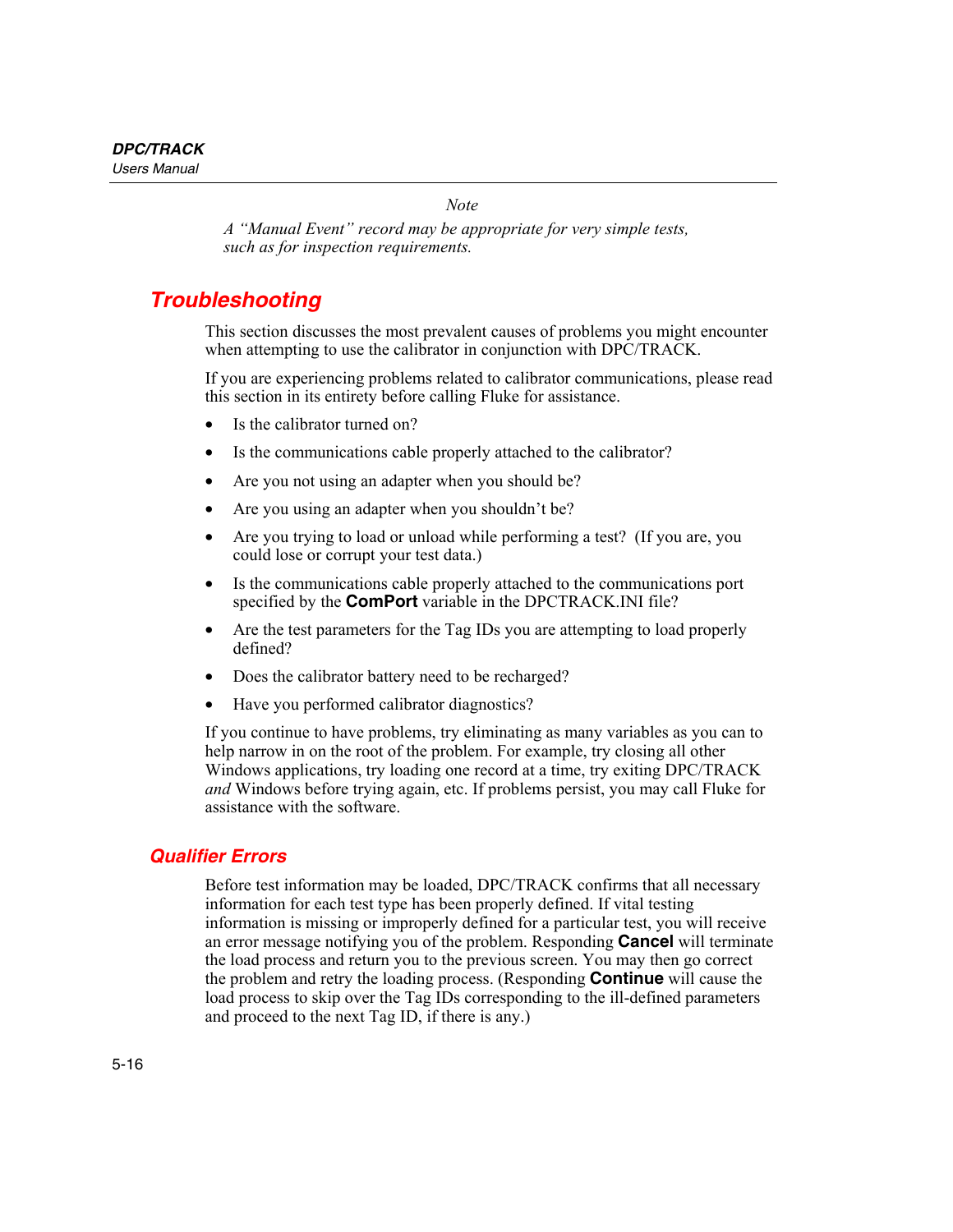<span id="page-88-0"></span>There are many different error messages that could appear for a variety of reasons when attempting to load a Tag IDs to the calibrator. The majority of these messages are self-explanatory (although they may require a little investigation on your part).

## *Calibrator Diagnostics*

There may be occasions where a little clean-up work might be necessary with respect to calibrator operations. Instructions on how to perform diagnostics on the supported calibrators are provided within Appendix B at the end of this manual.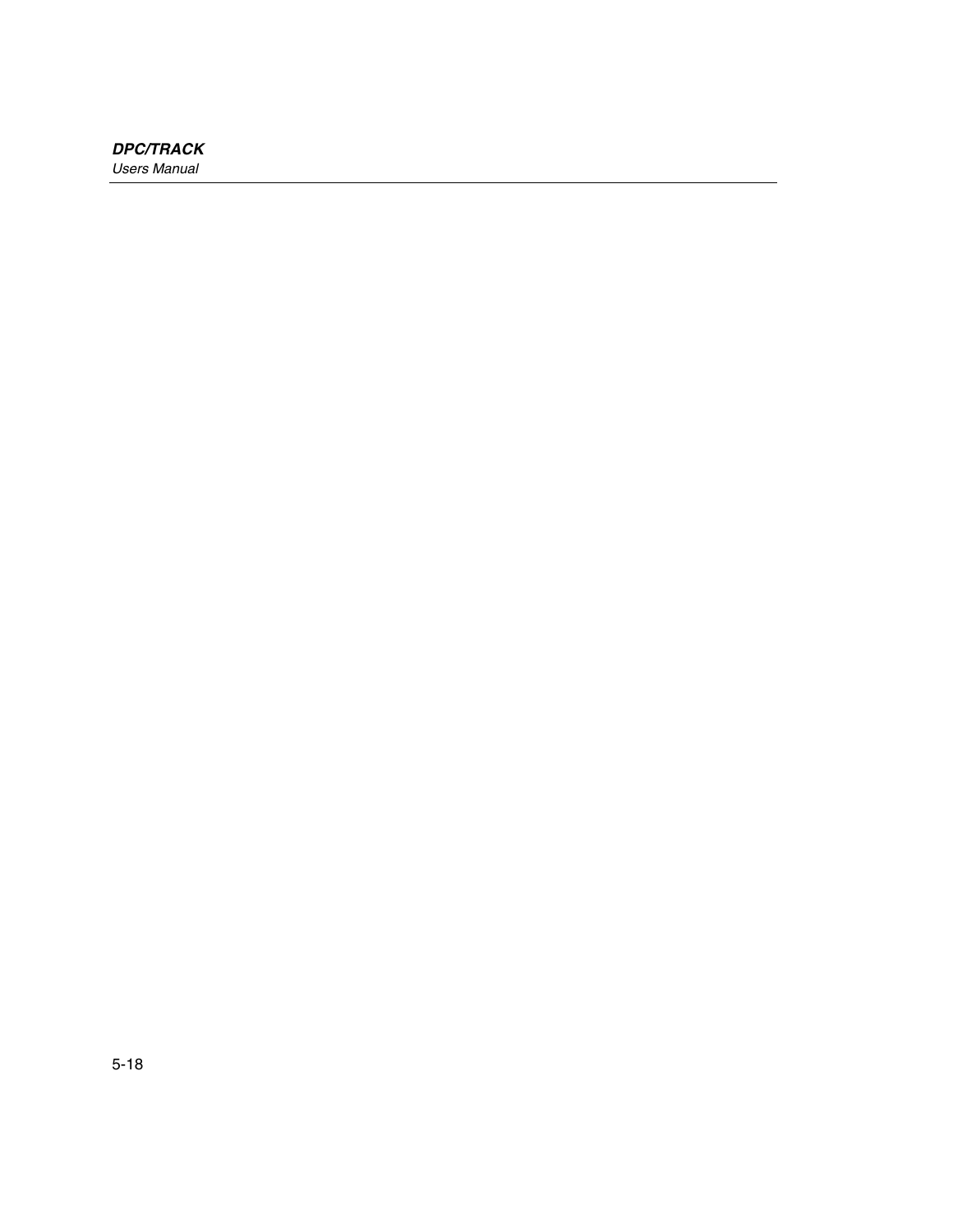# **Chapter 6 Creating & Deleting**

#### **Contents**

#### Page

| $6 - 6$  |
|----------|
| $6 - 6$  |
|          |
|          |
| $6 - 7$  |
|          |
| $6 - 11$ |
|          |
|          |
|          |
|          |
|          |
|          |
|          |
| $6 - 14$ |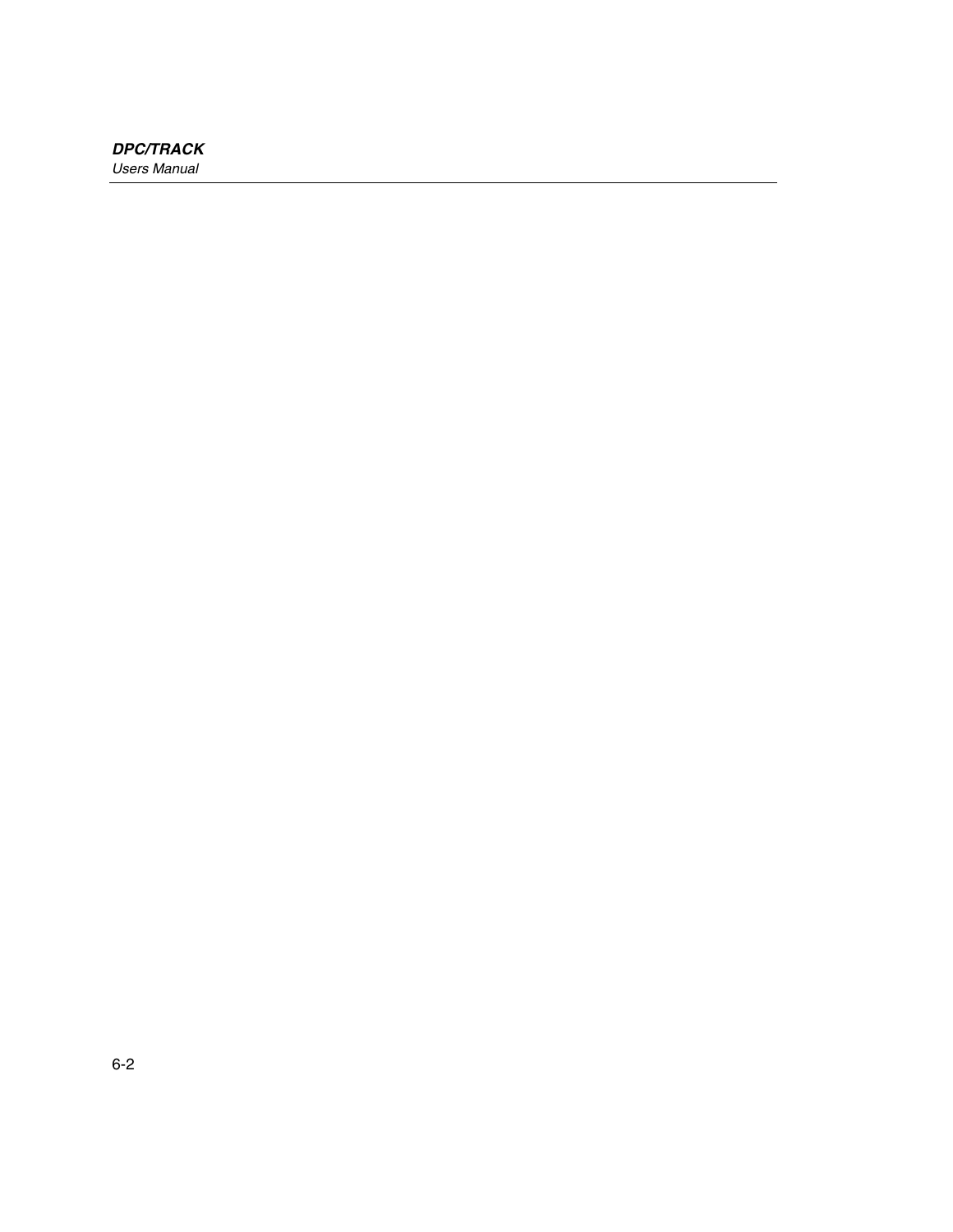# <span id="page-92-0"></span>*Introduction*

This chapter provides the following sections:

- Creating Records
- Deleting Records
- Rebuilding & Deleting Sample Records

# *Creating Records*

Up to this point within the manual, we've covered how to search through your database to find records, how to use graphs and reports towards interpreting your data, and how to use DPC/TRACK with a calibrator towards generating test results. But how does one go about building a database in the first place? Due to the fact that records are created differently within DPC/TRACK's four databases, we will break our discussion down on a per-database basis. Within each of the following subsections we will discuss how to create each different record type. Before beginning, let's look at one important concept related to databases primary fields.

## *Primary Fields*

Within each database is a primary field, which may be thought of as the key field for record identification purposes. When a record is added to a database, data must be defined for the primary field. The respective primary fields are:

- In the Tag ID database, the primary field is **Tag ID**.
- The primary field within the Procedure database is **Procedure**.
- In the Test Results database, the primary is the same as the associated Tag ID or Test Equipment record.
- The primary field within the Test Equipment database is actually a combination of **Manufacturer** and **Serial Number**.

## *Creating Tag ID Records*

You create Tag ID records within DPC/TRACK by employing the **Change...** button that is available on the **Instrument View** screen. Selecting the **Change...** button displays the **Change** screen. This screen allows you to add, delete, and rename Tag ID records.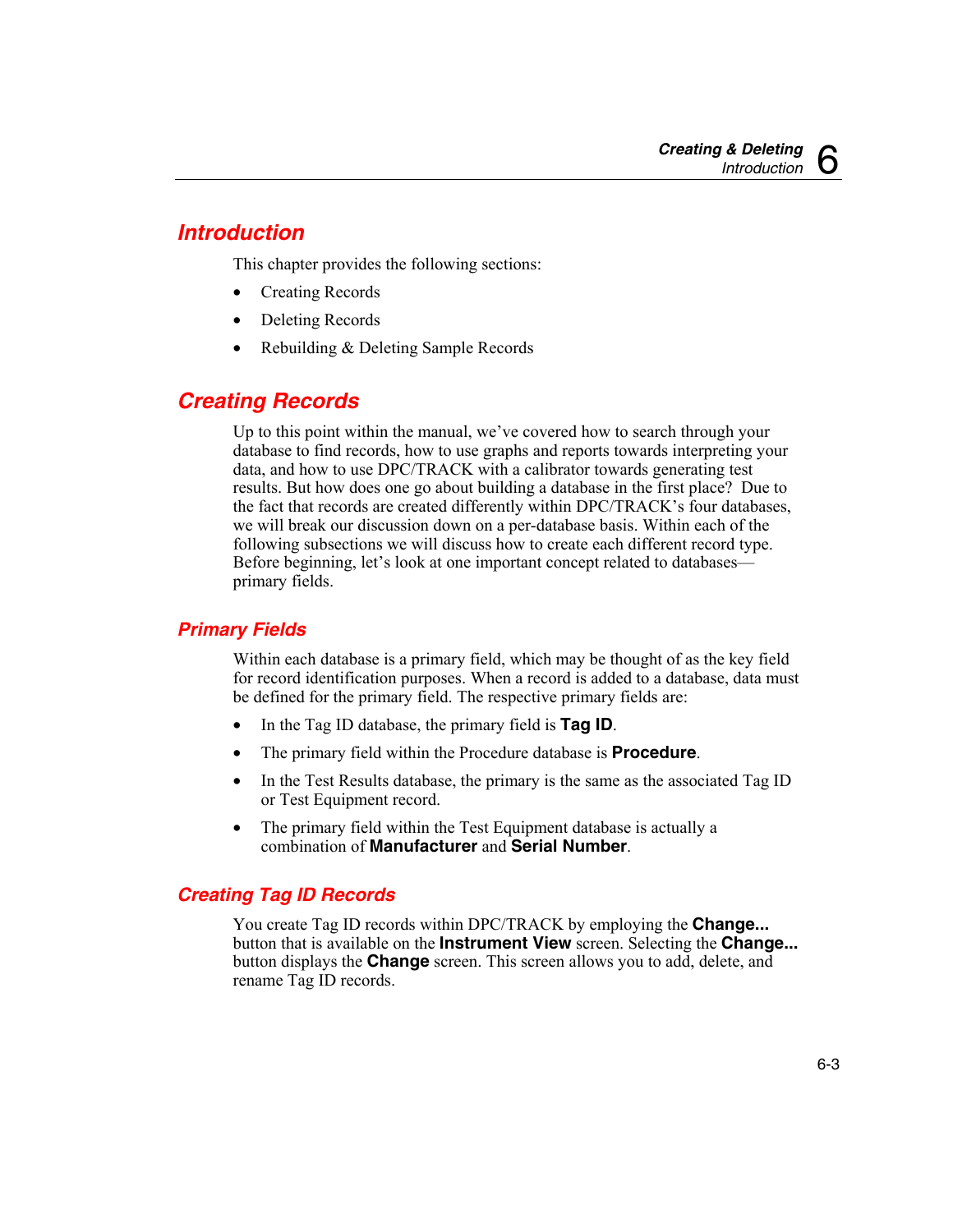## *Example 6.1: Creating Tag ID Records*

In this example, we will use the **Add...** button on the **Change** screen to create three new Tag ID records..

- 1. Via a Quick Search (see Example 2.1) or some other means, access the **Instrument View screen**
- 2. Click on the **Change...** button.
- 3. On the subsequent screen, select the **Add...** button to access the **Add Tag IDs** screen. (Note that if a Quick Search finds no record(s) containing the specified search criteria, you will be given the opportunity to create a new record via this screen.)

First we'll enter values in the **Area** and **Loop** fields.

- 4. Click inside the **Area** field and type "Ex 6.1 Area1" (excluding the quotes) (If there is text currently in the field you must first select the text.)
- 5. Click in the **Loop** field and type "Ex 6.1 Loop1" (excluding the quotes). (If there is text currently in the field you must first select the text.) Note that values placed in the **Area** and **Loop** fields remain until you change them, allowing you to assign multiple Tag IDs to a single Loop or Area.
- 6. Click within the **Tag IDs to Add** array, then click on the **+** button to add an entry into this field..
- 7. On the subsequent screen, enter "Ex 6.1 Tag1" (excluding the quotes) and select **OK**. The **Add Tag IDs** screen reappears.

Now let's specify a **Serial Number** field value.

- 8. Click within the **Serial Numbers to Add** array, then click on the **+** button to add an entry into this field.
- 9. On the subsequent screen, enter "Ex 6.1 SN1" (excluding the quotes) and select **OK**. The **Add Tag IDs** screen reappears.
- 10. In the same manner as just described, enter "Ex 6.1 Tag2" and "Ex 6.1 SN2" in the **Tag IDs to Add** and **Serial Numbers to Add** arrays, respectively. You may leave the **Area** and **Loop** field values alone.
- 11. Select the **Create** button to create the two Tag ID records we just specified. After selecting the **OK** button on the subsequent screen, the **Add Tag IDs** screen is displayed, providing us with the opportunity to add more records.

Now we will create another Tag ID record whose **Area** and **Loop** field values differ from those in the two records we just created.

- 12. Enter "Ex 6.1 Area2" (excluding the quotes) in the **Area** field.
- 13. Enter "Ex 6.1 Loop2" (excluding the quotes) in the **Loop** field.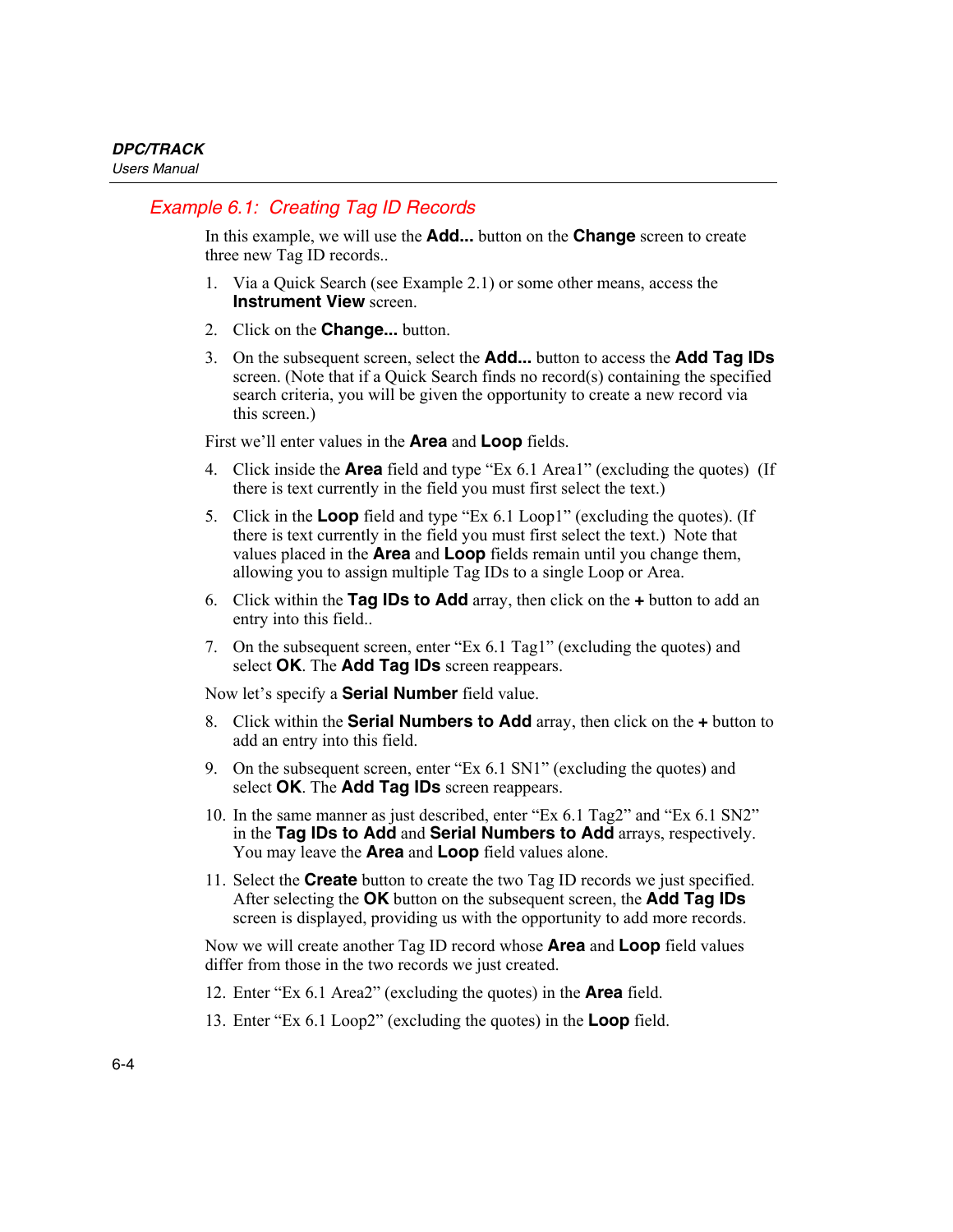- 14. In the same manner as described earlier, enter "Ex 6.1 Tag3" and "Ex 6.1 SN3" (excluding the quotes) into the **Tag IDs to Add** and **Serial Numbers to Add** arrays, respectively.
- 15 Select the **Create** button, select **OK** on the subsequent screen, then select the **Done** button. On the subsequent screen, once again, select the **Done** button. The three records we just specified are appended to the record(s) currently displayed on the **Instrument View** screen. Optionally, you could scroll to the records we just created and enter additional field values.
- 16. Select the **Main Menu** button to return to the Main Menu.

The records we just added are now part of your database. (We'll talk about how to delete these records in the upcoming "Deleting" section.)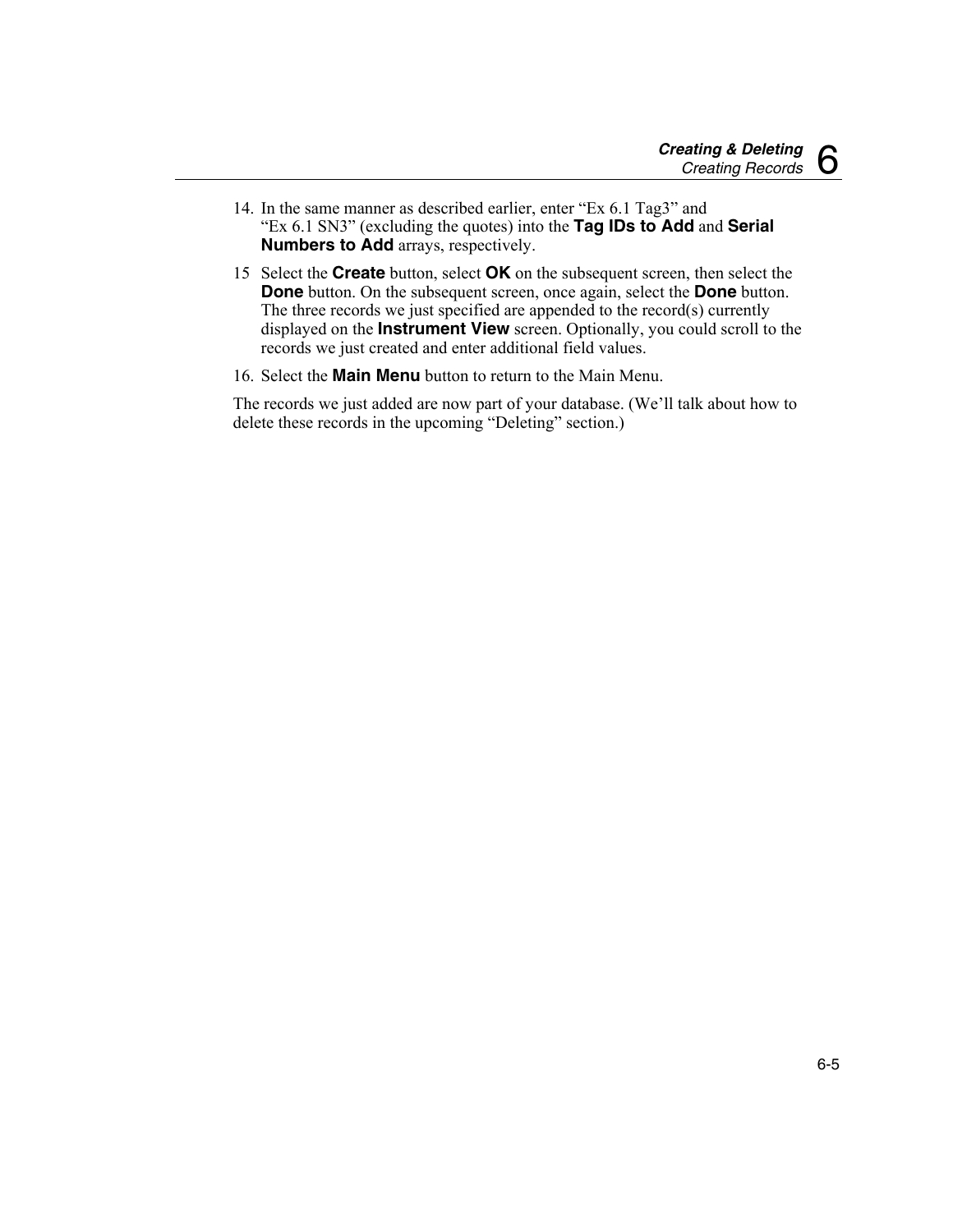#### <span id="page-95-0"></span>*Creating Test Results Records*

Test Results records may be added via a calibrator unload or via a manual test entry. These two methods are discussed at length in Chapter 5, "Testing." We also recommend that you work through Example 2.4 and Example 2.5. You'll also find helpful calibrator-specific information in Appendix B at the back of this manual.

There are a few nuances associated with the creation of Test Results that are worth mentioning here.

- Multiple Test Results records may be associated with a Tag ID record.
- Multiple Test Results records may be associated with a Test Equipment record.
- When created, Test Results records are automatically linked to their corresponding Tag ID (or Test Equipment) record by DPC/TRACK.
- When Test Results are created via an unload, DPC/TRACK automatically adds a Test Equipment record for the attached calibrator if it doesn't already exist in your Test Equipment database.
- Your setup options may permit the entry of certain post-test information as part of a Test Results record when an unload is performed. (See Chapter 5, "Testing," and also Chapter 9, "System Maintenance.")
- Test Results records pertaining to the certification or checking of a piece of Test Equipment may be added via the **Recertify...** and **Recheck...** buttons while viewing that Test Equipment record. (See Chapter 3, "Searching for Records.")

## *Creating Test Equipment Records*

## *During an Unload*

DPC/TRACK automatically creates a Test Equipment record for a calibrator used during a test when that calibrator is unloaded (assuming a record does not already exist). You may be asked to provide certain information about the equipment at this time. You may designate other pieces of Test Equipment (which already have records in the Test Equipment database) as having been a part of this test via the **Select...** button on the **Equipment** page. (Choose the desired Test Equipment, then choose **Add** to add the equipment to your array.) You may create new Test Equipment records on the spot via the **New...** button on this screen.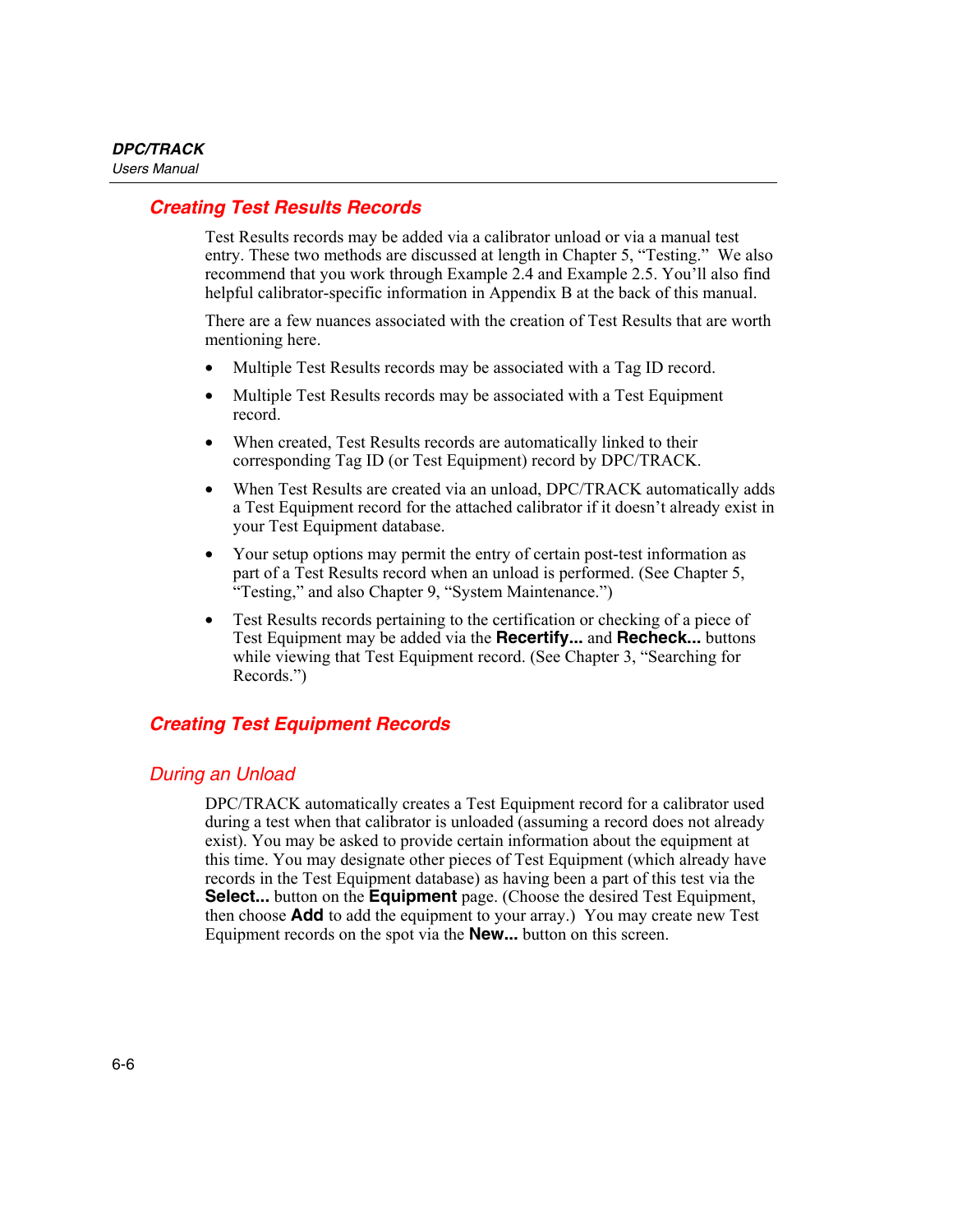## <span id="page-96-0"></span>*During Manual Testing*

Before saving the Test Results record, select the **Equipment** tab to enter your **Test Equipment** information. Select the **Select...** button and use the qualified suggestion lists to choose the desired Test Equipment, then choose **Add** to add the equipment to your array.) You may create new Test Equipment records on the spot via the **New...** button on this screen. See Example 2.5.

#### *Within the Test Equipment Database*

To create a new record within the Test Equipment database while within that database (after having done a search via the **Test Equipment** button on the Main Menu), simply select the **New...** button. Enter values within the **Manufacturer** and **Serial Number** fields (and others), then select the **Create** button to return to the previous screen.

### *Creating Procedure Records*

Procedure records store procedural information associated with a test setup, such as testpoints, setup messages, etc. A Procedure record serves as a convenient way to house and call upon commonly used test setup procedure information, so as not to have to recreate it each time you are setting up the same type of test.

Each record in the Procedure database may be related to many different Tag ID records. So, even though a Procedure record is created via the **Test Procedure** form for a particular Tag ID, you don't have to apply the new procedure to this Tag ID. Since Procedure records are linked to Tag ID records (via the **Test Procedure** form), the ability to create a new Procedure record in this same area is logical; although it may not seem so within the limited scope of simply adding a Procedure record. It is important to note that when you create a Procedure record, you are creating a permanent record that cannot be deleted from the database. However, since Procedure records may be renamed and edited, they don't have to remain as they were originally created. For information on renaming and editing Procedure records, see Chapter 7, "Changing Data".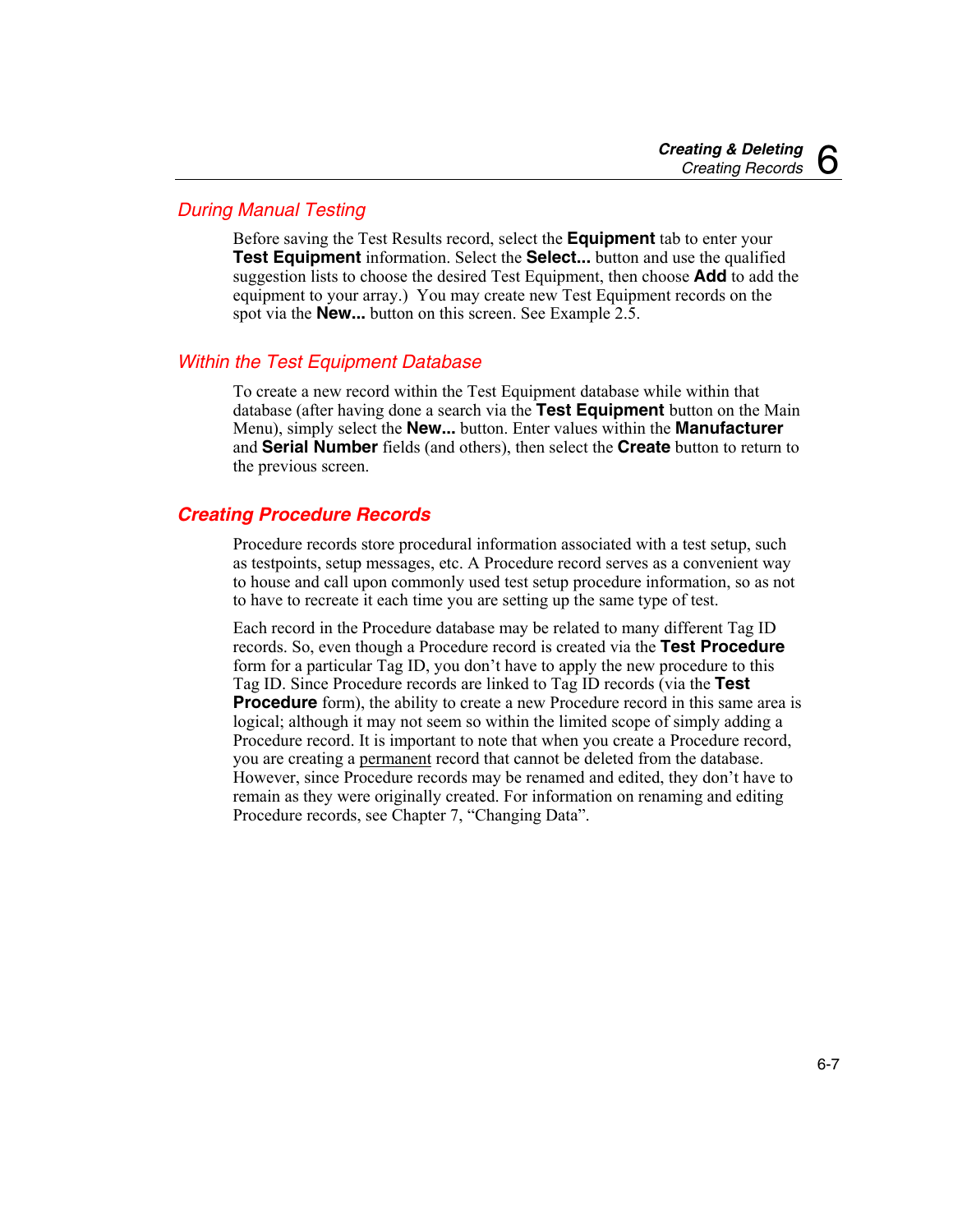To create a Procedure record:

- 1. Access the **Instrument View** page for any Tag ID record.
- 2. Select the **Test Procedure** tab to display the **Test Procedure** page.
- 3. Click on the **Procedure...** button. Enter search criteria on the subsequent Quick Search screen and select the **Search** button. The **Procedure Selection** screen appears, displaying all records matching your search criteria.
- 4. Select the **New...** button. The **Add Procedure** screen appears.
- 5. Enter values in the desired fields (**Procedure Name** is required), then select the **Create** button to add the new record to the Procedure database. The **Procedure Selection** screen reappears. The record you just created is appended to the end of the records in the Procedure database. You may use the scroll bar to scroll to the new Procedure record, if you like.

From this point, you may

- Click on the **Select** button to Incorporate the currently viewed Procedure into the **Test Procedure** page of the Tag ID record(s) that resulted from your Quick Search.
- Rename or edit a Procedure. For information on renaming and editing Procedure records, see Chapter 7, "Changing Data".
- Use the **Copy...** button to copy the settings from the currently displayed Procedure record to create a new Procedure record.
- Select the **Print...** button to print out either the current record or all records in the Procedure database.
- Select the **Sort...** button to sort the Procedure records.
- 6. When you are done adding Procedure records to the database (you may continue adding new Procedure records by selecting the **New...** button again and following the same process as just described), select the **Done** button to return to the **Instrument View** screen. From there, you may select the **Main Menu** button to return to the Main Menu.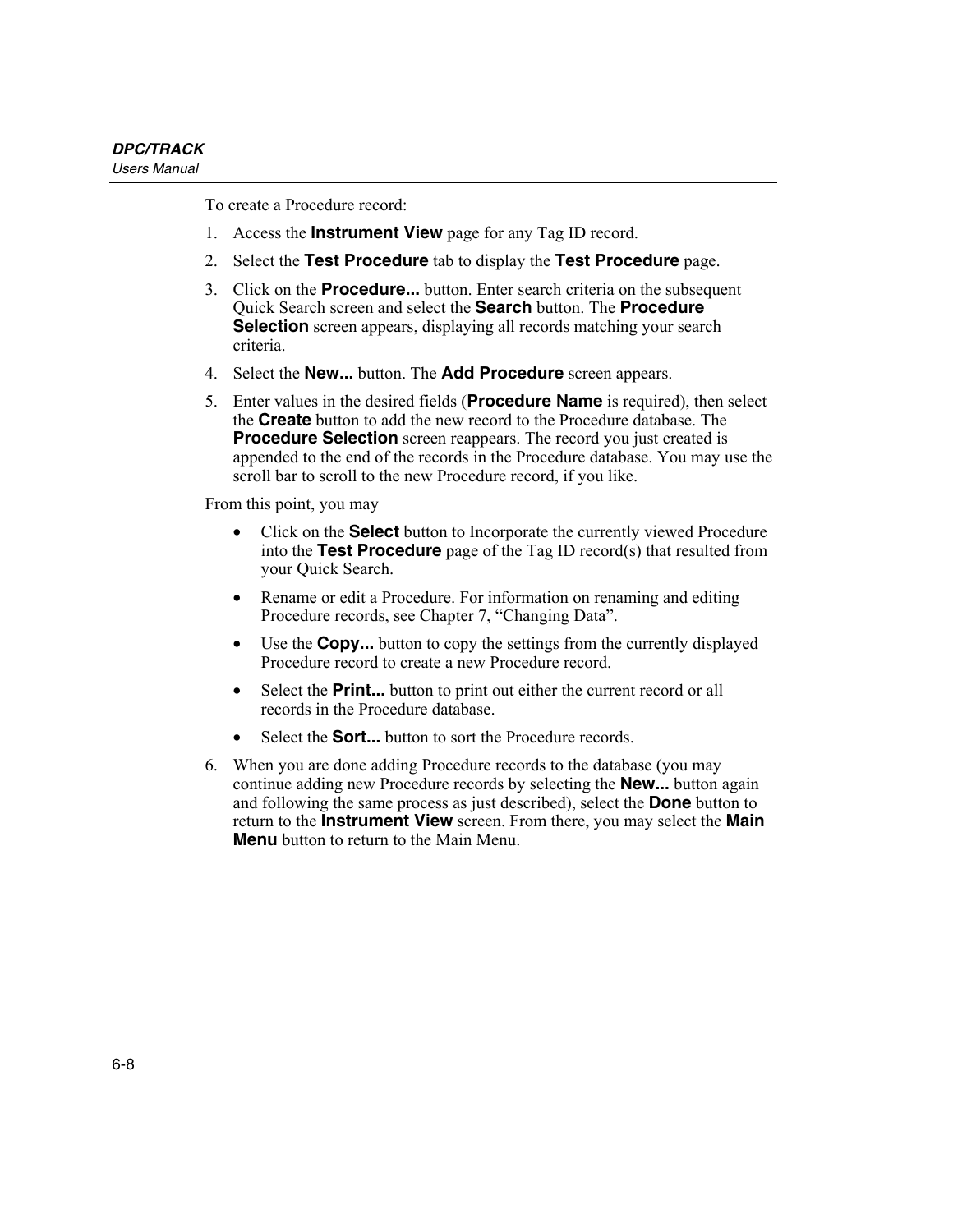## *Example 6.2: Creating a Procedure Record*

In this example, we will create a Procedure record by employing the **New...** button on the **Procedure Selection** screen. Specifically, we will create a new Procedure record that will provide test procedure information for a customized "3 up/down" test strategy.

After working through this example, you may want to have the Admin rebuild the sample records to ensure that other personnel have access to the correct sample records.

- 1. Perform a Quick Search to access the **Instrument View** screen for any Tag ID record.
- 2. Select the **Test Procedure** tab to display the **Test Procedure** page.
- 3. Click on the **Procedure...** button. Enter search criteria on the subsequent Quick Search screen and select the **Search** button. The **Procedure Selection** screen appears, displaying all records matching your search criteria.

At this point, we could either create a new Procedure based on an existing one, or we could create a Procedure from "scratch," as we will.

- 4. Select the **New...** button. The **Add Procedure** screen appears.
- 5. Enter "MYPROCEDURE1" (excluding the quotes) in the **Procedure Name** field.
- 6. Select "3 up/down" from the **Test Strategy** Pick list. The testpoints for the "3 up/down" test strategy are displayed in the **Testpoints** field.

Now, we'll customize the testpoints (by changing both 50% values to be 40%), and we'll also add some setup and wrapup messages.

- 7. Select the first 50% value in the **Testpoints** field. The **Testpoints** field box changes to include three buttons (**+**, **-**, and **Edit**).
- 8. Select the **Edit** button at the bottom of the **Testpoints** field box. A dialog box appears.
- 9. Since the value "50.00" is already highlighted in the dialog box, just type "40" (excluding the quotes) and that value will appear in place of the "50.00".
- 10. Select the **OK** button. The change is reflected in the **Testpoints** field. Also notice that the value in the **Test Strategy** field has changed from "3 up/down" to "Other". The new value of "Other" signifies that we have modified the original "3 up/down" procedure.
- 11. Perform the same steps as just described to change the remaining 50% value in the **Testpoints** field to 40%.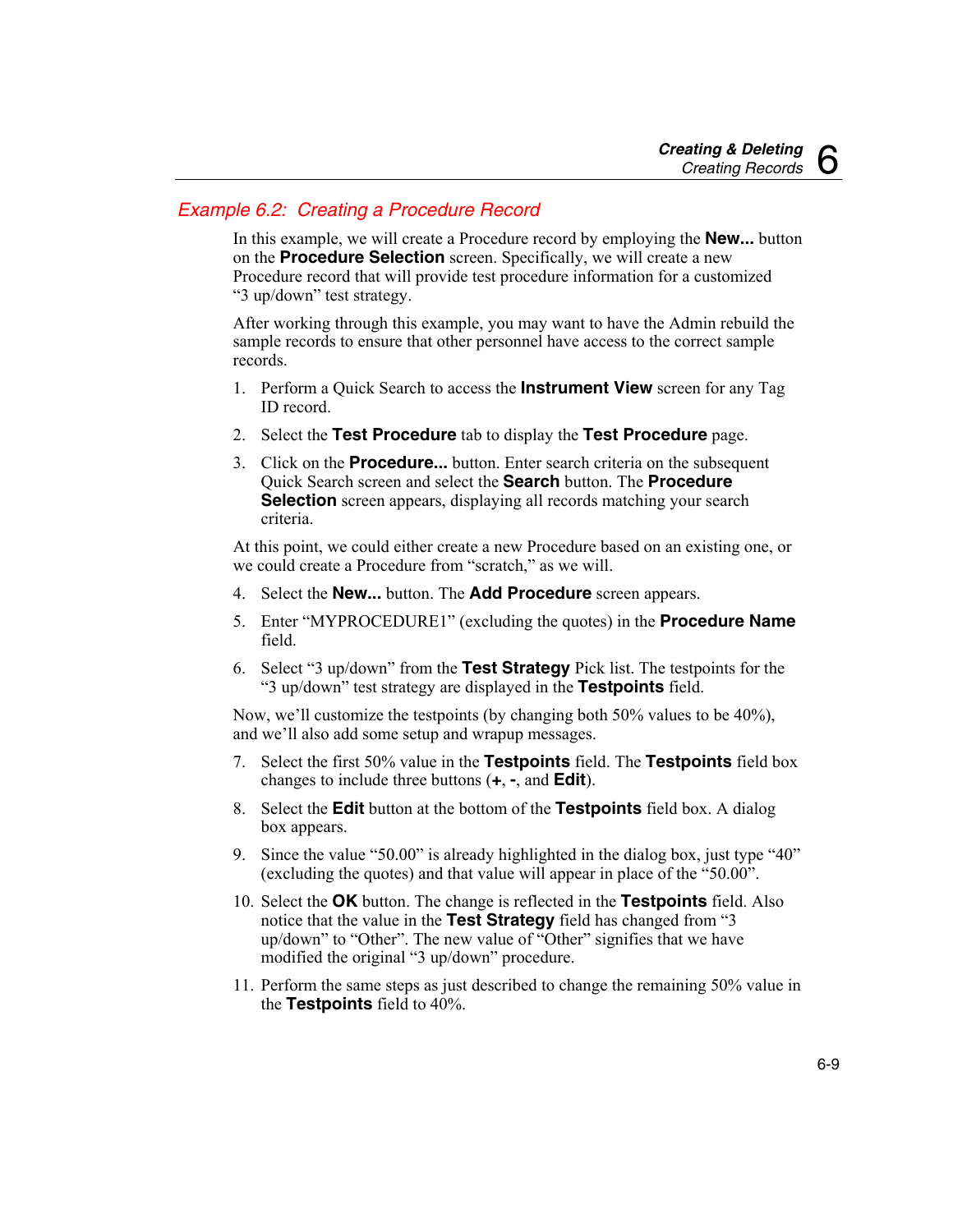Now let's add our setup message.

- 12. Click inside the **Setup Messages** field box. Three buttons (**+**, **-**, and **Edit**) appear at the bottom of the field.
- 13. Select the **Edit** button. The **Setup Messages** screen appears.
- 14. Enter a simple setup message.
- 15. Select the **OK** button to return to the **Add Procedure** screen.
- 16. Add a wrapup message by performing the same steps as just described for the setup message.

Our Procedure record is now ready to add to the Procedure database.

- 17. Select the **Create** button on the **Add Procedure** screen to add the new record to the Procedure database. The **Procedure Selection** screen appears.
- 18. Select the **Done** button when you are done adding Procedure records to the database (you may continue adding new Procedure records by selecting the **New...** button again and following the same process as just described). The **Instrument View** screen appears.
- 19. Select the **Main Menu** button to return to the Main Menu.

Note that the Procedure we just defined is not included as part of the currently displayed Tag ID (i.e., it is not shown on the **Test Procedure** page). We have only created a Procedure record, not selected it for use with a Tag ID. Example 2.4 discusses how to go about selecting a Procedure as part of the test setup information for a Tag ID.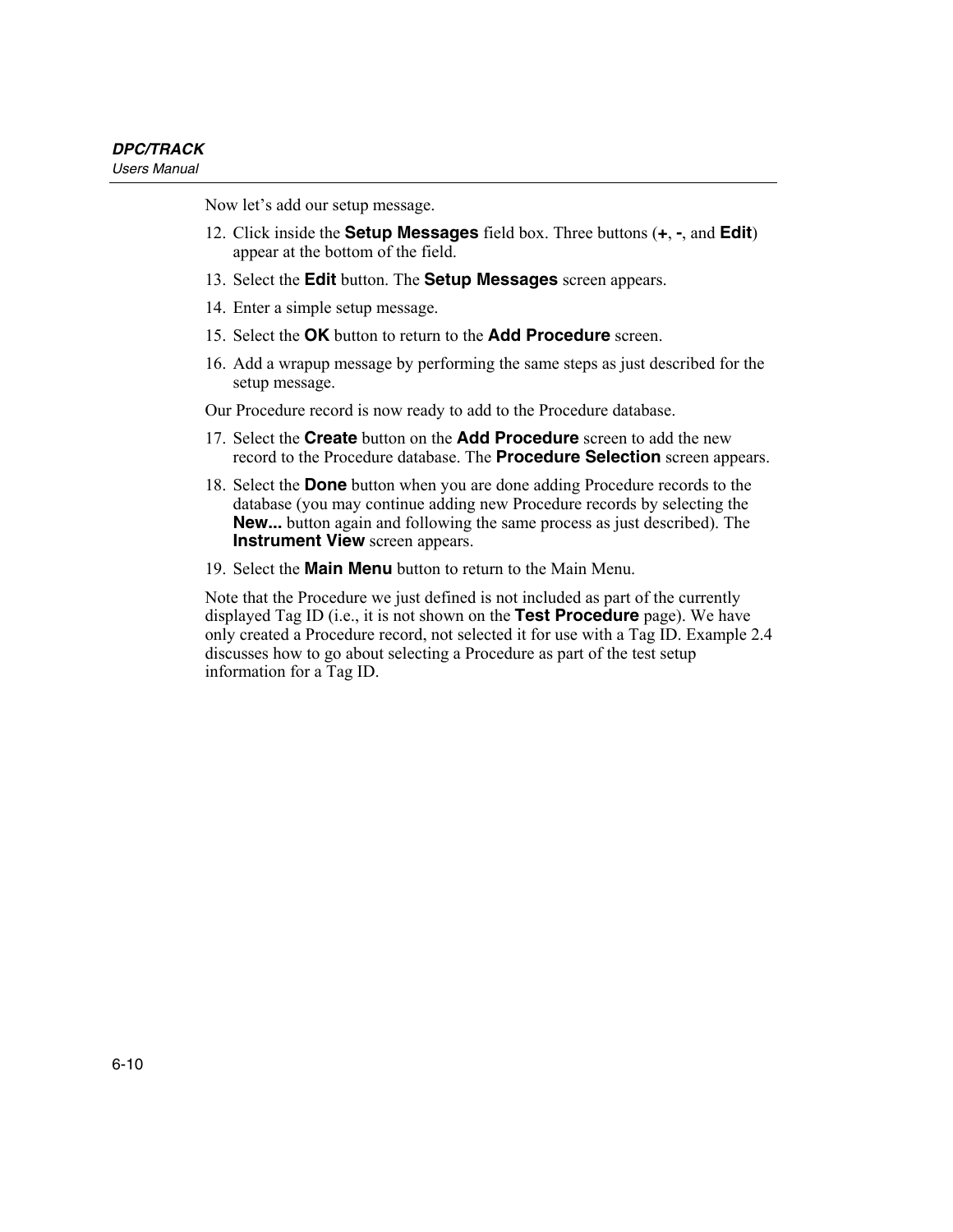# <span id="page-100-0"></span>*Deleting Records*

DPC/TRACK allows the deletion of records from your database to help you keep up-to-date with changes in your plant. If you're not absolutely positive that a record should be deleted, don't delete it. Record deletion is a nonrecoverable process. Also keep in mind that what seems to be unneeded today, may in fact be required at a later date for audit purposes. The subsections that follow discuss the procedures for deleting the various kinds of records within DPC/TRACK.

## *Deleting Tag ID Records*

Like creating Tag IDs, deleting Tag ID records is handled via the **Change** screen (accessed via the **Change...** button on the **Instrument View** screen). Let's look at an example. Note that when a Tag ID record is deleted, any associated Test Results records are not deleted—they are marked as "Excluded".

## *Example 6.3: Deleting a Tag ID Record*

In this example, we will delete the three Tag ID records we created in Example 6.1.

1. Perform a Quick Search (via the **Tags/Instruments** button on the Main Menu) to display the three Tag ID records we created in Example 6.1 (Ex 6.1 Tag1, Ex 6.1 Tag2, and Ex 6.1 Tag3). You may do this by entering "Ex 6.1" (excluding the quotes) in the **Tag ID** field of the **Instrument Search** screen and employing the **Approx** operator.

The records are displayed using the **Instrument View** screen.

- 2. Select the **Change...** button. The **Change** screen appears, displaying the first Tag ID name in the Tag ID field.
- 3. Select the **Delete...** button. You are prompted to confirm the record deletion.
- 4. Select **Yes**. The **Instrument View** screen appears.

In the same manner as just described, delete the remaining two Tag ID records. When you are finished deleting the records, select the **Main Menu** button to return to the Main Menu.

Note that had any Test Results records been associated with any of these Tag IDs, the Test Results records would not be deleted. The Test Results records would become "orphans" in that they would no longer be associated with a Tag ID. For a discussion of orphan Test Results, see Chapter 7, "Changing Data."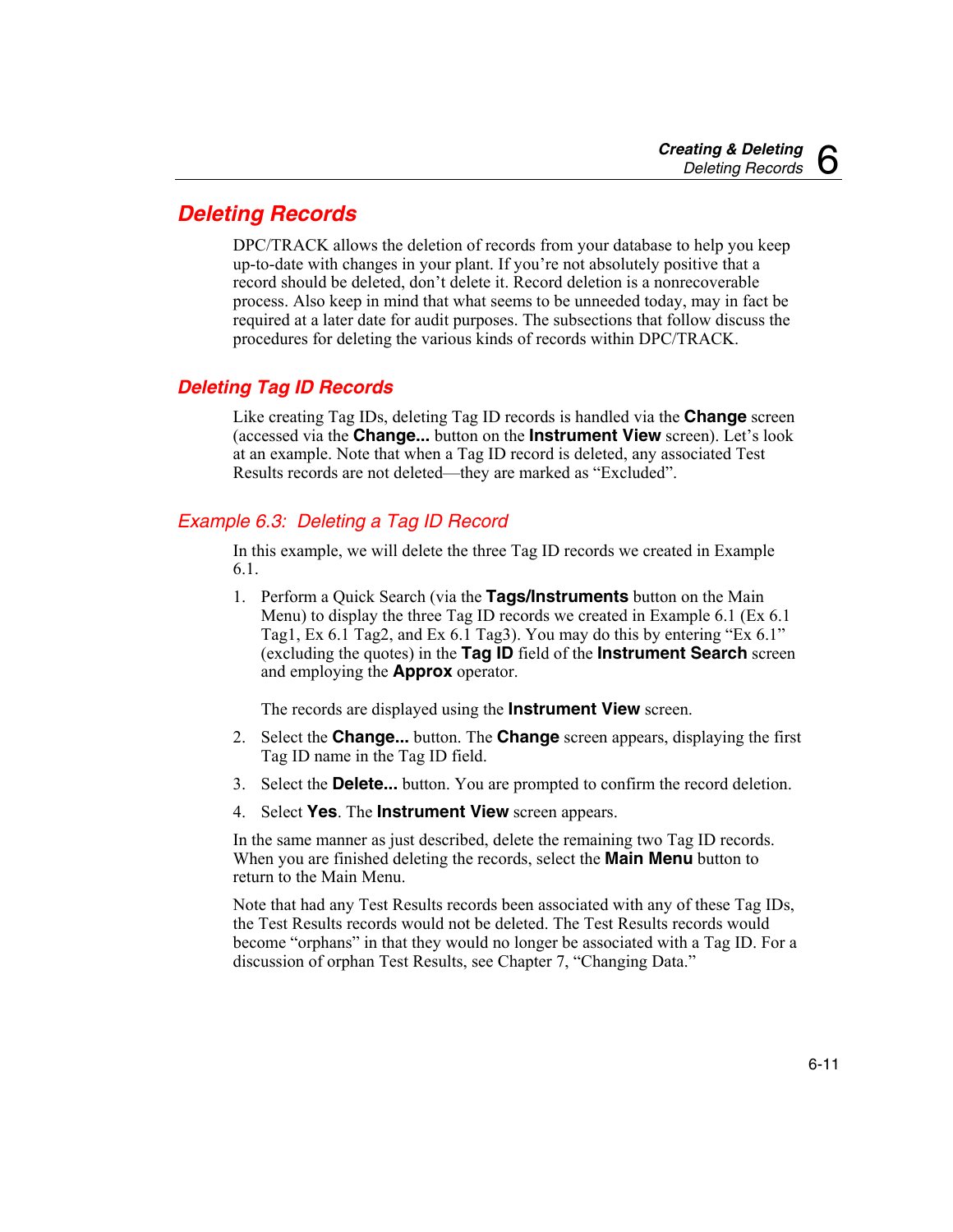#### <span id="page-101-0"></span>*Deleting Test Results Records*

The deletion of Test Results is not allowed. Instead, you may "exclude" a Test Results record, thus removing it from your graphs and reports.

#### *Excluding Test Results*

For the purposes of quality assurance and data integrity, the deletion of Test Results records is not allowed within DPC/TRACK. The only Test Results records that may be deleted are the sample records that came with your program. Instructions on deleting sample records may be found at the end of this chapter.

You can, however, exclude Test Results from your graphs and reports by selecting the **Excluded Record** checkbox on a per-record basis. This checkbox is automatically selected if the associated Tag ID or Test Equipment record is deleted. The ability to change the setting within the **Excluded Record** checkbox is restricted to those with Admin or Key User security rights.

We don't need to work through a detailed example here since there's really not that much to it. Follow these simple steps to exclude a Test Results record:

- 1. Find the particular Test Results record you wish to exclude. (You may do this either via the associated Tag ID or Test Equipment record, or via a Test Results Quick Search. See Chapter 3, "Searching for Records.")
- 2. Access the **Additional Data** or **History** page for the Test Results record.
- 3. Select the **Excluded Record** checkbox.
- 4. Select the **Main Menu** button to return to the Main Menu. (Depending upon how you accessed the Test Results record, you may first have to select a **Done** button.)

Until the **Excluded Record** checkbox is deselected, this Test Results record will be omitted from your reports.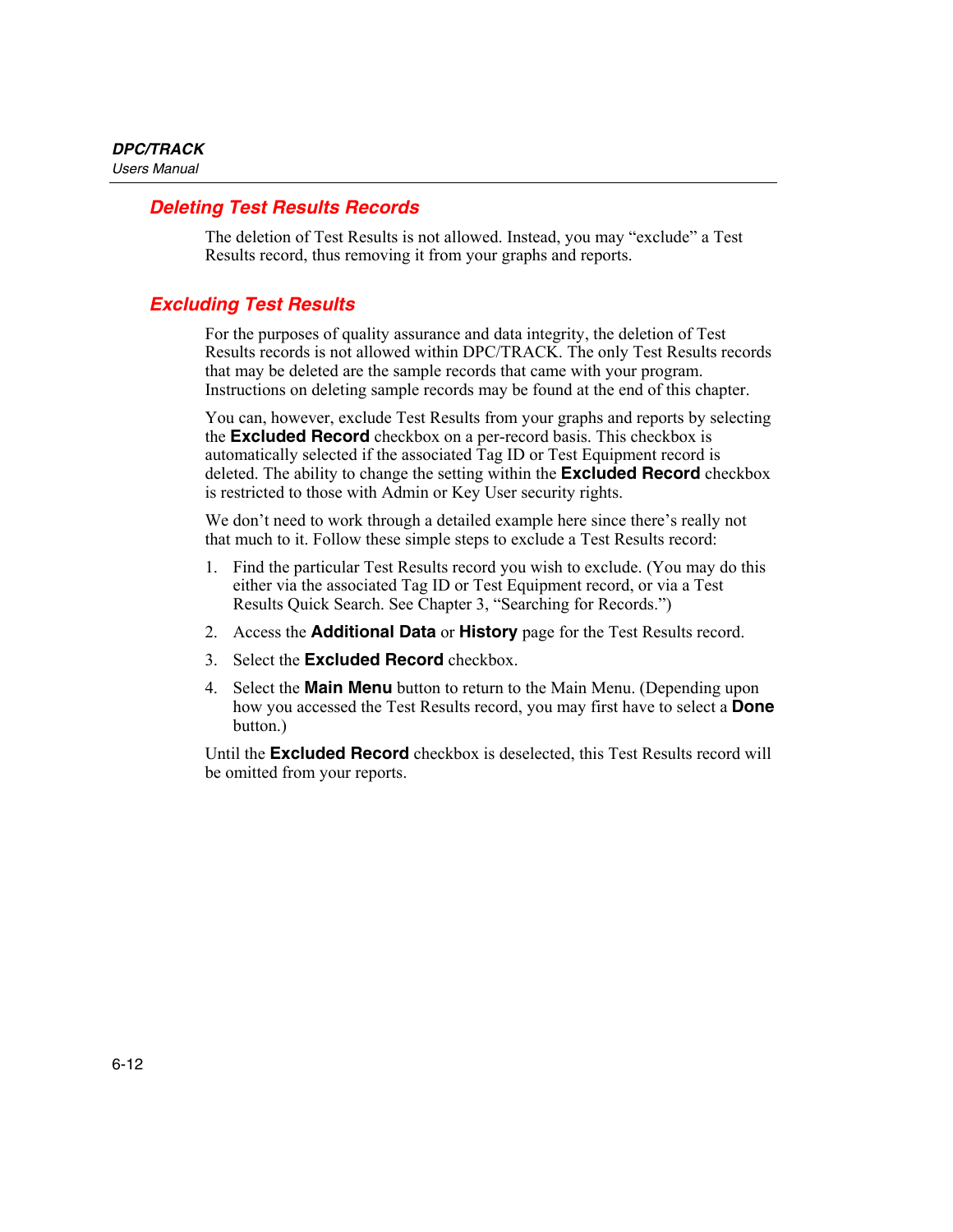### <span id="page-102-0"></span>*Deleting Test Equipment Records*

With your ability to edit Test Equipment data, you probably won't have too many occasions where you actually need to delete a Test Equipment record. Nonetheless, DPC/TRACK allows you to do so.

#### *Example 6.4: Deleting a Test Equipment Record*

In this example, we will walk through the procedure of deleting the "Fluke" sample Test Equipment record. After working through this example, you may want to have the Admin rebuild the sample records to ensure that other personnel have access to the correct sample records.

- 1. Select the **Test Equipment** button on the Main Menu to access the Quick Search screen.
- 2. Within the **Manufacturer** field, type "Fluke" (excluding the quotes).
- 3. If we were to select the **Search** button, our results would reflect all Test Equipment records whose **Manufacturer** field included our criteria of "Fluke". To further ensure that we are working with the sample record only, we'll specify another criteria. Type "SAMPLE" (excluding the quotes) within the **Serial Number** field. Together, these two pieces of information uniquely identify a Test Equipment record.
- 4. Select the **Search** button. The **Test Equipment** screen appears.
- 5. Select the **Delete** button. You are given one opportunity to back out of the deletion process. Select **Yes** to delete the Test Equipment record. (Selecting the **No** button returns you to the previous screen.)

Note that any associated Test Results records (pertaining to recertification or rechecks) are not deleted when a Test Equipment record is deleted. And, in fact, if a new Test Equipment record is added whose **Manufacturer** and **Serial Number** fields match those of the "orphaned" Test Results, these Test Results records will be related to the new Test Equipment record.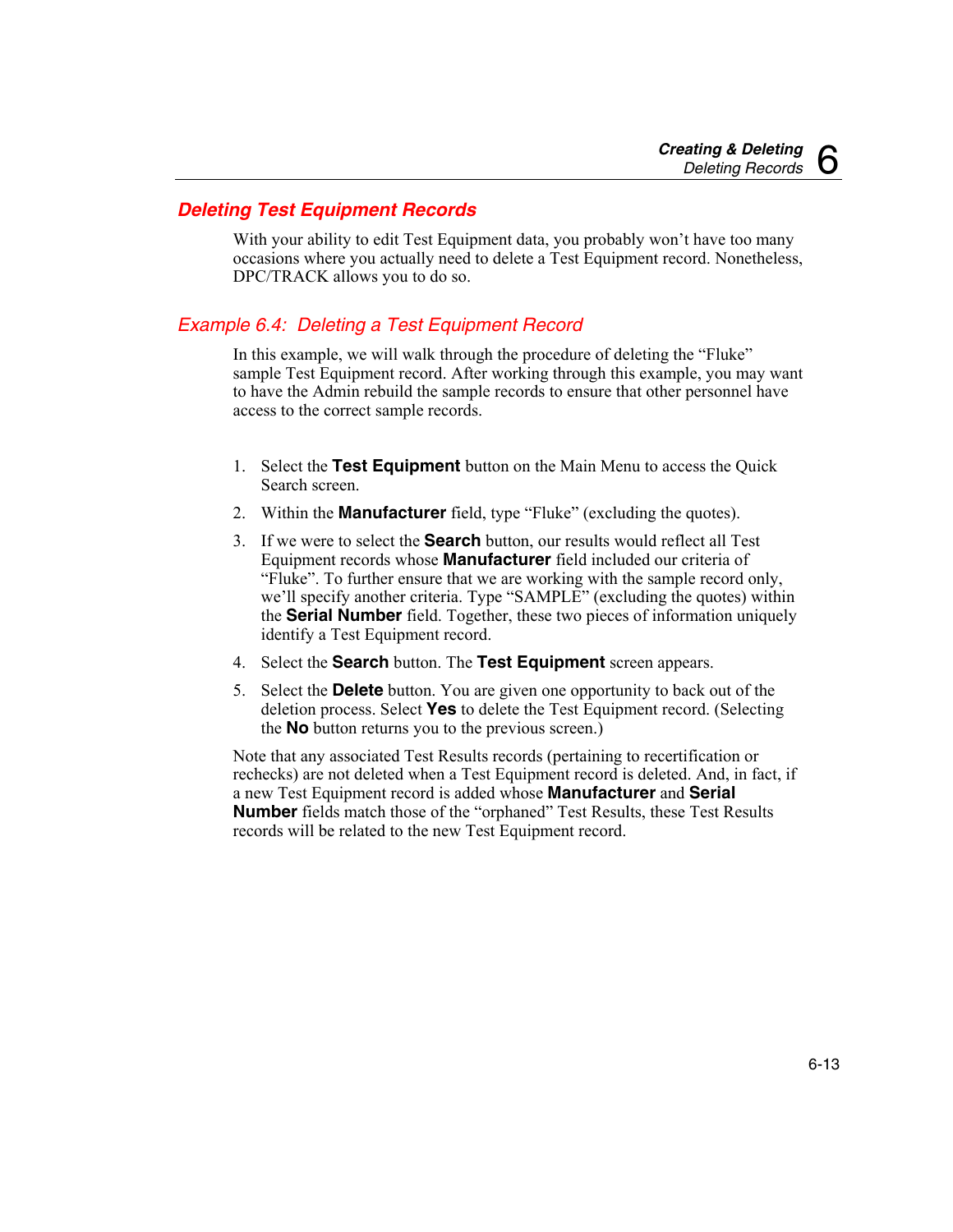#### <span id="page-103-0"></span>*Deleting Procedure Records*

There is generally no need to delete Procedure records from the database since Procedure records may be edited and renamed as necessary. With this in mind, a mechanism for deleting Procedure records does not exist within the DPC/TRACK product.

# *Rebuilding & Deleting Sample Records*

DPC/TRACK includes a handful of sample records to help you learn the program. As you know by now, these sample records are extensively referred to within the many examples provided in this manual. DPC/TRACK's sample records are designated as such through an internal setting within each database. Since nobody can change this internal setting, DPC/TRACK can always differentiate the sample records from your real records—even if the data appears to be exactly the same. Therefore, you may edit, delete, and rebuild the sample records as often as you like without affecting your real data. Indeed, you may want to require each new user to work through the tutorial in Chapter 2, "DPC/TRACK Essentials," with a fresh copy of the sample records. The ability to rebuild and delete sample records is restricted to those with Admin security rights.

#### *Rebuilding*

The following steps outline the procedure for rebuilding your sample records. (When sample records are rebuilt, any existing sample records are first deleted.)

- 1. Select the **System Setup** button on the Main Menu to access the **System Setup** screen.
- 2. Select the **Rebuild Sample Records** button. Respond **Yes** to continue.
- 3. Select the **Main Menu** button to return to the Main Menu

*Note* 

*If your database contains records with the same serial number as any of the Sample Records, this Sample Record will not be rebuilt.* 

## *Deleting*

- 1. Select the **System Setup** object on the Main Menu to access the **System Setup** screen.
- 2. Select the **Delete Sample Records** button. Respond **Yes** to continue.
- 3. Select the **Main Menu** button to return to the Main Menu.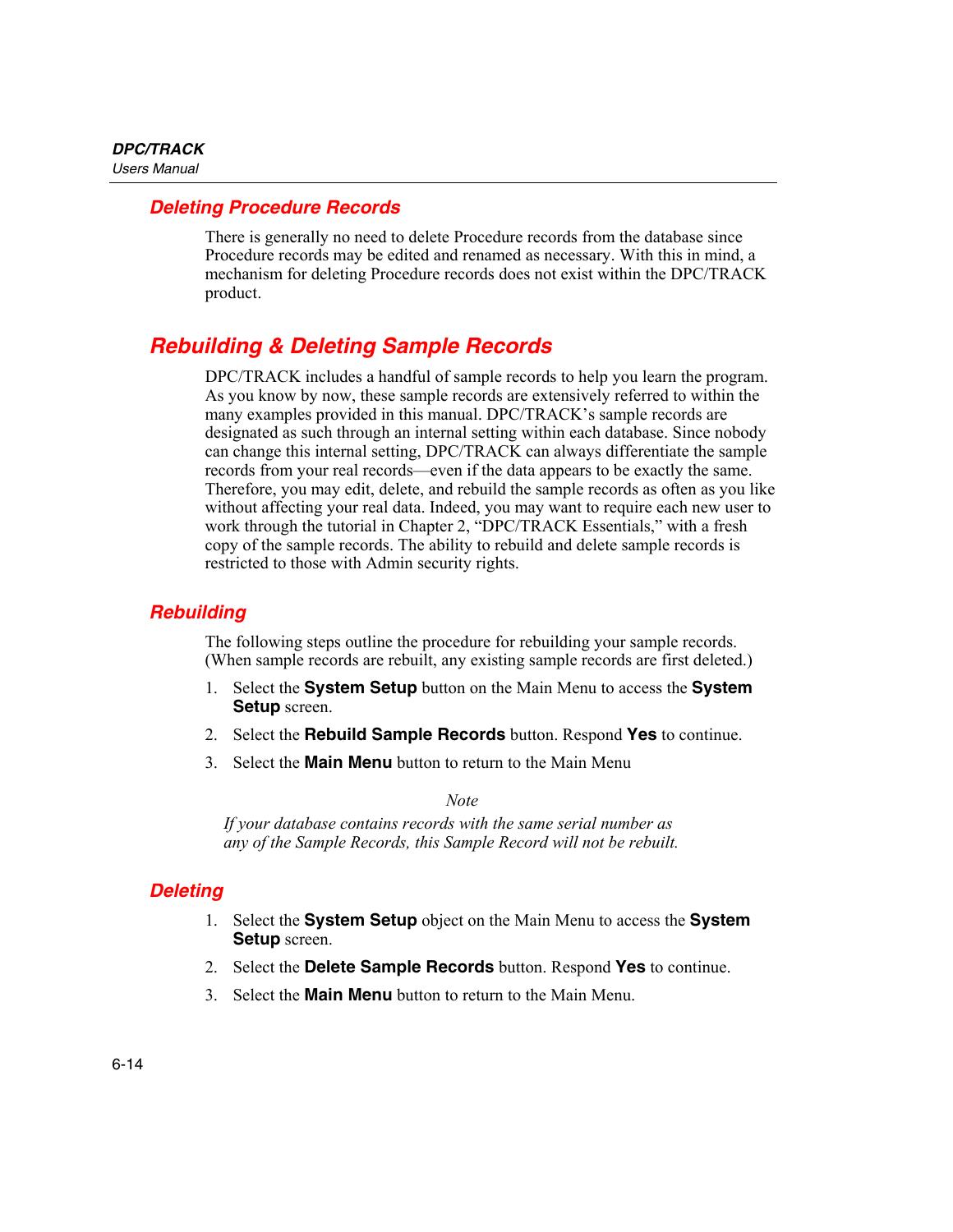# **Chapter 7 Changing Data**

#### **Contents**

### Page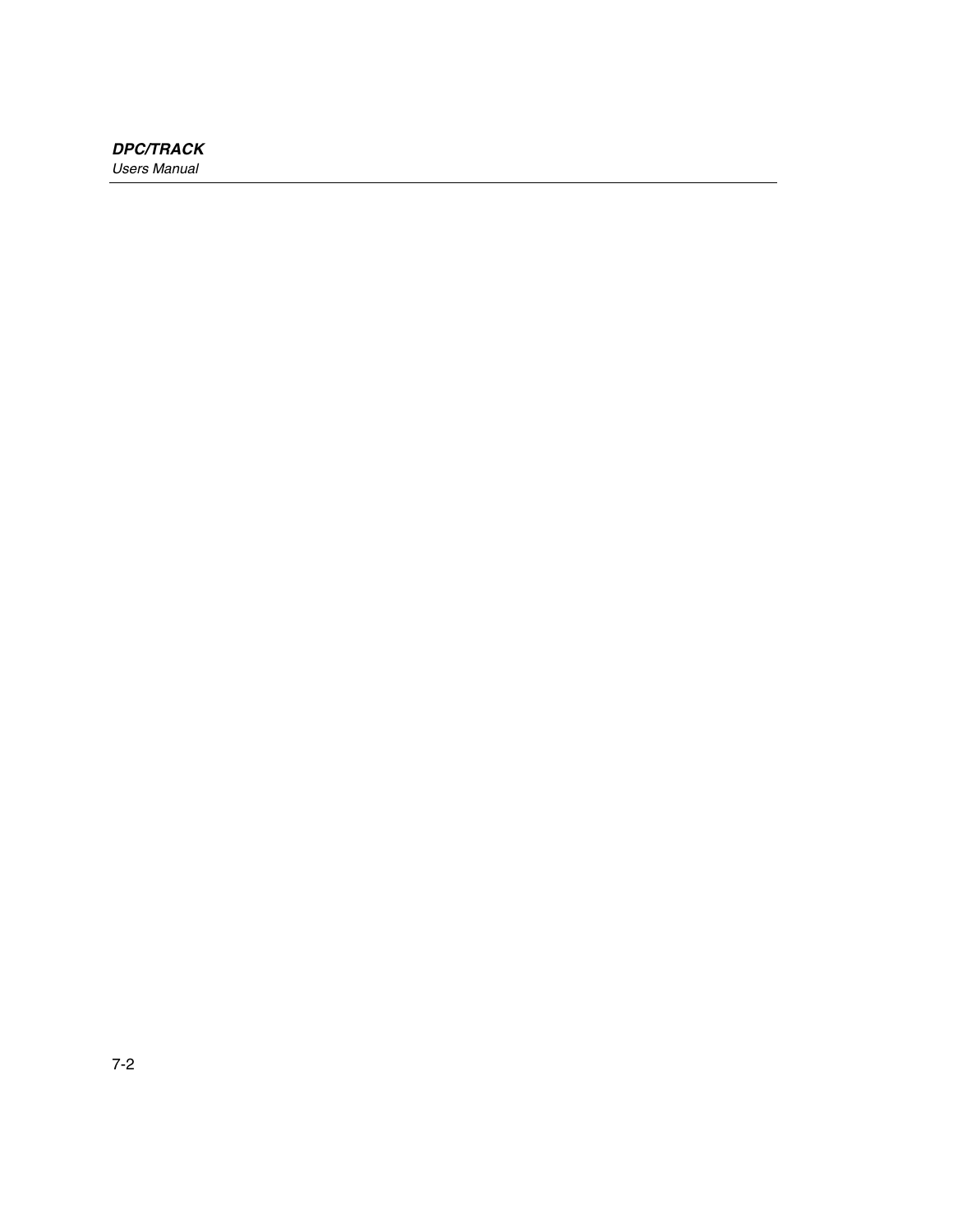# <span id="page-106-0"></span>*Introduction*

This chapter contains the following sections:

- Overview
- Data in the Tag ID Database
- Data in the Test Results Database
- Data in the Test Equipment Database
- Data in the Procedure Database
- Field Types
- Field Status Messages

# *Overview*

There are a number of issues surrounding the editing of data. For organizational purposes, we have broken down these issues into their respective databases. Helpful information may also be found within the numerous examples presented throughout this manual.

Generally speaking, database fields follow the rules and stipulations of data entry per their field type. Except for security concerns (discussed later), this is really about all you need to know for most fields. There are certain other fields, however, that are special in their functionality; perhaps they control the available choices within other fields, or maybe they dictate the appearance/removal of other fields from the form. We'll discuss these special fields within the appropriate database sections that follow.

With respect to relationships, DPC/TRACK provides the tools and architecture necessary for you to build your information structure as needed. Initially, this structure is based on the data you provide when adding records. (See Chapter 6, "Creating & Deleting.") Thereafter, you may alter your structure to reflect changes in your plant. Such changes are made within the **Change** screen. (We'll discuss this screen as it applies within each of the databases.)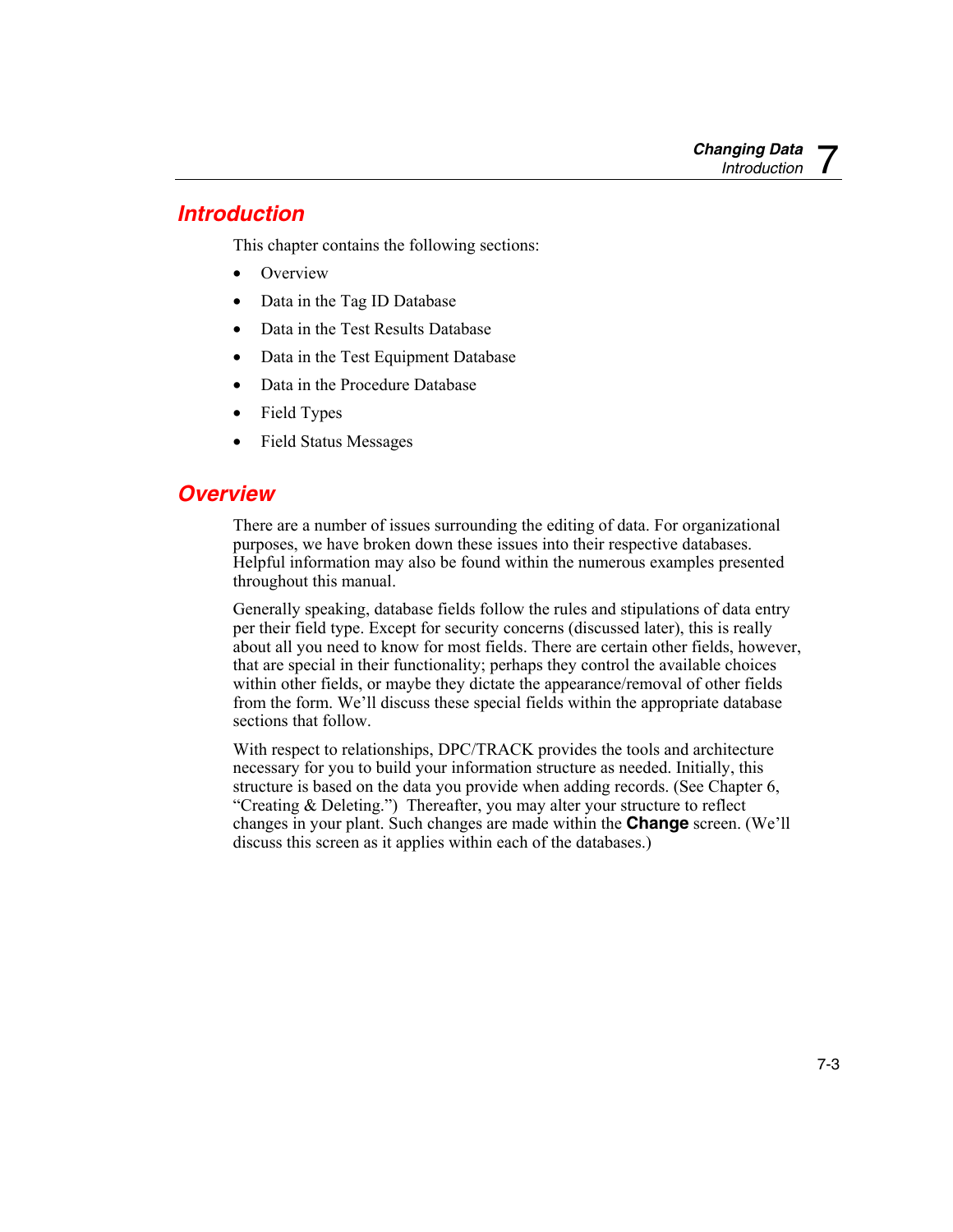# <span id="page-107-0"></span>*Data in the Tag ID Database*

## *Primary Tag ID Database Field*

The primary field in the Tag ID database is **Tag ID**. The **Tag ID** field is also used to manage relationships across the different databases. A given Tag ID record may be associated with many records in the Test Results database.

Because of the above considerations, DPC/TRACK disallows the direct editing of data within the **Tag ID** and **Serial Number** fields at every level. The reason for this is that DPC/TRACK doesn't know why you are changing the data. Is it because you are wanting to rename a record, or is it because you are trying to change some database relationship? Both of these objectives may be accomplished within the **Change** screen.

## *Example 7.1: Changing a Tag ID Record*

In this example, we will rename one of the sample Tag ID records (SAMPLETAG2) that came with DPC/TRACK.

- 1. Perform a Quick Search to display the Tag ID record SAMPLETAG2. (After the search, the record should be displayed on the **Instrument View** screen.)
- 2. Select the **Change...** button on the **Instrument View** screen. The **Change** screen appears. Notice that the Tag ID value of SAMPLETAG2 is already inserted in the **Tag ID** field.
- 3. Select the **Rename...** button that is associated with the **Tag ID** field. The **Rename Tag ID** screen appears.
- 4. Enter the new Tag ID value of "NEWSAMPLETAG2" in the **Rename Tag ID to** field, then select **OK**. The **Change** screen appears.
- 5. Select the **Done** button. The **Instrument View** screen appears, displaying the new Tag ID value in the **Tag ID** field.

Click on the **Tag ID History** tab to display the **History** page. Notice that the **Tag ID** value is now NEWSAMPLETAG2. When we changed the **Tag ID** value, all associated Test Results were changed automatically by DPC/TRACK to match our renamed Tag ID.

Note that you use the **Change** screen in a similar manner to change a Serial Number value.

6. Select the **Done** button to return to the **Instrument View** screen, then select the **Main Menu** button to return to the Main Menu.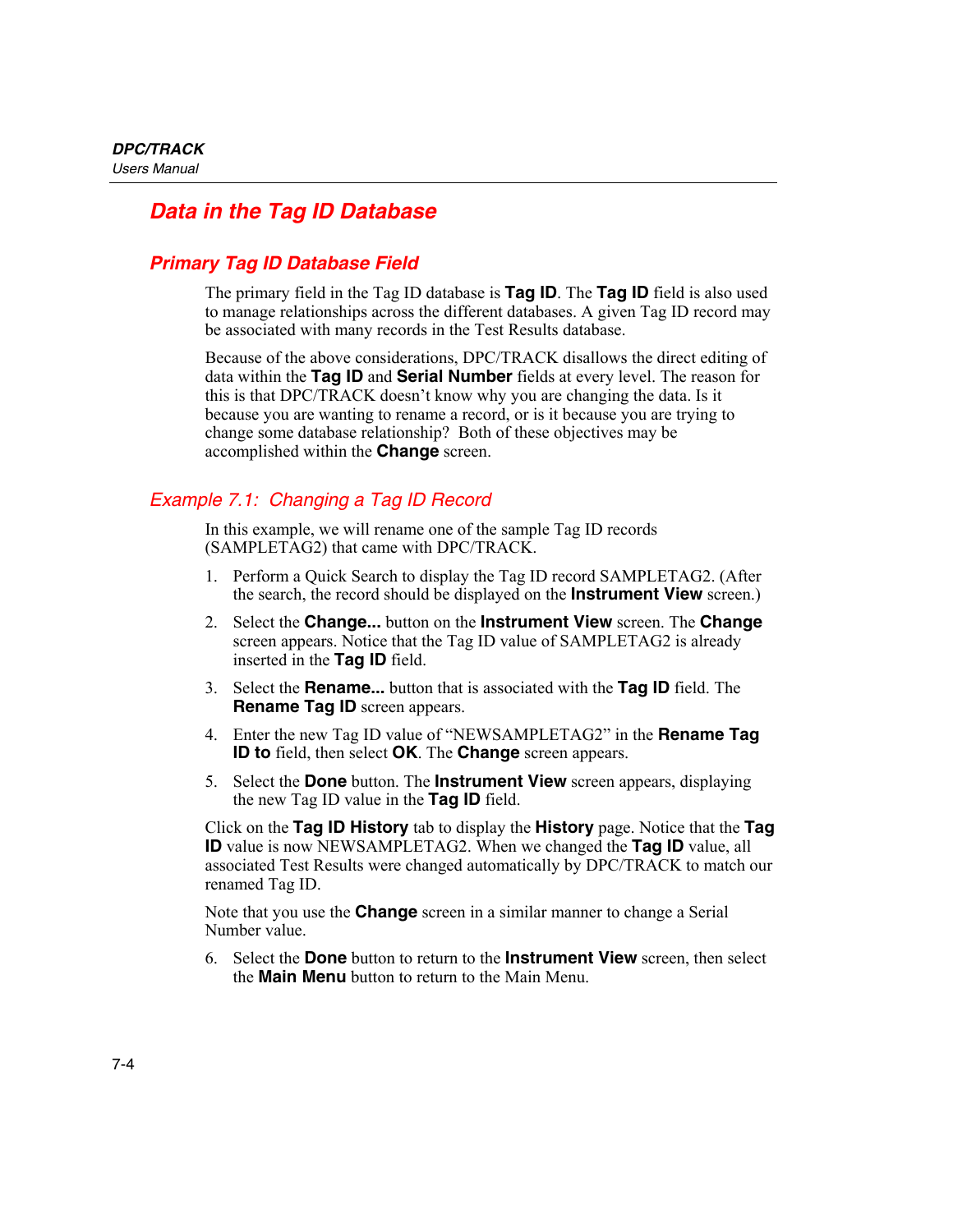# *Other Tag ID Database Fields*

### **Action(s) taken**

When this checkbox is selected, during the test, the system will prompt the tester to provide additional "human factor" information as to what actions were taken to resolve a given problem. This checkbox would most likely be used in conjunction with the **Problem(s)** checkbox, although you may select none, any, or all of the checkboxes in this area of the **Setup Cal.** page.

### **Adequacy Level**

The value within the **Adequacy Level** field is used in conjunction with the **Adequacy Delta** to determine if a given combination of test equipment (calibrator) and Tag ID is adequate. (If the sum of the **Adequacy Delta** of the Procedure and the **Adequacy Level** of the Tag ID exceed the **Adequacy** of the calibrator, then a warning will be issued when the testing parameters are loaded to the calibrator.) Adequacy checking may be bypassed with an **Adequacy Delta** value of "0".

### **Due Date**

The value within the **Due Date** field is based on the **Interval Value**, **Interval Units**, and the **Test Date** of the most recent "Passed" Test Results record corresponding to that Tag ID record. The direct editing of data within the **Due Date** field is not allowed. The Key User or Admin User ID may, however, change the value within the **Interval** field (number or units) to update the **Due Date** value. The **Due Date** field will automatically be updated when a corresponding "Passed" Test Results record is added. (Note that a Test Results record created via a "Manual Event" does not update the **Due Date** field. A "Failed" Test Results record will not cause the **Due Date** field to be updated.)

### **Function**

The **Function** field is a Pick type field containing the choices of Controller, Converter, Indicator, Other, Receiver, Sensor, Switch, and Transmitter. The selection made in this field determines the available choices within the **Instrument Type** field. For example, if you choose "Transmitter" within the **Function** field, then the available choices within the **Instrument Type** field all pertain to transmitters. If you change the selection within the **Function** field to, say, "Controller", then the choices within the **Instrument Type** field change accordingly. The Key User or Admin User ID may edit this field.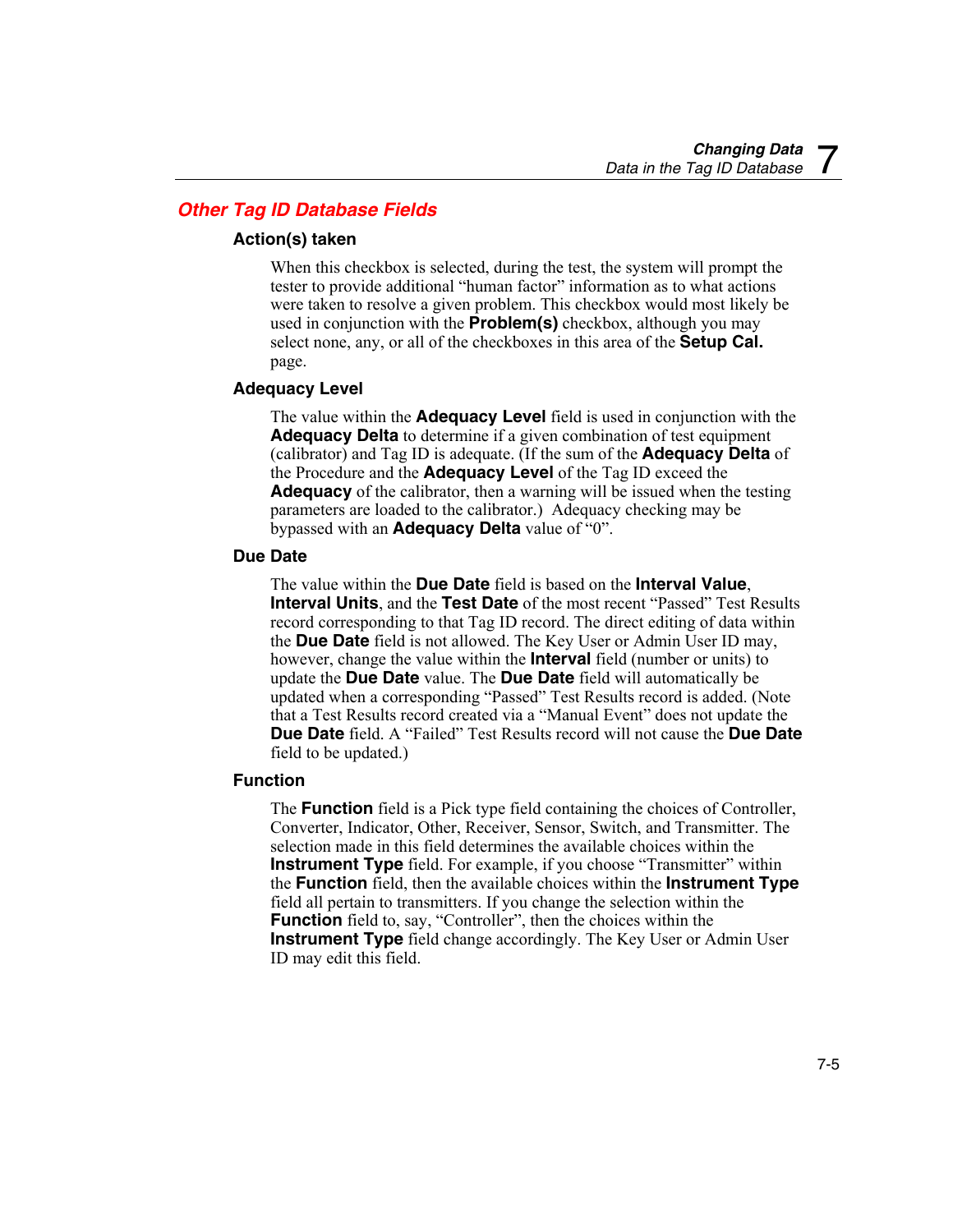#### **Interval Value** and **Interval Units**

These fields work in conjunction with the **Test Date** of the most recent "Passed" Test Results record corresponding to the Tag ID record so that the **Due Date** value is properly updated. The **Due Date** field will not be updated unless both of these fields are specified. The Key User or Admin User ID may edit these fields.

#### **Instrument Type**

The choices available within this Pick field are dependent upon the current selection within the **Function** field. Furthermore, the choice within the **Instrument Type** field controls the appearance of other fields on the **Setup** page. For example, if "TC Transmitter" is selected, then among the available fields on the **Setup** page are **TC Type** and **RJ Compensation**. If the selection is changed to, say, "RTD Transmitter", then the **TC Type** and **RJ Compensation** fields disappear. Instead, fields such as **RTD Type** and **RTD Wires** become available. The Key User or Admin User ID may edit this field.

#### **Problem(s)**

When this checkbox is selected, during the test, the system will prompt the tester to provide additional "human factor" information as to what problems were observed during the test. You may select none, any, or all of the checkboxes in this area of the **Setup Cal.** page.

#### **Mark for Load**

This checkbox (YesNo) field may be used in conjunction with your Test Scheduler and Calibrator Manager tools to help manage your testing needs. The benefits of using this field are addressed in Chapter 5, "Testing," and also within Chapter 9, "System Maintenance." The Key User or Admin User ID may edit this field.

#### **Reason for work**

When this checkbox (located at the bottom of the **Setup Cal.** page) is selected, during the test, the system will prompt the tester to provide additional "human factor" information as to the reason for work. You may select none, any, or all of the checkboxes in this area of the **Setup Cal.** page.

#### **Tolerance**

This Number field is available on the **Setup** page. The % symbol is part of the display format for the field; you shouldn't type this symbol when changing data in this field. (If you do enter the % symbol, the entered value will be divided by 100 when you leave the field.)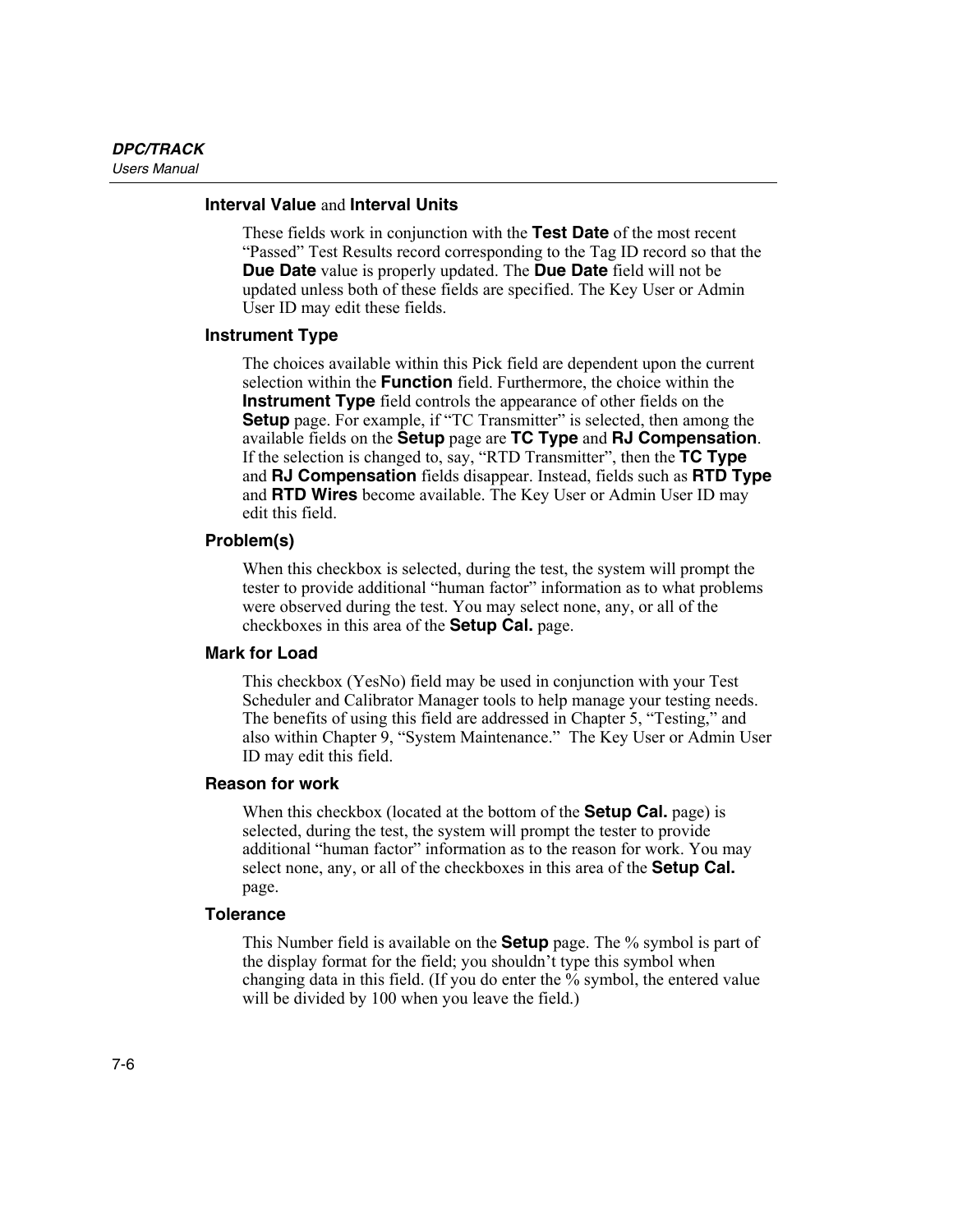### **Test Type**

This Pick field contains the choices that dictate which calibrator and type of test is to be used. (See the **Test Procedure** page.) In particular, the fields that appear on the **Setup Cal.** page are controlled by the **Test Type** field. Within the **Setup Cal.** page there are certain cases where additional fields may appear or disappear based on the value of a Pick field. The Key User or Admin User ID may edit this field.

The Tag ID database also includes the **Location** field for further categorization of your instruments. Since the **Location** field is in actuality just another field within the Tag ID database, you are free to edit it wherever it appears. Wherever you happen to be when you change the value within this field, you are in fact changing data within the associated Tag ID record.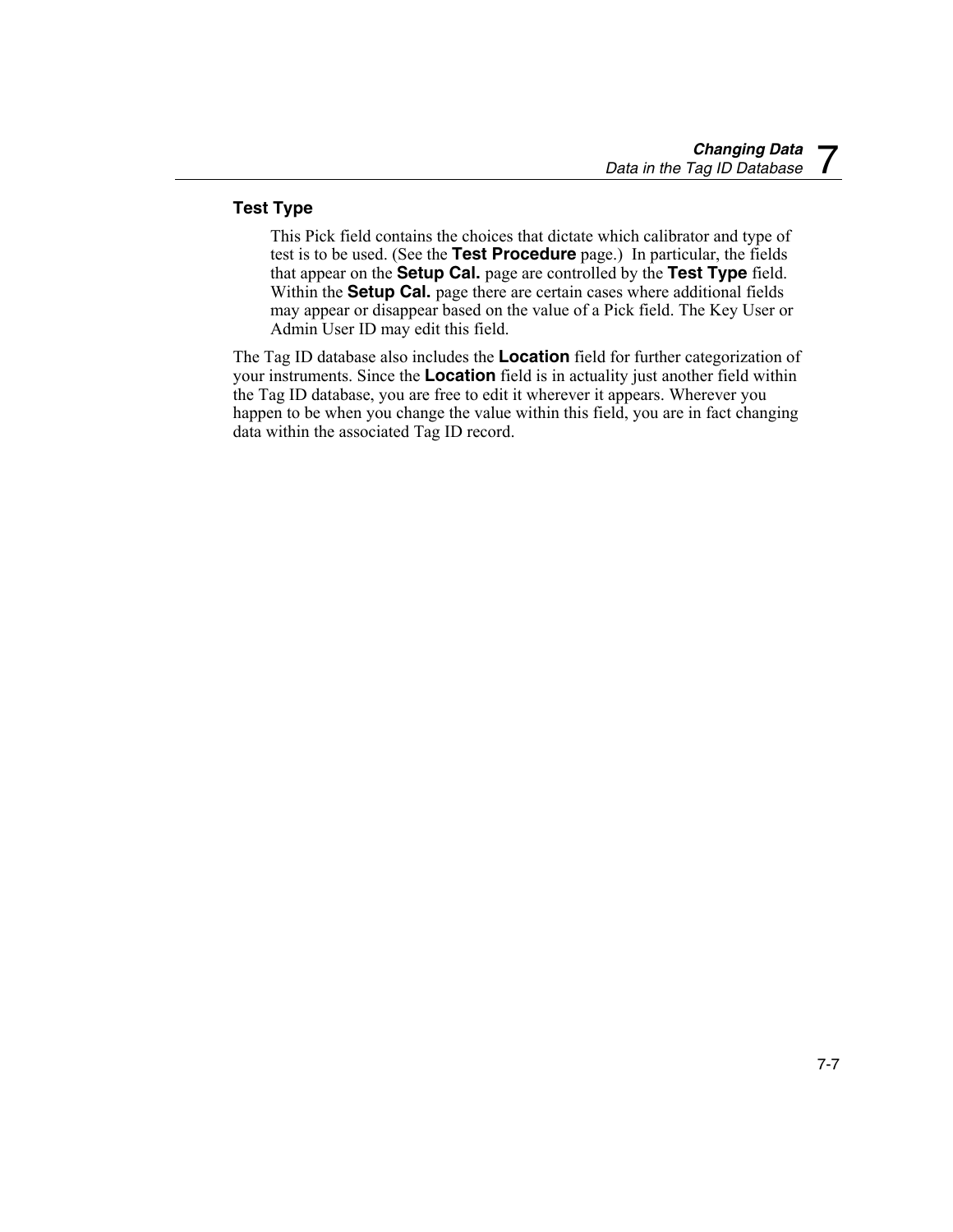# *Data in the Test Results Database*

For data integrity purposes, DPC/TRACK disallows the editing of Test Results information. The one allowable exception to this is the **Comments** field, which you may need to edit to correct typographical errors, or to note some post-test information that you had forgotten to enter during the unload process. When the **Comments** field is edited, the **Comments Modified** field automatically becomes selected, thus indicating that a change to the original data has been made. Once selected, the **Comments Modified** checkbox cannot be deselected by anyone, including the Admin.

If, for some reason, the data recorded for a given Test Results record is in error, you may want to exclude the record (by selecting the **Excluded Record** checkbox). Excluded records will not be reflected in graphs and reports. (Only the Key User or Admin User ID may edit the **Excluded Record** field.) When you exclude a record, you may want to enter the reason within the **Reason for excluding** field (on the **Additional Data** page). You may then either redo the test, or perform a manual test and copy the data from the excluded record, correcting the errors as needed to truly reflect the test. This way, you still have all the original information for audit purposes, and you also have a "corrected" version of the Test Results record via the manual test. (You don't actually have to perform a manual test. You may simply use this feature as a means of changing data without sacrificing the integrity of your data.)

*Note* 

*The term "corrected" here implies that a bad reading was taken, or that we neglected to enter some piece of test equipment. Test Results records should never be "corrected" for the purpose of portraying a device as having performed better than it really did.* 

As an exercise to perform on your own, go ahead and edit the data within the **Comments** field for one of the sample Test Results records. Upon leaving the **Comments** field you will see the **Comments Modified** checkbox become selected. (For instructions on rebuilding the sample records, see Chapter 6, "Creating & Deleting.")

Also deserving mention here are the **Action(s) Taken**, **Problem(s),** and **Reason For Work** fields. The choices within these fields may be defined via the associated icon in the DPC/TRACK program group. Since these three fields may be transferred to the 743 calibrator during a download, a tester may then choose the appropriate values from the customized lists on the calibrator itself while in the field. This information may then be saved and transferred back to DPC/TRACK as part of the Test Results record.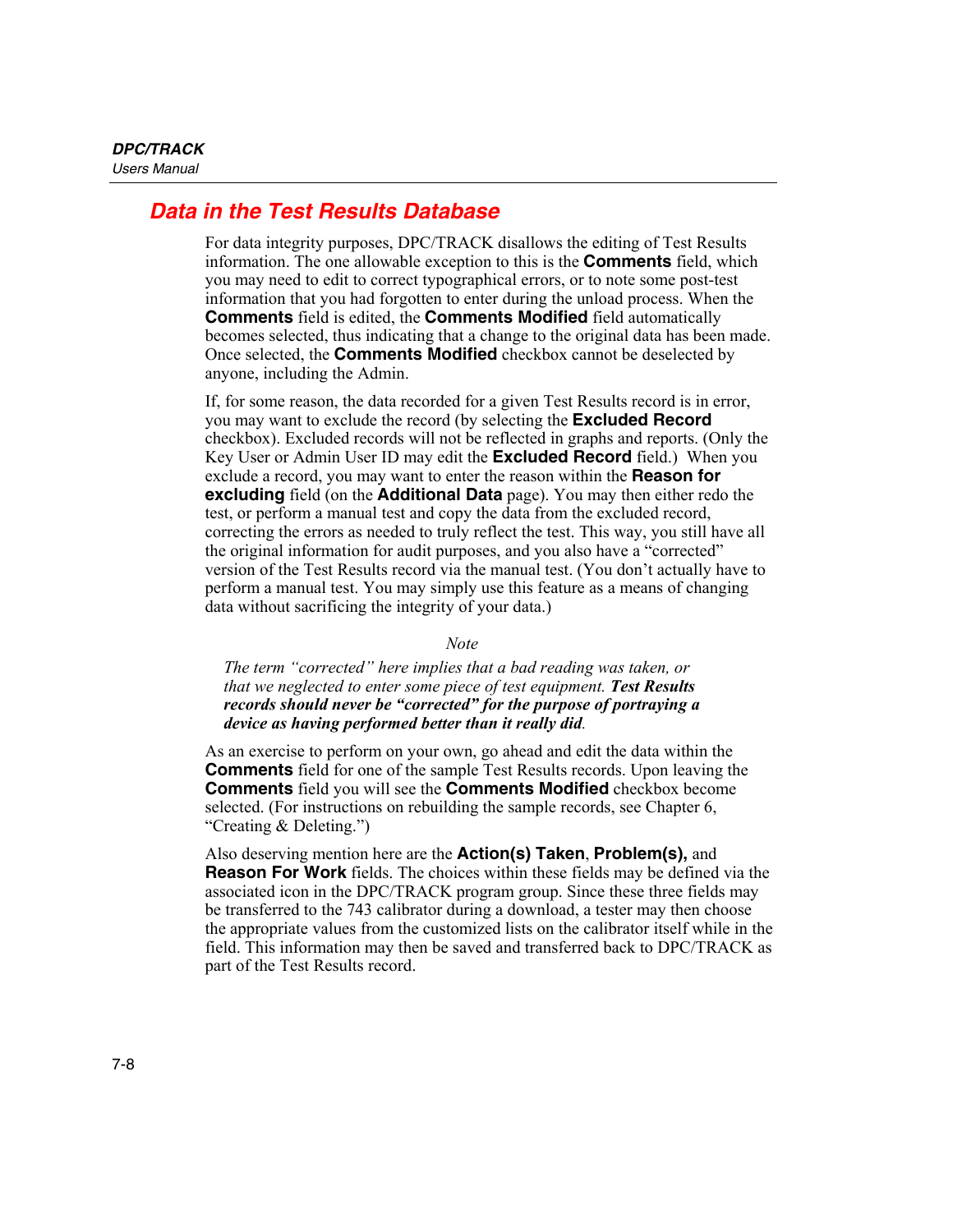# *Reconciliation of "Orphan" Test Results*

The calibrator allows you to perform a test and save results without first having performed a download from DPC/TRACK. When unloaded back to DPC/TRACK, it is possible for such Test Results to not have an associated Tag ID record, in which case they're referred to as orphans. (Orphan Test Results may be accessed by performing a search via the **Results** button on the Main Menu.)

You cannot rename a Test Results record for the purpose of linking it to an existing Tag ID record. You may, however, rename a Tag ID record so as to form a relationship with the orphan Test Results record. When you rename a Tag ID record, all of its associated Test Results are also renamed. In renaming a Tag ID record, you are in essence merging its Test Results with any orphans whose Tag ID corresponds to the new Tag ID record primary. If you were to rename the Tag ID record again, then all Test Results (now including those that used to be orphans) will also be renamed. It is also possible to create a new Tag ID record for the purpose of "adopting" orphan Test Results.

# *Data in the Test Equipment Database*

Technically speaking, the primary field within the Test Equipment database is **Serial Number**. Practically speaking, it is actually the combination of this field and the **Manufacturer** field that truly identify a piece of equipment. Indeed, it is this combination of data that is used to maintain relationships with records within the Test Results database. Once entered, the **Serial Number** and **Manufacturer** fields may not be edited. You may, however, delete a Test Equipment record. (See Chapter 6, "Creating & Deleting.")

With respect to editing data within the Test Equipment database, you are not allowed to edit data within the **Manufacturer** and **Serial Number** fields. These fields are used to manage the relationship between the Test Equipment and Test Results databases. Other noteworthy fields include:

### **Adequacy**

The value in this field represents the adequacy of the calibrator. The value in this field may range from "1" to "10".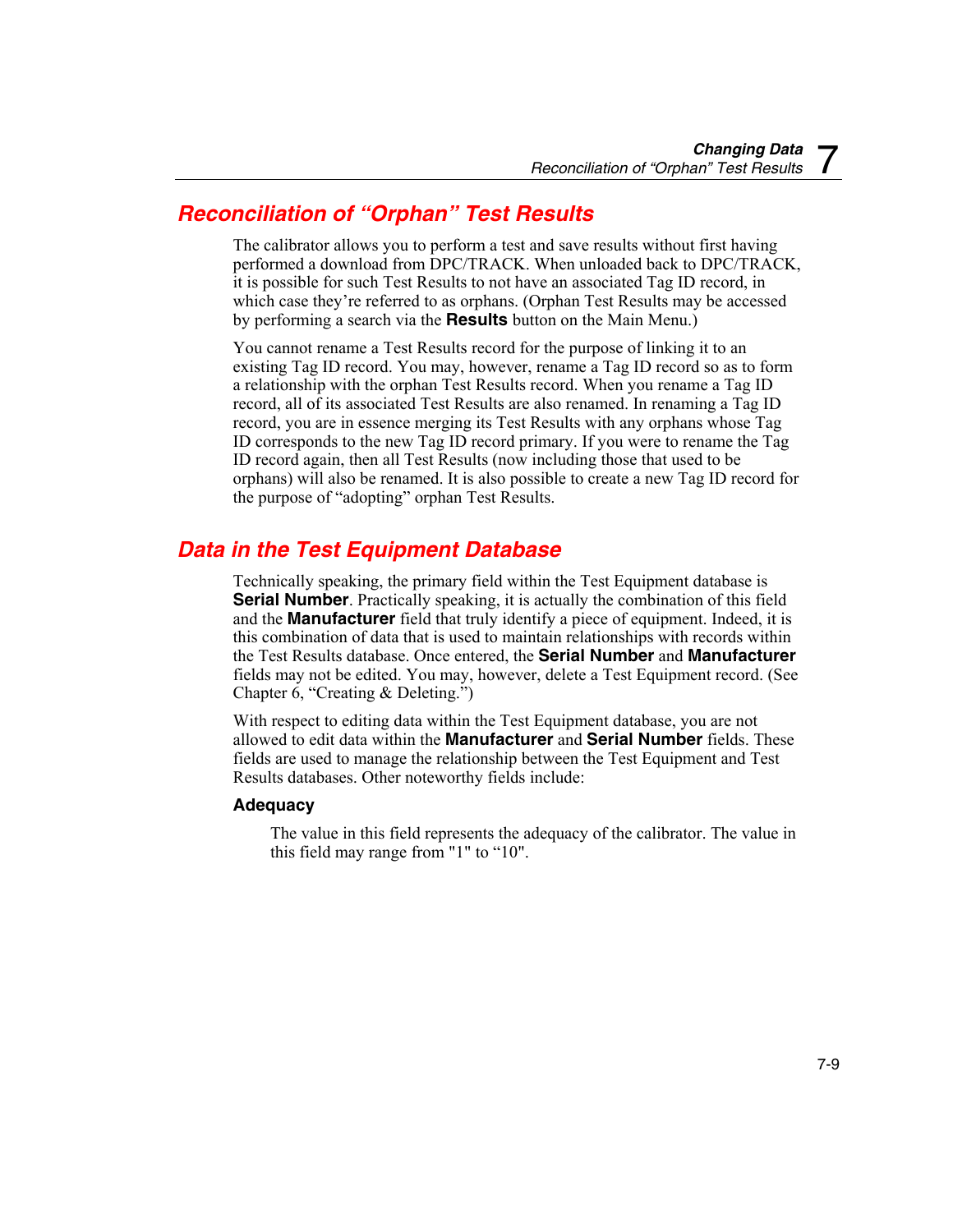### **Last Cert. Date**

The value within this Date field reflects the most recent certification date for the Test Equipment. You are not allowed to edit this field directly. You may initialize the value of this field only upon creating the Test Equipment record; either during the unload process, or via the **New...** button. When the equipment is recertified (via the **Recertify...** button), the value within the **Last Cert. Date** field will be updated.

### **Cert. Interval**

The **Cert. Interval** field is actually comprised of two separate fields; the **Cert. Int. Value** and **Cert. Int. Units**. Together, these fields define the required recertification frequency. The current status of a piece of Test Equipment is determined by comparing the current date with the resultant date of the addition of the **Cert. Interval** to the **Last Cert. Date**. (For example, if the value within the **Last Cert. Date** field was, say, August 1, 1996, and the **Cert. Interval** was 2 months, then the Test Equipment would only be certified through the end of September.) Key User and Admin User IDs may edit the **Cert. Interval** field.

### **Cert. Due Date**

The value within this Date field is determined by adding the **Cert. Interval** to the **Last Cert. Date**. This field is automatically updated when Test Equipment is recertified, or the **Cert. Interval** is changed. You are not allowed to directly edit the **Cert. Due Date** field.

### **Last Check Date**

The value within this Date field reflects the most recent check date for the Test Equipment. You are not allowed to edit this field directly. You may initialize the value of this field only upon creating the Test Equipment record; either during the unload process, or via the **New...** button. When the equipment is rechecked (via the **Recheck...** button), the value within the **Last Check Date** field will be updated.

### **Check Interval**

The **Check Interval** field is actually comprised of two separate fields; the **Check Int. Value** and **Check Int. Units**. Together, these fields define the required recheck frequency. The current status of a piece of Test Equipment is determined by comparing the current date with the resultant date of the addition of the **Check Interval** to the **Last Check Date**. (For example, if the value within the **Last Check Date** field was, say, August 1, 1996, and the **Check Interval** was 1 month, then the Test Equipment should be rechecked by September 1, 1996.) Key User and Admin User IDs may edit the **Check Interval** field.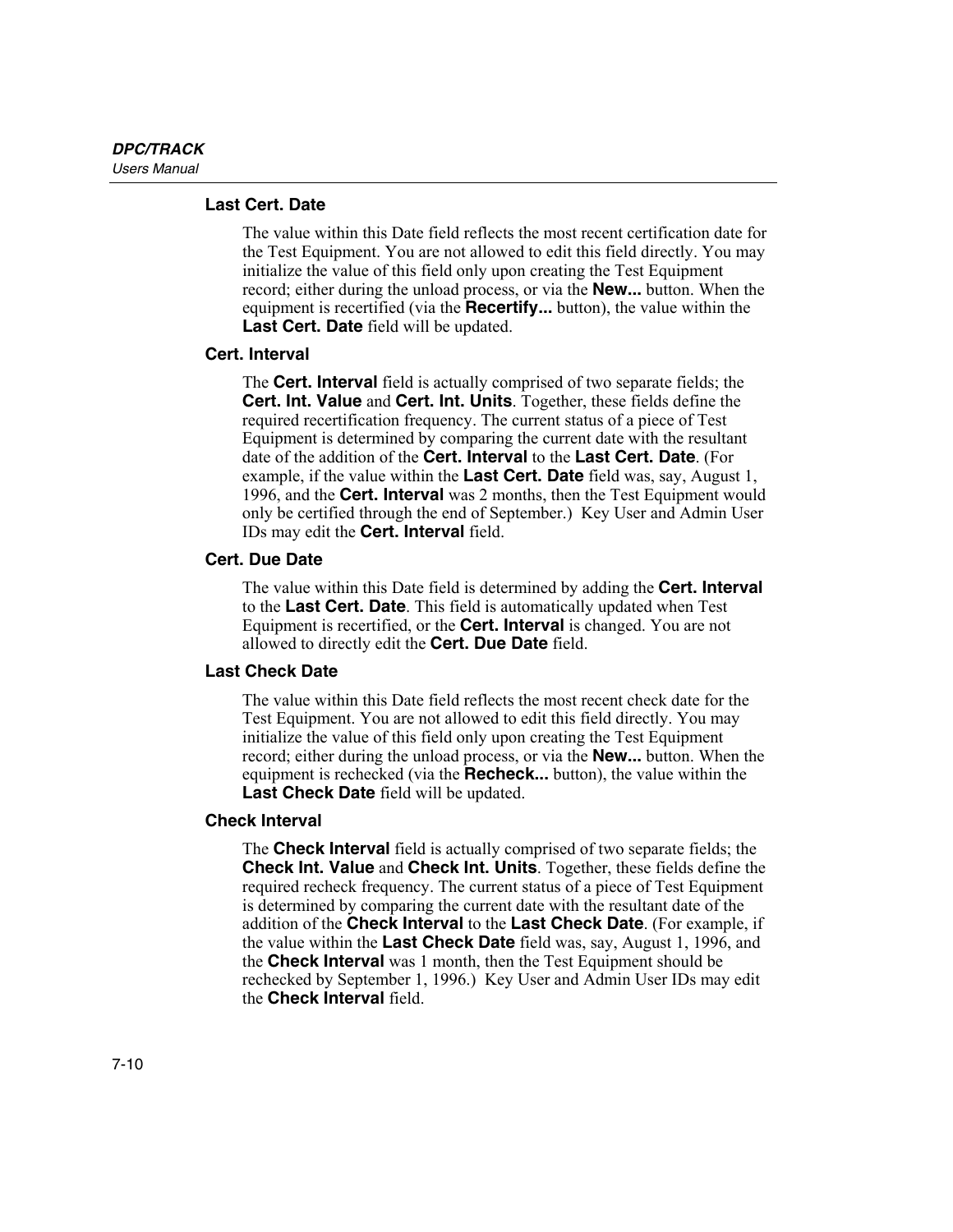### **Check Due Date**

The value within this Date field is determined by adding the **Check Interval** to the **Last Check Date**. This field is automatically updated when Test Equipment is rechecked, or the **Check Interval** is changed. You are not allowed to directly edit the **Check Due Date** field.

### **Cal. Status #**

This field is automatically incremented to reflect the number of times a calibration sequence was performed on any of the functions of the calibrator.

### *Example 7.2: Recertifying Test Equipment*

Let's walk through the steps of updating our Test Equipment database with the latest recertification data for our sample Test Equipment, Fluke SAMPLE. Note that this example employs the sample records that came with DPC/TRACK. It is assumed that the sample records are in their original state. (See Chapter 6, "Creating & Deleting," for instructions on rebuilding the sample records.) You must have Admin or Key User security rights to work through this example.

- 1. Access the Fluke sample Test Equipment record by performing a Quick Search via the **Test Equipment** button on the Main Menu. (See Example 3.3.)
- 2. Select the **Recertify...** button.
- 3. Enter the required information.

### *Note*

*Proceeding from this point will add a permanent record to your Test Results database. Although you may later delete the sample Test Equipment record, you will not be able to delete any Test Results record associated with it. (You may just want to select the Cancel button and read along from here.)* 

- 4. Select the **Create** button.
- 5. Notice that the **Last Cert. Date** field has been updated. The **Cert. Due Date** field has also been updated according to the **Cert. Interval** value.
- 6. Select the **Main Menu** button to return to the Main Menu.

You may review the associated recertification and recheck records (contained within the Test Results database) for a piece of Test Equipment by selecting the **History...** button on the **Test Equipment** screen.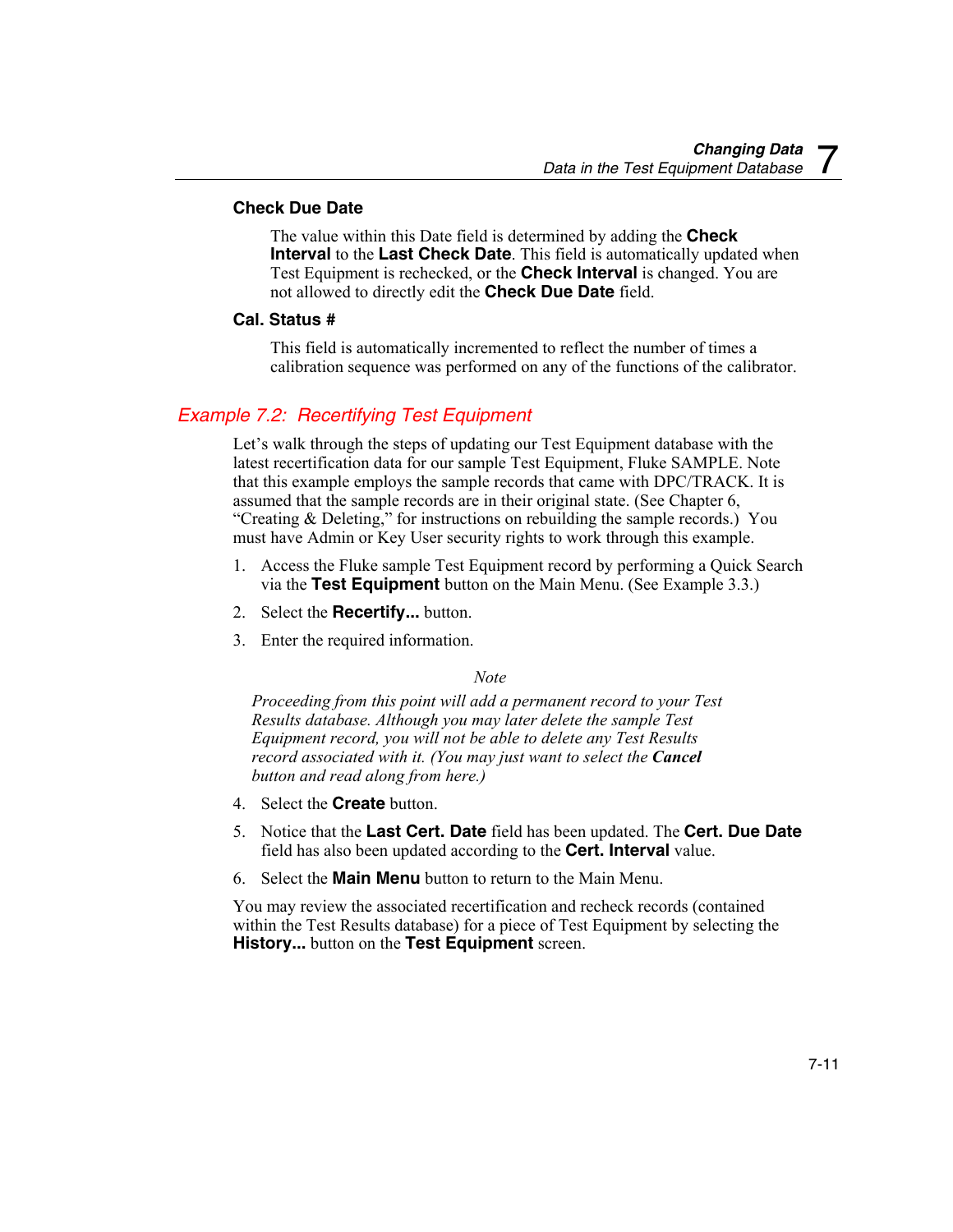# *Data in the Procedure Database*

The concept of changing data within the Procedure database may be broken down into two categories: renaming Procedures and editing Procedures. The following subsections discuss these two methods of changing data within the Procedure database.

### *Renaming Procedures*

To *rename* a Procedure is to change the value within the **Procedure Name** field. While this may seem somewhat obvious, this definition will help clarify the various interpretations of *editing* a Procedure, which is discussed later in this chapter.

When a Procedure record is renamed, the links that are established between that Procedure record and the Tag ID records that employ the Procedure remain intact.

You may rename a Procedure record by doing the following (only the Key User and Admin User IDs may rename a Procedure record):

- Access the **Instrument View** page for any Tag ID record. (Procedures themselves are independent of Tag ID records, so it doesn't matter which Tag ID record you select.)
- Select the **Test Procedure** tab to display the **Test Procedure** page.
- Click on the **Procedure...** button. Enter search criteria on the subsequent Quick Search screen and select the **Search** button. The **Procedure Selection** screen appears, displaying all records matching your search criteria.
- If applicable, scroll to the Procedure record of your choice.
- Edit the **Procedure Name** field to reflect the Procedure record's new name.
- Select the **Done** button to return to the **Instrument View** screen.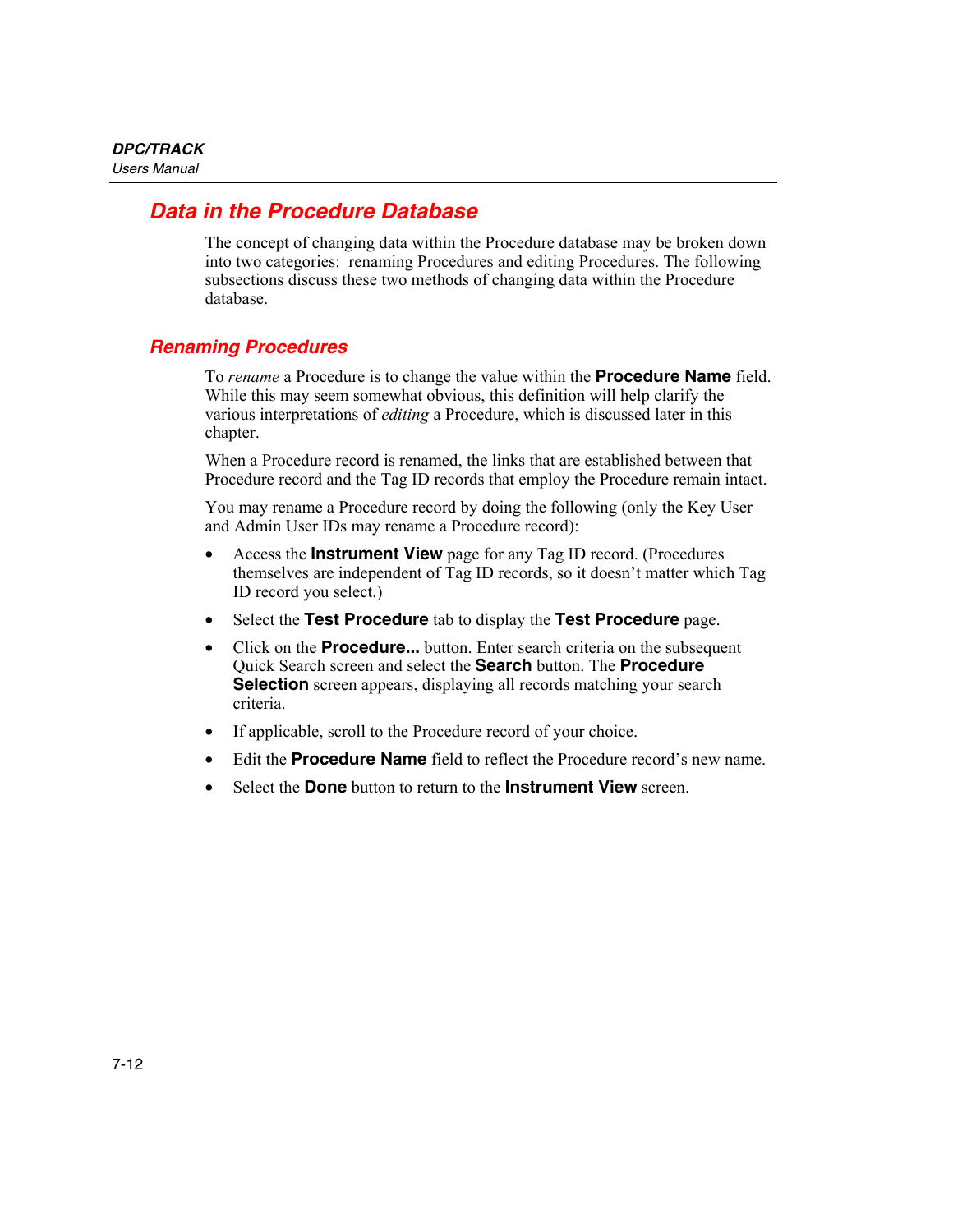# *Example 7.3: Renaming a Procedure*

In this example, we will rename the Procedure record (MYPROCEDURE1) we created in Example 6.2.

- 1. Access the **Instrument View** page for any Tag ID record.
- 2. Select the **Test Procedure** tab to display the **Test Procedure** page.
- 3. Click on the **Procedure...** button. Enter search criteria on the subsequent Quick Search screen and select the **Search** button. The **Procedure Selection** screen appears, displaying all records matching your search criteria.
- 4. If applicable, scroll to the Procedure record named MYPROCEDURE1.
- 5. Edit the **Procedure Name** field to reflect the new name, RENAMEDMYPROCEDURE1.
- 6. Select the **Done** button to make the change. We are returned to the **Instrument View** screen.

Now we will return to the Procedure record we just renamed and change the name back to MYPROCEDURE1.

- 7. Select the **Test Procedure** tab.
- 8. Select the **Procedure...** button. Enter search criteria on the subsequent Quick Search screen and select the **Search** button. The **Procedure Selection** screen appears, displaying all records matching your search criteria.
- 9. Scroll to the RENAMEDMYPROCEDURE1 record.
- 10. Edit the **Procedure Name** field to be MYPROCEDURE1.
- 11. Select the **Done** button. We are returned to the **Instrument View** screen. If we were to view the Procedure record now, we would see that it is back to its original state (i.e., the value in the **Procedure Name** field is MYPROCEDURE1).
- 12. Select the **Main Menu** button to return to the Main Menu.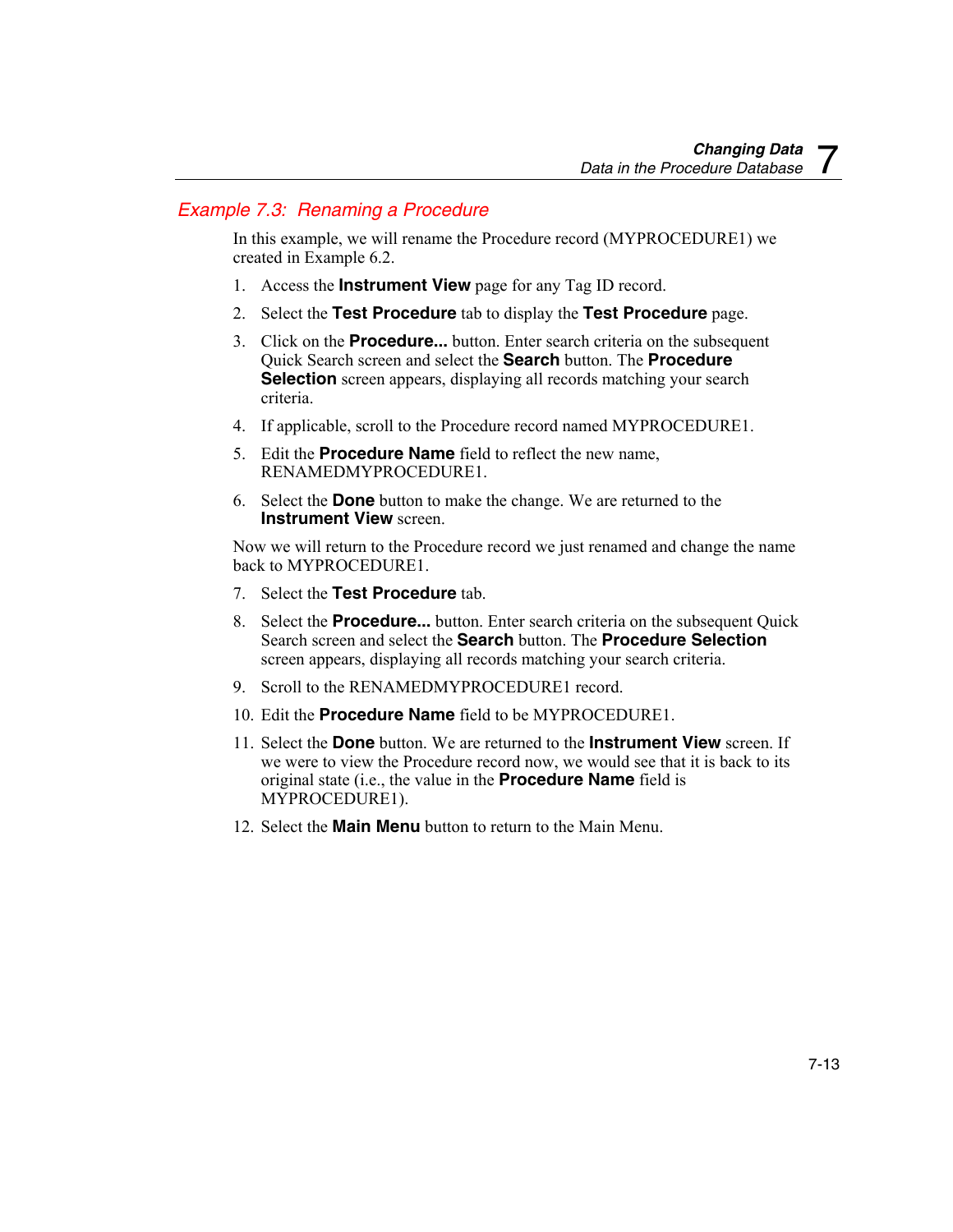# *Editing Procedures*

Exactly what it means to edit a Procedure may be interpreted at least three different ways:

- Changing a procedure assigned to a Tag ID.
- Editing the characteristics of a Procedure as it is applied to a *specific* Tag ID. (This will be referred to as a *local* edit.)
- Editing the characteristics of a Procedure as it is applied to *all* Tag IDs. (This will be referred to as a *global* edit.)

The task of changing the Procedure assigned to a Tag ID is discussed in Example 2.4. The balance of this section will address the latter two interpretations—those involving actual changes in Procedure data. Example 7.3 illustrates how to rename a Procedure record.

# *Editing a Procedure for a Specific Tag ID*

To edit the Procedure already specified for a given Tag ID:

- Access the **Test Procedure** page for the given Tag ID.
- If not already selected, select "Custom" from the **Procedure Type** Pick list.
- Edit the desired field values.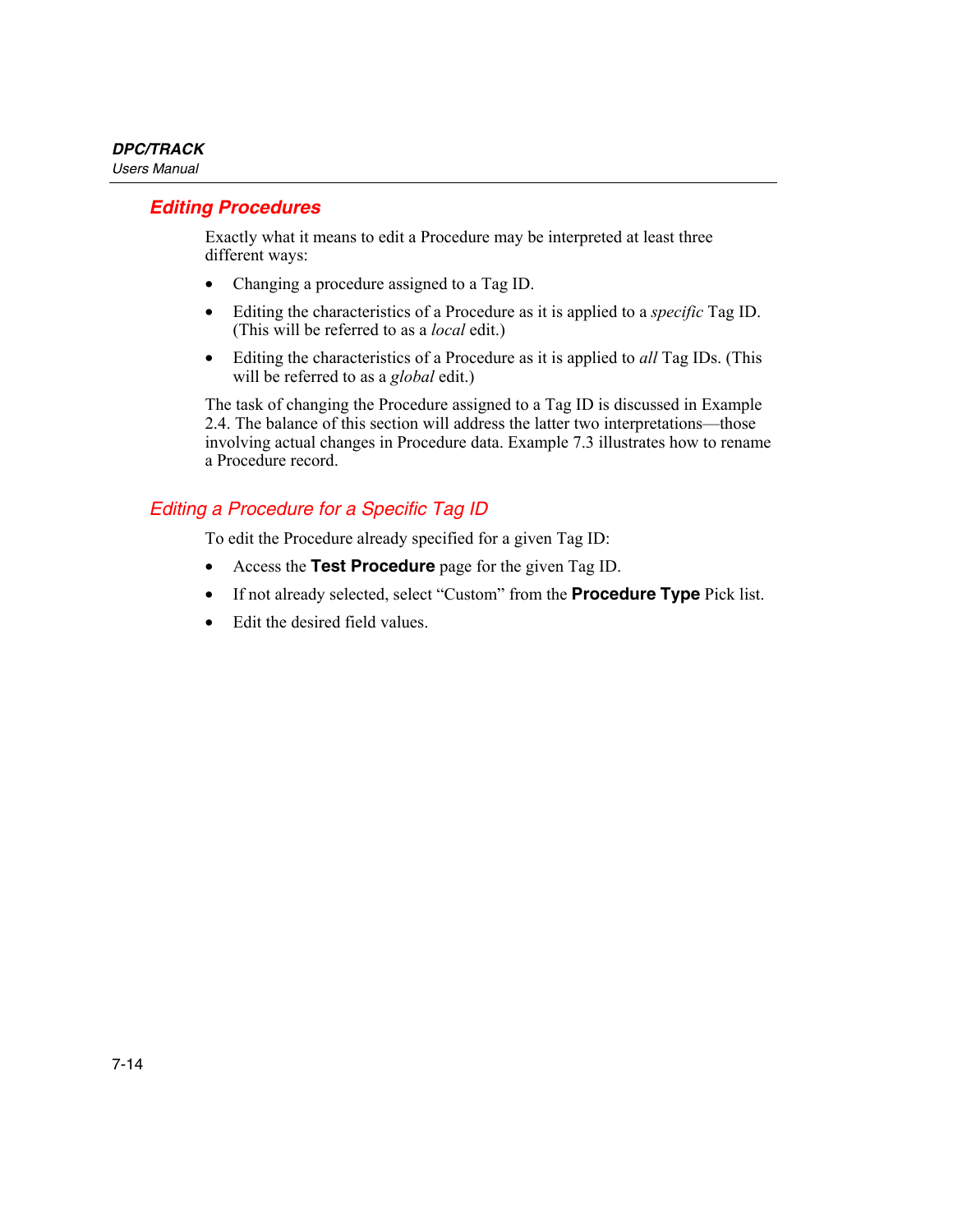# *Example 7.4: Editing a Procedure (Local)*

In this example, we will change the characteristics of the Procedure employed within the test setup information of the SAMPLETAG6 Tag ID record. (This example assumes you have worked through Example 2.4 and that you have associated the SAMPLEPROC1 with the SAMPLETAG6 Tag ID record. If you have yet done so, see Example 2.4 and select the SAMPLEPROC1 to be associated with the SAMPLETAG6 Tag ID record.) We will change the Procedure to include a "5 up/down" test strategy, rather than the "3 up/down" test strategy currently employed. You will need to be logged in as Key User or Admin to work through this example.

- 1. Perform a Quick Search to display the SAMPLETAG6 Tag ID record.
- 2. Within the **Instrument View** screen, select the **Test Procedure** tab. The SAMPLEPROC1 Procedure record is displayed. Notice that the **Procedure Type** field contains the value "Standard".
- 3. Select "Custom" from the **Procedure Type** Pick list.
- 4. Select "5 up/down" from the **Test Strategy** Pick list. The new testpoints are displayed in the **Testpoints** field.
- 5. Select the **Instrument View** tab to return to the **Instrument View** page.
- 6. Select the **Main Menu** button to return to the Main Menu.

The SAMPLEPROC1 Procedure record has been edited, however, the changes (in test strategy) apply to the SAMPLEPROC1 record only when it is used in conjunction with the SAMPLETAG6 Tag ID record (i.e., locally). See Example 7.5 for an example of how to edit a Procedure record globally.

# *Editing a Procedure for All Tag IDs*

To edit a Procedure globally (for all associated Tag IDs):

- Access the **Test Procedure** page for any Tag ID.
- Select the **Procedure...** button and perform a Quick Search for the desired Procedure.
- Edit the desired fields. The changes will affect all Tag IDs currently employing the Procedure.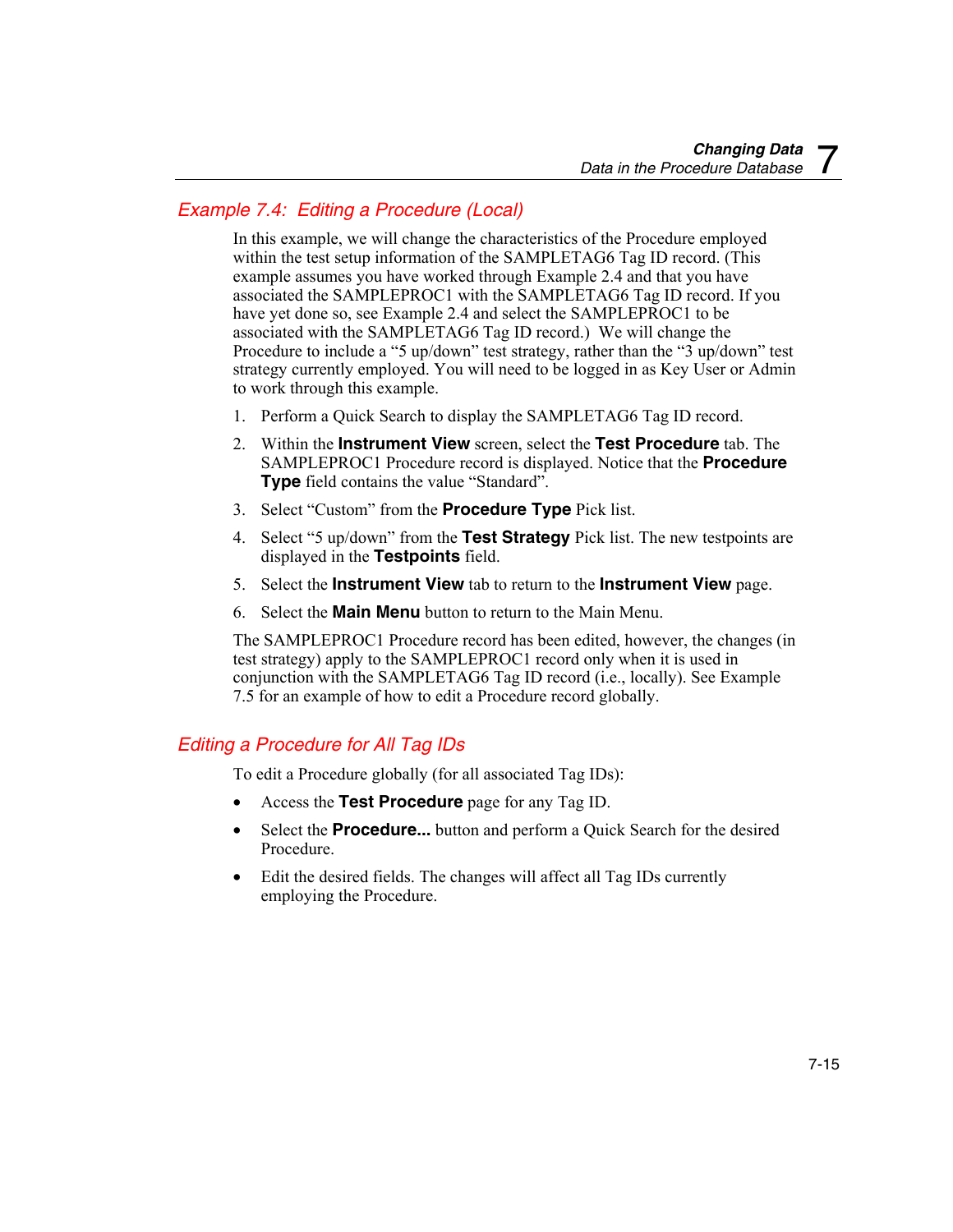# *Example 7.5: Editing a Procedure (Global)*

In this example, we will change the Procedure we created in Example 6.2 (MYPROCEDURE1). The change will be reflected in all Tag IDs that employ that Procedure. You need to be logged in as the Key User or Admin User ID to work through this example.

- 1. Perform a Quick Search to access the **Instrument View** screen for any Tag ID record.
- 2. Select the **Test Procedure** tab within the **Instrument View** screen.
- 3. Select the **Procedure...** button.
- 4. Enter "MYPROCEDURE1" (excluding the quotes) in the **Procedure** field on the subsequent Quick Search screen and select the **Search** button. The **Procedure Selection** screen appears, displaying the record matching our search criteria.

Now we will edit the Procedure, changing the 100% testpoint to 80%.

- 5. Click on the "100%" in the **Testpoints** field, then select the **Edit** button at the bottom of the field box.
- 6. On the subsequent screen, enter "80" in place of the "100.00", and select the **OK** button. The **Procedure Selection** screen reappears.
- 7. Select the **Done** button to finalize the change to MYPROCEDURE1. We are returned to the **Instrument View** screen.
- 8. Select the **Main Menu** button to return to the Main Menu.

If there were any Tag IDs employing MYPROCEDURE1, the edited version that we just completed would now be reflected in all Tag IDs using that Procedure.

### *Other Procedure Fields*

Some noteworthy fields within the Procedure database include:

### **Adequacy Delta**

The value within the **Adequacy Delta** field is used in conjunction with the **Adequacy Level** to determine if a given combination of test equipment (calibrator) and Tag ID is adequate. (If the sum of the **Adequacy Delta** of the Procedure and the **Adequacy Level** of the Tag ID exceed the **Adequacy** of the calibrator, then a warning will be issued when the testing parameters are loaded to the calibrator.) Adequacy checking may be bypassed with an **Adequacy Delta** value of "0".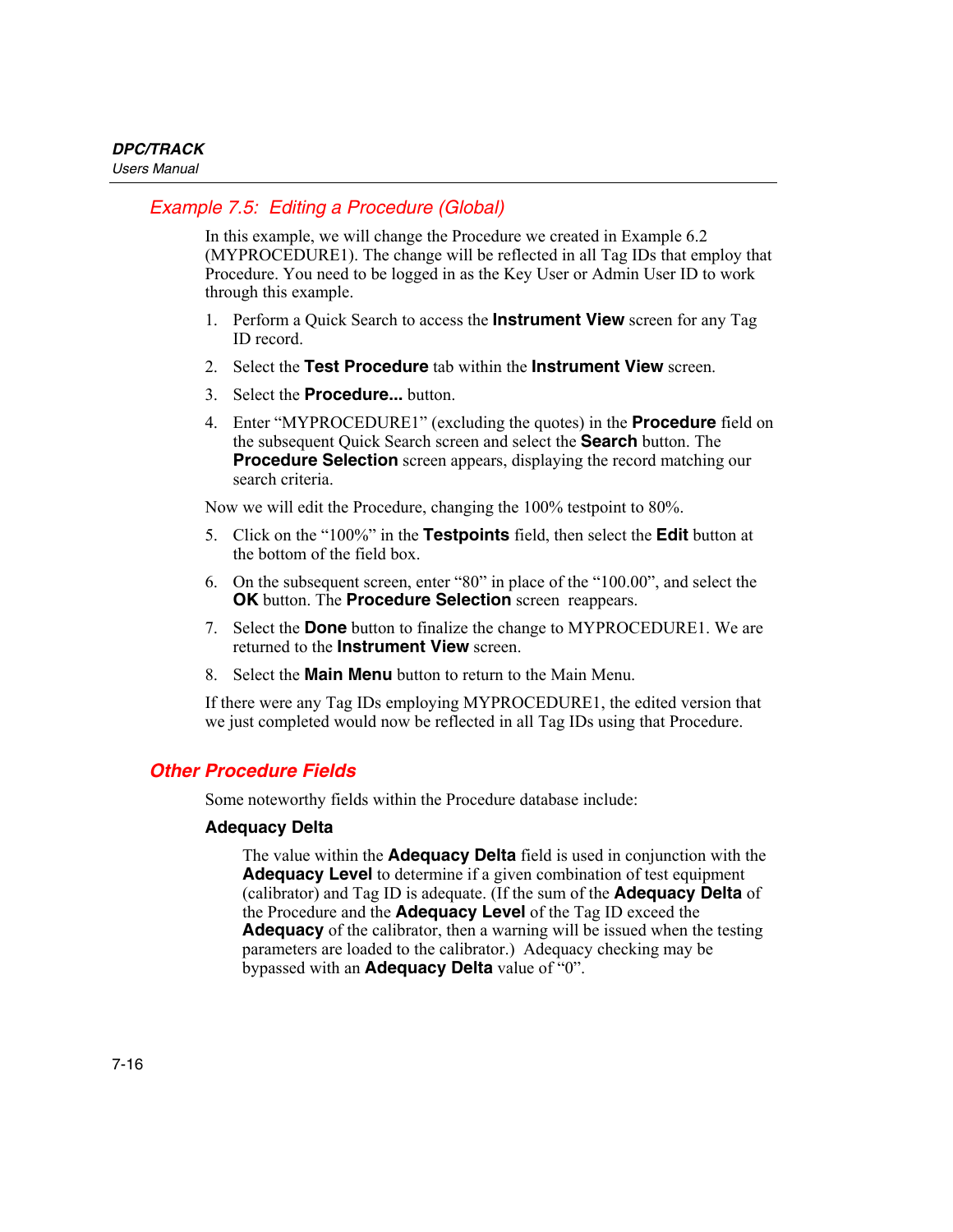### **Procedure Type**

This Pick field appears on the **Test Procedure** page and contains two choices, "Custom" and "Standard". When a Procedure is selected (via the **Procedure...** button), the parameters associated with that Procedure appear on the **Test Procedure** page and the **Procedure Type** value is set to "Standard". In order to customize these parameters for the specific Tag ID, you must change the **Procedure Type** value to "Custom". When you do so, the values within the **Test Strategy**, **Testpoints**, **Setup Messages**, **Wrap-up Messages**, and **Adequacy Delta** fields (from the Procedure database) are copied into the Tag ID database versions of these fields, which now appear on the form. Also, the **Procedure** field disappears since you are no longer working with an actual record from the Procedure database, but rather a "local" copy of this same information. You may then modify these fields for the specific Tag ID without affecting the original Procedure record.

If you change the **Procedure Type** value from "Standard" to "Custom", then change it back to "Standard", the Procedure will be undefined. In this case, the **Default Testpoints** (set via the **Setup Options** screen) will be used for this Tag ID unless a new Procedure is selected.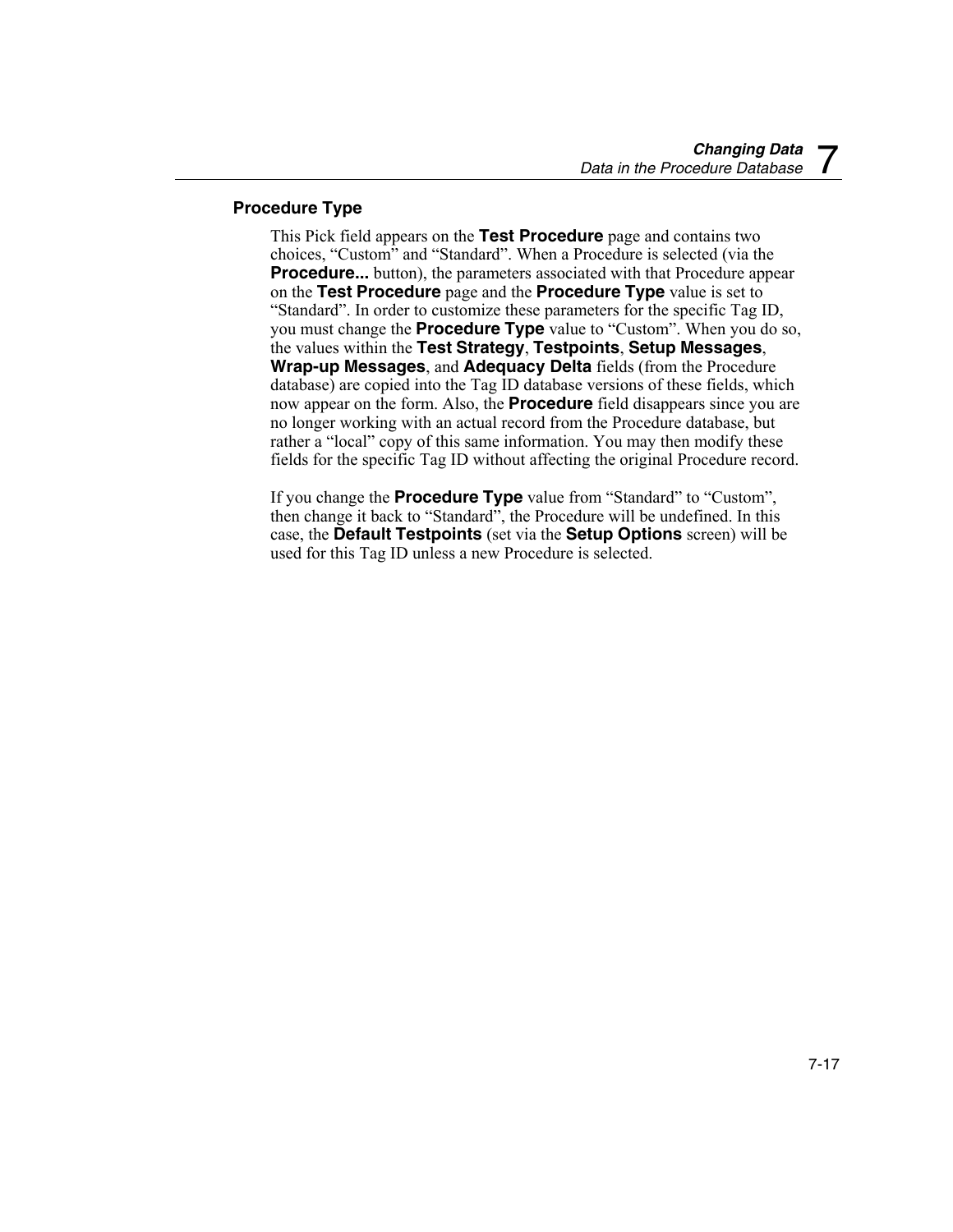# *Field Types*

DPC/TRACK provides several different field types to help manage the different types of data associated with instrumentation. The different field types are:

- Text
- Number
- Date
- Pick
- YesNo

A field's type defines the kind of information that is stored in that field, the appearance of the data, and how the data in the field may be edited. Basic definitions of the different field types are first presented followed by detailed instructions on how to enter, edit, and delete data within each field type.

Note that certain fields may have an associated **?** or **Down Arrow** button. When a **?** button is selected, a drop-down list of suggested values is displayed. You may choose a value from the list, or simply enter the data of your choice, per that field type's rules of data entry, as described below. (Optionally, you may simply click within the field box and enter data without accessing the list.) When a **Down Arrow** is selected, a drop-down list of all possible values is displayed. You must choose a value from the list or exit the field. (Clicking within the field box accesses the list as if the **Down Arrow** had been selected. Typing a value within the field box will auto-select the entry that best matches what you've typed in.)

Text

A Text field may contain any combination of text, numbers and other ASCII characters. There is no limit of characters allowed within a Text field. Some Text fields are defined to allow full-page text entry and editing, which is accessed by clicking on the associated **T** button. A Text field with this option may appear as a large field box showing multiple lines of text. When data is entered into a full-page Text field, the text will automatically "wrap" as necessary to form multiple lines. Press **OK** to accept your data changes and exit the full-page data entry mode. Pressing **Cancel** negates your changes and exits the full-page mode. Pressing the **Print** button will print the data currently in the field to the attached printer. Text fields without the full-page feature appear as a standard size field box, in which text may be entered in an indefinitely long single line.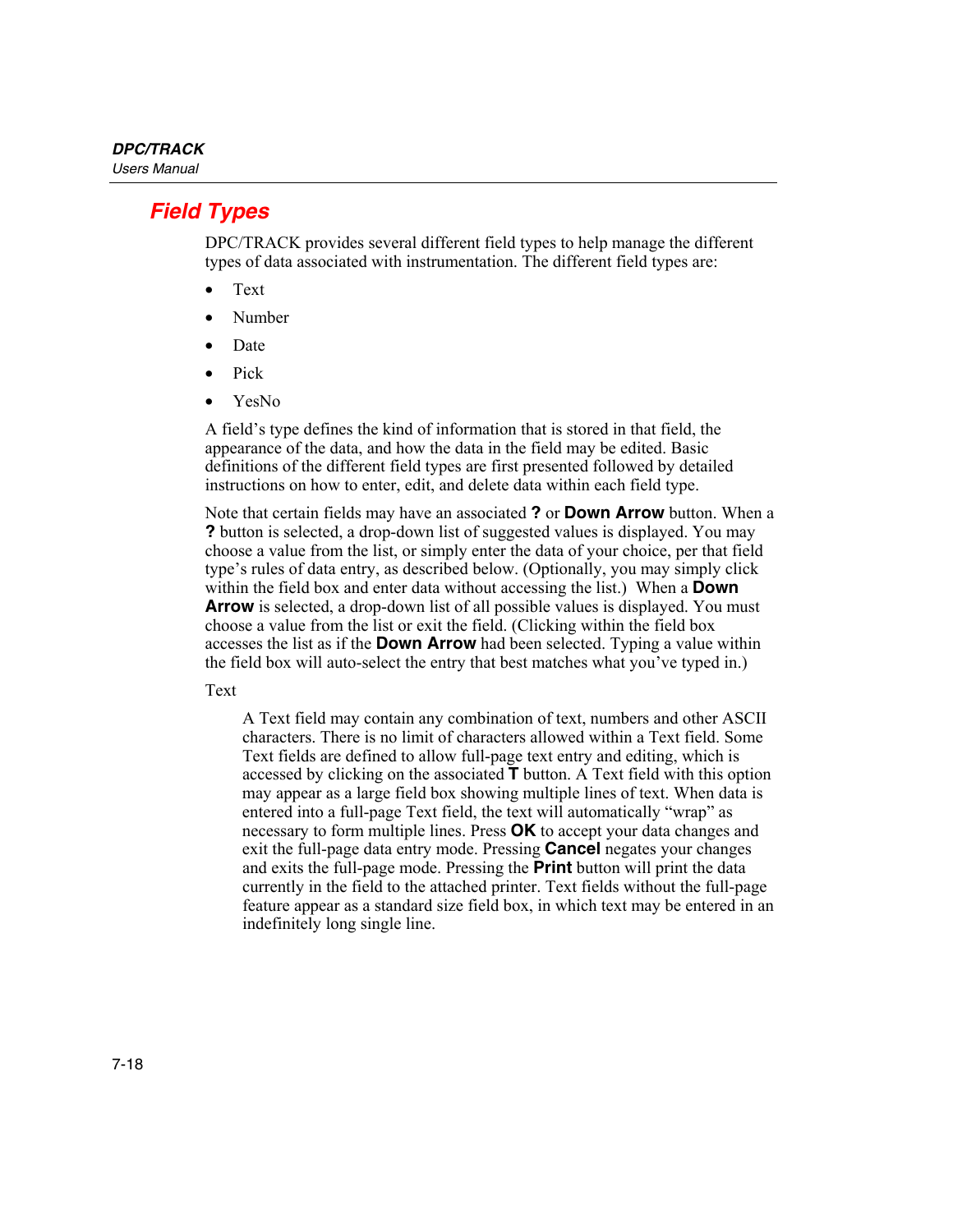After selecting a Text field, you may move the cursor within the field using the left and right arrow keys on the keyboard. When data is entered at a particular position within the field, all data to the right of that position shifts to the right as necessary; data is not overwritten. To overwrite data, drag over the desired characters before entering new data. The **Home** and **End** keys move the cursor to the beginning and end of the data, respectively.

Number

A Number field contains numerical data only. The display and editing format of the data depends entirely upon that field's definition. A Number field may be defined to only accept data greater than some minimum or less than some maximum number. You will receive an error message should you attempt to enter an invalid value.

After selecting a Number field, you may move the cursor within the field using the left and right arrow keys on the keyboard. When data is entered at a particular position within the field, all data to the right of that position shifts to the right as necessary; data is not overwritten. To overwrite data, drag over the desired characters before entering new data. The **Home** and **End** keys move the cursor to the beginning and end of the data, respectively.

The distinction between a Number field's display format and editing format is an important concept. Consider the **Tolerance** field shown below. Note the presence of the % symbol following the numeric data. The % symbol is part of the display format, the format used when the field is not selected.

Tolerance 2.000%

After clicking in the field box, the appearance of the data is immediately switched to match the edit format, as shown below. (The vertical cursor shows our location within the field.)

Tolerance 2.000

Notice that the % symbol is no longer present. Typing the numerical characters "28" at the current location results in the following display:

Tolerance 2.0028|0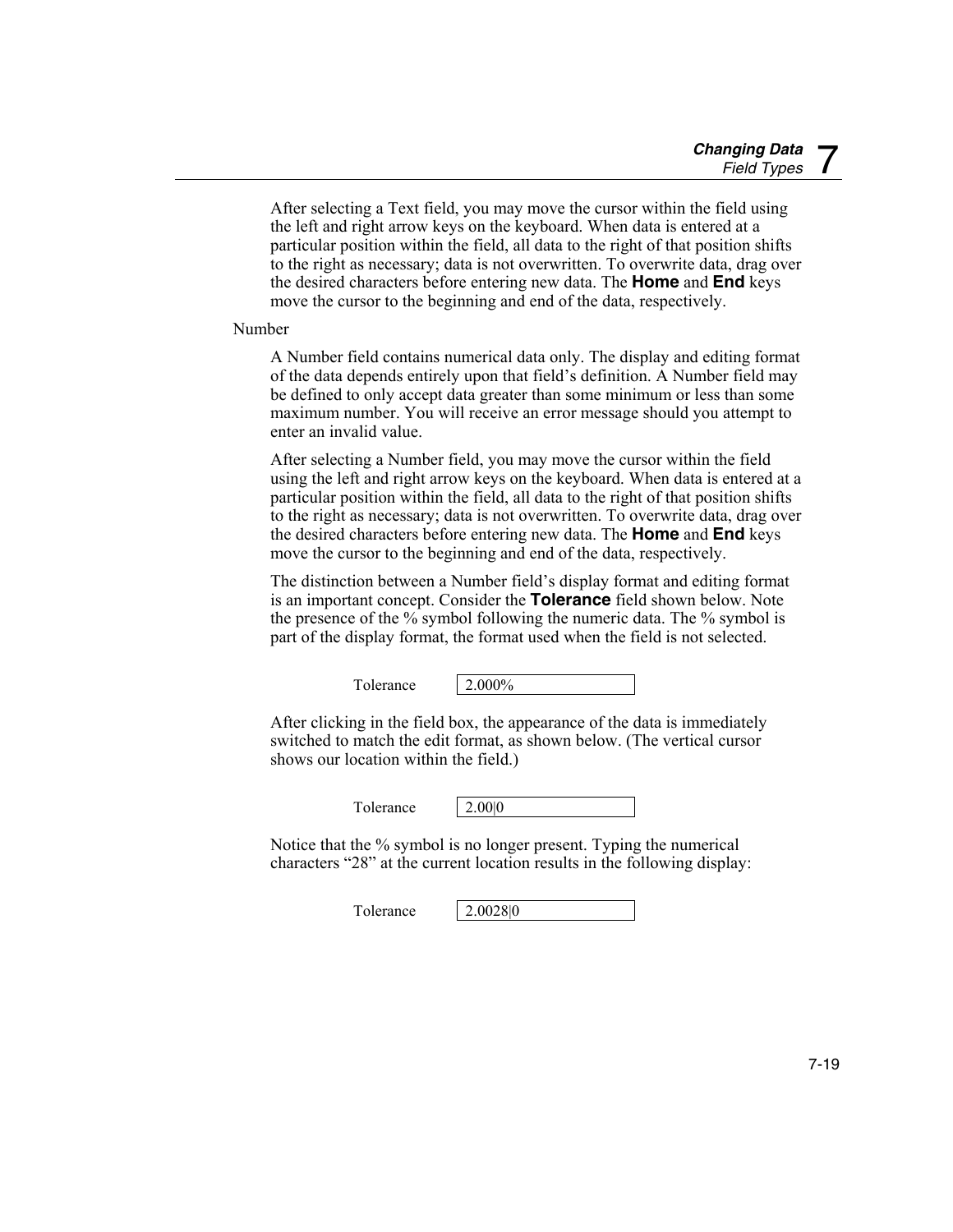Notice that the "0" following the insertion point was simply shifted to the right two spaces since we entered two characters. Upon leaving the field, the display format reflects the new value and returns the % symbol to our view.

Tolerance  $\frac{12.003\%}{2.003\%}$ 

So what happened to the "8" we entered? This question leads us to another important concept for Number fields—resolution. For the **Tolerance** field shown above, the resolution was defined to only include three decimal places to the right of the decimal. Since the "8" was beyond the resolution of the field (it was in the fourth decimal place), it was dropped and the preceding "2" was rounded up to "3".

Note that if the resolution of the **Tolerance** field had been defined to track data in the fourth decimal place as well, the value we entered would actually be stored as "2.0028" instead of "2.003". However, unless the display format was also changed to reflect the fourth decimal place, we would still only see the value "2.003%" until we selected the field, at which time we would see the stored value of "2.0028". In this case, if we were to perform a Quick Search for all records whose **Tolerance** field contained the value "2.003", the record in which we entered the value of "2.0028" would not be found, even though "2.003" is the value that appears in the field when not selected.

Further note that different Number fields usually (but don't necessarily) have different display formats, edit formats, and resolutions. Also, some Number fields may display data using engineering or scientific notation. You cannot change the resolution of the display format for Number fields. You can, however, change the edit format via the DPCTRACK.INI file. (See Appendix A, "The DPCTRACK.INI File.")

Date

Obviously, a Date field is intended to store and display date type data. The display format for a Date field is specific to that field's definition. A Date field may be defined to only accept data greater than some minimum or less than some maximum date. You will receive an error message should you attempt to enter an invalid date.

After selecting a Date field, you may move the cursor within the field using the left and right arrow keys on the keyboard. When data is entered at a particular position within the field, all data to the right of that position shifts to the right as necessary; data is not overwritten. To overwrite data, drag over the desired characters before entering new data. The **Home** and **End** keys move the cursor to the beginning and end of the data, respectively.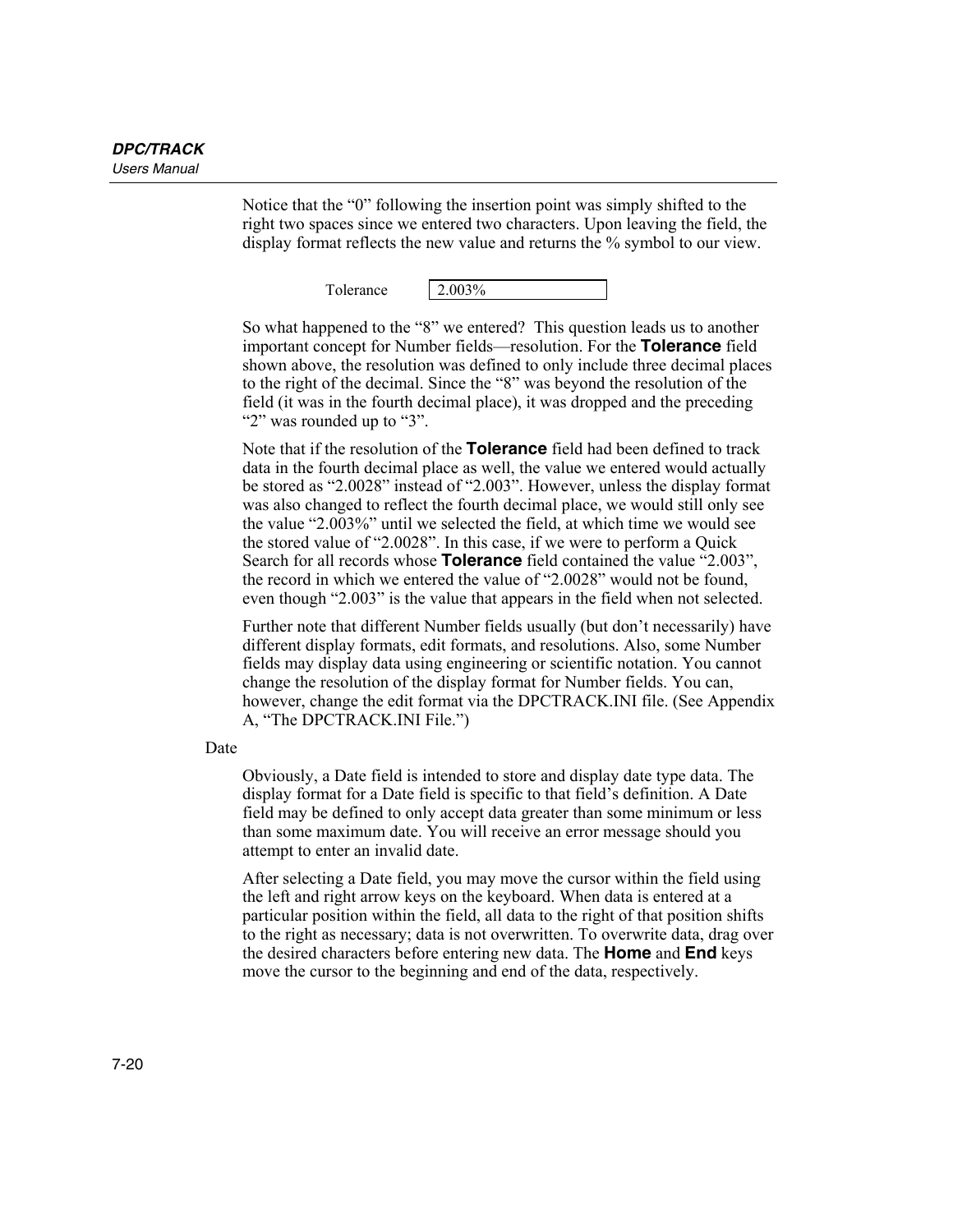Dates are entered using a Month/Day/Year numerical input (such as 12/31/95, or 12.31.95, or 12-31-95, etc.) regardless of the date's display format, which might be totally different than the field's editing format. (This default editing format may be changed via the DPCTRACK.INI file, see Appendix A*,* "The DPCTRACK.INI File.") The date as of seven days from today may be entered by simply typing +**7** in the field box. Today's date may be entered by pressing the **+** key on the keyboard.

Pick

Pick fields most often appear as a field box with an attached **Down Arrow** button. The drop-down list of available choices that is displayed upon selecting the **Down Arrow** button is determined by that field's definition. You may also specify a value from the list by typing the first character of the desired value into the field box. You may also select an item from the list using the mouse, the up and down arrows on the keyboard, or by typing the first character(s) of the entry you wish to select. The **Page Up** and **Page Down** keys move the cursor to the top and bottom of the list, respectively.

Pick fields may also appear as a stacked group of radio buttons. Selecting a radio button is equivalent to selecting a choice from a drop-down list since only one radio button in a given group may be selected at a time.

Note that certain Pick fields may cause additional fields to appear, or certain fields to be hidden depending upon your choice of data. For example, consider the **Instrument Type** Pick field. If "RTD Transmitter" is the chosen value, then the **RTD Type** field appears on the form. If the Pick field's value changes to "TC Transmitter", then **RTD Type** information is no longer relevant, and the **TC Type** field appears. Fields whose visibility depends upon the current value of a Pick field are actually part of a separate form, called a subform. Subforms may contain further subforms, etc. (See Example 2.7.)

YesNo

A YesNo field is similar to a Pick field but contains only two choices, "Yes" and "No". Because there are only two choices available, a YesNo field sometimes appears on a form as a single checkbox. A selected checkbox corresponds to a "Yes" value. Otherwise, a YesNo field will appear just like a Pick field with only the "Yes" and "No" (or True and False, On and Off, etc.) choices. A YesNo field appearing as a checkbox usually has the field's name to the immediate right of the checkbox. The setting for a checkbox is changed by clicking upon it, or by using the **Tab** key to access the field and then pressing the **Spacebar**. (Note that an array of checkboxes may actually be an arrayed Pick field, instead of a collection of independent YesNo checkboxes.)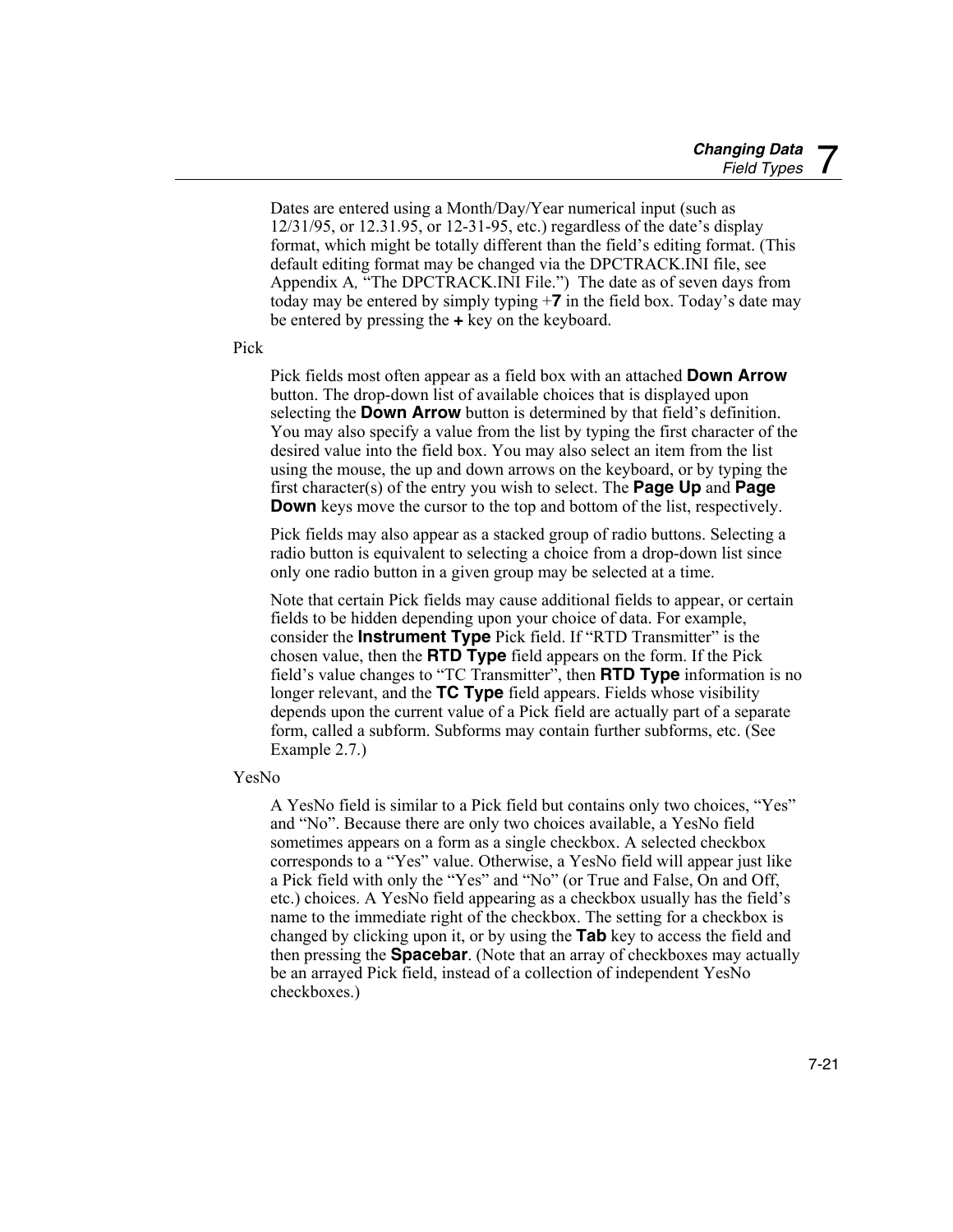### *Arrays*

There are certain instances where it's helpful for a particular field to contain multiple entries. For example, perhaps you wish to record the testpoints associated with a particular Tag ID. Depending upon the test to be performed, the actual number of testpoints may vary, making it inconvenient to use several nonarrayed Number fields. In this case, an arrayed Number field is appropriate.

The rules and limitations governing data entry in an array follow that particular field's definition. Any of the basic field types (Text, Number, etc.) can be defined as an array.

Individual elements of an arrayed field are edited according to that field's type. An element of an array is any one of the individual entries within that array. Some arrays limit the number of elements you may have, while others permit an unlimited number of elements. Upon selecting an array, you will be presented with buttons that permit the addition (**+**), deletion (**-**), and editing (**e** or **Edit**) of elements.

There are several ways to add a new element to an array:

- Double-click within an undefined (C:Clear) element (The new element will appear within the selected location.)
- Select an element and press the **Insert** key on the keyboard (The new element will be inserted immediately above the initially selected element.)
- Select an undefined (C:Clear) element and press the **Spacebar**  (The new element will be inserted immediately above the initially selected element.)
- Select any element and click the **+** button (The new element will be inserted immediately above the initially selected element.)

Elements may be deleted from an array by any of the following means:

- Select the element to be deleted and click the **-** button (Remaining elements will be "moved" together.)
- Select the element to be deleted and press the **Delete** key on the keyboard (Remaining elements will be "moved" together.)

Elements of an array may be edited by doing any of the following:

- Select the desired element and press the **Spacebar**
- Double-click on the desired element
- Select the desired element and click the **Edit** (**e**) button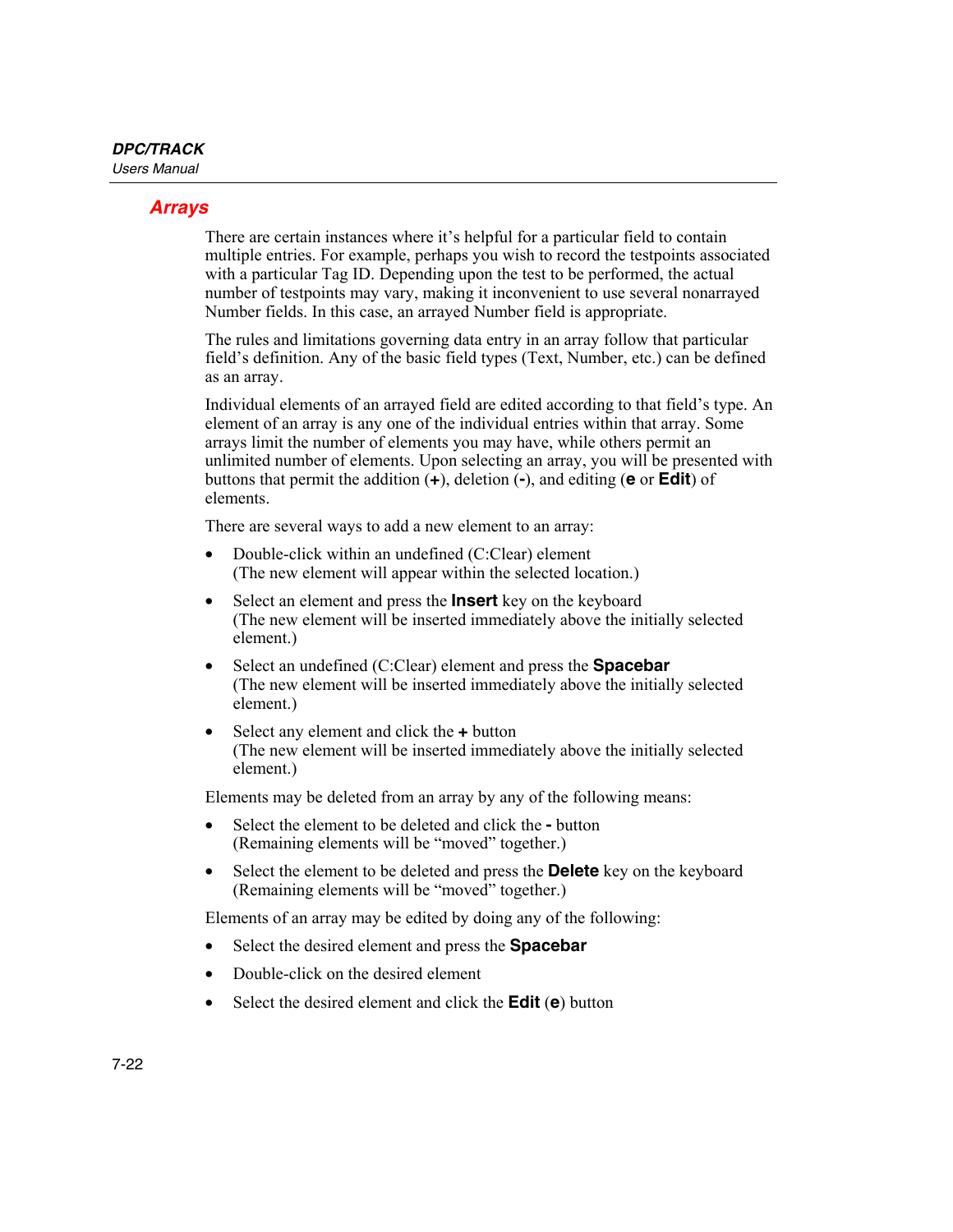# *Other "Arrays"*

Sometimes, reference is made to a collection of radio buttons as being an *array* of radio buttons. An example of this is the **Interval Units** field on the **Instrument View** page. In this context, the term "array" simply implies that there are several choices available. In fact, an array of radio buttons is a cosmetic variation of a Pick field. Only one radio button may be selected within the group, which is analogous to choosing a value from a drop-down list.

# *Related Nuances*

A few other tidbits relating to fields and the editing of data...

- Unless defined otherwise within Windows, the pointer shape for your mouse will appear as an arrow when clicking buttons and placing the cursor over certain fields.
- When placed over certain fields, the mouse cursor will appear as an I-beam. The mouse cursor does not change shape when placed over a Checkbox field. When a click is performed within a nonarrayed field box, a flashing vertical bar cursor will indicate your position within that field. You will not see a flashing cursor upon clicking in the field box for a Checkbox field. When a click is performed in an arrayed field box, the selected item in the list will be highlighted.
- Some fields are dependent upon others for their data and/or appearance on a form.
- You may not be able to edit data in certain fields due to security access rights. Security rights are determined by your User ID.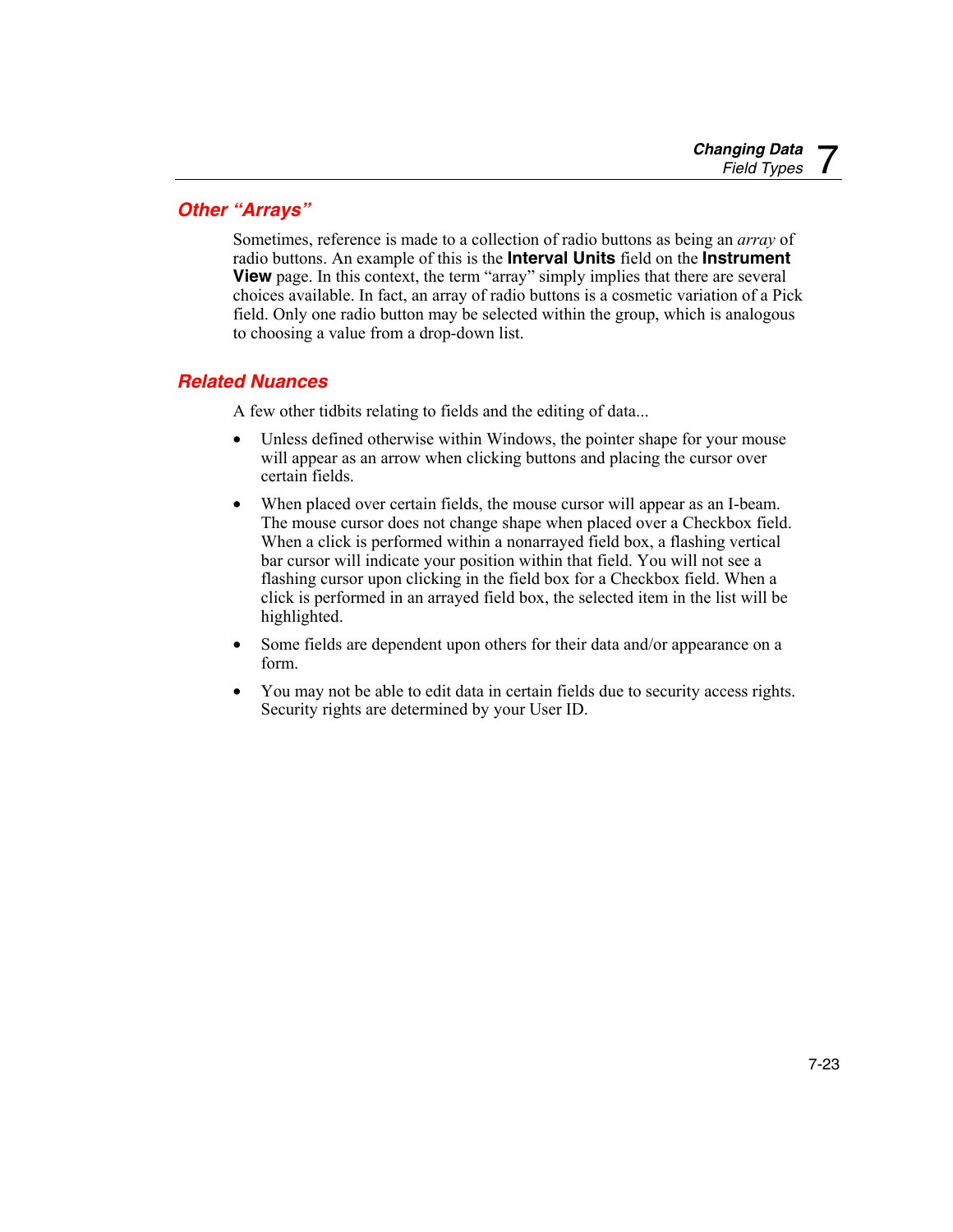### *Field Status Messages*

Most of the time, your fields will contain real data, which you may review, search for, edit, delete, etc. There are occasions, however, when a field may contain a system message.

DPC/TRACK is unique amongst database programs in that it recognizes the difference between blank data (such as multiple **Spacebar** entries) and no data at all. The C:Clear value within a field indicates that there is no data whatsoever within that field. DPC/TRACK's recognition of the difference between no data at all and blank data is an important concept that is missing from most database programs. By default, DPC/TRACK hides these C:Clear messages (because this concept may be unnecessarily confusing to some users). You may choose to display the C:Clear messages via the **ShowClear** variable within the DPCTRACK.INI file (see Appendix A, "The DPCTRACK.INI File," for more information). You may place a C:Clear message within a field by performing a **Ctrl+Bksp** key combination while within a field. (Performing another **Ctrl+Bksp** key sequence while within the field will return the field's original value.) Note that not all fields allow C:Clear as a value; hence you will receive an appropriate error message should you attempt to place C:Clear within such a field. If none of this makes sense to you, that's all right. The concept of C:Clear may be thought of as an advanced concept.

Certain fields may sometimes display the V:Bad Value message. This message typically appears when an invalid value has somehow been forced into a field. You may rid the V:Bad Value message by entering valid data, or by returning the field to C:Clear, as described above.

In certain cases, a Syntax Error message may also appear within fields. You may perform a **Ctrl+Bksp** to return the field to C:Clear, or you may type in a valid entry to remove the Syntax Error message.

An R:Bad Reference message indicates that the data value for the given field depends on another database field whose value is undefined or invalid.

An L:Bad Link message means that the data value for a given field depends on a link between the current database and another database; the link does not exist or has somehow been broken.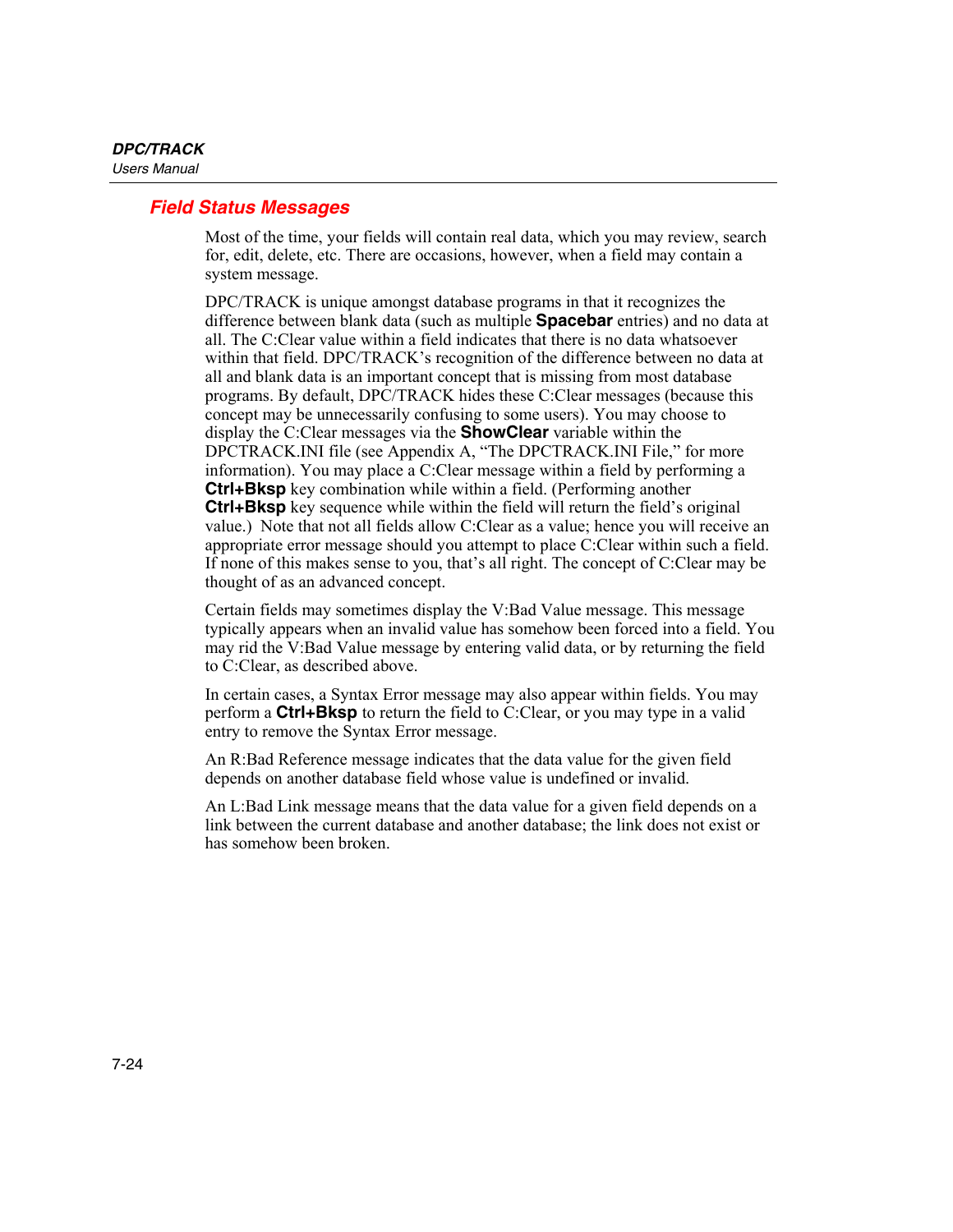# *Cut, Copy, Paste*

The standard Windows procedures for Cut, Copy and Paste are supported by DPC/TRACK. Because different field types are governed by different rules and have different limitations, you typically won't be able to copy a value from, say, a Pick field to a Date field. Even so, there are still practical situations where these operations are convenient, such as perhaps copying multiple lines of data from a Text field to your favorite word processor. Note, however, that if you copy formatted text from another application into a Text field, the format characteristics (such as bold, italics, underline, etc.) will not be transferred. You also cannot copy a field status message, such as C:Clear from one field to another.

To perform a Cut on selected data, execute a **Ctrl+X** key combination. The selected data will be placed on the Clipboard. To perform a Copy, execute a **Ctrl+C** key combination. A copy of the selected text will be placed on the Clipboard. To perform a Paste of data from the Clipboard, position the cursor in the desired location and execute a **Ctrl+V** key combination. More information on these procedures may be found in your Windows documentation. (Note that a Cut of data from a field may result in a V:Bad Value message.)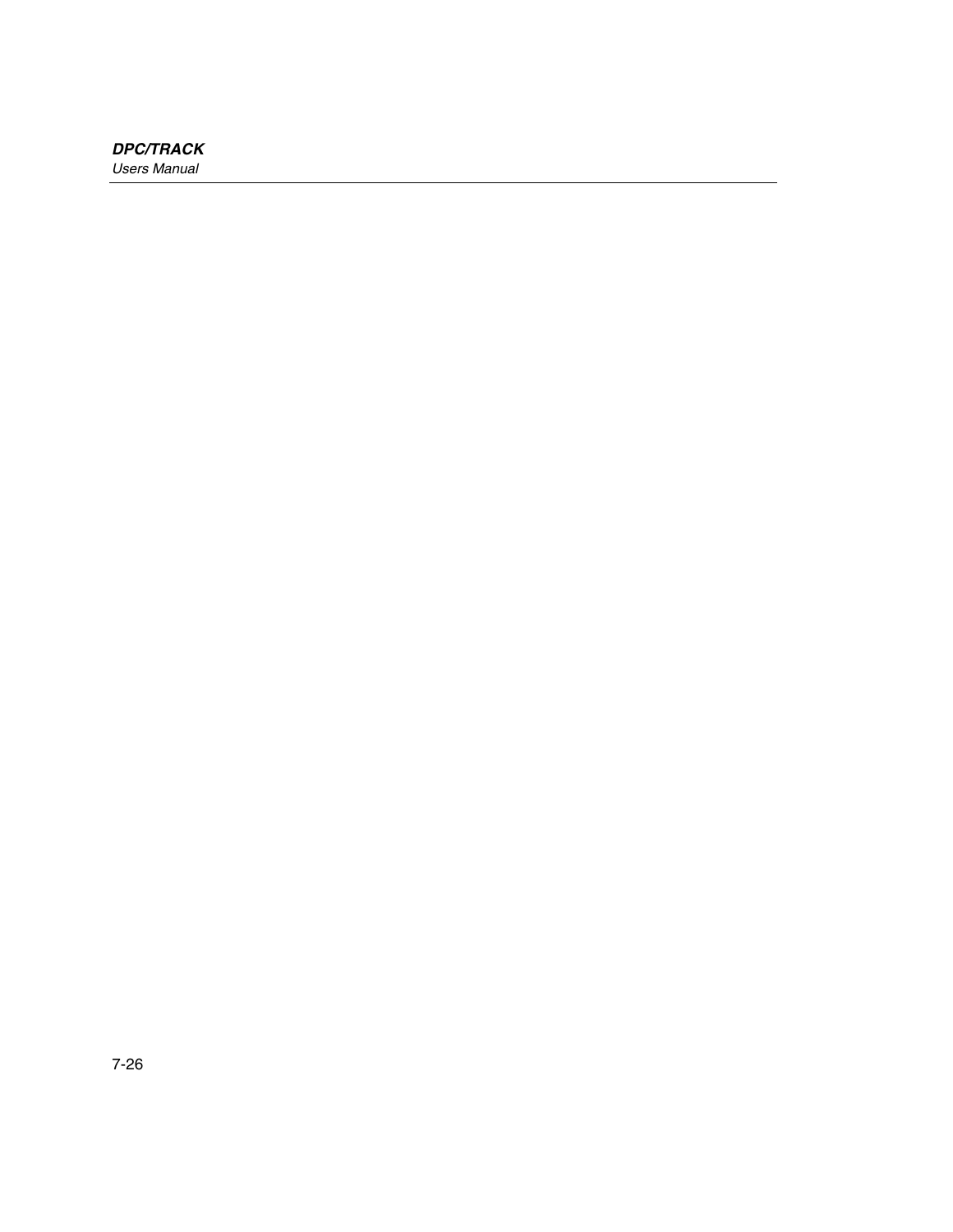# **Chapter 8 Importing & Exporting**

### **Contents**

### Page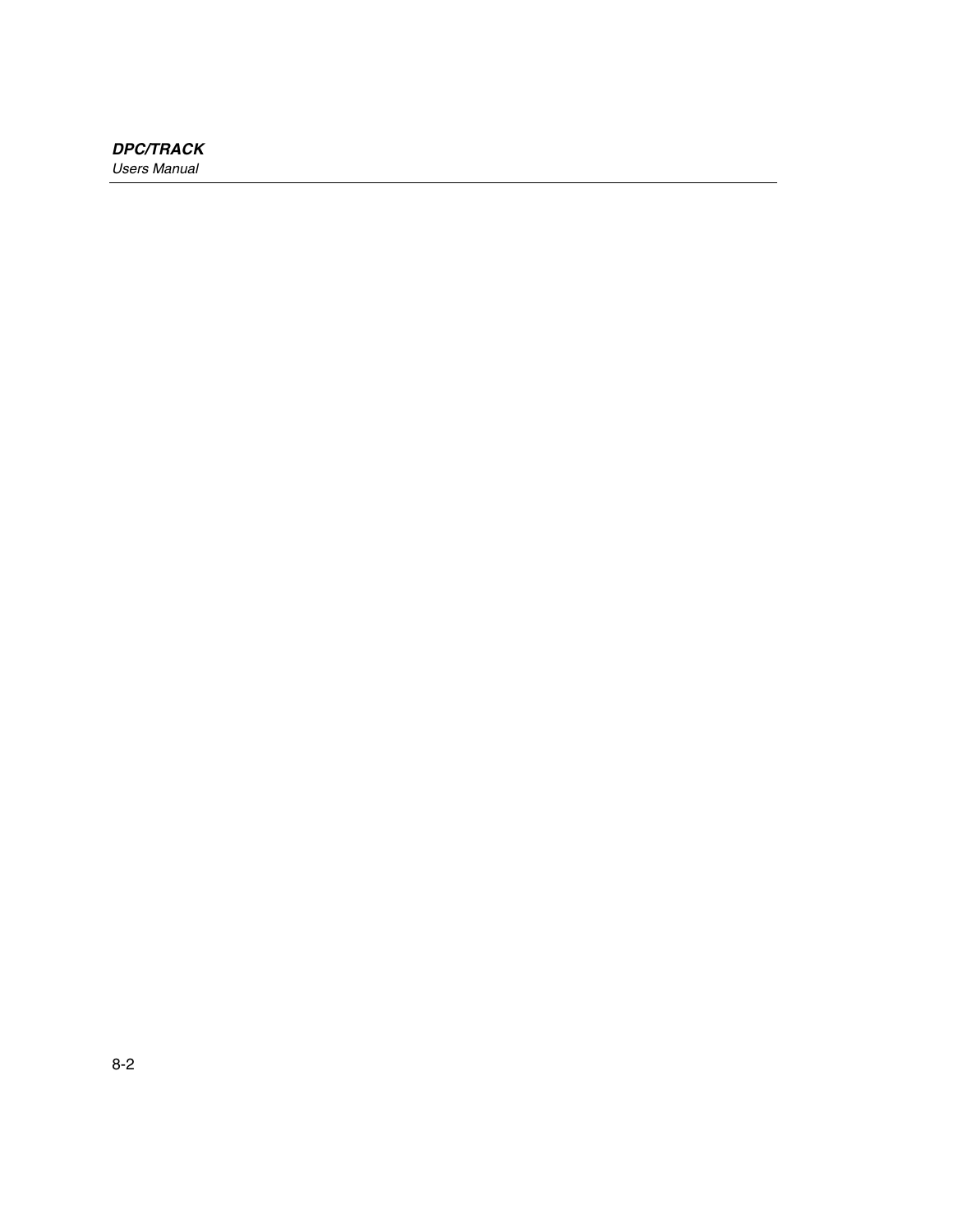# <span id="page-132-0"></span>*Introduction*

This chapter provides the following sections:

- Overview
- Exporting Test Results
- Exporting Instrument Data
- Exporting Procedure Data
- ASCII Files
- Importing Instrument Data
- **Importing Procedure Data**

# *Overview*

Many programs store their data in unique or proprietary file formats. In order to communicate this data to other programs, some sort of import, export, or conversion utility is usually required. The most common means of transferring information between programs is through ASCII text files. DPC/TRACK provides ASCII import utilities for the purpose of integrating Tag ID and Procedure information from outside sources. You may also export your Tag ID, Procedure, and Test Results data to an ASCII file so that other applications can make use of your data.

# *Exporting Test Results*

When Test Results records are exported, a HIST\_OUT.ASC file will be created (or appended) within the directory containing your database files. The HIST\_OUT.ASC file is an ASCII text file with the data organized in tab-delimited columns. The first row of this file contains the headers that identify the data listed within each column. Subsequent rows contain the exported Test Results data. You may export individual or multiple Test Results records into a single ASCII file, if you like.

Basically, all you have to do is follow these simple steps:

- 1. Select the **Import/Export** button on the Main Menu.
- 2. Select the **Export History...** button.
- 3. Specify your search criteria and select the **Search** button.
- 4. Review the records, then select the **Proceed** button.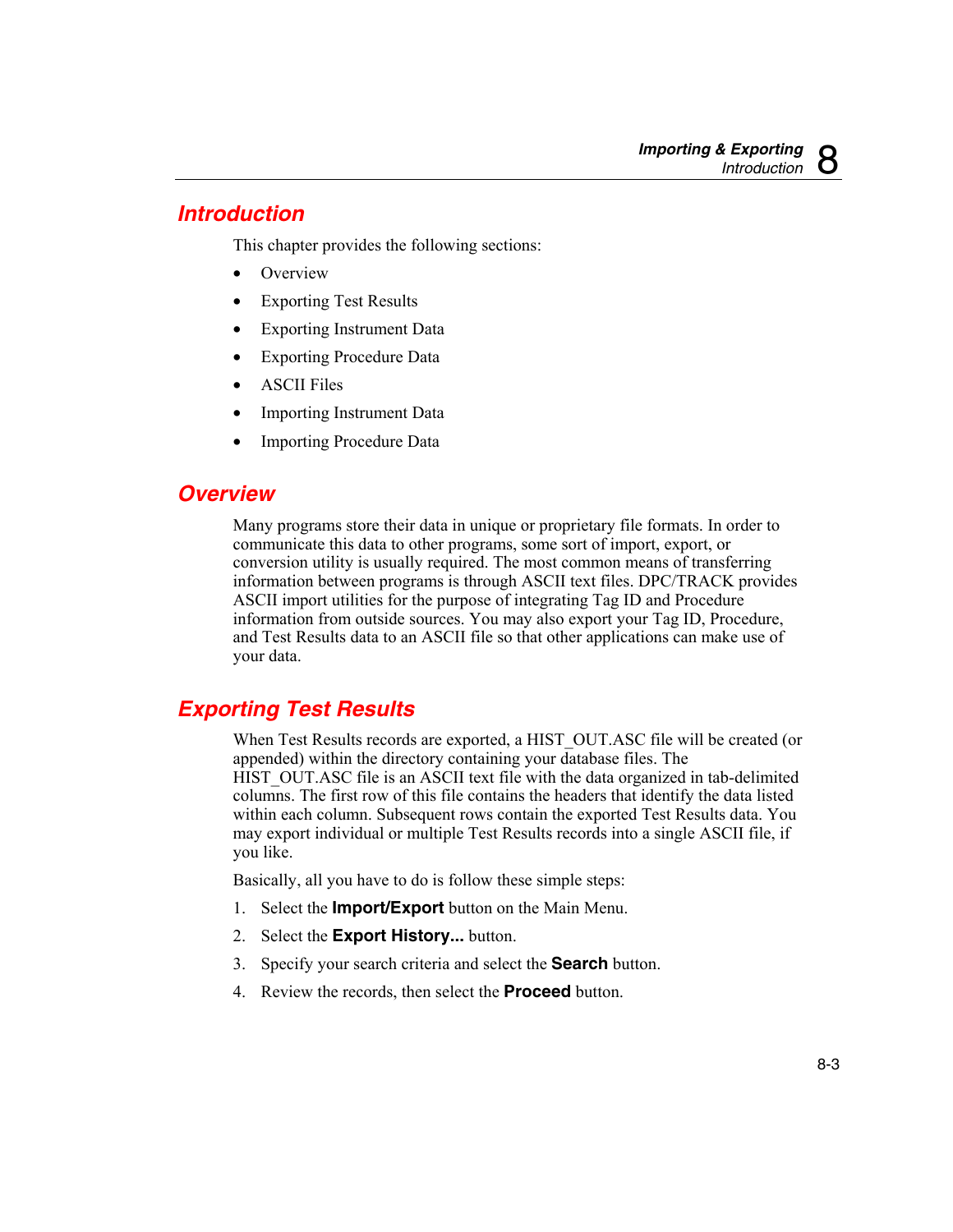You also have the opportunity to exclude records from the exported file by selecting the **Exclude** button while viewing a particular record, as we'll see in our first example.

# *Example 8.1: Exporting Test Results*

In this example, we'll export some of the Test Results records associated with SAMPLETAG2.

- 1. Select the **Import/Export** button on the Main Menu to access the **Import/Export Selection** screen.
- 2. Select the **Export History...** button to access the Quick Search screen.
- 3. Within the **Tag ID** field, type "SAMPLETAG2" (excluding the quotes).
- 4. Select the **Search** button. The resultant records are displayed.
- 5. At this point, we could export all four Test Results records by selecting the **Proceed** button. But instead, let's first select the **Exclude** button to exclude the currently visible Test Result record from our export. There should now be only three Test Results records within our list.
- 6. Now select the **Proceed** button. A HIST\_OUT.ASC file has just been created (or appended) within the directory containing your database files. This file includes the three Test Results records from above. (The directory containing your database files is designated by the **LccPath** variable within your DPCTRACK.INI file.) After the export is complete, you will be returned to the **Import/Export Selection** screen.
- 7. Select the **Main Menu** button to return to the Main Menu.

The HIST\_OUT.ASC file is a tab-delimited ASCII text file that may be viewed using Windows Notepad, or most any other word processing program. Note that the first row within this file contains the headers that identify the exported fields.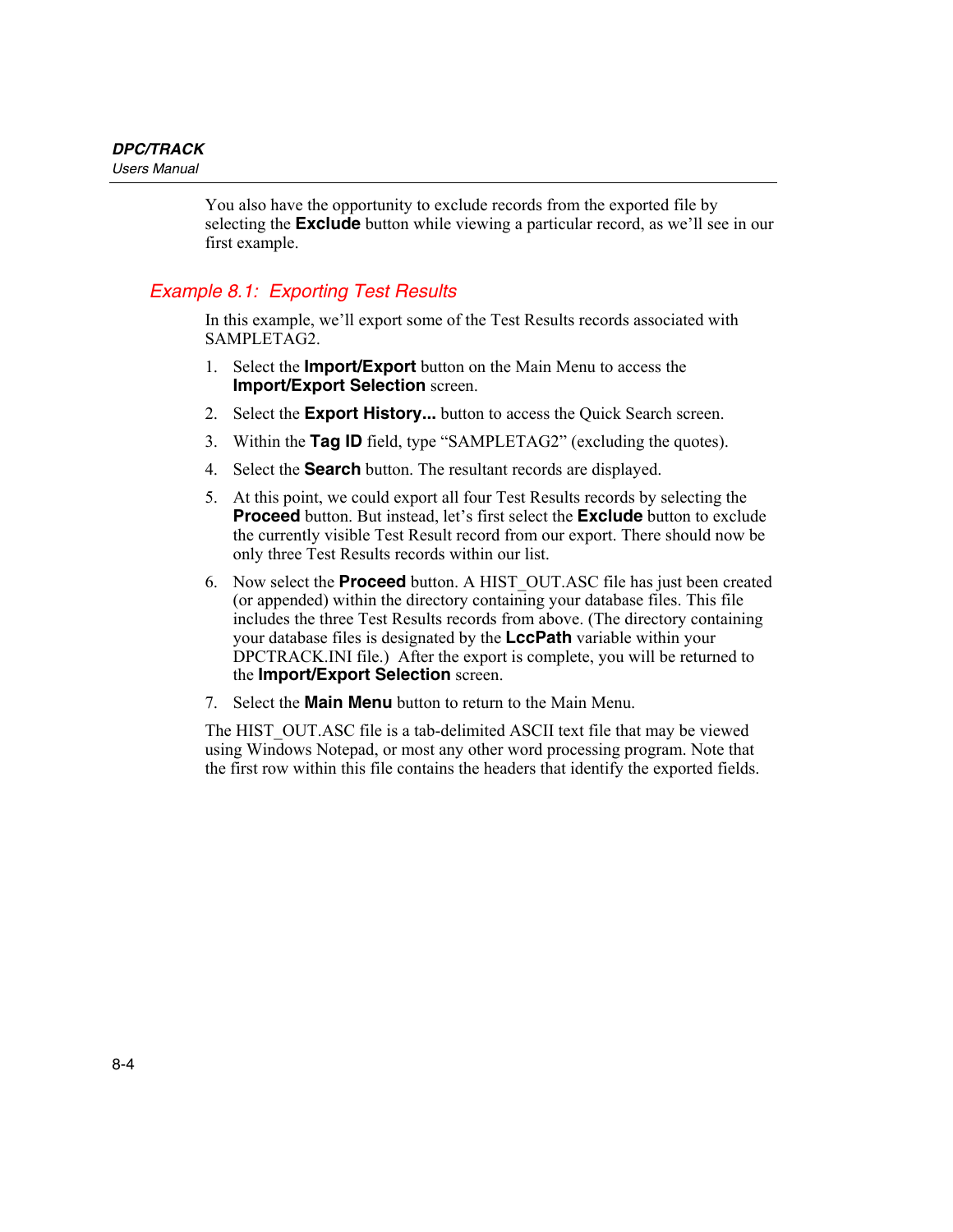# <span id="page-134-0"></span>*Exporting Instrument Data*

When Tag ID records are exported, an INST OUT.ASC file will be created (or appended) within the directory containing your database files. The INST\_OUT.ASC file is an ASCII text file with the data organized in tab-delimited columns. The first row of this file contains the headers that identify the data listed within each column. Subsequent rows contain the exported Tag ID data. You may export individual or multiple Tag ID records into a single ASCII file, if you like.

Basically, all you have to do is follow these simple steps:

- 1. Select the **Import/Export** button on the Main Menu.
- 2. Select the **Export Instrument...** button.
- 3. Specify your search criteria and select the **Search** button.
- 4. Review the records (you may exclude records from the exported file by selecting the **Exclude** button), then select the **Proceed** button. If the output file already exists, you will receive a message stating such and prompting you to either overwrite or append the data, or cancel the export.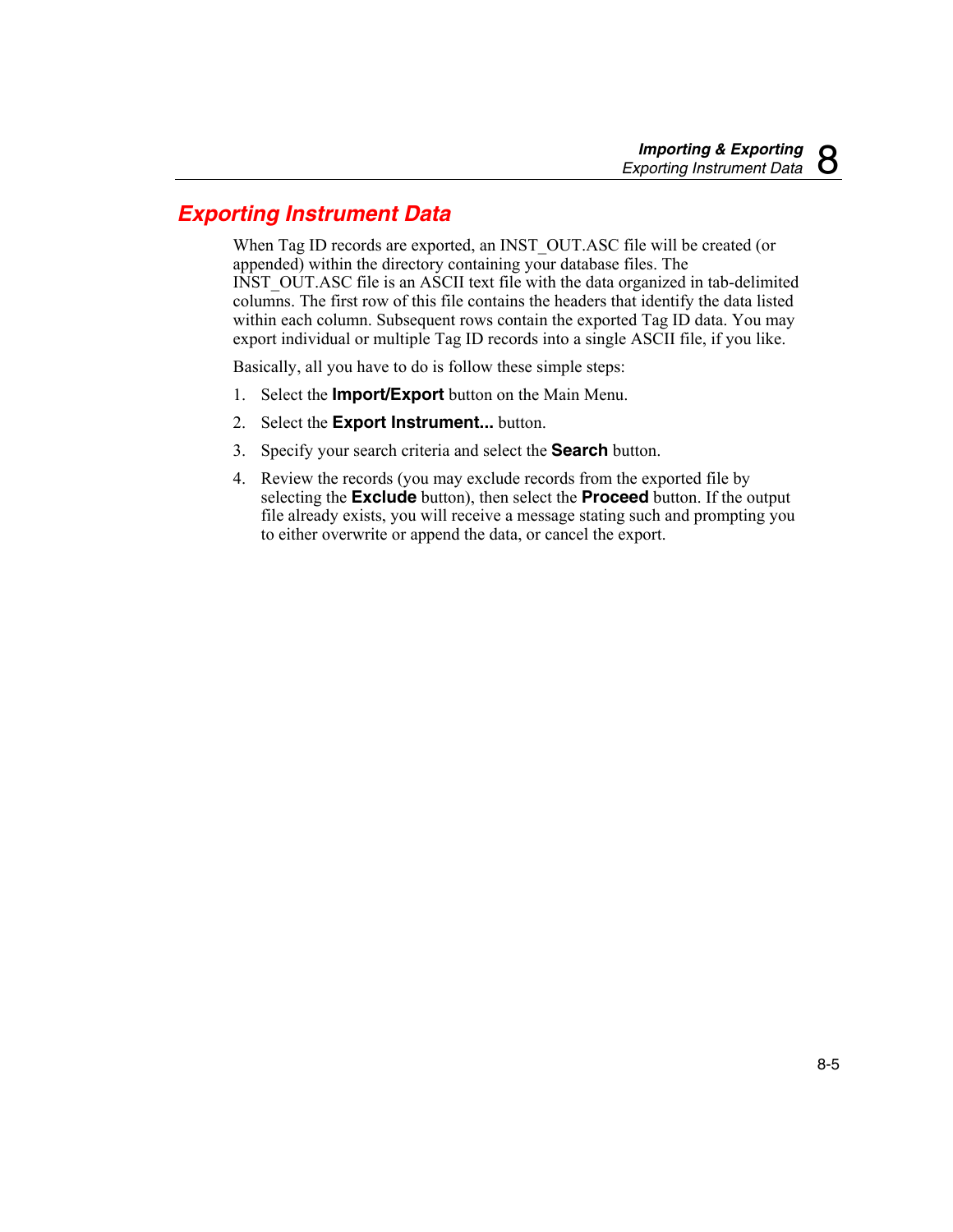# *Example 8.2: Exporting Tag ID Records*

In this example, we'll export those sample Tag ID records that are located in Area1.

- 1. Select the **Import/Export** button on the Main Menu to access the **Import/Export Selection** screen.
- 2. Select the **Export Instrument...** button to access the Quick Search screen.
- 3. Enter "Area1" (excluding the quotes) in the **Area** field.
- 4. Select the **Search** button.
- 5. Select the **Proceed** button. Respond to any subsequent dialog box as appropriate. An INST\_OUT.ASC file has just been created (or appended) within the directory containing your database files. This file includes the sample Instrument records meeting our search criteria. (The directory containing your database files is designated by the **LccPath** variable within your DPCTRACK.INI file.) After the export is complete, you will be returned to the **Import/Export Selection** screen.
- 6. Select the **Main Menu** button to return to the Main Menu.

The INST\_OUT.ASC file is a tab-delimited ASCII text file that may be viewed using Windows Notepad, or most any other word processing program. Note that the first row within this file contains the headers that identify the exported fields.

*Note* 

*The TC Source Mode field is a YesNo field. An exported "Yes" value corresponds to "Linear w/ Temp". An exported "No" value corresponds to "Linear with mV".*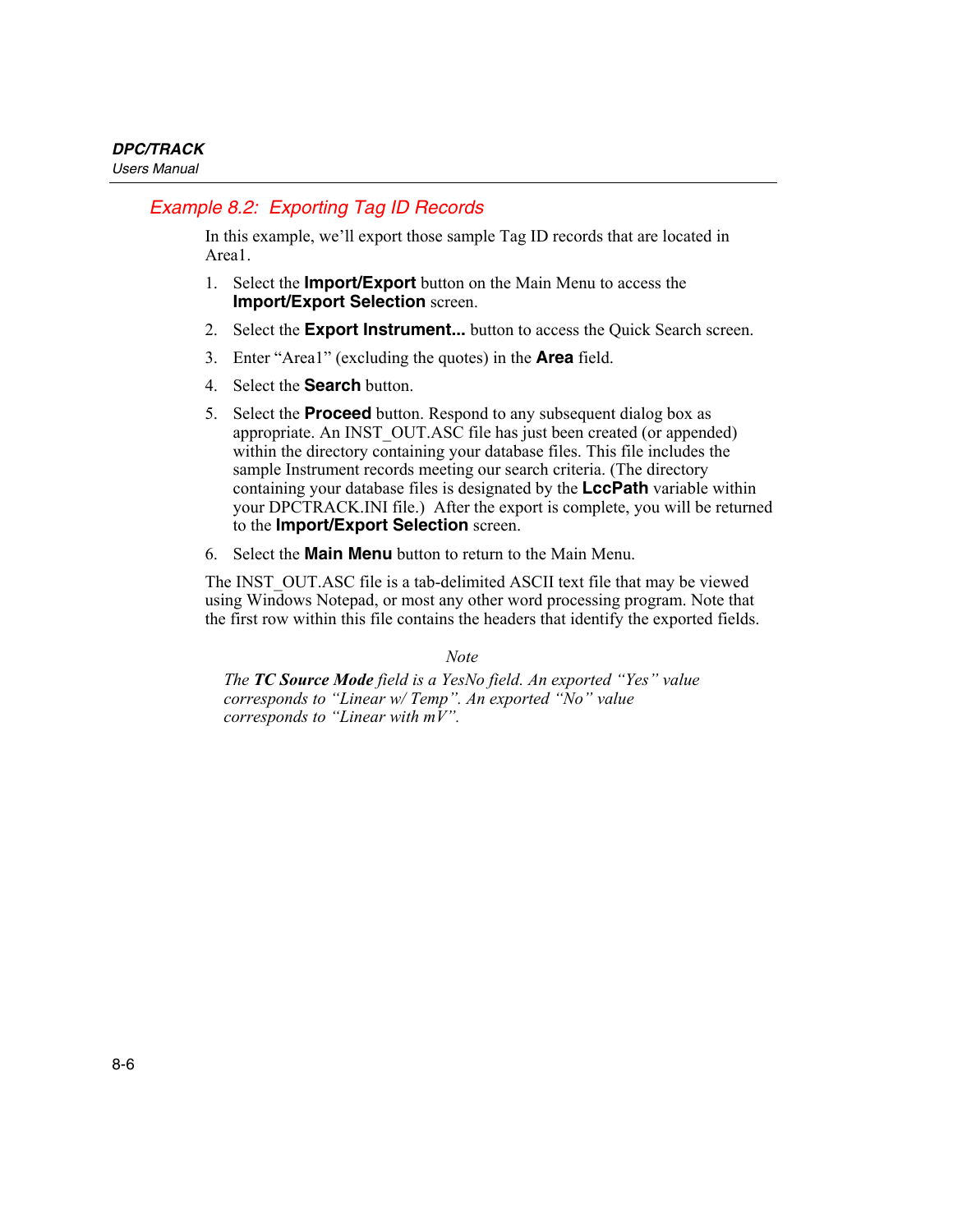# <span id="page-136-0"></span>*Exporting Procedure Data*

Your Procedure data may be exported to an ASCII file using DPC/TRACK's export tool. The process of exporting a Procedure is simple:

- On the Main Menu, select the **Import/Export** button. The **Import/Export Selection** screen appears.
- Select the **Export Procedure...** button. The **Procedure Export** screen appears, providing you the opportunity to search for the Procedures of your choice.
- Specify search criteria to locate those Procedures you wish to export, then select the **Search** button. The Procedure(s) are displayed via the **Procedure Export Record Review** screen.
- If applicable, scroll through the records and use the **Exclude** button to exclude any unwanted Procedures from the export.
- Select the **Proceed** button. If the output file already exists, you will receive a message stating such and prompting you to either overwrite or append the data, or cancel the export. After the export, you are returned to the **Import/Export Selection** screen.
- Select the **Main Menu** button to return to the Main Menu.

The exported file (PROC\_OUT.ASC) will be created (or appended) in the directory containing your database files. (The directory containing your database files is designated by the **LccPath** variable within your DPCTRACK.INI file.) You may view the file using the Windows Notepad application, or any other application capable of displaying text files.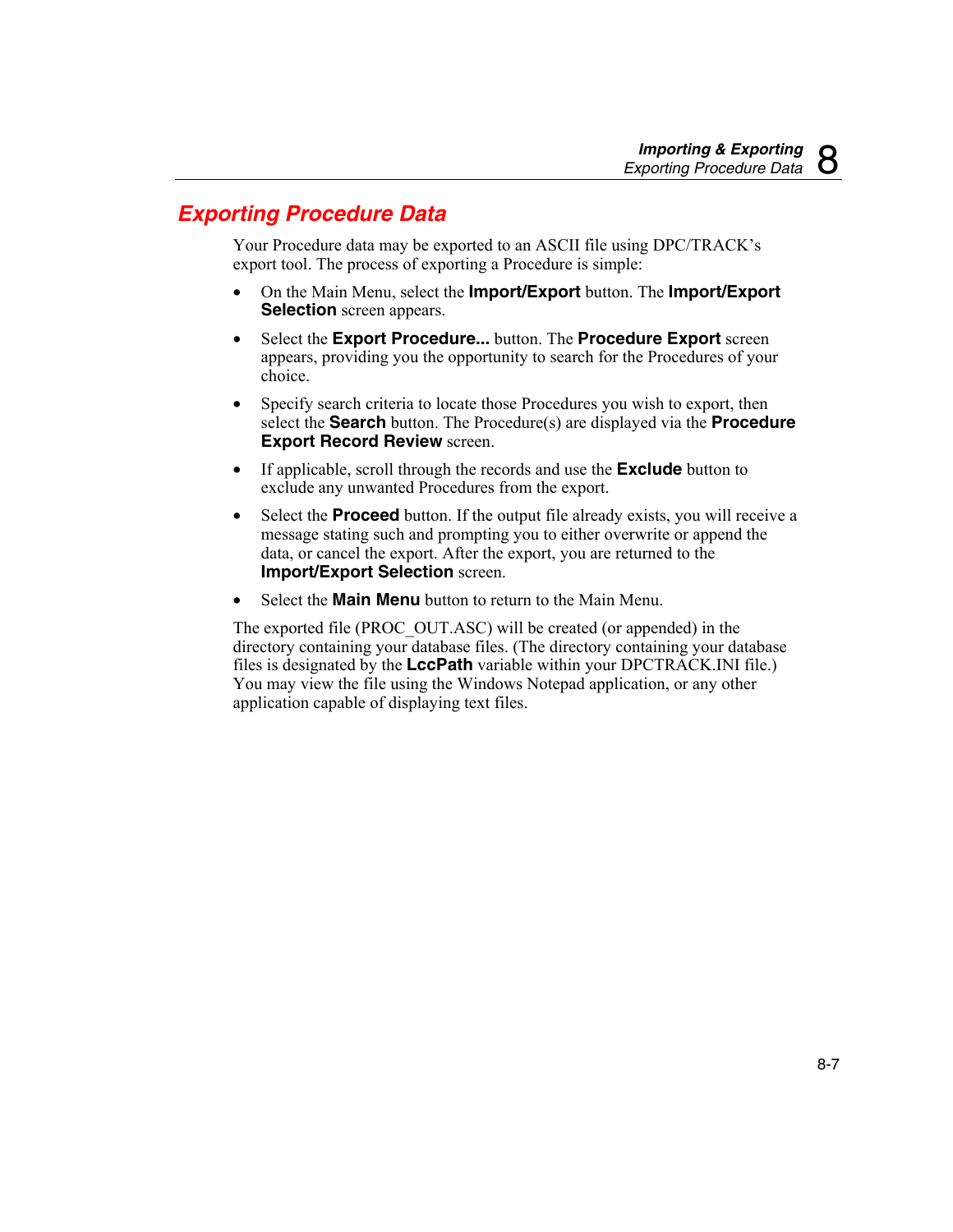# *Example 8.3: Exporting a Procedure*

In this example, we will export the sample Procedure record, SAMPLEPROC1, to the designated output file (PROC\_OUT.ASC).

- 1. On the Main Menu, select the **Import/Export** button. The **Import/Export Selection** screen appears.
- 2. Select the **Export Procedure** button. The **Procedure Export** screen appears, providing you the opportunity to search for the Procedures of your choice.
- 3. Enter "SAMPLEPROC1" (excluding the quotes) in the **Procedure Name** field and select the **Search** button. The SAMPLEPROC1 Procedure record is displayed.
- 4. Select the **Proceed** button to perform the export. Respond to any subsequent dialog box as appropriate. The **Import/Export Selection** screen appears.
- 5. Select the **Main Menu** button to return to the Main Menu.

You may now verify the export by viewing the PROC\_OUT.ASC file using the Windows Notepad application (or some other application capable of viewing text files).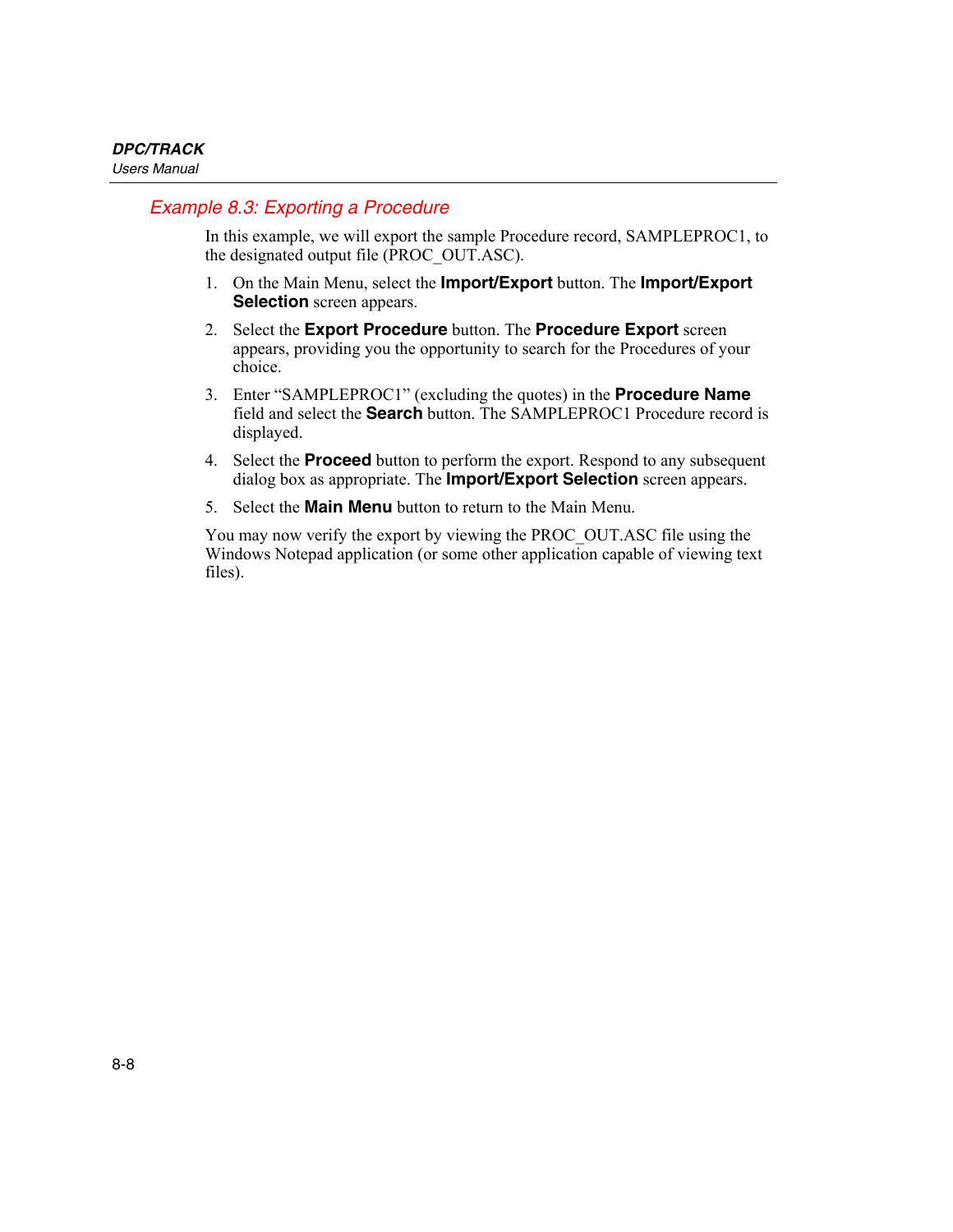# <span id="page-138-0"></span>*ASCII Files*

ASCII files contain plain text only, free of any formatting codes that control the layout and appearance of text. Features such as bold, italics, underline, bullets, etc., do not exist within an ASCII file. Neither can you control the font size, font type, font color, paragraph format, or line spacing within an ASCII file. When you convert a formatted document to an ASCII file, all of these characteristics are stripped from the file leaving only the text.

Most programs provide some way to save your work as an ASCII file through a conversion or export tool. Otherwise, you may easily create an ASCII file using Windows Notepad or the standard DOS editor, as we'll see in Example 8.4.

*Note* 

*DPC/TRACK includes an INST\_IN.ASC file to help you learn the basics of importing. This file already contains the proper field names and architecture necessary for a successful import. (You do not have to use the included file, although you must use this file name to do an import.)* 

# *Example 8.4: Creating an INST\_IN.ASC File*

Hopefully, the program you were (are) using to maintain your Tag ID information provides a means of generating an ASCII file that meets the necessary criteria. (These criteria are discussed a little later.) Otherwise, you'll need to build your databases as described in Chapter 6, "Creating & Deleting," or manually create and import an ASCII file containing your Tag ID information. This example illustrates how to use Notepad to create a simple ASCII file suitable for importing. Note that you may want to rename the INST\_IN.ASC file included with DPC/TRACK before working through this example so as not to lose the original contents of the file. (This file is located in the directory containing your database files.)

- 1. Launch the Notepad program. (See your Windows documentation if you need instructions on how to do this.)
- 2. Enter the following headers, each separated by a **Tab** key: **Tag ID**, **SN**, and **Location**. (Headers specify the fields that the data within that column will be imported into.) After typing in **Location**, hit the **Enter** key (to input a carriage return and line feed).
- 3. Now enter the following data, separated by **Tab** keys: **FT-1000**, **12345**, and **Building A**. After typing **Building A**, hit the **Enter** key (to input a carriage return and line feed). This row of information represents a Tag ID record. Each column of the row represents a field.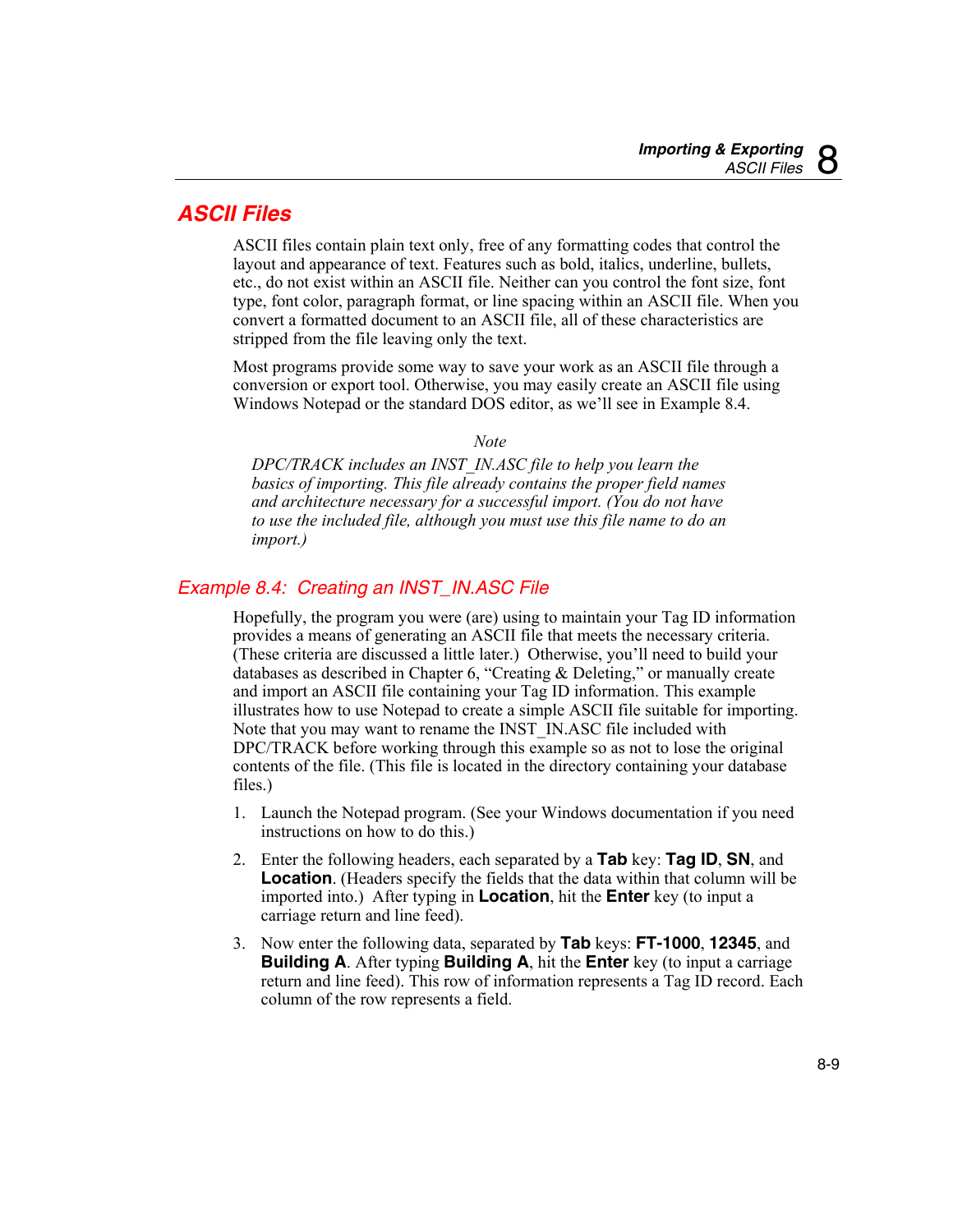<span id="page-139-0"></span>4. Now enter the next row of Tag ID information: **FT-1001**, **67890**, and **Building B**. Again, be sure to separate these entries with **Tab** keys, and end the row with an **Enter**.

In order to eventually import this information, the next step would be to save this file as INST\_IN.ASC within the directory containing your database files. Note that the ASCII file we created contains only three database fields and two Tag ID records. In actuality, you may specify up to 42 fields for your Tag ID records. The 42 headers you may use are listed in Table 8-1. The INST\_IN.ASC file that came with DPC/TRACK already has all of these headers entered, along with some sample data for one Tag ID record.

# *Importing Tag ID Data*

For a given Tag ID record, there are 42 fields into which you may import data from an ASCII file. These fields are listed in Table 8-1.

| AC/DC*                                                                                   | In Units              | Setpoint 1             |  |
|------------------------------------------------------------------------------------------|-----------------------|------------------------|--|
| <b>Adequacy Delta</b>                                                                    | Interval Units*       | Setpoint 1 Direction*  |  |
| <b>Adequacy Level</b>                                                                    | <b>Interval Value</b> | Setpoint 1 State*      |  |
| Amplitude                                                                                | Location              | Setpoint 2 State       |  |
| Area                                                                                     | Loop                  | Setpoint 2             |  |
| Base Input High                                                                          | Loop Power            | Setpoint 2 Direction*  |  |
| Base Input Low                                                                           | Manufacturer          | Setup Messages         |  |
| Base Input Units*                                                                        | Measure Mode          | SΝ                     |  |
| Base Output High                                                                         | Model Number          | Source Mode*           |  |
| <b>Base Output Low</b>                                                                   | Output Unit Type*     | Square Root            |  |
| Base Output Units*                                                                       | Out High              | <b>Step Size</b>       |  |
| Current Mode*                                                                            | Out Low               | Tag ID                 |  |
| Delay                                                                                    | Out Units             | <b>TC Source Mode</b>  |  |
| Deadband Max                                                                             | Procedure             | TC Type*               |  |
| Deadband Min                                                                             | Process               | <b>Testpoints</b>      |  |
| <b>Field List Choice</b>                                                                 | Responsible           | <b>Test Group</b>      |  |
| Input Unit Type*                                                                         | RJ Compensation*      | Test Type*             |  |
| Function*                                                                                | <b>RJ Value</b>       | Tolerance              |  |
| In High                                                                                  | RTD Type*             | <b>Trip Function</b>   |  |
| In Low                                                                                   | RTD Wires*            | Waveform <sup>*</sup>  |  |
| Instrument Type*                                                                         | Sensor Type*          | <b>Wrapup Messages</b> |  |
| * When importing data into Pick fields, the specified data must exactly match one of the |                       |                        |  |
| choices within that Pick field. See the later section, "Importing & Pick Fields."        |                       |                        |  |

**Table 8-1. Importable Tag ID Database Fields**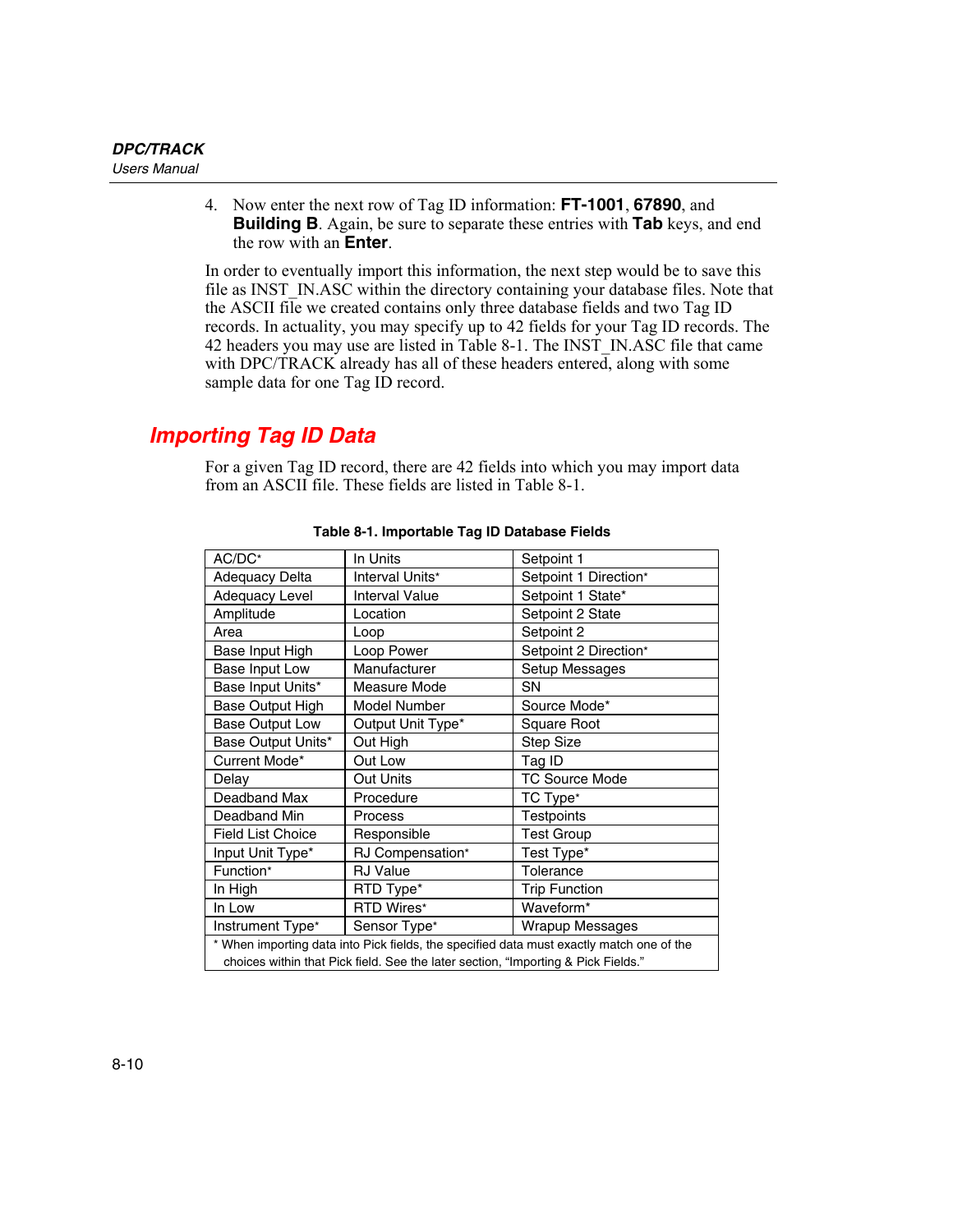In order to be imported properly, the INST\_IN.ASC ASCII file must meet the following criteria:

- Data is arranged in columns and rows, similar to a spreadsheet. An entry in a given column and row corresponds to a specific field for a particular Tag ID record. The order of the columns does not matter.
- The first row contains the headers that identify the data listed within each column.
- The data within a given row defines a single Tag ID record (except for the first row).
- Each row ends with a carriage return and line feed. (Rows are separated with an **Enter** key.)
- Columns are separated by tabs.
- You may insert spaces before and after data for readability, but don't use tabs for this purpose as they will be read as column breaks.

Furthermore, the ASCII file must be titled INST\_IN.ASC and be located in the directory containing your database files. (The directory containing your database files is specified with the **LccPath** variable in your DPCTRACK.INI file.) DPC/TRACK includes an INST\_IN.ASC file containing some sample data so that you may work through the following example. For future imports, you may modify this file as needed or create your own using Windows Notepad (or some other method).

When data is imported, DPC/TRACK checks to see whether or not a corresponding record already exists within the Tag ID database. If a Tag ID value is specified within the INST\_IN.ASC file, and it matches the **Tag ID** field value of an existing Tag ID record, then whatever fields are being imported will overwrite the current data for that record. If no corresponding Tag ID record is found, then a new record will be created with the imported data. Similarly, you may create new, or overwrite data within Tag ID records.

#### *Note*

*Before importing tag ID data, make sure that there is adequate disk space to store the imported records (approximately 3 kB per record). If there's insufficient space while importing (normally a "error creating file xxx" message appears), simply make the disk space available and restart the import.*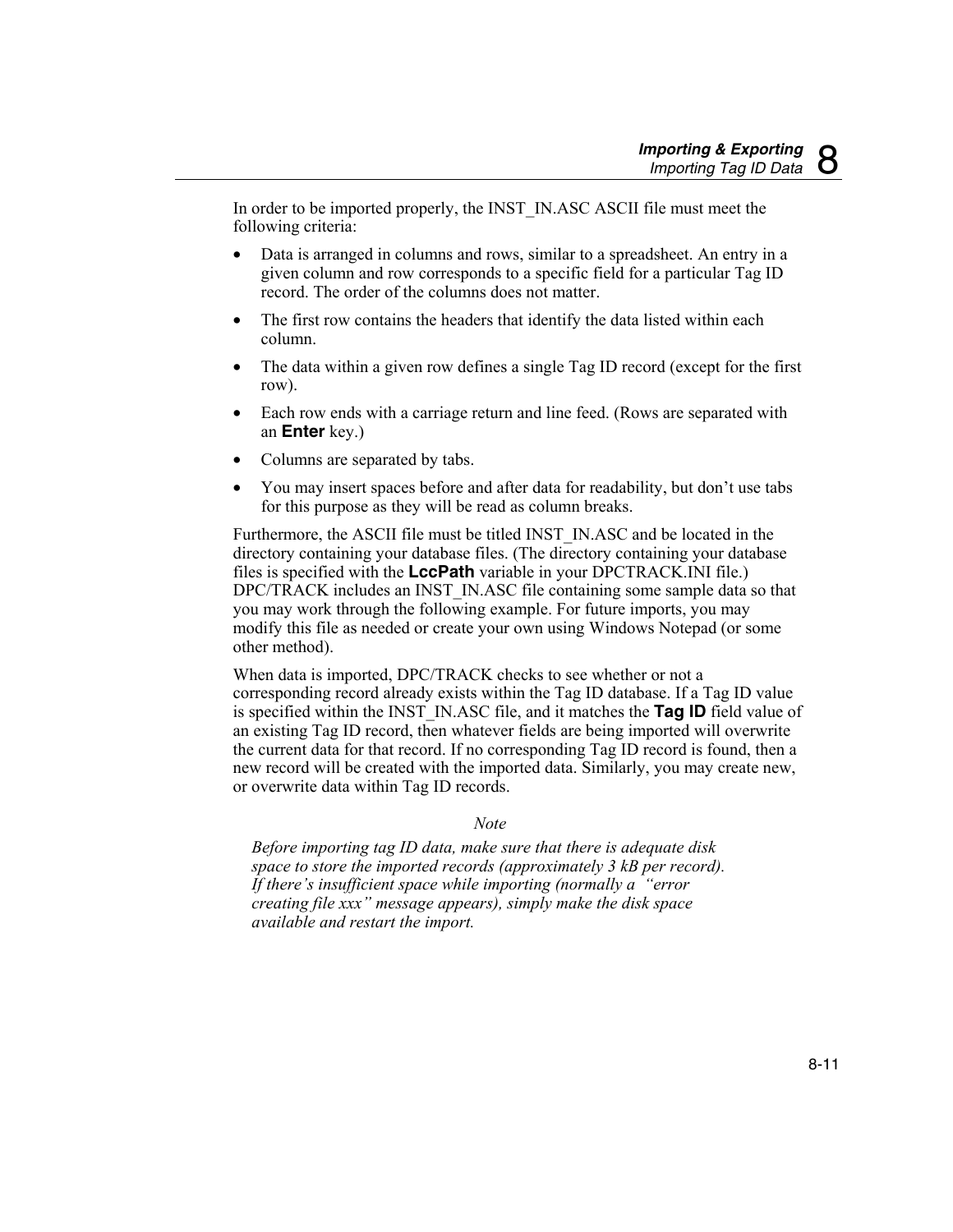### <span id="page-141-0"></span>*Example 8.5: Importing Instrument Data*

DPC/TRACK includes an INST\_IN.ASC file to help you learn the ins and outs of importing. This file is located within the directory containing your database files. (The directory containing your database files is designated by the **LccPath** variable within your DPCTRACK.INI file.)

*Note* 

*If you do not have an INST\_IN.ASC file, then you may either create one (see Example 8.4), or perform an export, then rename the INST\_OUT.ASC file to be INST\_IN.ASC. Before actually performing an import, it is a good idea to first confirm that the import file contains the appropriate data. (You may do this with Windows Notepad, or any other word processing program capable of reading ASCII text files.)* 

- 1. Select the **Import/Export** button on the Main Menu to access the **Import/Export Selection** screen.
- 2. Select the **Import Instrument...** button.
- 3. If an INST\_IN.ASC file cannot be found, you will receive a message to that effect. Otherwise, you will receive a screen prompting you to proceed.
- 4. Assuming an INST\_IN.ASC file was found, select the **Proceed** button to perform the import.
- 5. When the import is complete, you will be notified of the number of records that were imported. Select the **OK** button to return to the **Import/Export Selection** screen
- 6. Select the **Main Menu** button to return to the Main Menu.

# *Importing & Pick Fields*

In order to import data into a Pick field, the specified value within the INST\_IN.ASC file must exactly match one of the available choices within that Pick field. Obviously, you must know what the available choices within your Pick fields are in order to properly import data into them; hence this section. (Available choices are separated by commas.)

### **AC/DC**

AC, DC

### **Base Input Units**

V, mV, mA, Ohms, Hz, C, F, PSI, mmHG, inH2O, ftH2O, mmH2O, Bar, kPa, g/cm2, inH2O60F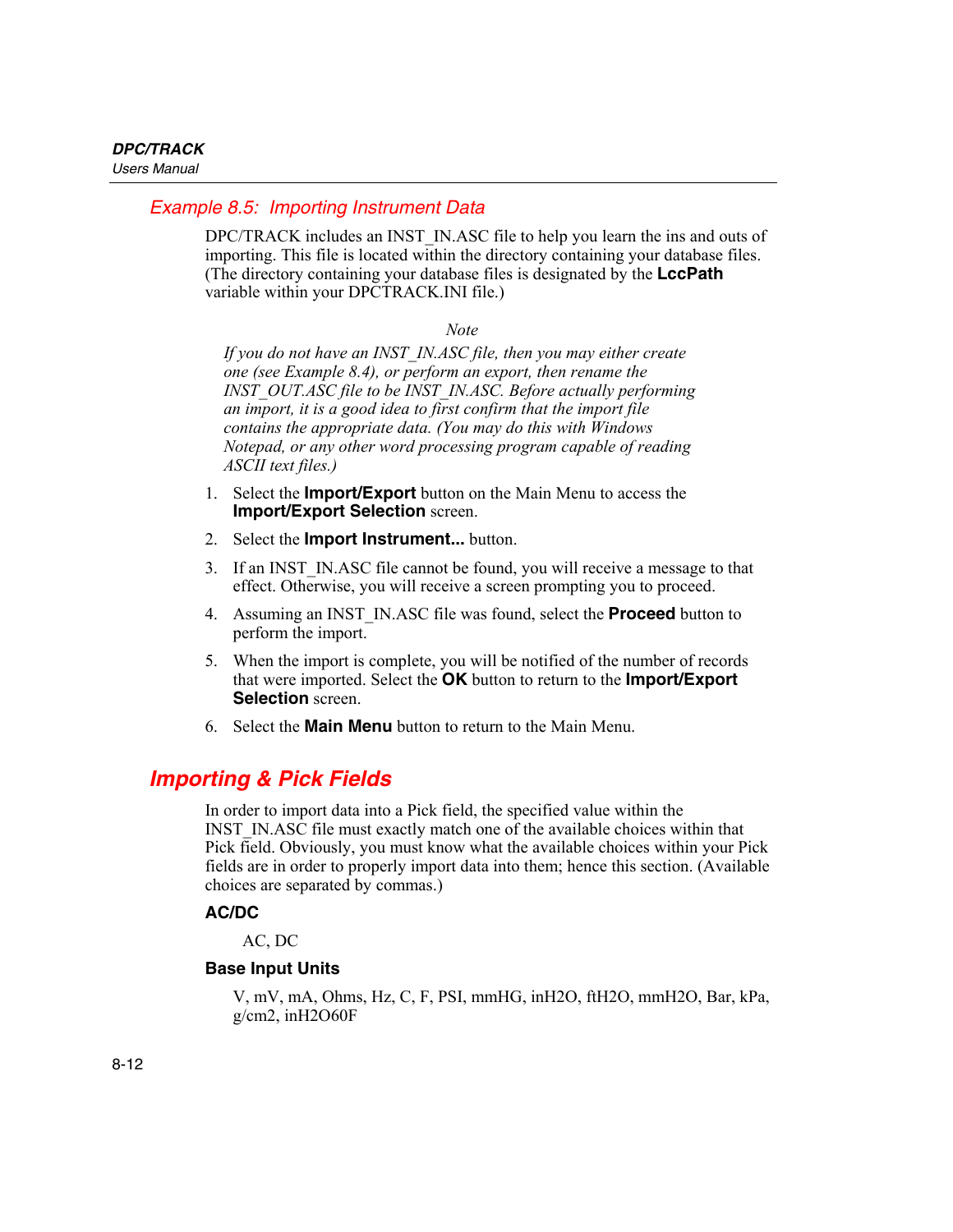### **Base Output Units**

V, mV, mA, Ohms, Hz, C, F, PSI, mmHG, inH2O, ftH2O, mmH2O, Bar,  $kPa$ ,  $g/cm2$ , inH2O60F

#### **Current Mode**

Source, Regulate

#### **Function**

Controller, Converter, Indicator, Other, Receiver, Sensor, Switch, **Transmitter** 

(Note that the selection made within this field determines the available choices within the **Instrument Type** field. See also Chapter 7, "Changing Data.")

### **Input Unit Type**

Normal, Custom, % Scale

### **Instrument Type**

If no selection is specified within the **Function** field, the available choices within the **Instrument Type** field are:

Amplifier, Amplifier Relay, Annunciators, Axial Displacement Monitor, Controller, Coriolis Flow Meter, Counter, Current Indicator, DCS Adder, DCS Alarm, DCS Calculator, DCS Divider, DCS Hand Station, DCS Indicator, DCS Multiplier, DCS Selector, DCS Switch, DP Gauge, DP Transmitter, DP Switch, F/F Converter, F/I Converter, Flow Controller, Flow Indicator, Flow Meter PD, Flow Switch, Flow Meter VA, Gamma Detector, Gamma Source, Gas Monitor, Hand Switch, I/I Converter, I/F Converter, I/P Converter, Indicator, IS Barrier, IS Switch, Isolator, Level Gauge, Level Controller, Level Indicator, Level Sensor, Level Transmitter, Level Transmitter DP, Limit Switch, Load Cell, Mag Flow Transmitter, Man-load Station, Mass Flow Sensor, Mass Flow Transmitter, Min. Selector, Moisture Sensor, Moisture Transmitter, Monitor, Multi-point Recorder, Orifice Plate, P/I Converter, P/P Converter, Paddle Flow Meter, Pen Recorder, pH Sensor, pH Transmitter, Pneumatic Switch, Pressure Controller, Pressure Indicator, Pressure Switch, Pressure Sensor, Pressure Transmitter, Pulse Transmitter, R/I Converter, Ramp Generator, Restriction Orifice, RTD Sensor, Rotometer, RTD Transmitter, Sequence Controller, Speed Controller, Speed Indicator, Speed Sensor, Speed Switch, Speed Transmitter, Static Probe, Switch, Target Flow Meter, TC Sensor, TC Transmitter, Temperature Controller,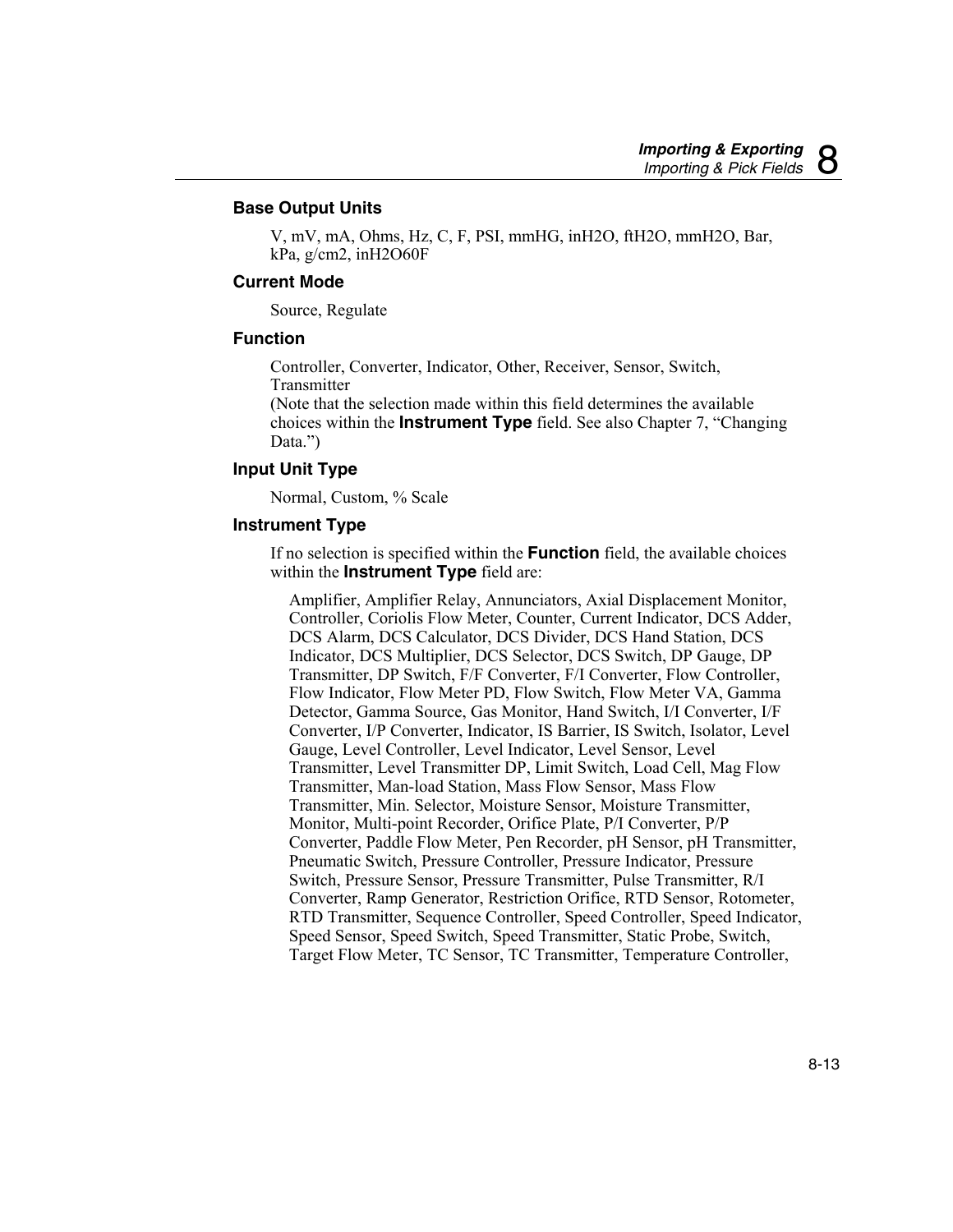Temperature Indicator, Temperature Sensor, Temperature Switch, Temperature Transmitter, Thermometer, Thermowell, Transmitter, Timer, Trip Amplifier, Turbine Flow Meter, U/F Converter, U/U Converter, Ultrasonic Sensor, Ultrasonic Transmitter, V/I Converter, Vibration Indicator, Vibration Sensor, Vibration Switch, Vortex Transmitter, W/I Converter, Wedge Flow Meter, Weight Controller, Weight Indicator, Weight Sensor, Weight Transmitter

If the **Function** selection of "Controller" is made, then the available choices within the **Instrument Type** field are:

Controller, Flow Controller, Hand Switch, Level Controller, Man-load Station, Pressure Controller, Ramp Generator, Sequence Controller, Speed Controller, Temperature Controller, Timer, Weight Controller

If the **Function** selection of "Converter" is made, then the available choices within the **Instrument Type** field are:

Amplifier, Amplifier Relay, F/F Converter, F/I Converter, I/F Converter, I/I Converter, I/P Converter, Isolator, Min. Selector, P/I Converter, P/P Converter, R/I Converter, U/F Converter, U/U Converter, V/I Converter, W/I Converter

If the **Function** selection of "Indicator" is made, then the available choices within the **Instrument Type** field are:

Current Indicator, DCS Indicator, DP Gauge, Flow Indicator, Flow Meter PD, Flow Meter VA, Indicator, Level Gauge, Level Indicator, Pressure Indicator, Speed Indicator, Temperature Indicator, Thermometer, Vibration Indicator, Weight Indicator

If the **Function** selection of "Other" is made, then the available choices within the **Instrument Type** field are:

DCS Adder, DCS Alarm, DCS Calculator, DCS Divider, DCS Hand Station, DCS Indicator, DCS Multiplier, DCS Selector, DCS Switch, IS Barrier, IS Switch, Thermowell

If the **Function** selection of "Receiver" is made, then the available choices within the **Instrument Type** field are:

Annunciators, Axial Displacement Monitor, Counter, Gas Monitor, Monitor, Multi-point Recorder, Pen Recorder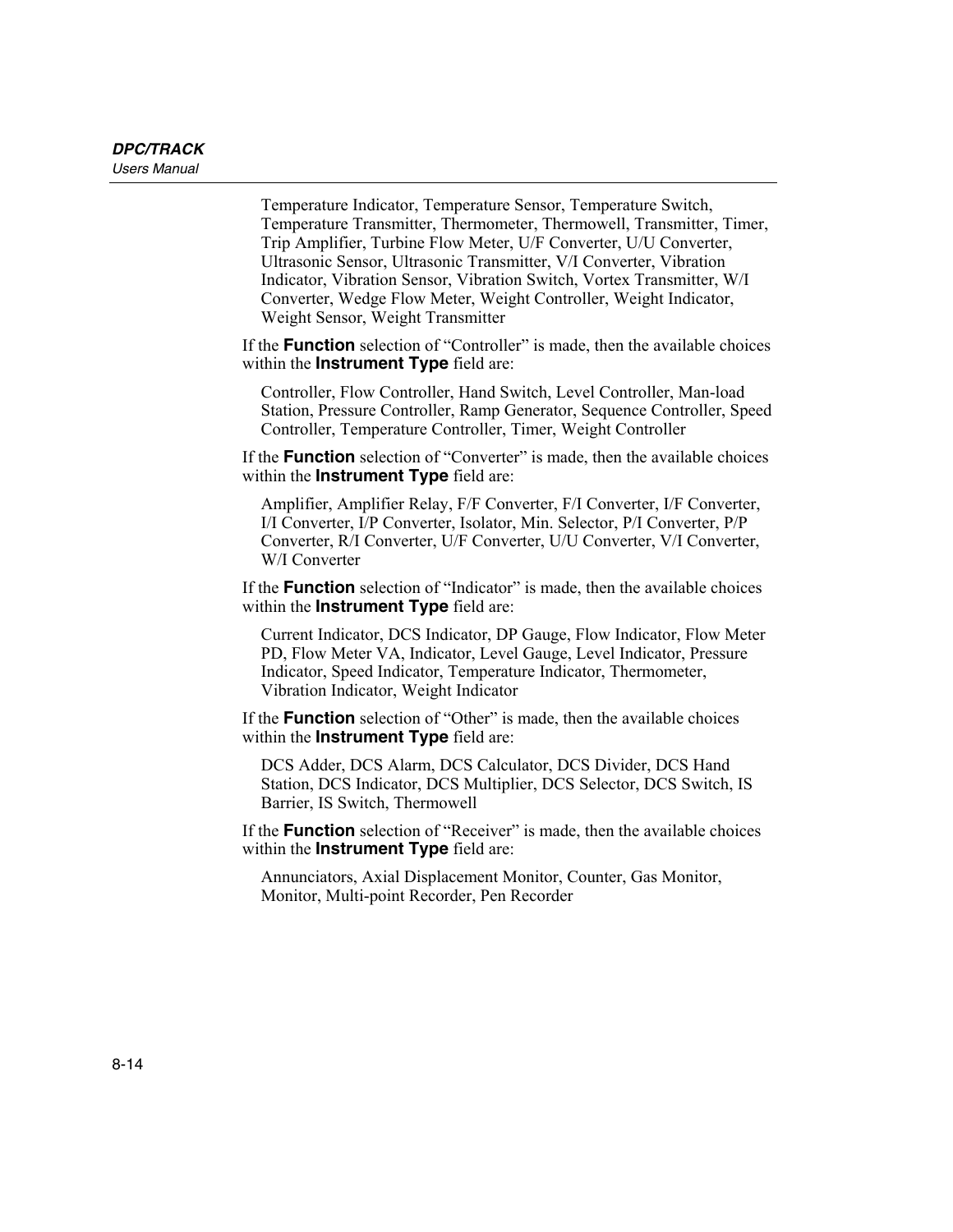If the **Function** selection of "Sensor" is made, then the available choices within the **Instrument Type** field are:

Flow Element, Gamma Detector, Gamma Source, Level Sensor, Load Cell, Mass Flow Sensor, Moisture Sensor, Orifice Plate, pH Sensor, Pressure Sensor, Restriction Orifice, RTD Sensor, Speed Sensor, Static Probe, TC Sensor, Temperature Sensor, Ultrasonic Sensor, Vibration Sensor, Weight Sensor

If the **Function** selection of "Switch" is made, then the available choices within the **Instrument Type** field are:

DCS Switch, DP Switch, Flow Switch, Hand Switch, Level Switch, Limit Switch, Pneumatic Switch, Pressure Switch, Speed Switch, Switch, Temperature Switch, Vibration Switch, Voltage Switch

If the **Function** selection of "Transmitter" is made, then the available choices within the **Instrument Type** field are:

Coriolis Flow Meter, DP Transmitter, Level Transmitter, Level Transmitter DP, Mag Flow Transmitter, Mass Flow Transmitter, Moisture Transmitter, Paddle Flow Meter, pH Transmitter, Power Transmitter, Pressure Transmitter, Pulse Transmitter, Rotometer, RTD Transmitter, Speed Transmitter, Target Flow Meter, TC Transmitter, Temperature Transmitter, Transmitter, Turbine Flow Meter, Ultrasonic Transmitter, Vortex Transmitter, Wedge Flow Transmitter, Weight Transmitter

#### **Interval Units**

Days, Weeks, Months, Quarters, Years

#### **Loop Power**

off, 24V, 28V

#### **Measure Mode**

Automatic, User Entered

#### **Output Unit Type**

Normal, Custom, % Scale

#### **RJ Compensation**

Manual, Automatic

#### **RTD Type**

Cu10 (427), Ni120 (672), Pt100 (385), Pt200 (385), Pt500 (385), Pt1000 (385), Pt100 (3916), Pt100 (3926)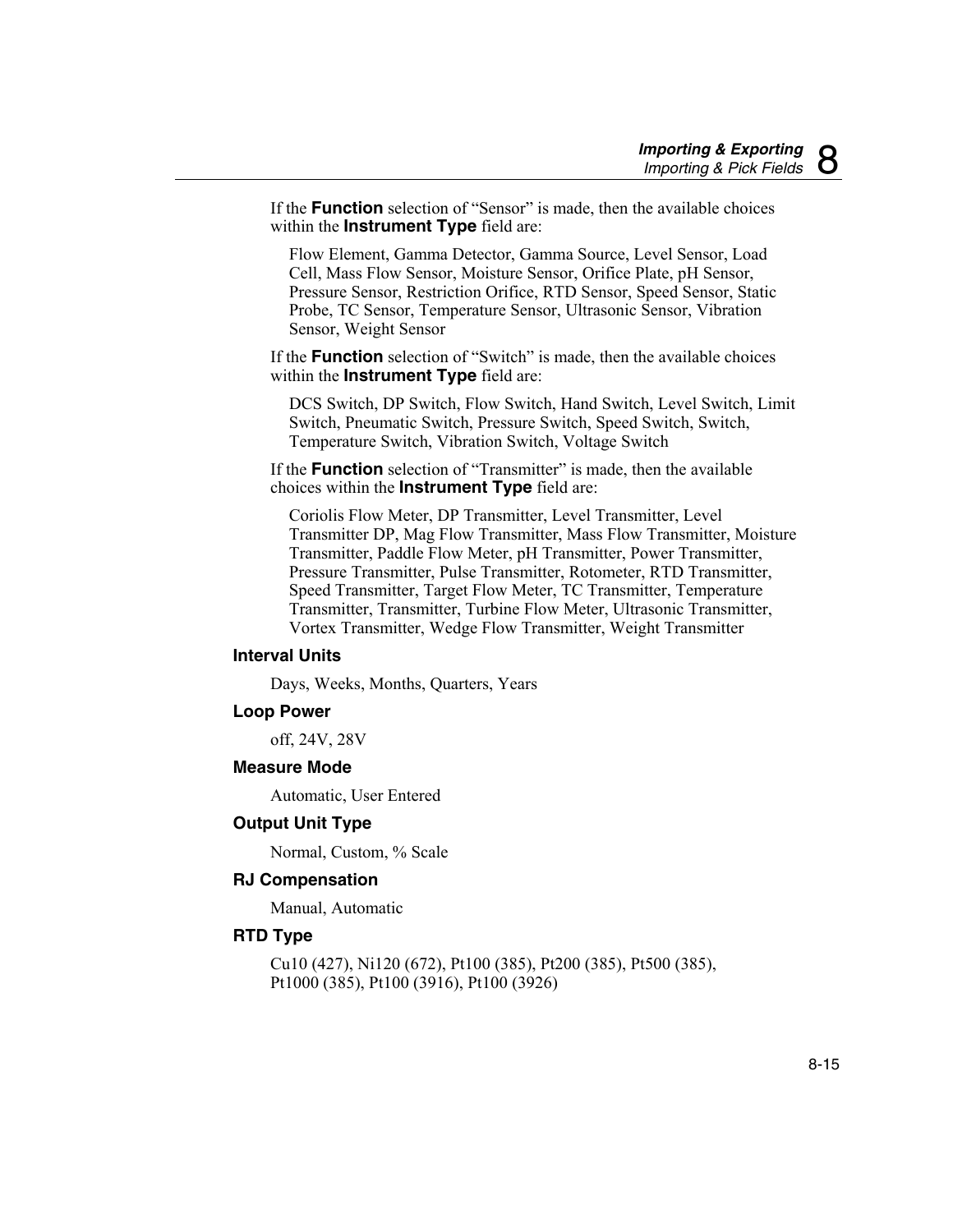#### **RTD Wires**

2, 3, 4

## **Sensor Type**

RTD, Thermocouple, Other

#### **Setpoint 1 Direction**

High, Low

## **Setpoint 1 State**

Normally Open, Normally Closed

## **Setpoint 2 Direction**

High, Low

#### **Setpoint 2 State**

Normally Open, Normally Closed

#### **Source Mode**

Automatic, User Entered

## **TC Type**

Type B, Type C, Type E, Type J, Type K, Type R, Type S, Type T, Type N, Type L, Type U

## **Test Type**

702 Analog, 743 Analog, 743 Binary

### **Waveform**

Sine Wave, Square Wave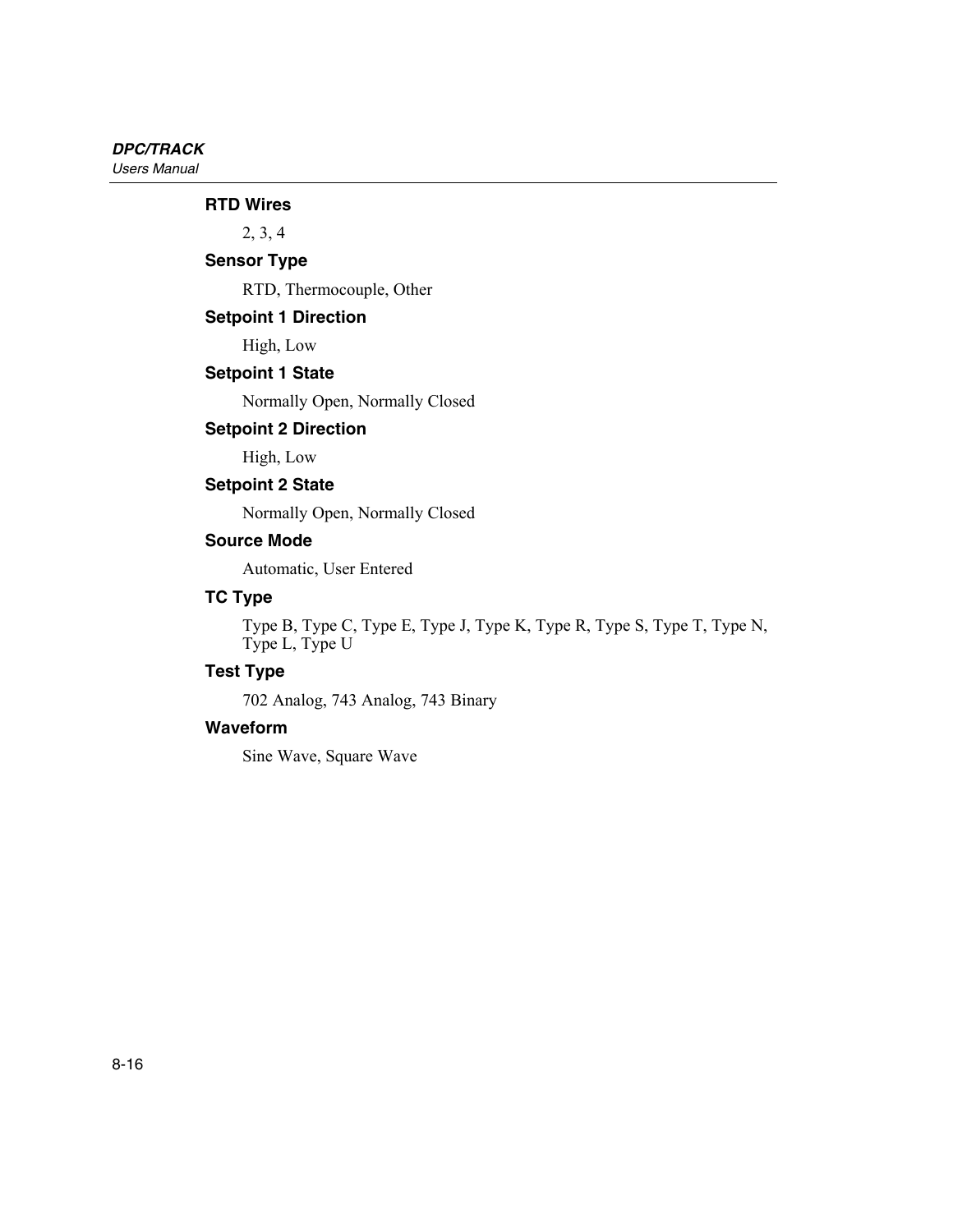# *Importing Procedure Data*

In order to import Procedure records, you must already have an ASCII file that contains your Procedure data (named PROC\_IN.ASC); otherwise, you must create one. You may create the ASCII file in the same manner as you would an ASCII file containing Tag ID data, with the exception of field names (see Example 8.4 for an illustration).

Your ASCII file may contain any or all of the following fields:

| Adequacy Delta          | <b>Test Strategy</b>   |
|-------------------------|------------------------|
| Procedure               | <b>Testpoints</b>      |
| <b>Revision Control</b> | <b>Wrapup Messages</b> |
| Setup Messages          |                        |

**Table 8-2. Importable Procedure Database Fields** 

For the import to work properly, your ASCII file must meet the following criteria:

- Data is arranged in columns and rows, similar to a spreadsheet. An entry in a given column and row corresponds to a specific field for a particular Procedure record. The order of the columns does not matter.
- The first row contains the headers that identify the data listed within each column.
- The data within a given row defines a single Procedure record (except for the first row, which contains the headers).
- Each row ends with a carriage return and line feed. (Rows are separated with an **Enter** key.)
- Columns are separated by tabs.
- You may insert spaces before and after data for readability, but don't use tabs for this purpose as they will be read as column breaks.

Furthermore, the ASCII file must be titled PROC\_IN.ASC and be located in the directory containing your database files. (The directory containing your database files is specified with the **LccPath** variable in your DPCTRACK.INI file.) DPC/TRACK includes a PROC\_IN.ASC file containing some sample data so that you may work through Example 8.6. For future imports, you may modify this file as needed or create your own using Windows Notepad (or some other method).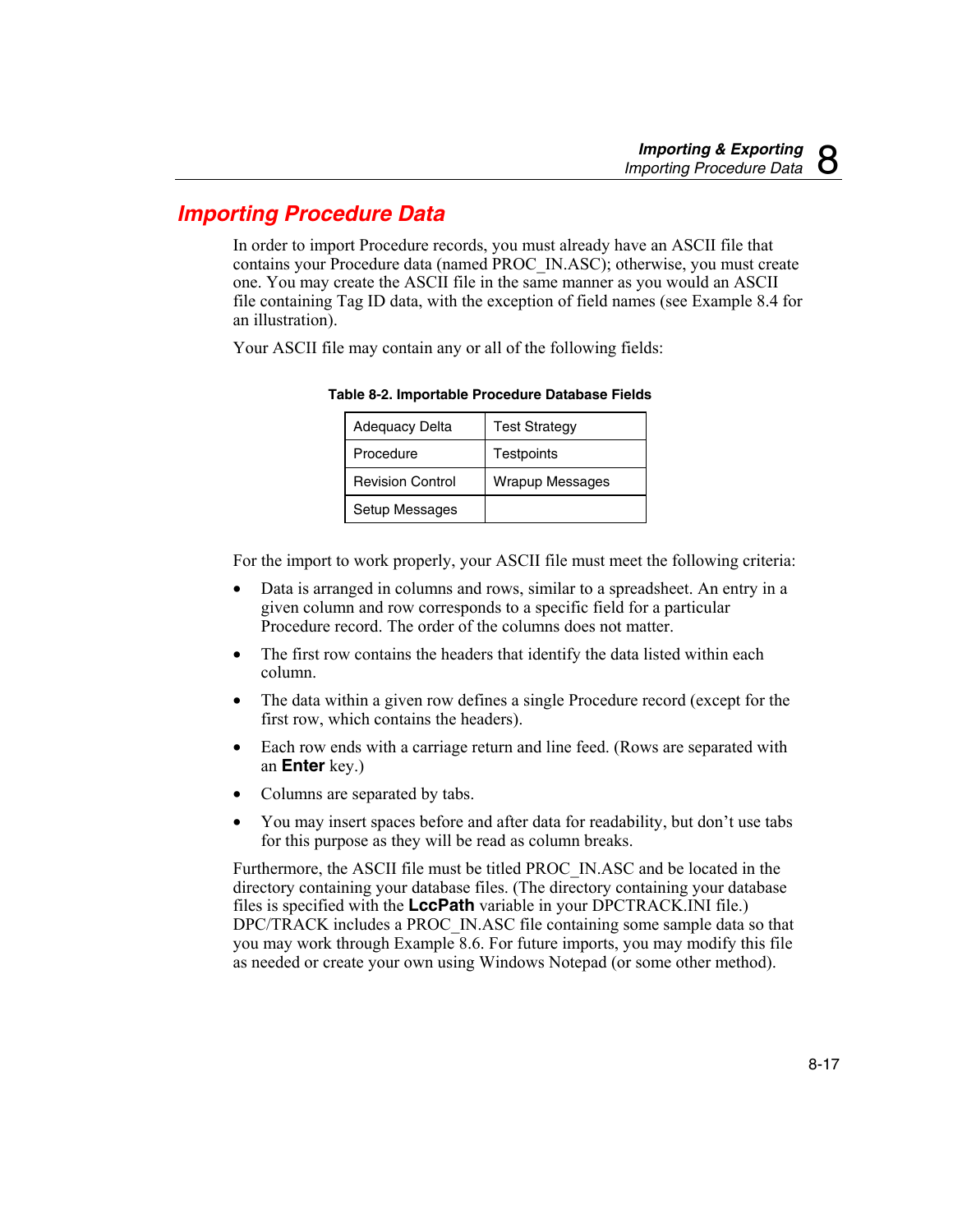You may import Procedure records by following these steps:

- On the Main Menu, select the **Import/Export** button. The **Import/Export Selection** screen appears.
- Select the **Import Procedure...** button. The system checks to ensure that there is a PROC\_IN.ASC file located in the database directory. If there is no PROC\_IN.ASC file present in the database directory, you will receive an error message. Otherwise, you'll receive a message prompting you to continue (select **Proceed** to continue or **Cancel** to abort the import). Select **OK** on the subsequent screen. You are returned to the **Import/Export Selection** screen.
- Select the **Main Menu** button to return to the Main Menu.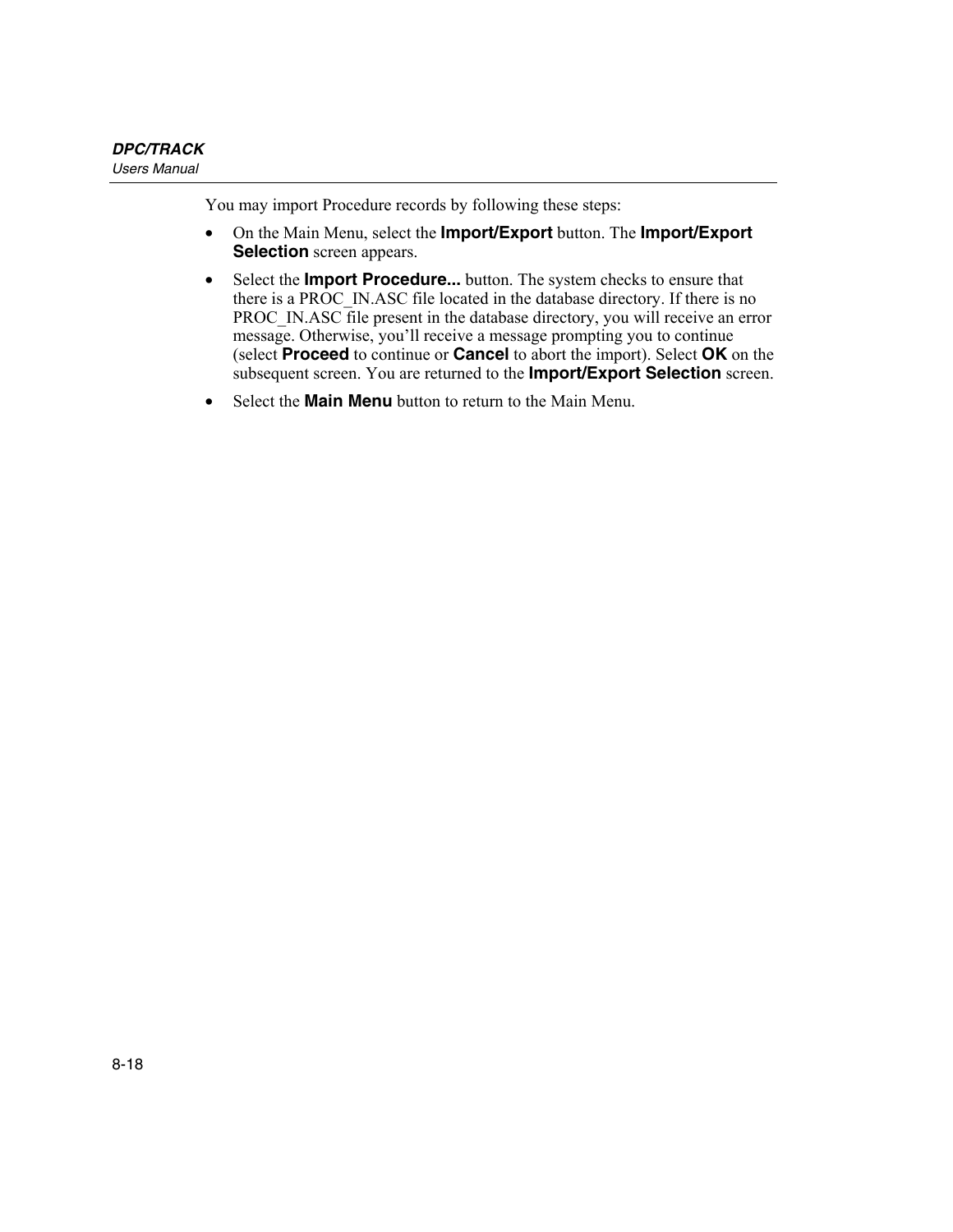## *Example 8.6: Importing a Procedure*

In this example, we will import a Procedure record by using the PROC\_OUT.ASC file we created via an export in Example 8.3.

- 1. Using a text editor (such as the Windows Notepad application), open the PROC\_OUT.ASC file. (Assuming you worked through the export in Example 8.3, the PROC\_OUT.ASC file will be located in the directory containing your database files. The directory containing your database files is specified with the **LccPath** variable in your DPCTRACK.INI file.)
- 2. Edit the **Procedure Name** field to be "SAMPLEPROC2" (excluding the quotes).
- 3. Change the middle testpoint ("50") to "40".
- 4. Save the file as "PROC\_IN.ASC" (excluding the quotes).

Now that we have our import file created, let's access the Import tool.

- 5. On DPC/TRACK's Main Menu, select the **Import/Export** button. The **Import/Export Selection** screen appears.
- 6. On the **Import/Export Selection** screen, select the **Import Procedure...** button.
- 7. Select **Proceed** on the subsequent screen. After the import, a screen appears, displaying the number of records imported.
- 8. Select **OK**. The **Import/Export Selection** screen appears.
- 9. Select the **Main Menu** button to return to the Main Menu.

At this point, you may verify the addition of the imported Procedure record by performing a search of the Procedure database. (See Chapter 3, "Searching for Records," for information on searching for Procedure records.)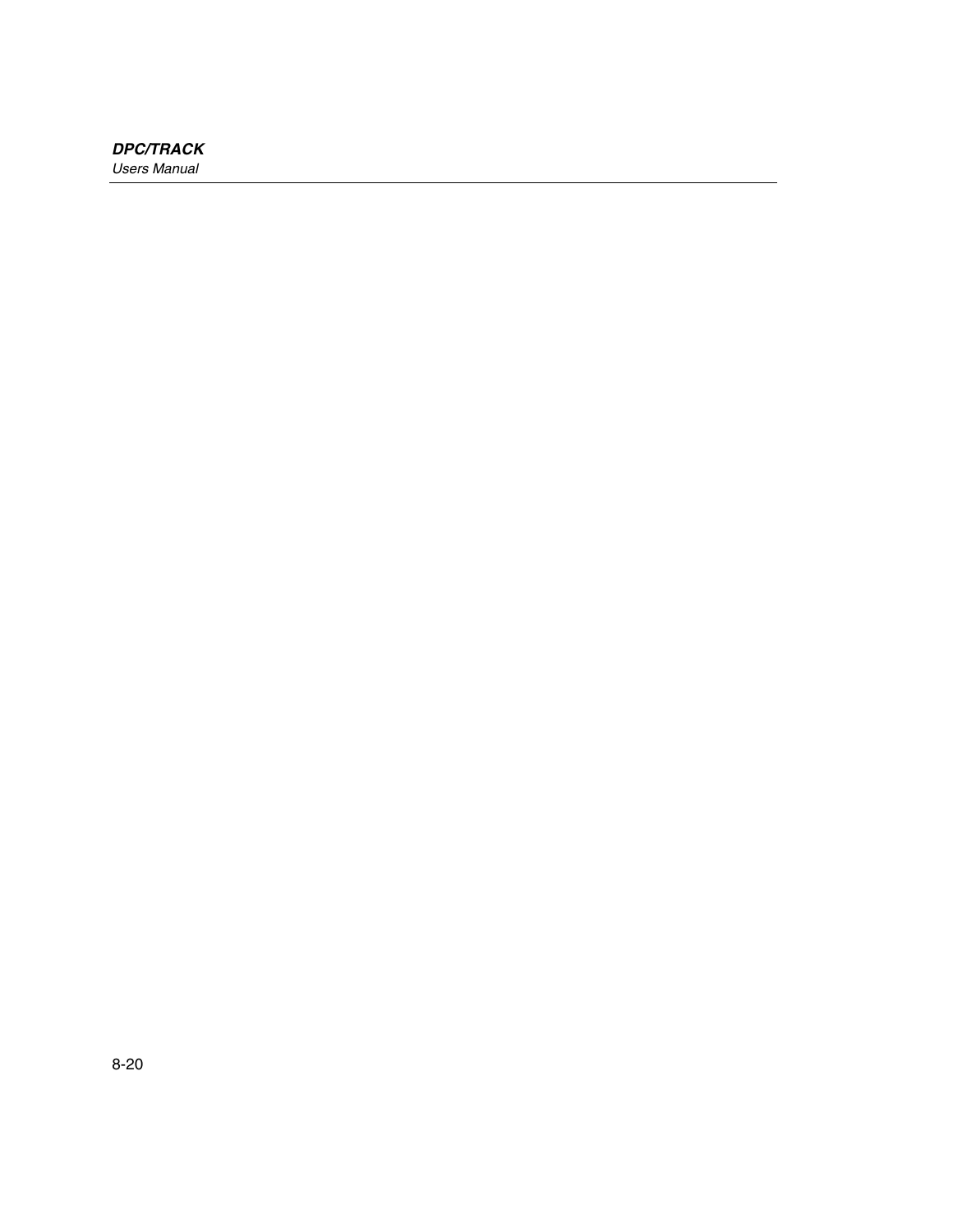# **Chapter 9 System Maintenance**

## **Contents**

## Page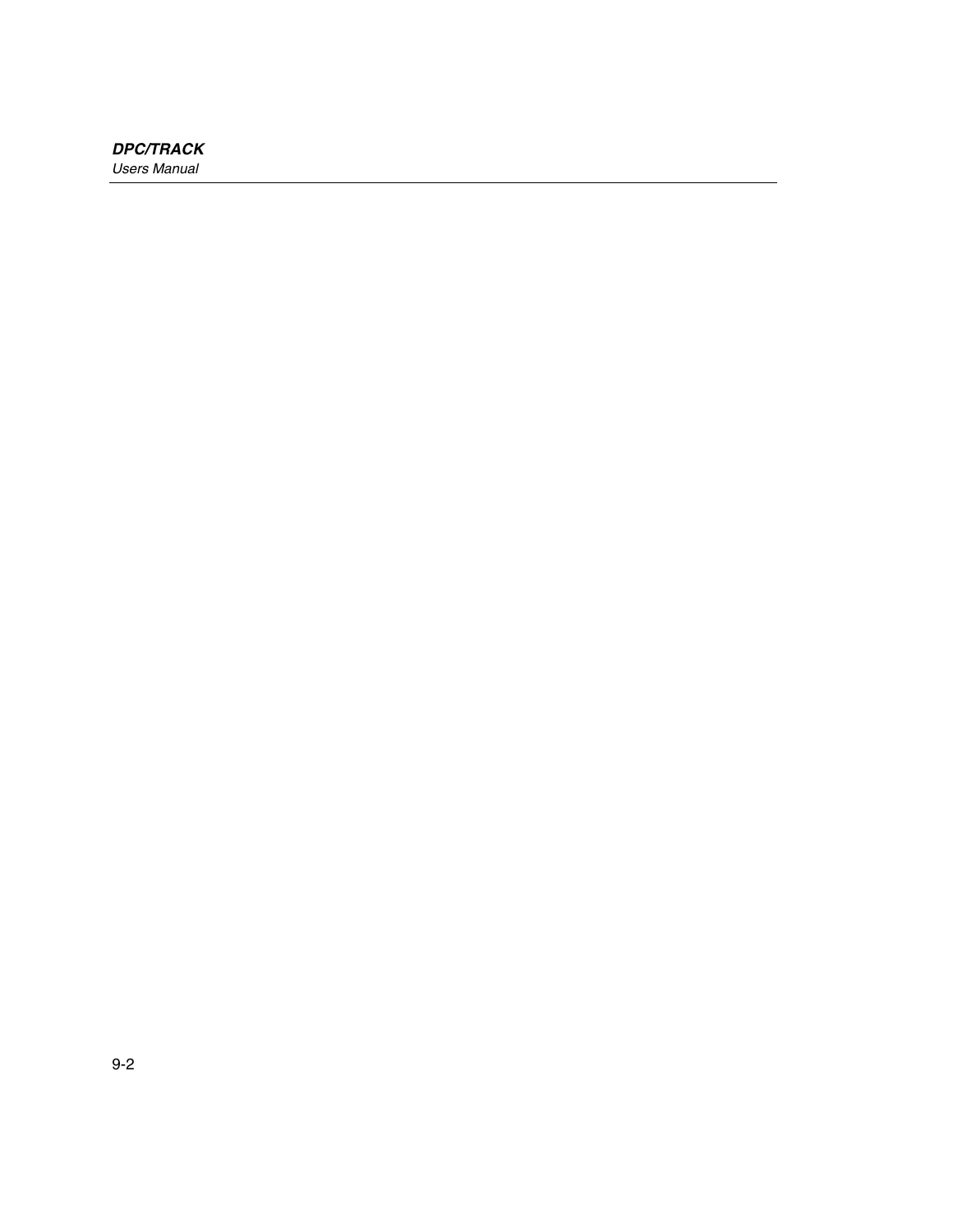## <span id="page-152-0"></span>*Introduction*

Contained in this chapter are the following sections:

- Overview
- Passwords
- Setup Options
- Database Maintenance

*Note* 

*This chapter is primarily intended for those with Admin security rights only.* 

# *Overview*

Be it by choice or decree, you have been given Admin security rights. You play an important role in the success of DPC/TRACK at your plant in that all password and database maintenance tasks are your responsibility. While this may sound rather daunting, it really isn't. DPC/TRACK's easy-to-use maintenance tools are all you really need.

*Note* 

*The topic of calibrator diagnostics is discussed in Appendix B.*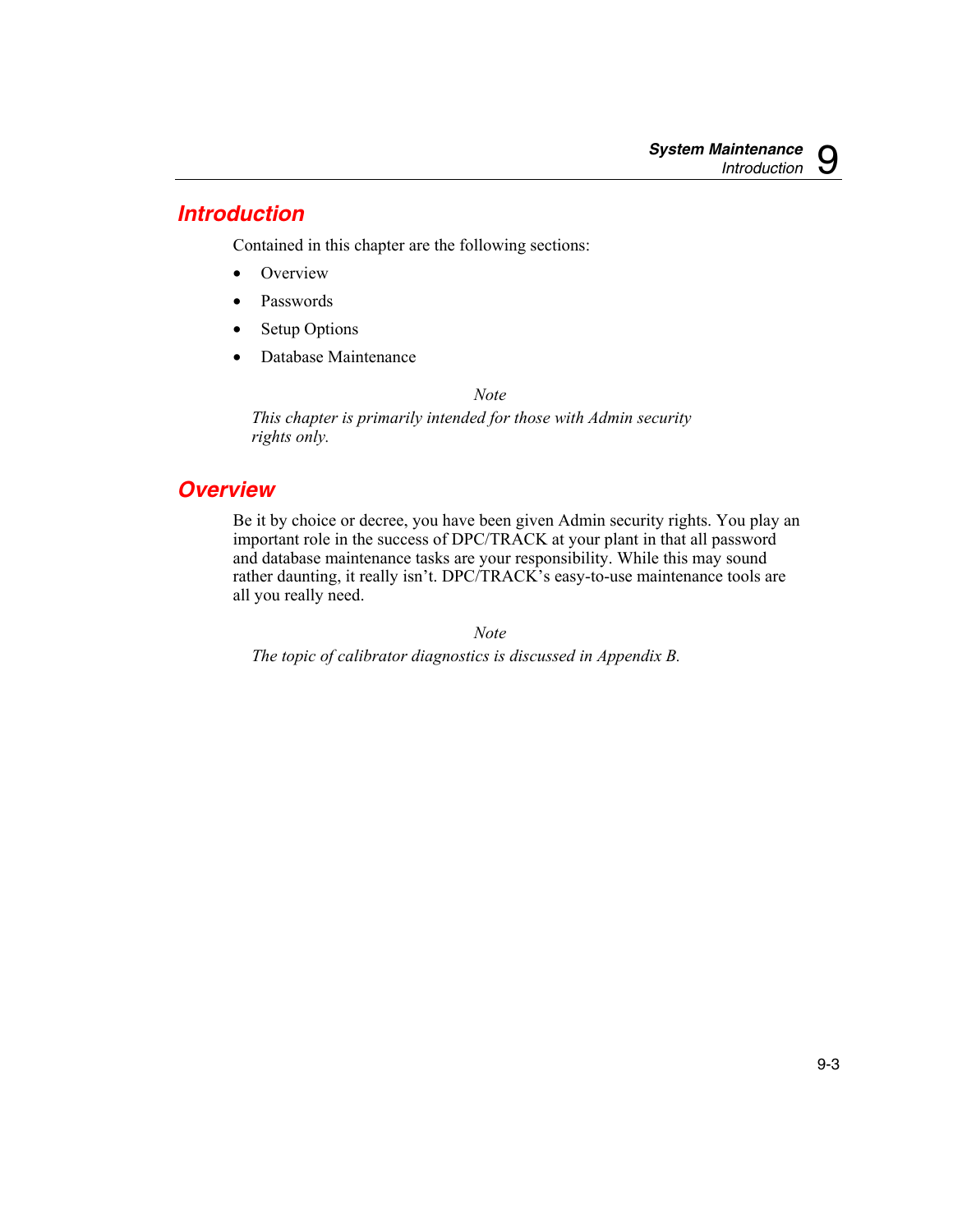## <span id="page-153-0"></span>*Passwords*

Passwords help protect the integrity of your system. Each of the defined User IDs within DPC/TRACK must have a password. You (as the Admin) have the ability to edit the User ID password. (This is particularly helpful when users forget their User ID password.)

While on the topic of passwords, you probably should change the default password for the included Admin User ID. Otherwise, anyone who reads this manual will be able to log into DPC/TRACK with Admin security rights. Note that if you, the Admin, have forgotten your password, you'll have to call Fluke to resolve the problem.

To change the User ID password, perform the following steps:

- 1. Select the **System Setup** button on the Main Menu to access the **System Setup** screen.
- 2. Select the **Change Password...** button. The **User Maintenance** screen appears.
- 3. Select a User ID from the list provided and choose **Change User's Password...** from the **Procedure** menu. The **Change Password** screen appears.
- 4. Enter the new password in the **New Password** field and select **OK**. For verification purposes, you will be prompted to reenter the new password.
- 5. Reenter the new password and select **OK**. The **User Maintenance** screen is displayed.
- 6. Select **Exit and Return to Main Menu** from the **File** menu. The **System Setup** screen is displayed.
- 7. Select the **Main Menu** button to return to the Main Menu.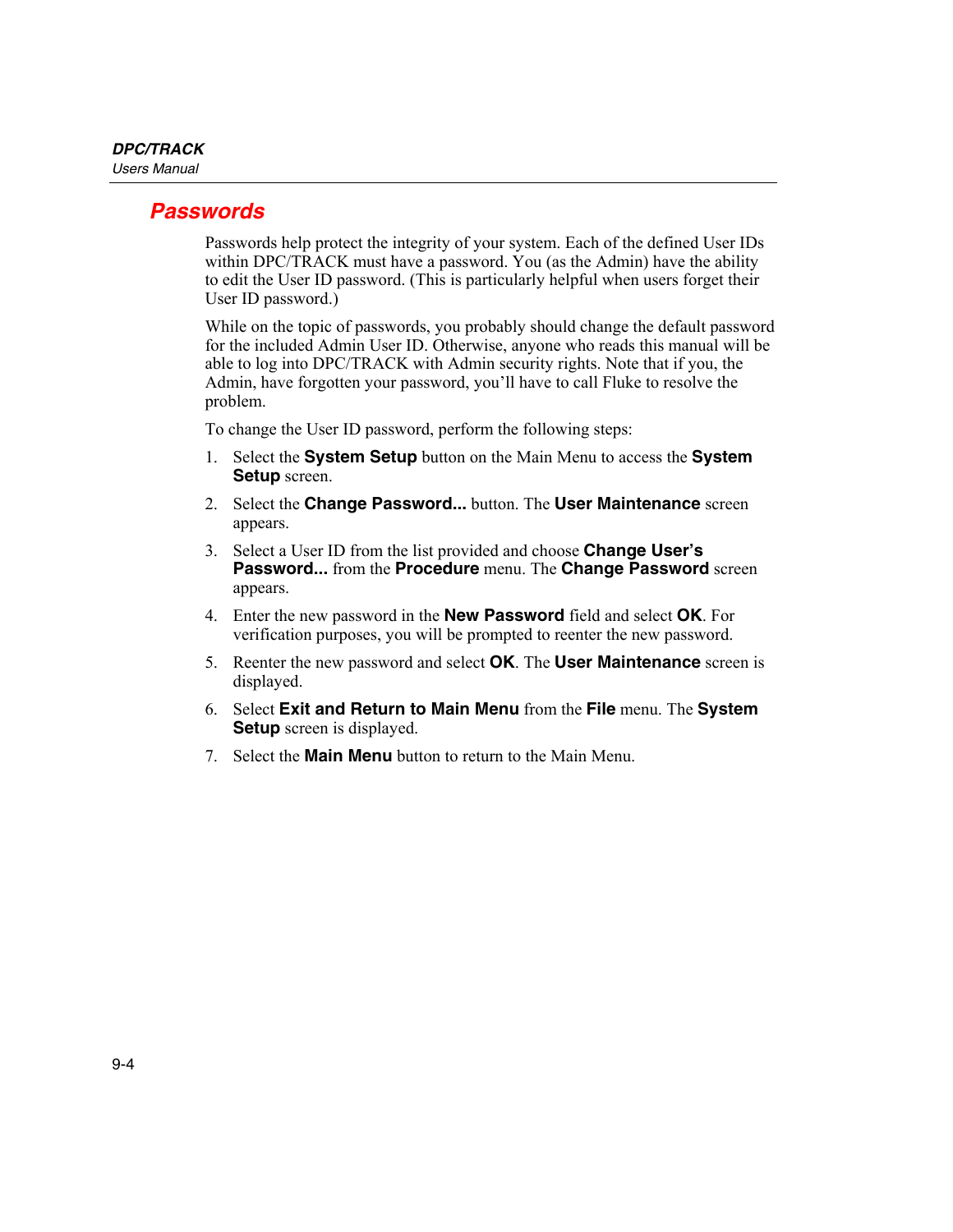# <span id="page-154-0"></span>*Setup Options*

Access the **Setup Options** screen by selecting the **System Setup** button on the Main Menu, then selecting the **Setup Options...** button.

On the **General** page, you may define the format for Certification information.

Select the **Load** tab to access the **Load** page.

The features of this screen are:

## **Clear marks for loaded Tag IDs**

When this checkbox is selected (default setting), DPC/TRACK will automatically clear the **Mark for Load** checkbox for Tag IDs just loaded whose **Mark for Load** checkbox was selected. Otherwise, the management of the **Mark for Load** checkbox is left entirely up to you. (This checkbox only applies to Tag IDs loaded to the calibrator.)

## **Always print report (vs. ask user)**

When this checkbox is selected, DPC/TRACK will automatically generate a printed report of the test parameters just loaded to the calibrator. Make sure your printer is properly attached and turned on if you choose to use this feature. (This checkbox only applies to Tag IDs as they are loaded to the calibrator.)

## **Default Testpoints**

The values within this field will be used when the **Test Strategy** value for a Tag ID is set to "Defaults". (The percentage values are relative to the specified input range. Assuming the device has a 3-15 PSI input range, then the actual testpoints would be at 3, 9, and 15 PSI if the testpoint values were 0%, 50%, and 100%.) Edit this field per the rules for editing arrays (see Chapter 7, "Changing Data").

Select the **Unload** tab to access the **Unload** page.

The following checkboxes are included on the **Unload** page:

## **Prompt for additional test data after unload**

Select this checkbox to have DPC/TRACK prompt for additional post-test information after an unload is performed.

## **Set marks for failed Tag IDs**

This checkbox is provided as a further means of managing the **Mark for Load** checkbox. Selecting the **Set marks for failed Tag IDs** checkbox automatically selects the **Mark for Load** checkbox for any unloaded "failed" Tag IDs. This way, the next time a load is to be performed, all you have to do is select the **Add Marked** button on the **Calibrator Manager**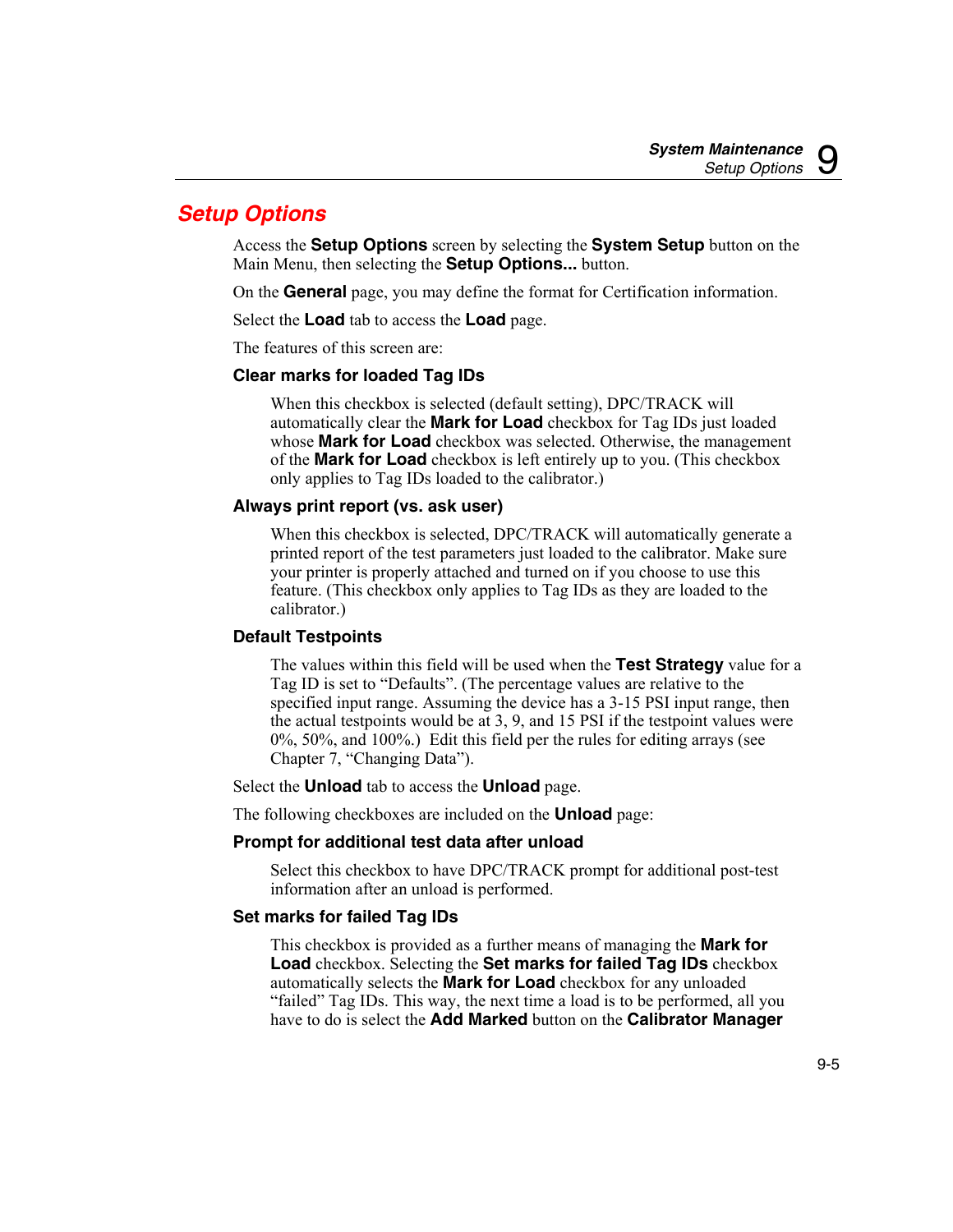screen to insert the Tag ID values for previously "failed" tests into the **Load List**. (This checkbox only applies to Tag IDs unloaded from the calibrator.)

## **Set marks for untested Tag IDs**

This checkbox is provided as a further means of managing the **Mark for Load** checkbox. Selecting the **Set marks for untested Tag IDs** checkbox automatically selects the **Mark for Load** checkbox for any unloaded "untested" Tag IDs. The next time a load is to be performed, you may select the **Add Marked** button on the **Calibrator Manager** screen to insert the previously "untested" Tag IDs into the **Load List**. (This checkbox only applies to Tag IDs unloaded from the calibrator.)

#### **Always print report (vs. ask user)**

When this checkbox is selected, DPC/TRACK will automatically generate a printed report of the test results just unloaded from the calibrator, rather than first prompting the user. Make sure your printer is properly attached and turned on if you choose to use this feature. (This checkbox only applies to Tag IDs as they are unloaded from the calibrator.)

Select the **Calibration** tab to access the **Calibration** page.

This page allows you to specify your calibration setup options. Besides the **Recalculate Due Date** checkbox, this page includes the following area:

### **TempStd**

The radio button selected in this area specifies which definition of temperature is being used within your process for tests involving thermocouples or RTDs.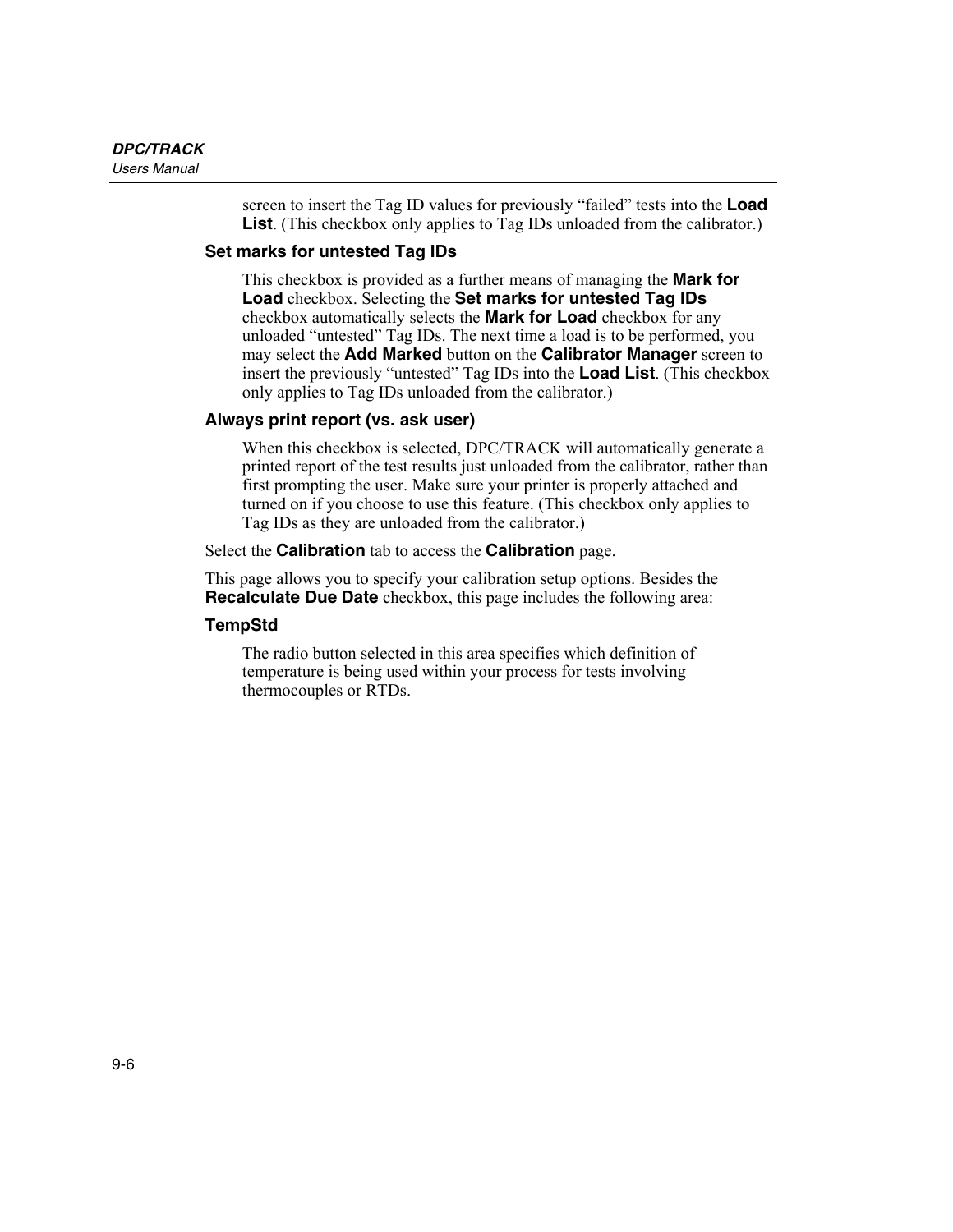## <span id="page-156-0"></span>*Database Maintenance*

Let's be honest. Computers and software aren't bullet proof. Somewhere, somehow, somebody will find a way to "crash" a program—intentionally or not, no matter how robust or advanced the system claims to be. To not at least mention the possibility of having to fix things, somewhat implies that there is no chance of ever having to fix things. To not provide a few simple tools to help you fix things would be careless.

Discussed in this section are the following tools, which are only available to the Admin:

- Database Diagnostics
- Rebuilding Indexes

One instance where you may need to use these tools is following a power failure while DPC/TRACK was running. (Obviously, DPC/TRACK itself wouldn't be to blame for a power outage, but its future performance could be affected by such an event, as could any of your programs, for that matter.)

## *Database Diagnostics*

DPC/TRACK's Database Diagnostics tool analyzes the integrity of your database files and checks for potential problems. Because of this tool's ability to check for potential problems, there's certainly no harm in using this tool on a weekly basis as a preventative maintenance measure. You may want to do this at the end of the work day.

To initiate Database Diagnostics, do the following:

- 1. Select the **System Setup** button on the Main Menu to access the **System Setup** screen.
- 2. Select the **Database Diagnostics** button.

As the diagnostics proceed, you will see a status bar indicating the relative progress of the diagnostic session. If all goes well, you will see a screen stating that your files passed diagnostics.

- 3. Select the **OK** button.
- 4. Select the **Main Menu** button to return to the Main Menu.

In the extremely unlikely event that you receive a screen different than that shown above, you should contact Fluke.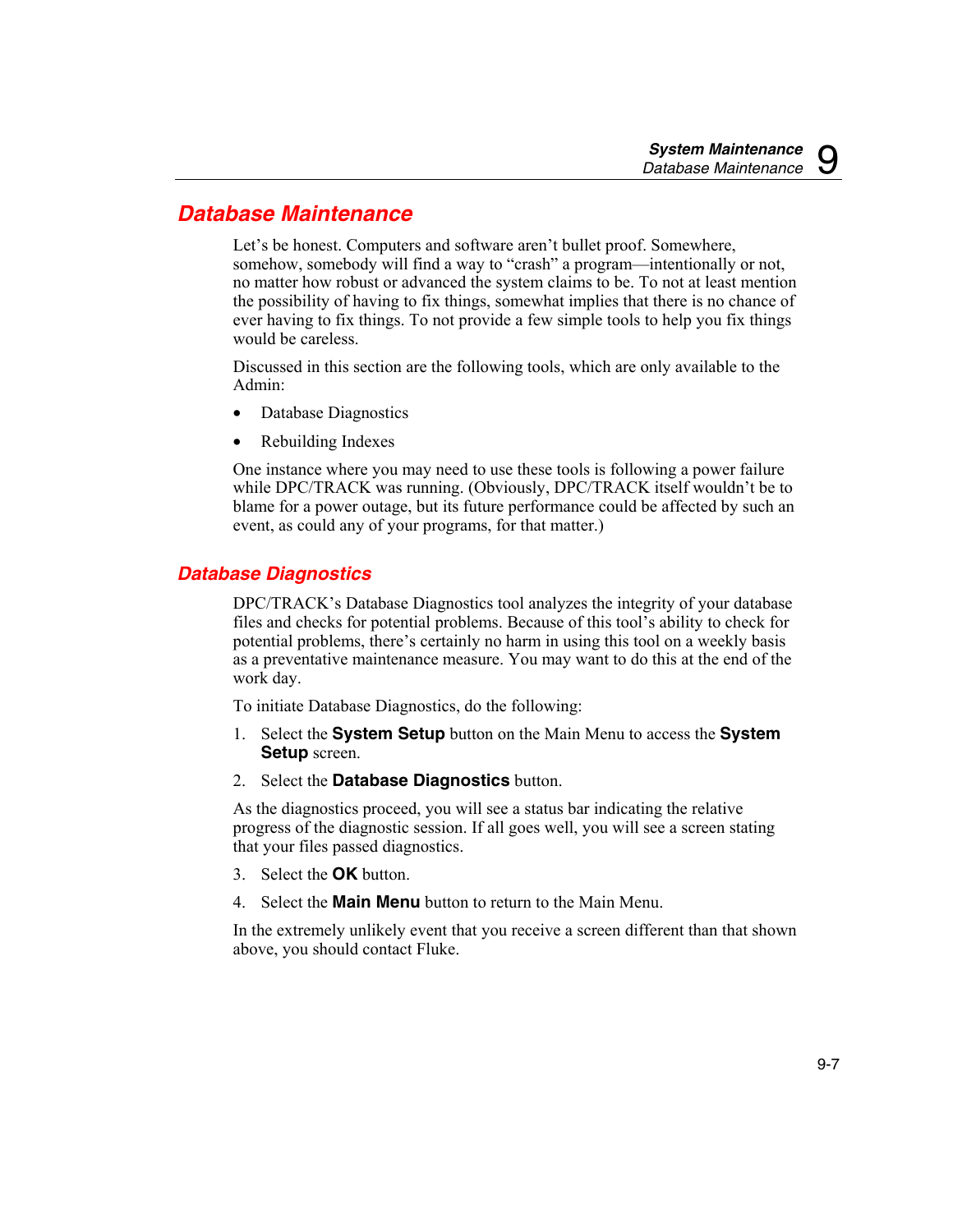## <span id="page-157-0"></span>*Rebuilding Indexes*

There may be occasions where certain files have been corrupted, such as if a power failure were to occur while adding records. You may notice that after starting up DPC/TRACK again, a given search routine doesn't find the records it found prior to the power failure. In such cases, you may be able to fix the problem yourself by simply rebuilding the index files.

To rebuild your index files, do the following:

- 1. Select the **System Setup** button on the Main Menu.
- 2. Select the **Rebuild Indexes** button.
- 3. Select the **OK** button.
- 4. Select the **Main Menu** button to return to the Main Menu.

Unless you have several thousand records, this process typically takes no more than a few minutes, if not seconds. As indexes are rebuilt, you will see a status bar indicating the relative progress of each database being processed.

## *Backing Up your Data*

DPC/TRACK' s built-in backup utility creates a single compressed file with the name of your choice (such as MYDATA.ZIP) in the directory of your choice.

To back up your database files, do the following:

- 1. Select the **System Setup** button on the Main Menu.
- 2. Select the **Backup Database** button.
- 3. Specify the directory and file name of your choice. The initial default setting is C:\DPCDATA.ZIP. The specified directory must already exist. DPC/TRACK records the specified directory and file name within the DPCTRACK.INI file as the BackupPath variable. See Appendix A, "The DPCTRACK.INI File".
- 4. Select the **OK** button to continue.

You may want to keep a copy of your backups off-site for further protection.

If you ever need to restore your data, you may want to create a new directory in which to restore your backup. Run the RESTORE.EXE program from the File menu within the Program Manager.

*Note* 

#### *You must exit DPC/TRACK before running RESTORE.EXE.*

If you do restore your data into a different directory, be sure to modify the LccPath variable within the DPCTRACK.INI file as appropriate. You may want to keep a copy of your backups off-site for further protection.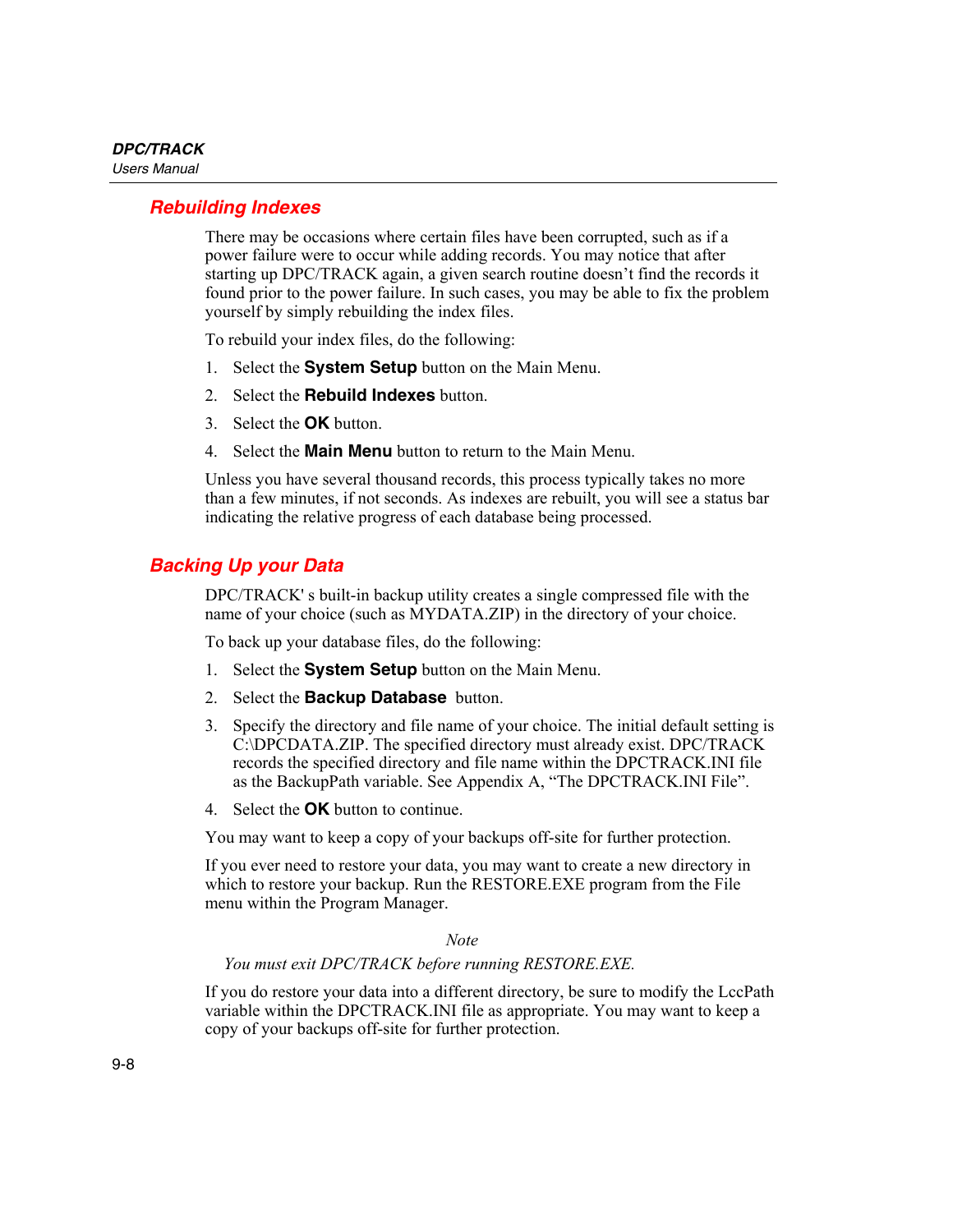*Note* 

*If you backed up your database files directly to a floppy disk, then you may have to first copy the .ZIP file to your hard drive (or network) in order to successfully restore the file.* 

*Note* 

*If you restore your database files from a backup you must rename the HLCSTAT.BAK file to HLCSTAT.CFG. Otherwise, you will not be able to get into the program.*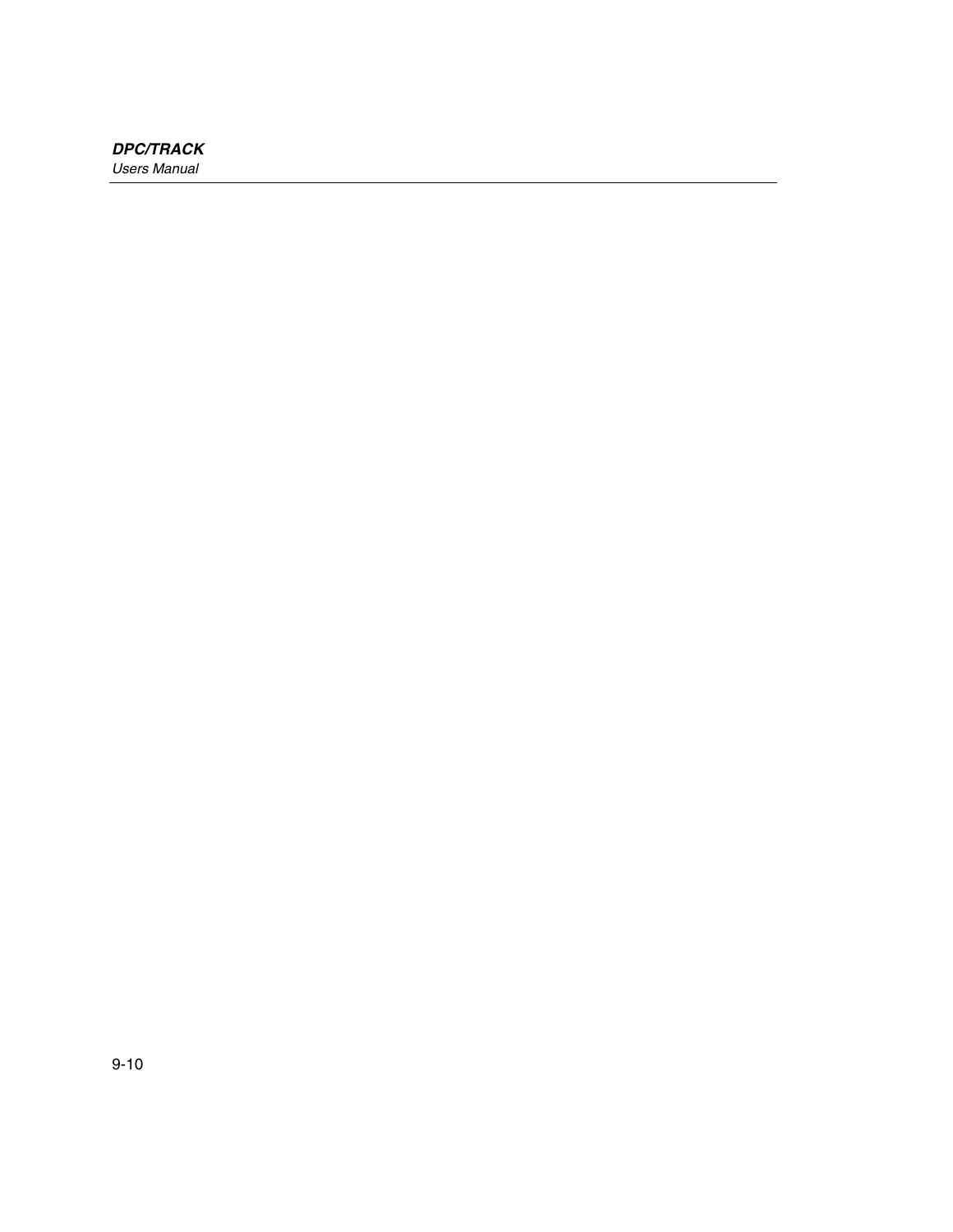# **Appendices**

| Appendix | Title | Page |
|----------|-------|------|
|          |       |      |
|          |       |      |
|          |       |      |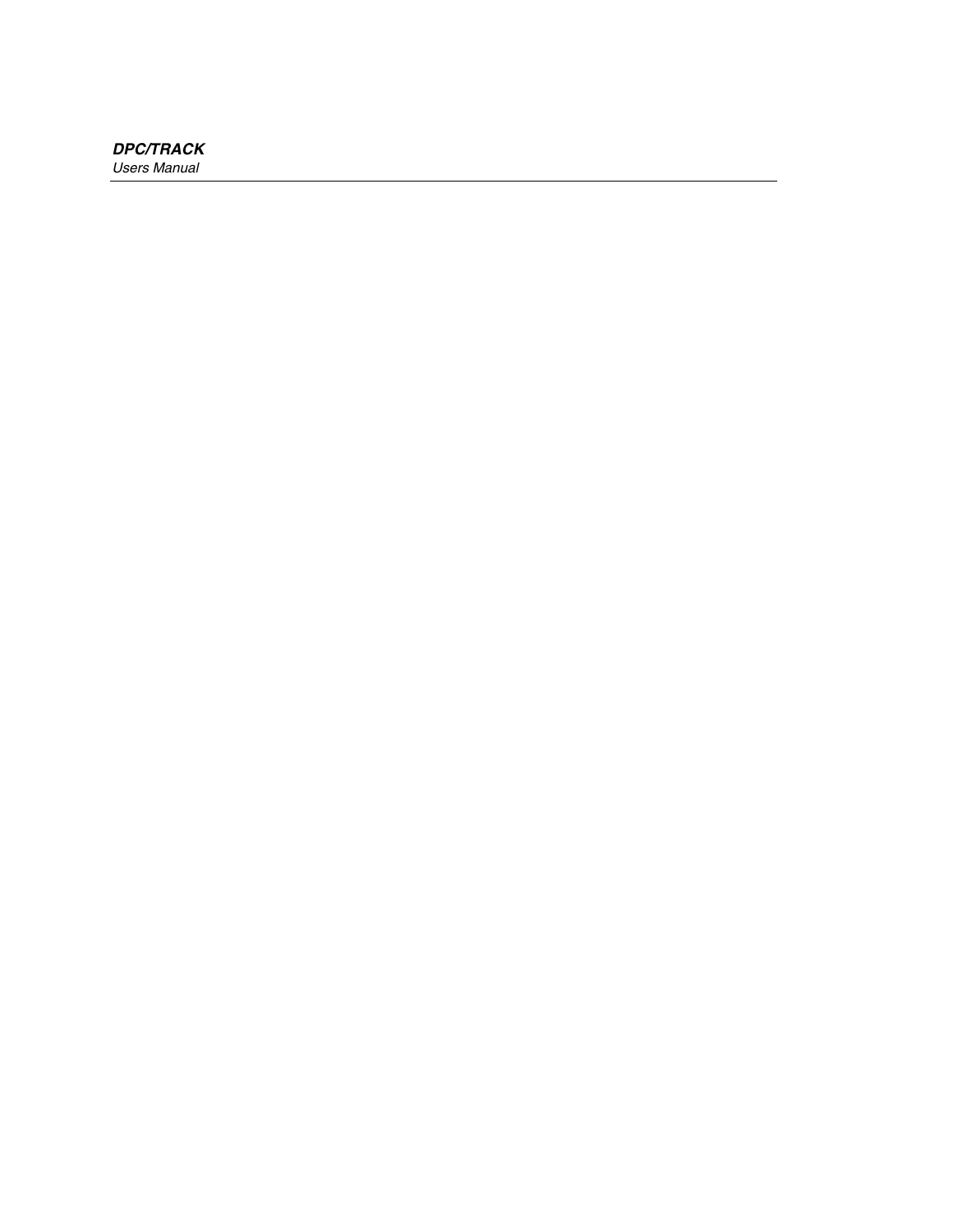# *Appendix A The DPCTRACK.INI File*

## <span id="page-162-0"></span>*Introduction*

This appendix contains the following sections:

- **Overview**
- Variables

## *Overview*

Many Windows-based applications employ an initialization file to determine the proper startup settings. For DPC/TRACK, startup settings are defined in the DPCTRACK.INI file located in the directory containing your Windows program files (typically, but not necessarily C:\WINDOWS).

This appendix describes the different variables and statements that may appear within the DPCTRACK.INI file. (Incidentally, most users never need to access their DPCTRACK.INI file. The variables are maintained automatically by DPC/TRACK.) Note that the DPCTRACK.INI file is a text file that may be viewed with any text file editor, such as Notepad.

*Note* 

*Do not attempt to make any changes within your DPCTRACK.INI file while the DPC/TRACK program is running. You should exit DPC/TRACK before making any changes to your DPCTRACK.INI variables.*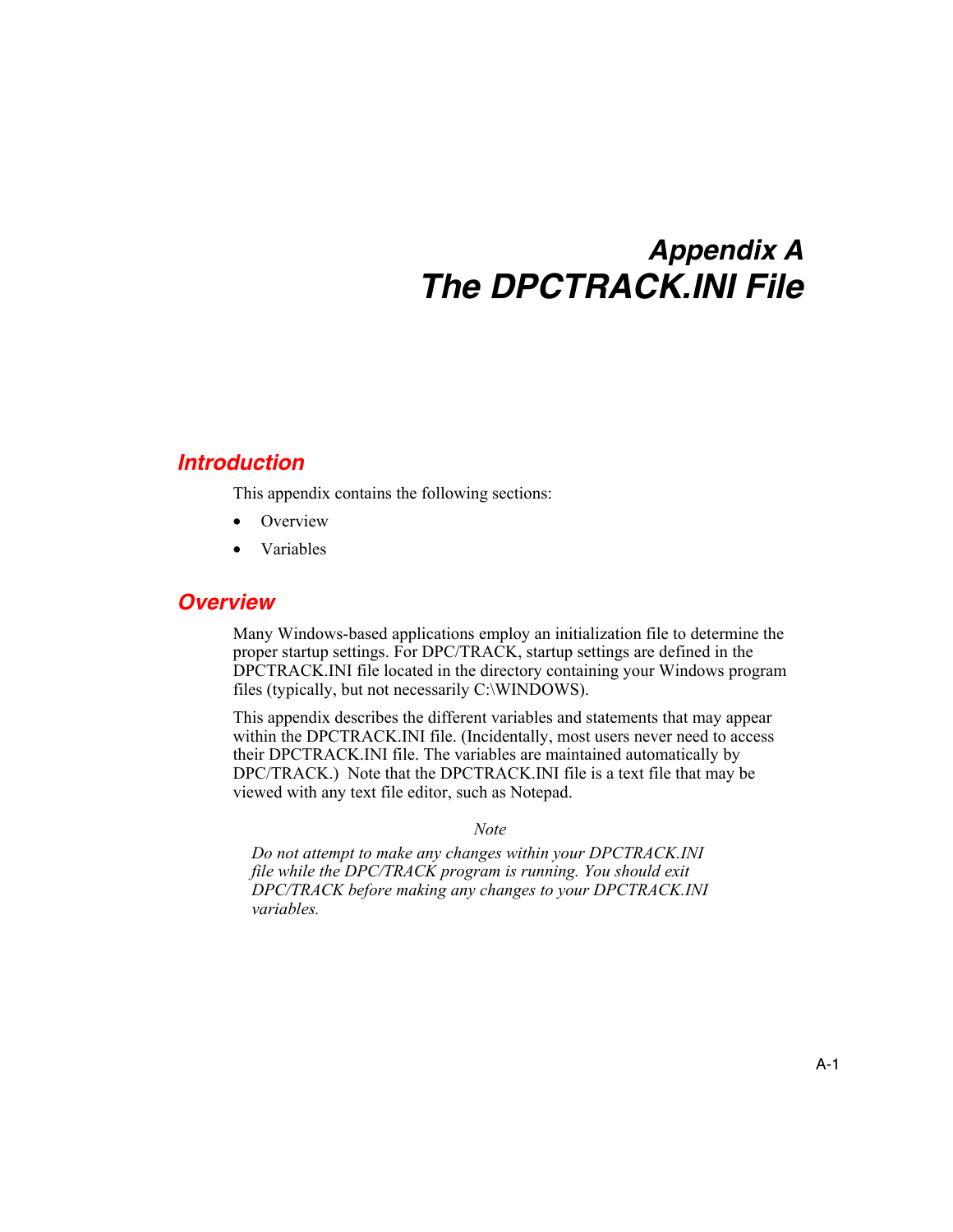## *Variables*

The variables that may appear in the DPCTRACK.INI file are:

### **BackupPath**

This variable determines the default path and file name for backups of your database files. The initial default is C:\DPCDATA.ZIP. See Chapter 9, "System Maintenance," for more information on backups.

## **BufferPath**

This optional setting specifies the directory located on a RAM disk (such as C:\TEMP), which is used to speed up access to frequently used data. The available space within the specified directory should be large enough to hold all of the files in your database directory (where the **LccPath** variable points to) that meet the DB\*.DEF and DB\*.CAT criteria. (This setting may have been determined for you during the installation process.)

## **CommaReplace**

International customers may want to use this variable to specify the character to be used in place of the traditional (US Standard) comma in numbers.

#### **CommTimeout**

The value of this variable determines the amount of time (in seconds) to wait before timing out during a calibrator load or unload procedure. The default value is five seconds.

#### **ComPort**

This variable identifies the serial port to be used for calibrator communications. The default value is COM1. If you're having trouble establishing communications with the calibrator, you may have to change this setting to be COM2, or some other value. Example: ComPort=COM2.

#### **DatabaseWindow**

This variable works in conjunction with the **DialogCenter** variable to keep track of your window centering and arrangement preferences, especially for those of you with large resolution capabilities. We recommend that you do not attempt to change the setting of this variable.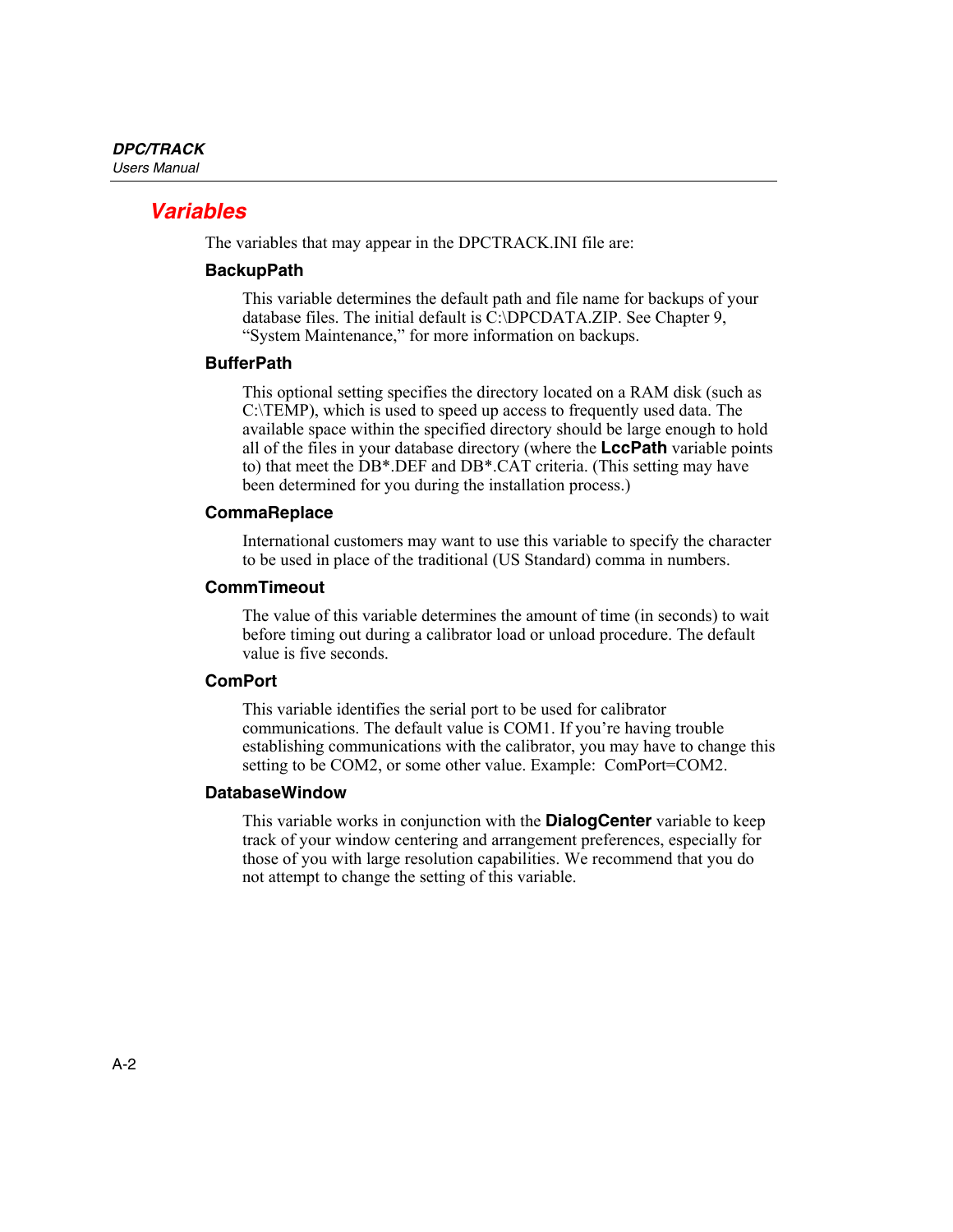## **DateEditFormat**

Date fields have a MM/DD/YYYY default editing format that is displayed when the focus is in the field. If specified, the setting of this variable will override the default editing format. This setting does not change how the date is displayed when the focus is not in the field. So, if you specified a DD-Month:YY format, then the date of October 26, 1995, would appear as 26- October:95.

## **DialogCenter**

This variable works in conjunction with the **DatabaseWindow** variable to keep track of your window centering and arrangement preferences, especially for those of you with large resolution capabilities. We recommend that you do not attempt to change the setting of this variable.

## **ForceWriteCacheAlways**

When set to the default "on" value, any write caching used by your system will be bypassed. As such, a slight decrease in program speed may be evident. However, when set to the "on" value, your data integrity is further ensured in the event of a power failure. (We recommend that you do not change the setting of this variable.)

## **ForceWriteCacheFlush**

By setting this to the "off" value, writes are made according to your operating system. This setting will increase your speed but it will also increase your risk of losing data in the event of a power failure while within the DPC/TRACK program. The default setting for this variable is "on".

## **LccPath**

This variable instructs DPC/TRACK of the location of the database files. This setting is originally determined during the installation process. If you move all of your database files (or restore a backup) to another directory, you will need to update this variable to reflect the new location; otherwise, DPC/TRACK will not be able to find your database files.

#### **LccWorkPath**

This variable specifies the path and directory where temporary files will be created. This setting should not be the same as the RAM drive (which is specified by the **BufferPath** variable) because the temporary files can be quite large. Approximately 3MB should be available within the specified directory.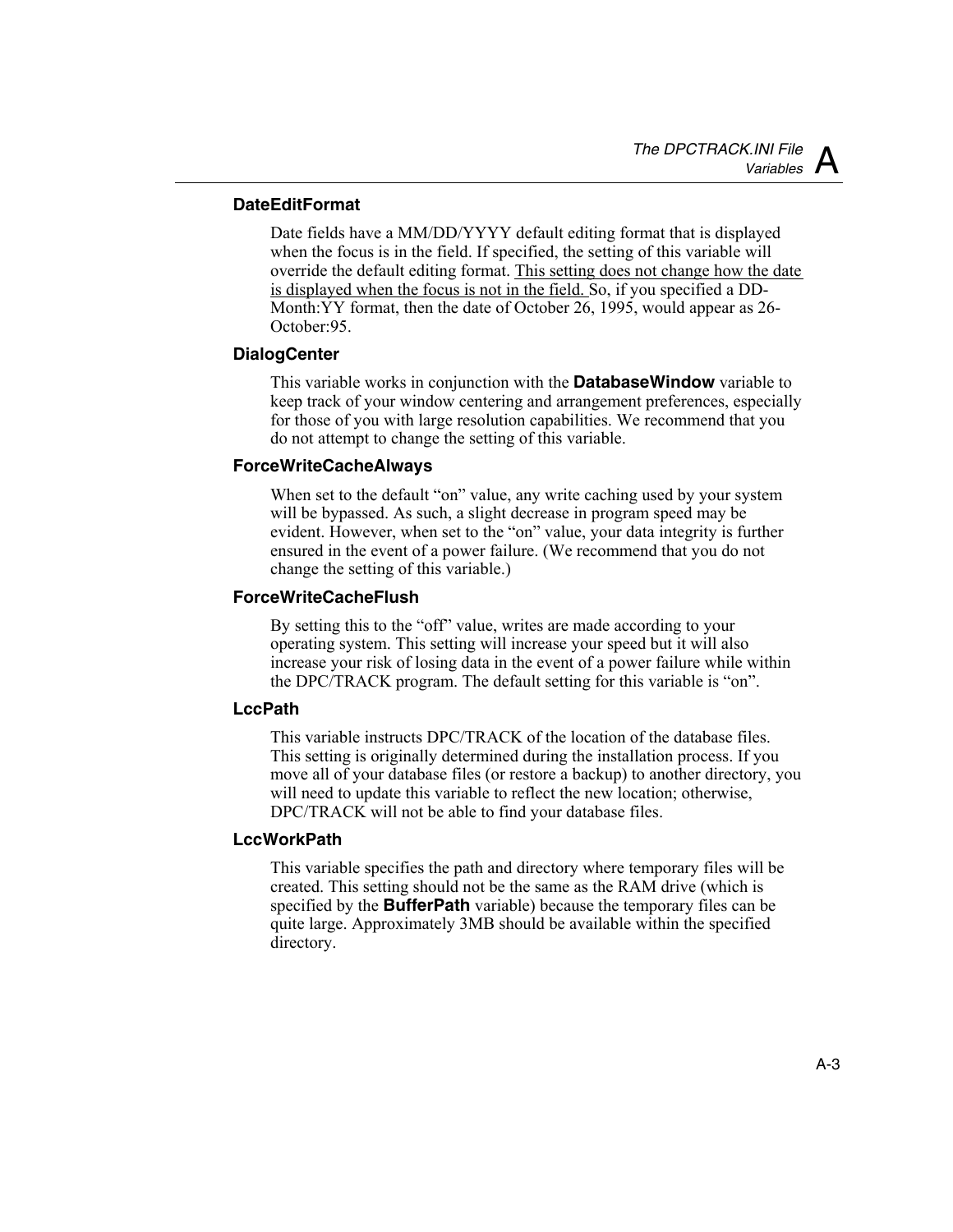### **NonRadix**

This variable determines which non-numeric characters will be ignored when numbers are input. Multiple non-numeric characters may be specified (within quotes) to be ignored. The default value is ",". (For example, if you are accustomed to typing in place holders (such as the "," within "1,000"), DPC/TRACK will not attempt to interpret the "," as part of the input.)

#### **NumberFormat**

The specified format determines the editing format for Number fields. This setting does not affect the display format of any Number field. The default number editing format is  $\#\#\#\#H$ .  $\#\#\#H$ . Where the "#" sign indicates a place holder for a numeric character. The "L" tells DPC/TRACK to always display the first character to the left of the decimal, otherwise a **Tolerance** value of "0.25" would appear as ".25" while the focus is within the field. A format of #L,LLL.RRR# would cause the **Tolerance** value to appear as "0,000.250".

#### **Radix**

This variable defines the character to use in place of the decimal point in US Standard number formatting. The default value is ".".

#### **ShowClear**

This variable determines whether or not the C:Clear field status message is hidden from view. A C:Clear message indicates that the field has no data in it, not even blanks. A C:Clear message will appear in a field when a **Ctrl+Bksp** key combination is performed. If this variable is set to "Yes", the C:Clear messages will not be hidden from view when you leave the field.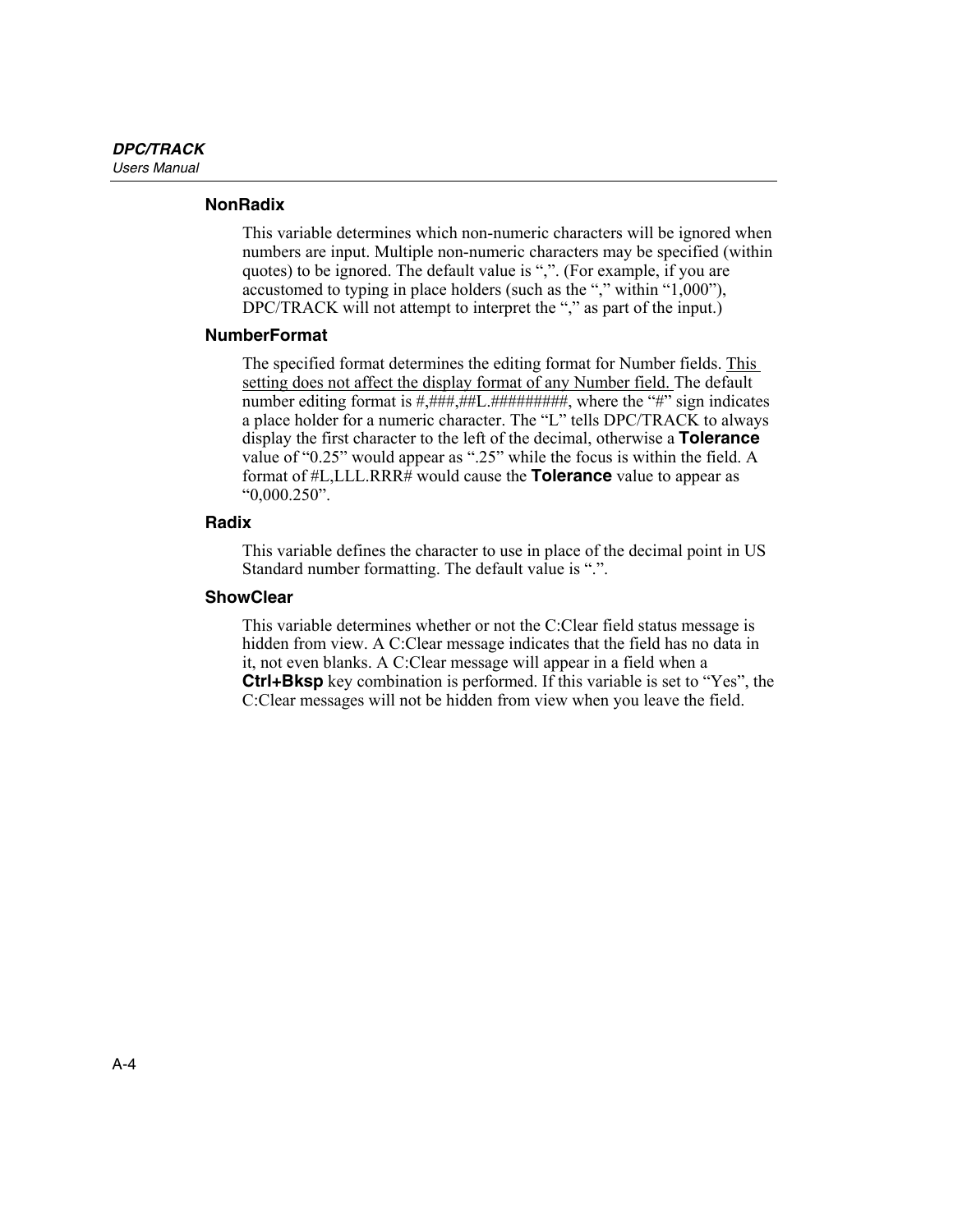# *Appendix B Fluke Calibrators*

## <span id="page-166-0"></span>*Introduction*

This appendix is divided into the following sections:

- Record Types
- Connecting the Calibrator
- Performing a Test on the Calibrator
- Calibrator Diagnostics

## *Record Types*

For a given Test Results record, the value within the **Record Type** field reflects the operation mode of the calibrator when the results were saved. With respect to the Fluke calibrator, the 13 possible **Record Type** values are:

| 702 Analog      | Manual Binary   |
|-----------------|-----------------|
| 702 Logged Data | Manual Event    |
| 702 Measure     | 743 Analog      |
| 702 Source      | 743 Binary      |
| 702 Meas / Src. | 743 Logged Data |
| 702 Min Max     | 743 Saved State |
| Manual Analog   |                 |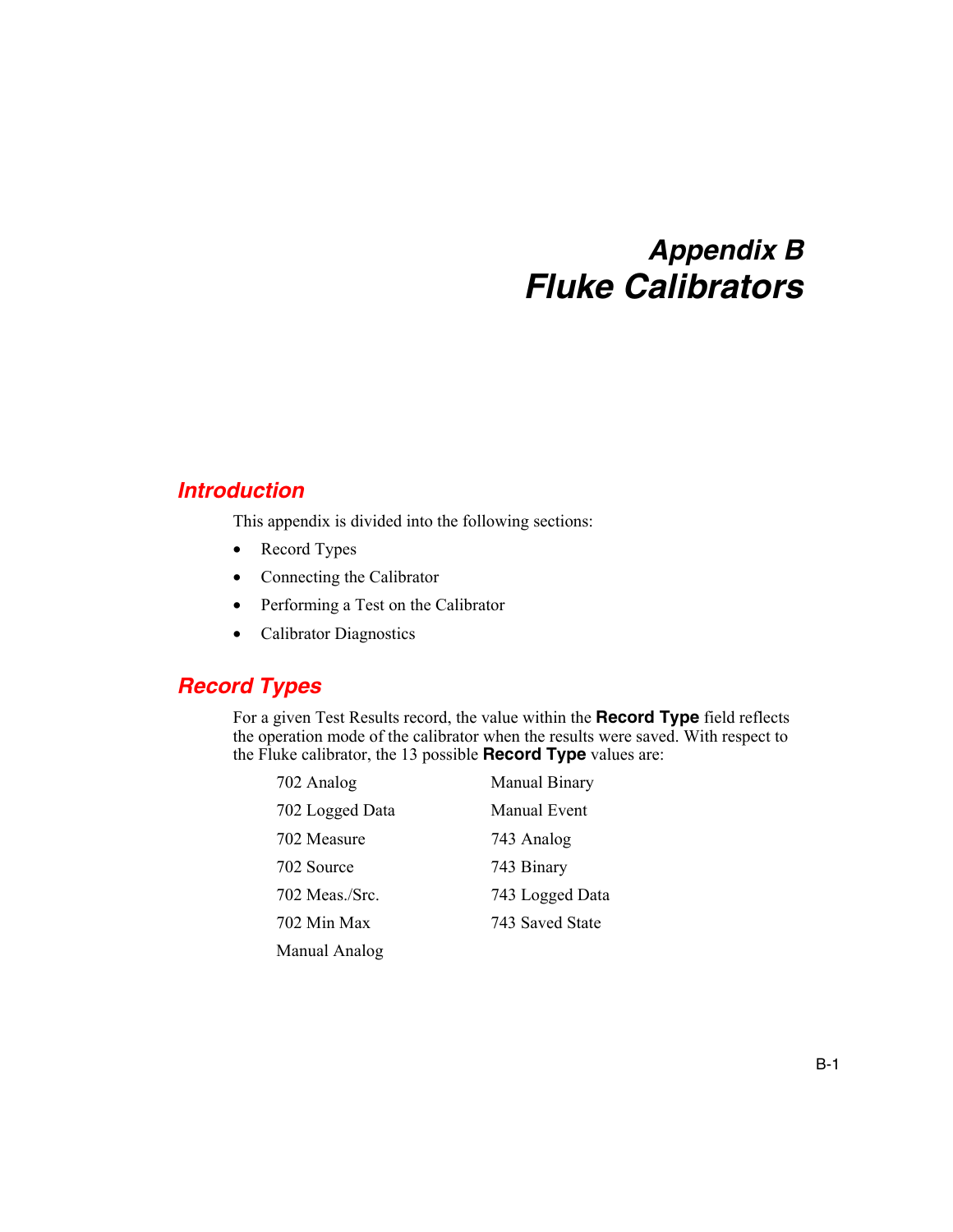While the aforementioned record types may share certain characteristics, they often differ in the data that needs to be stored. To accommodate these differences, DPC/TRACK displays only that data relative to the record type. So, when a Logged Data test is unloaded, DPC/TRACK creates a Test Results record that reflects the data pertinent to that type of test. Since an As-Found test contains different data than a Logged Data test, DPC/TRACK presents As-Found data using a different set of fields.

## *Analog (As-Found & As-Left)*

An As-Found test result indicates the operating status of a device the first time you test it. Immediately subsequent tests of the device are then recorded as As-Left tests (unless the definition of the test is altered between tests, in which case a different As-Found result will be saved). Thus, it is possible to have multiple As-Found and As-Left Test Results for a single device. Typically, an As-Left test reflects the operating status of a device after you've made any necessary adjustments so that it will pass the test. (If multiple As-Left tests are performed, only the last As-Left test will be saved and unloaded.) See Chapter 5, "Testing," for more information.

## *Logged Data*

You can use the calibrator to simply take periodic measurements over some time interval and save the measurements as logged data. Since this sort of operation typically isn't associated with any particular Tag ID, a set of unloaded logged data will often be saved as a stand-alone Test Results record; that is, a Test Results record with no associated Tag ID record.

## *Measure, Source, Measure Source, and Saved State*

As-Found and As-Left test results are automatically saved at the end of each test routine. You may also save data on the calibrator's display while within the Measure, Source, or Measure Source modes. If you do so, then a separate test result will be saved reflecting that mode. These operation modes are discussed at length in the documentation that accompanied your calibrator.

## *Min Max*

You can use the calibrator to record and save the maximum and minimum values associated with taking measurement readings. When this information is unloaded to DPC/TRACK, the minimum and maximum values will be stored in separate fields.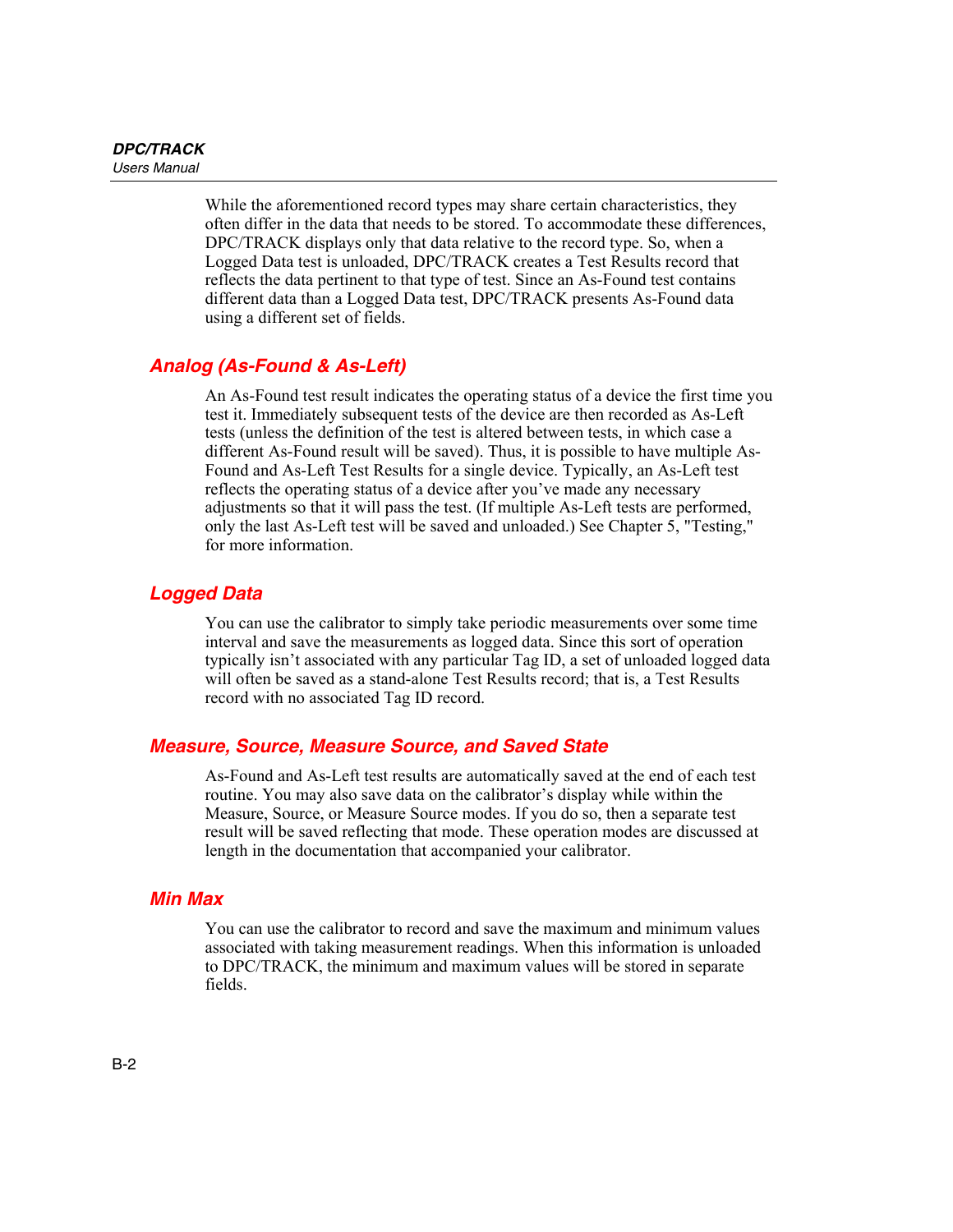## *Binary*

A binary test determines the status of an on/off condition, such as a switch or an alarm. The 743 calibrator manual includes instructions for calibrating a limit switch. (This feature is not supported by the 702 calibrator.) See Chapter 5, "Testing," for more information.

## *Manual*

See Chapter 5, "Testing," for information on manual tests.

# *Connecting the Calibrator*

Figure B-1 illustrates how to connect the calibrator to your communications port with a standard "straight through" communications cable. Note that all computers have different back panels and that your communication ports may appear different than those shown in Figure B-1. Further note that you may need to use a 9-pin to 25-pin adapter in order to make the connection.



**Figure B-1. Connecting the Calibrator** 

The port that you connect the communications cable to on your computer should correspond to the port specified in the **ComPort** variable in your DPCTRACK.INI file. (Comport 1 is used by default if there is no such variable. See Appendix A, "The DPCTRACK.INI File," for more information.)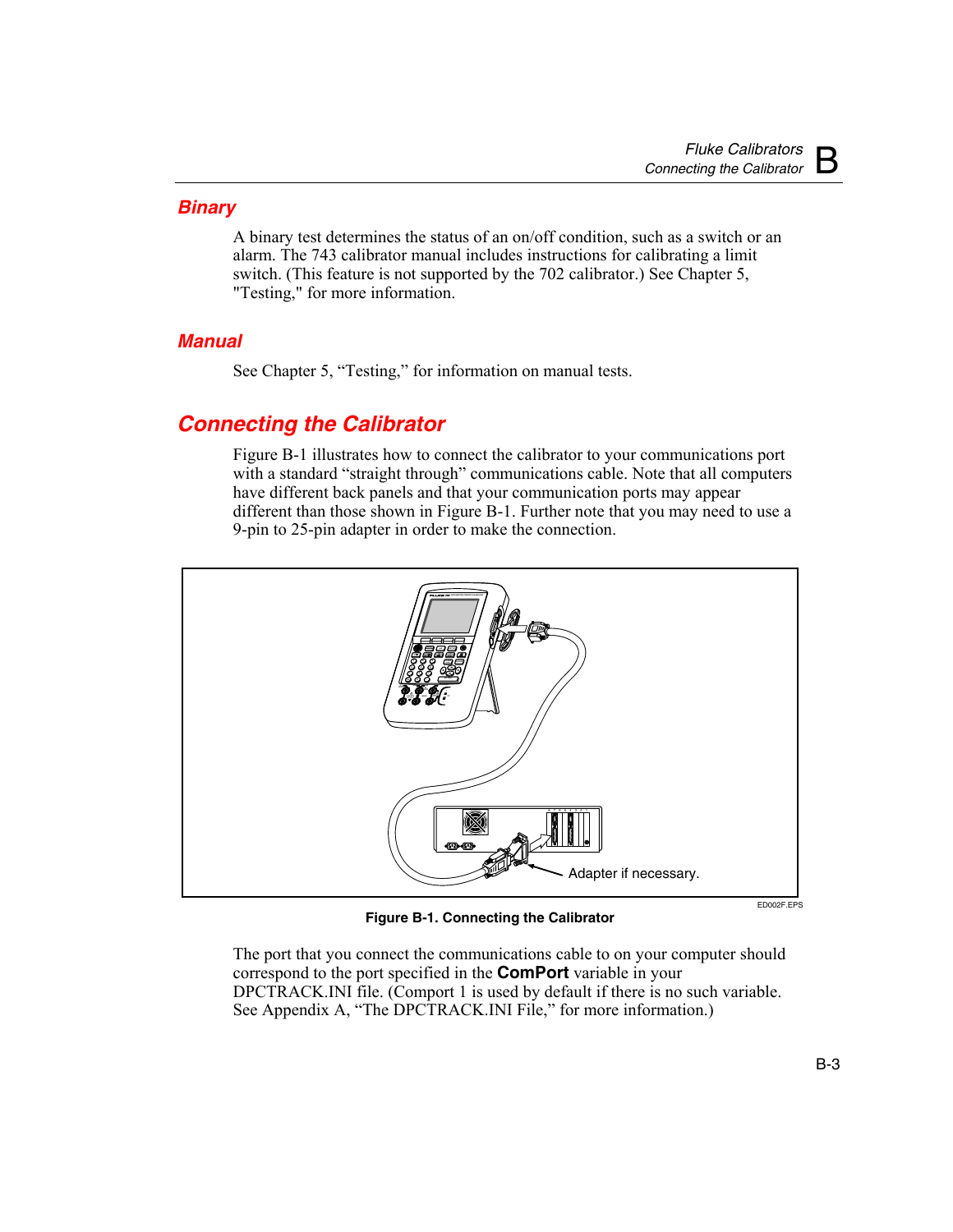# *Performing a Test on the Calibrator*

To aid in the discussion of performing our test, we have provided a diagram of the front of the Fluke 743 Documenting Calibrator (Figure B-2). You should refer to this diagram as necessary when instructed to push a particular button while performing the test.



**Figure B-2. 743 Calibrator** 

A sketch of the bottom portion of the calibrator, where jumper wires will be attached to perform our test, is shown in Figure B-3. The documentation that accompanied your calibrator includes diagrams for other types of tests.

The test we will perform is of the "Measure Source" variety. Basically, we are going to have the calibrator test a pair of wires.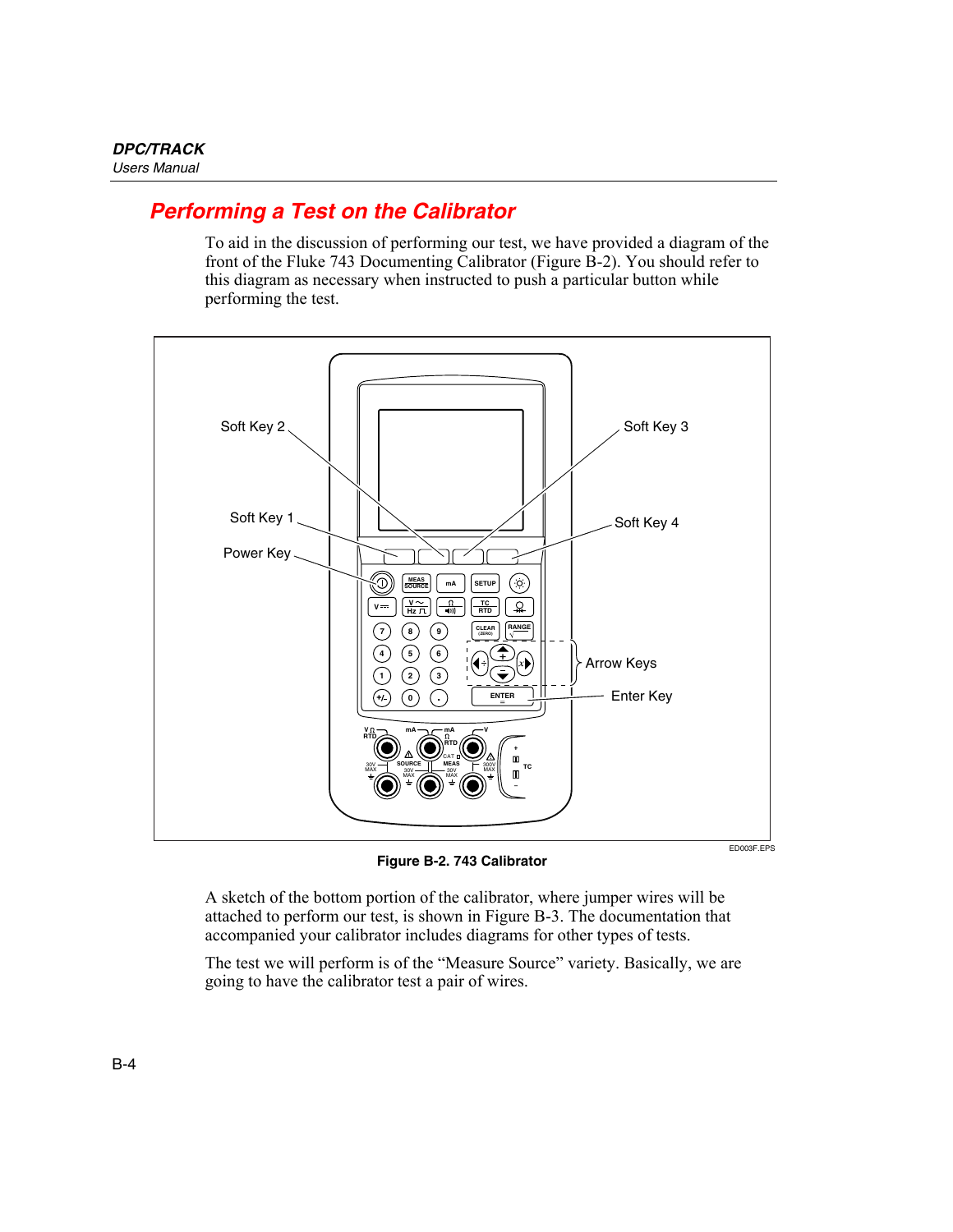#### *Note*

*This example employs the sample SAMPLETAG6 record that came with DPC/TRACK. Assuming no data has been changed for this record, the test should proceed as follows. Specific instructions on loading the calibrator may be found in Example 2.4. Also refer to Chapter 5, "Testing."* 

- 1. If necessary, select the **Power Key** to turn on the calibrator.
- 2. Repeatedly select **Softkey #4** until the word "Tasks" appears above **Softkey #1**.
- 3. Select **Softkey #1** to display the list of tasks currently loaded on the calibrator. One of these tasks should be SAMPLETAG6. (You may have to select **Softkey #3** to scroll to the next page of tasks if SAMPLETAG6 does not appear on the first page.)
- 4. If necessary, use the **Arrow Keys** to position the task selection indicator next to the SAMPLETAG6 task.
- 5. Select the **Enter Key** to choose the SAMPLETAG6 task. Depending upon your setup options, you may now be presented with a variety of information, such as Responsible, Procedure Number, etc. Select **Softkey #4** until you see the setup message "This is a Setup Message."
- 6. Select **Softkey #4** to continue. You should now see the test parameters we defined earlier for SAMPLETAG6.
- 7. Select **Softkey #4** to continue. The SOURCE portion of the screen should display the first point to be tested, which is 1 Volt in our case.
- 8. Attach the two jumper wires to the input and output jacks of the calibrator for a "Measure Source" test of our wires (as indicated in Figure B-3).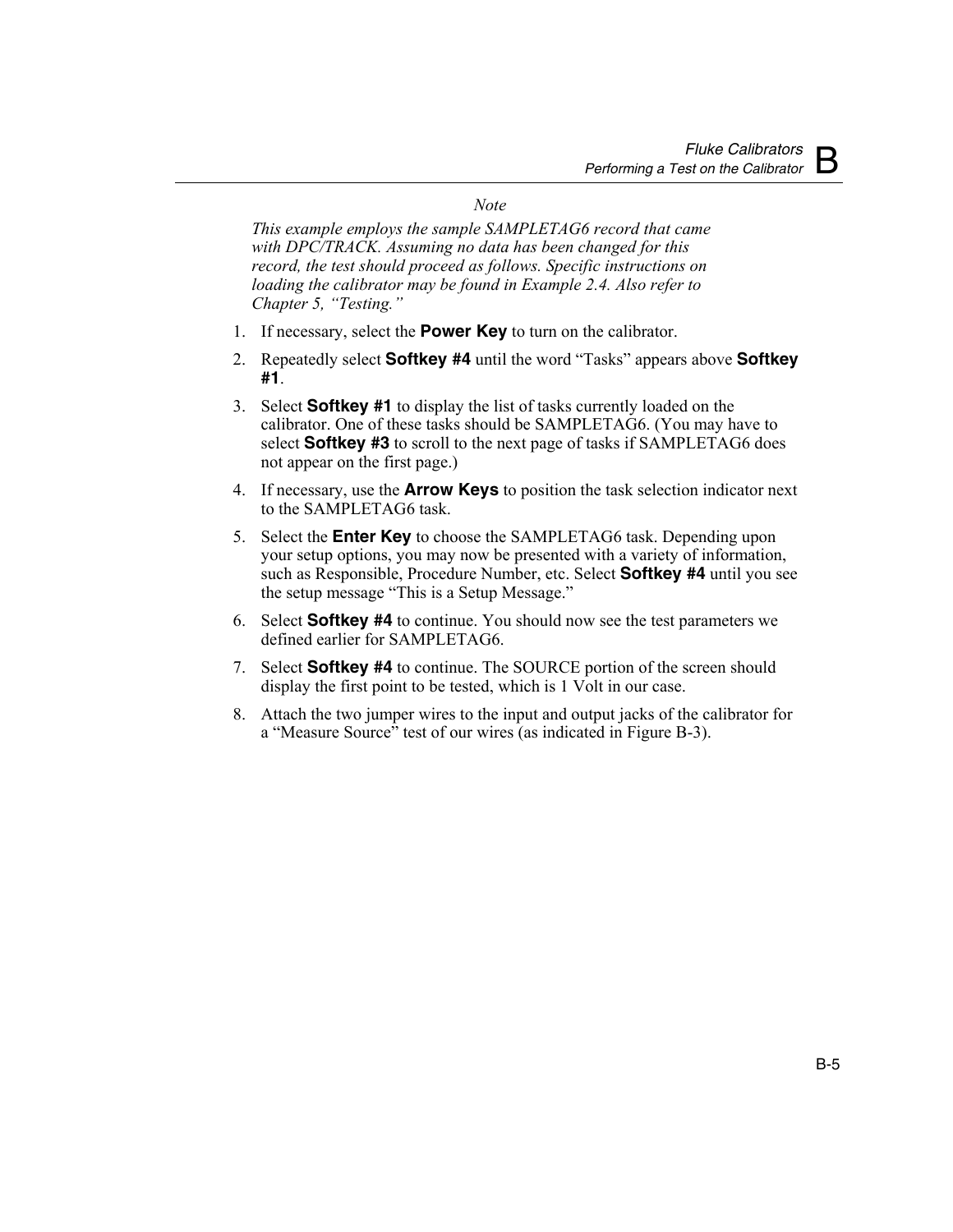

**Figure B-3. Test Setup** 

- 9. You can confirm that the jumper wires are properly attached if the "Source" and "Measure" values are nearly identical; they should both be exactly (or very nearly) 1 Volt.
- 10. To begin the automated test, select **Softkey #2**. The calibrator will now source and measure our three testpoints of 1, 3, and 5 Volts (since we originally defined them to be, respectively, 0%, 50%, and 100% of our input range, which was 1-5 Volts).
- 11. When the test is done, the results will be displayed on the screen. To continue, select **Softkey #4**.
- 12. The **Tag ID** and **SN** (Serial Number) values for our test (which are SAMPLETAG6 and SN4, respectively) should now be displayed. Select **Softkey #4** two more times to continue.
- 13. You should now see the wrapup message "This is a Wrapup Message." Select **Softkey #4** to continue.

We are now ready to transfer our test results back to the DPC/TRACK system. (See Step 9 within Example 2.4.)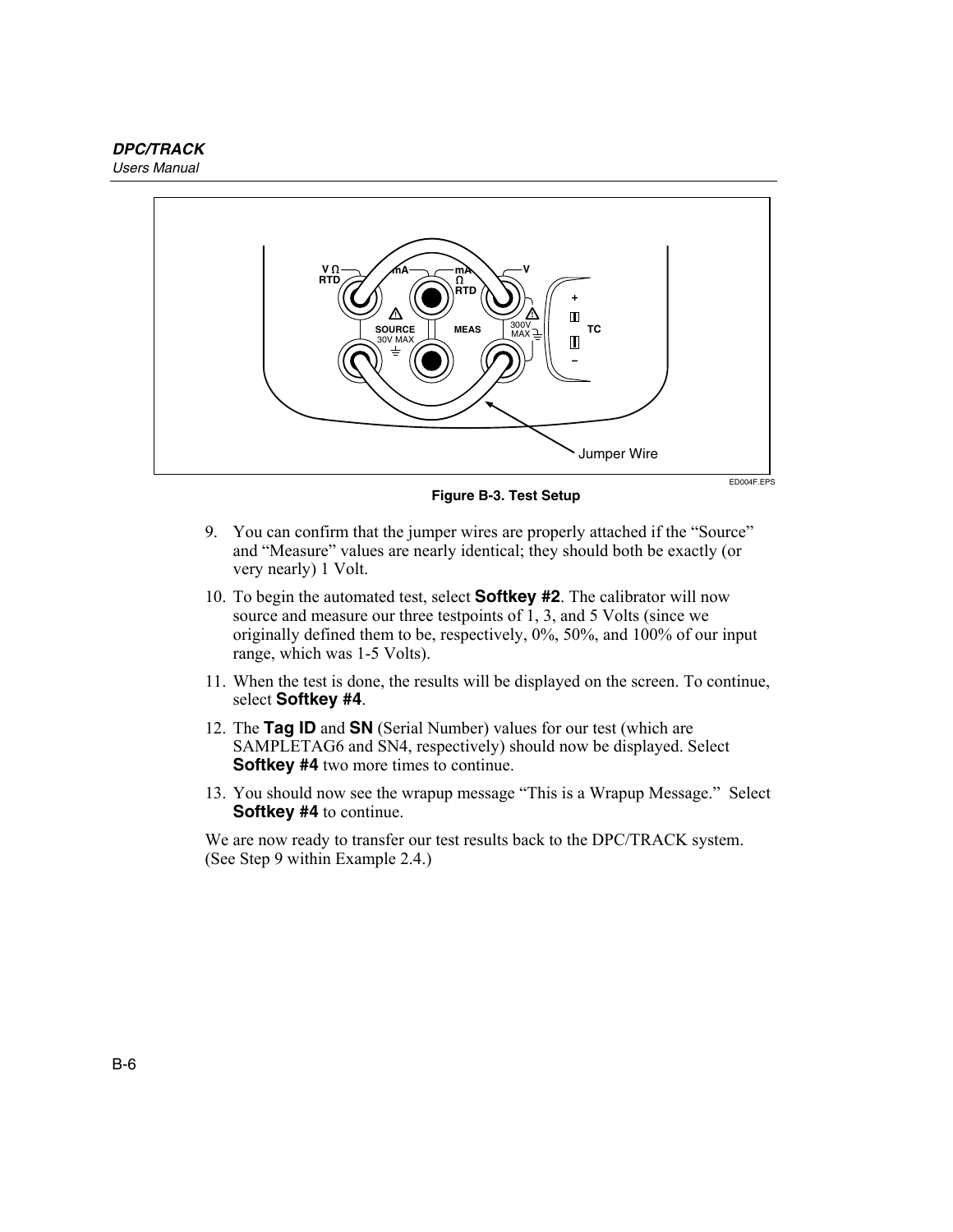# *Fluke Calibrator Diagnostics*

 *Note* 

*These instructions apply to both the 702 and the 743 calibrators.* 

Before running diagnostics, be sure to attach your calibrator to the appropriate communications port and turn it on. (This port is specified in your DPCTRACK.INI file by the **ComPort** variable.)

- 1. Select the **System Setup** button.
- 2. Select the **Calibrator Diag**... button.
- 3. DPC/Track does the following:
	- confirms that the files responsible for communications are present and of the right revision
	- attempts to establish communications with the attached calibrator

## *If communications are properly established...*

A message appears informing you of this, press **OK** to return to the **System Setup** screen.

## *If communications are not properly established...*

If you receive an error message, press **OK** to return to the **System Setup** screen.

Check your connections and try again. If you continue to experience problems, try a different calibrator.

You may need to contact Fluke for support.